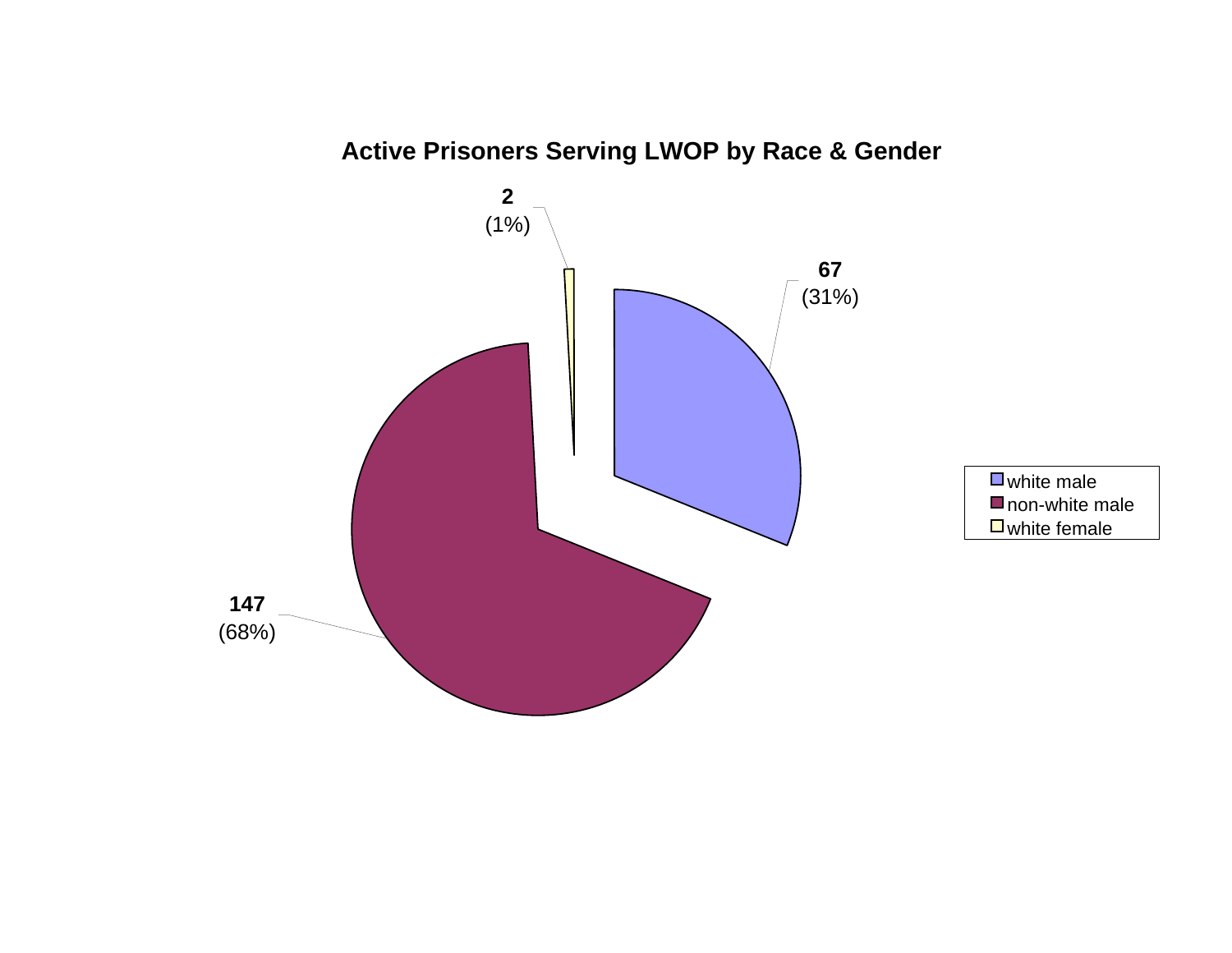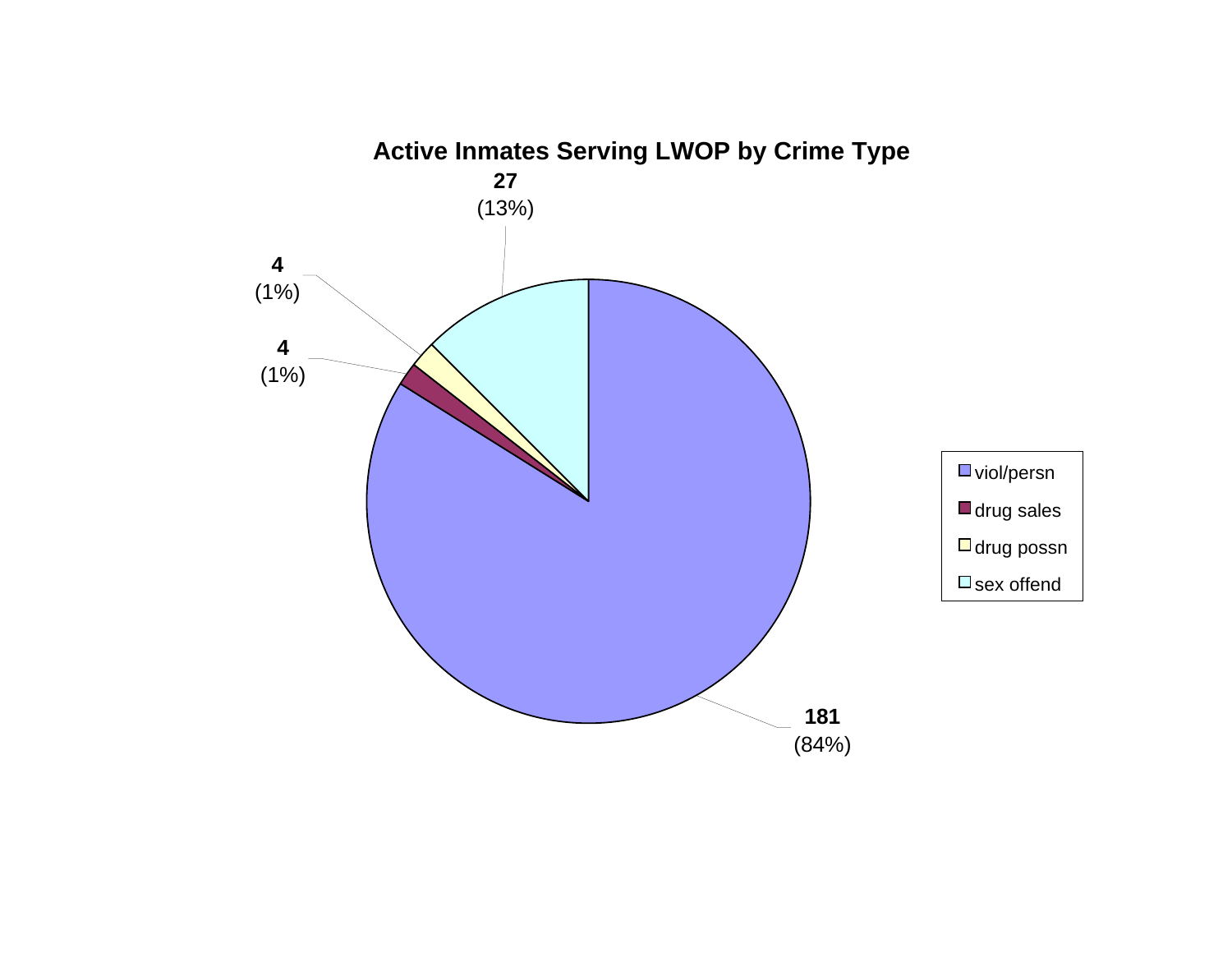**Prior Incarcerations for Inmates Serving Life Without Parole**



**Priors**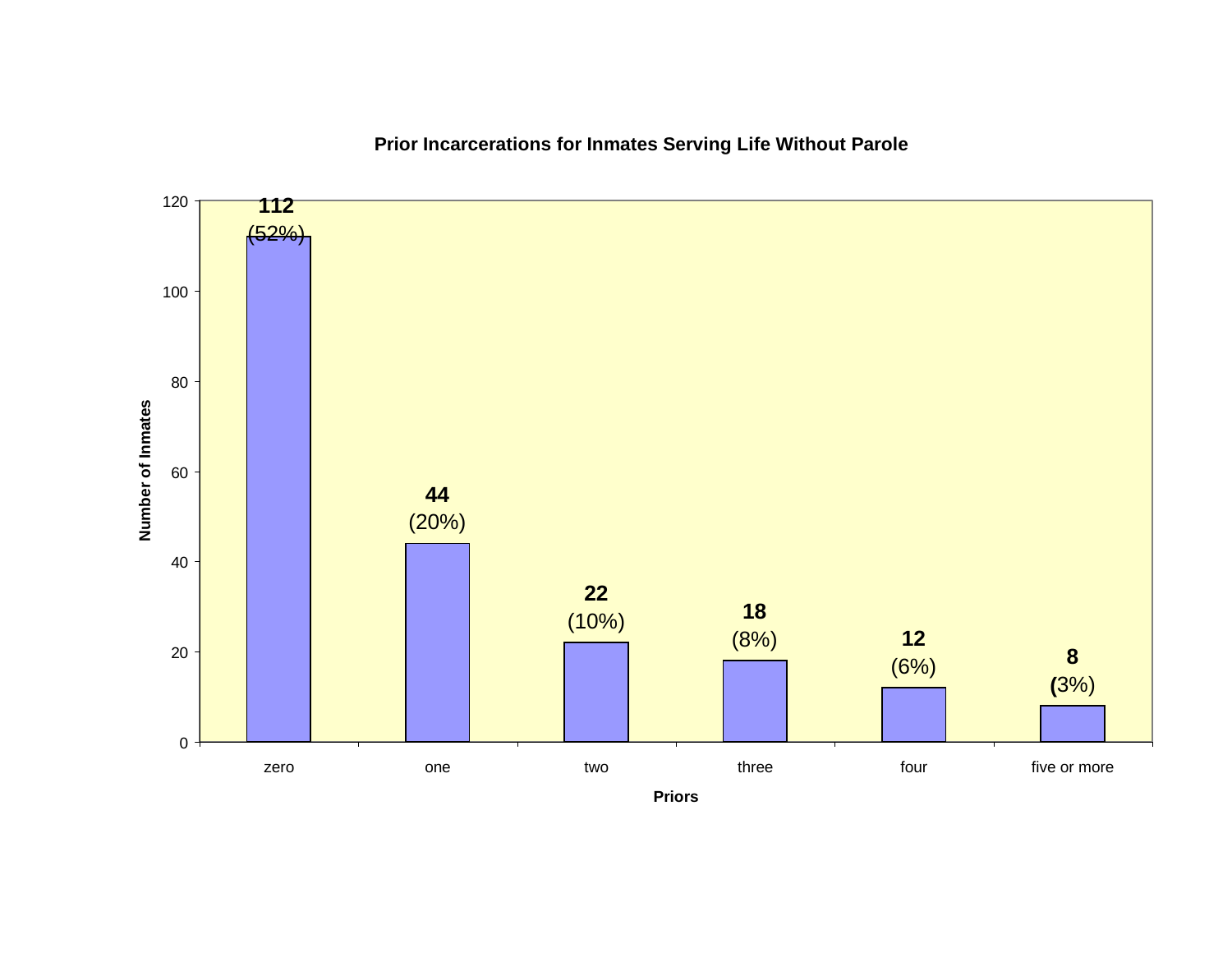Georgia Department of Corrections Page 1 Run 11/22/00 Office of Planning and Analysis

 Inmate statistical profile TABLE OF CONTENTS FOR ACTIVE PRISONERS SERVING LIFE WITHOUT PAROLE EXCLUDING JAIL

 TITLE PAGE ----- ---- RACE AND SEX............................ 2 Culture Fair IQ Scores.................. 3 Self-Rpt Socioeconomic Class............ 4 Self-Rpt Environment To Age 16.......... 5 Self-Rpt Education Level................ 6 Functional Reading Level (WRAT Scores).. 7 Functional Math Level (WRAT Scores)..... 8 Functional Spelling Level (WRAT Scores). 9 Self-Rpt Guardian Status To Age 16......10 Self-Rpt Employment Status Before Prison11 Self-Rpt Marital Status At Admission....12 Self-Rpt Number Of Children At Admission13 Self-Rpt Religious Affiliation..........14 Self-Rpt Family Behavior Patterns \*.....15 Inmate Diagnostic Behavior Problem \*....16 Physical Profile (General Condition)....17 Security Status...........................18 Number Of Sentences.....................19 Number Of Disciplinaries................20 Number Of Escapes........................21 Number Of Prior Georgia Incarcerations \*22 Number Of Transfers.....................23 County Of Conviction....................24 Circuit Of Conviction...................29 Home County.............................31 Prison Sentence In Years................36 Probation To Follow Prison..............37Admission Type.............................38 Release Type...............................39 Inst By Group.............................40 Institution.............................41 Misdemeanors And Felonies...............42 Crimes By Group.........................43 Most Serious Offense....................44 Most Serious Crime Type.................45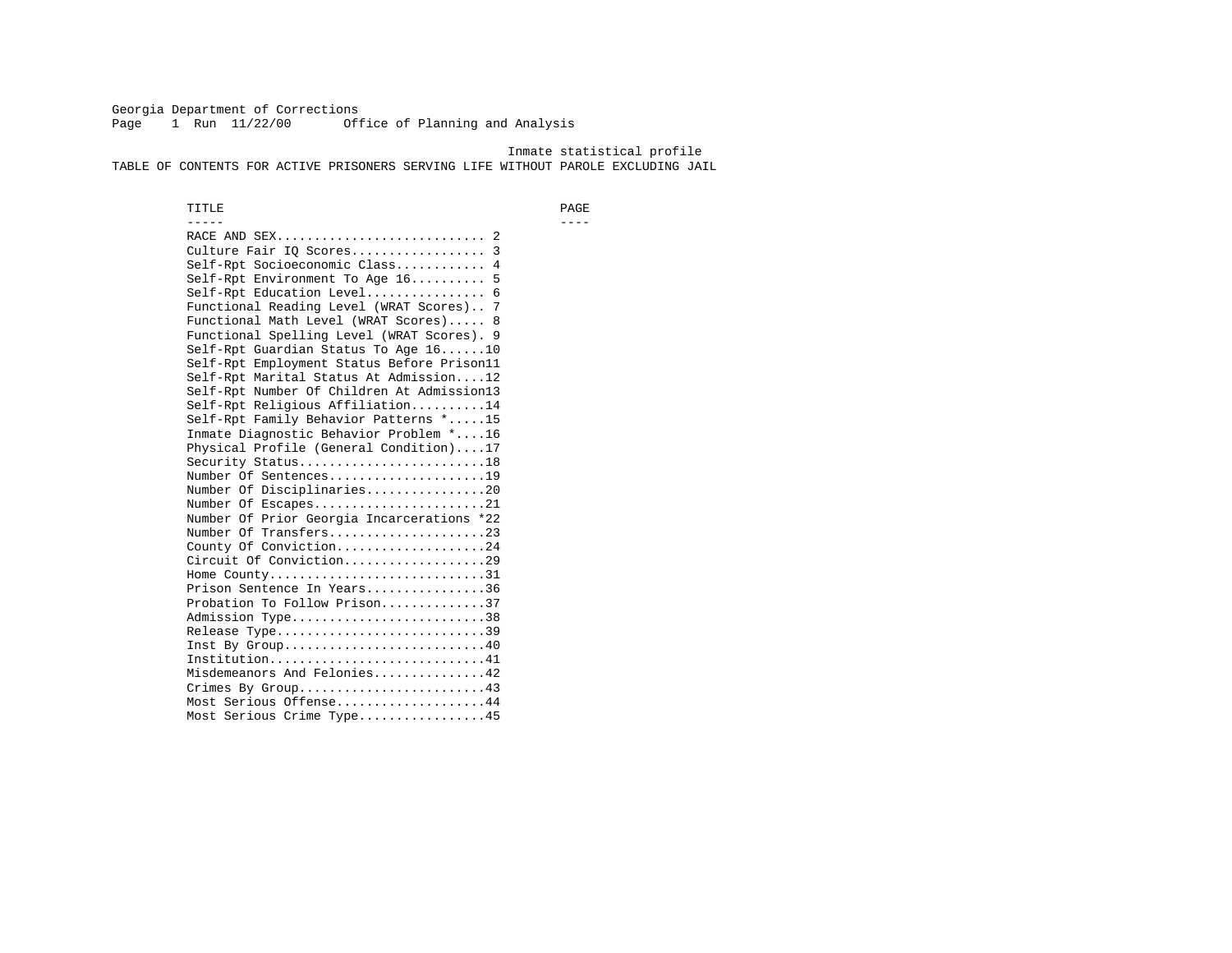˝

 $\overline{a}$ 

 $\overline{a}$  $\overline{a}$ ˝

| Page |  | 2 Run 11/22/00 | Office o |
|------|--|----------------|----------|
|      |  |                |          |

of Planning and Analysis

Inmate statistical profile

RACE AND SEX by current age & sex

# Sample: ACTIVE PRISONERS SERVING LIFE WITHOUT PAROLE EXCLUDING JAIL **Requestor:** Statistics Active inmates 11/22/2000

|                  |                 |       |                  |              | M E N            |        |                  |                |                |              |                      |                |                  |             | WOMEN            |     |                    |                |                  |          |                 |       |
|------------------|-----------------|-------|------------------|--------------|------------------|--------|------------------|----------------|----------------|--------------|----------------------|----------------|------------------|-------------|------------------|-----|--------------------|----------------|------------------|----------|-----------------|-------|
| RACE AND SEX     | Age<br>$ 00-21$ |       | Age<br>$ 22-39 $ |              | Age<br>$ 40-54 $ |        | Age<br>$8 55-99$ |                | Men<br>% Total |              | Age<br>$8   00 - 21$ |                | Age<br>$ 22-39 $ |             | Age<br>$8 40-54$ |     | Age<br>$8155 - 99$ |                | Women<br>% Total | ႜ        | Grand<br> Total | ႜ     |
| WHITE MALE       | $\overline{a}$  | 50    | 35               | 28           | 24               | 33     | 6                | 50             | 67             | 31           | $\Omega$             | 0              | 0                | 0           | $\Omega$         |     | $\Omega$           |                |                  | 0        | 67              | 31    |
| NON WHITE MALE   | 2               | 50    | 90               | 72           | 49               | 67     | 6                | 50             | 147            | 69           | $\Omega$             | 0              | $\Omega$         | $\mathbf 0$ | 0                |     | $\mathbf 0$        | 0              | 0                | $\Omega$ | 147             | 68    |
| WHITE FEMALE     | 0               |       | 0                | $\mathbf{0}$ | $\mathbf 0$      | 0      | $\mathbf 0$      | $\overline{0}$ | 0              | $\mathbf{0}$ | $\mathbf 0$          | 0              | 2 100            |             | $\mathbf 0$      |     | $\mathbf 0$        | 0              |                  | 2 100    | 2               |       |
| NON WHITE FEMALE | 0               | 0     | 0                | 0            | 0                | 0      | 0                | 0 <sup>1</sup> | 0              | 0            | 0                    | 0 <sup>1</sup> | 0                | 0           | 0                |     | $\mathbf{0}$       | 0              | 0                | 0        | $\mathbf{0}$    |       |
| Total reported   |                 | 4 100 |                  | 125 100      |                  | 73 100 |                  | 12 100         |                | 214 100      | $\Omega$             | 0              | 2 100            |             | $\Omega$         |     | $\Omega$           | $\overline{0}$ |                  | 2 100    | 216 100         |       |
| Percent reported |                 | 100.0 |                  | 100.0        |                  | 100.0  |                  | 100.0          |                | 100.0        |                      | $\cdot$ 0      | 100.0            |             |                  | . 0 |                    | $\cdot$ 0      |                  | 100.0    |                 | 100.0 |
| NOT REPORTED     | 0               |       | 0                |              | 0                |        | $\mathbf 0$      |                | 0              |              | $\mathbf 0$          |                | $\mathbf{0}$     |             | 0                |     | $\Omega$           |                | 0                |          | 0               |       |
| Total            | 4               |       | 125              |              | 73               |        | 12               |                | 214            |              | 0                    |                | 2                |             | 0                |     | $\Omega$           |                | 2                |          | 216             |       |
|                  |                 |       |                  |              |                  |        |                  |                |                |              |                      |                |                  |             |                  |     |                    |                |                  |          |                 |       |
|                  |                 |       |                  |              |                  |        |                  |                |                |              |                      |                |                  |             |                  |     |                    |                |                  |          |                 |       |
| AVERAGE AGE      | 20.25           |       | 30.11            |              | 45.22            |        | 60.83            |                | 36.80          |              | .00                  |                | 30.00            |             | .00              |     | .00                |                | 30.00            |          | 36.74           |       |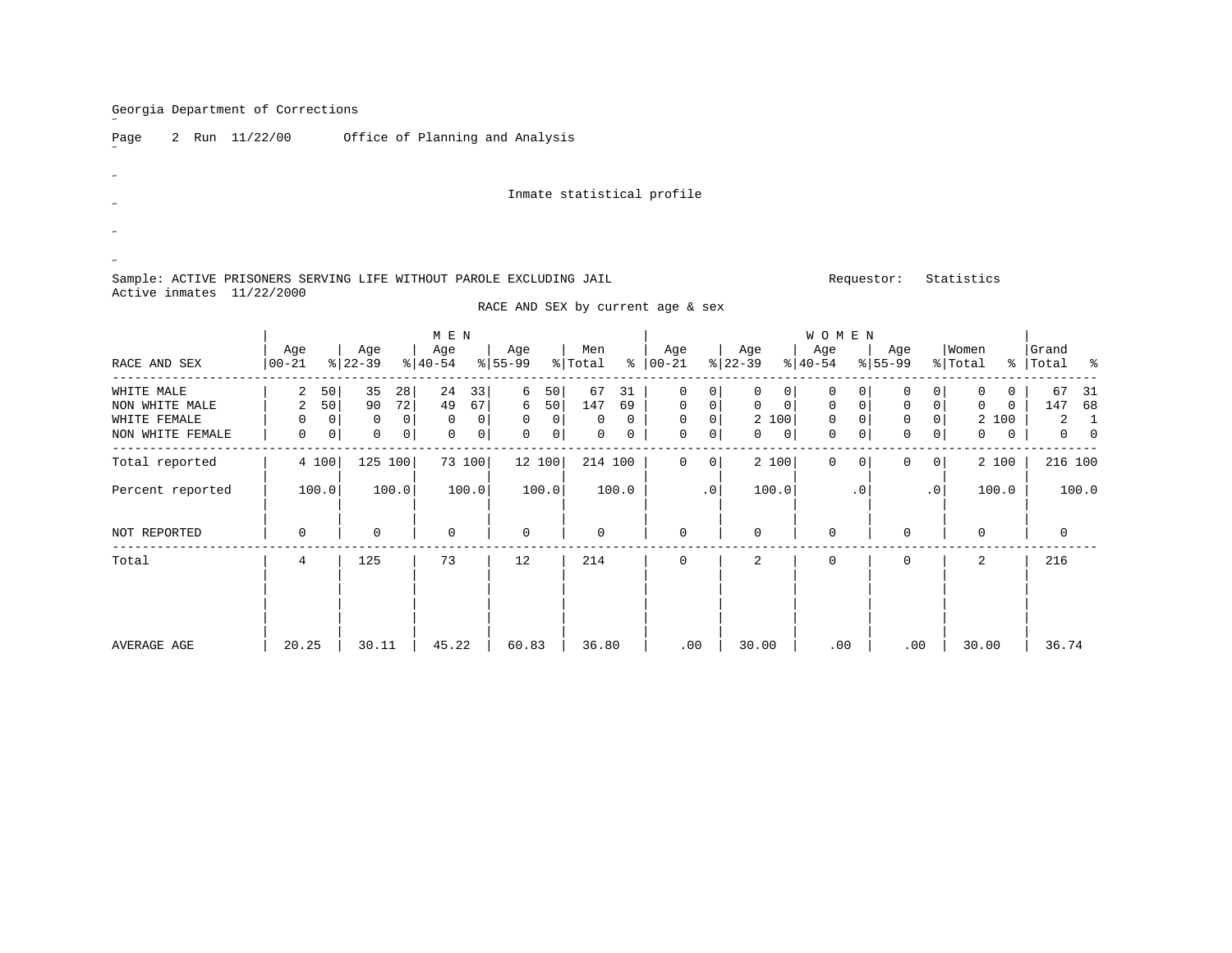Page 3 Run 11/22/00 Office of Planning and Analysis

 $\mathscr{L}$ 

# Inmate statistical profile

# Sample: ACTIVE PRISONERS SERVING LIFE WITHOUT PAROLE EXCLUDING JAIL Requestor: Statistics Active inmates 11/22/2000

| IQ Score                  | Age<br>$00 - 21$             | Age<br>$ 22-39 $    | M E N<br>Age<br>$8 40-54$ | Age<br>$ 55-99 $              | Men<br>ႜ<br>% Total | Age<br>$ 00 - 21 $                    | Age<br>$ 22-39 $             | <b>WOMEN</b><br>Age<br>$ 40-54 $                    | Age<br>$8 55-99$                              | Women<br>% Total | Grand<br>%   Total % |
|---------------------------|------------------------------|---------------------|---------------------------|-------------------------------|---------------------|---------------------------------------|------------------------------|-----------------------------------------------------|-----------------------------------------------|------------------|----------------------|
| LESS THAN 70<br>70 AND UP | 0<br>$\overline{0}$<br>3 100 | 5<br>4<br>112<br>96 | 13<br>8<br>55<br>87       | 0<br>$\overline{0}$<br>10 100 | 13<br>180<br>93     | 0<br>0<br>$\mathbf 0$<br>$\mathsf{O}$ | $\mathsf{O}$<br> 0 <br>2 100 | $\mathbf 0$<br>0 <sup>1</sup><br>$\mathsf{O}$<br> 0 | $\circ$<br>0<br>$\mathbf 0$<br>0 <sup>1</sup> | 0<br>2 100       | 13<br>182 93         |
| Total reported            | 3 100                        | 117<br>100          | 63 100                    | 10 100                        | 193 100             | $\mathbf 0$<br>0                      | 2 100                        | $\mathbf 0$<br> 0                                   | 0<br>0 <sup>1</sup>                           | 2 100            | 195 100              |
| Percent reported          | 75.0                         | 93.6                | 86.3                      | 83.3                          | 90.2                | $\cdot$ 0                             | 100.0                        | $\cdot$ 0                                           | $\cdot$ 0                                     | 100.0            | 90.3                 |
| NOT REPORTED              |                              | 8                   | 10                        | 2                             | 21                  | $\mathbf 0$                           | $\Omega$                     | $\mathbf 0$                                         | $\Omega$                                      | $\mathbf 0$      | 21                   |
| Total                     | 4                            | 125                 | 73                        | 12                            | 214                 | $\mathbf 0$                           | 2                            | 0                                                   | 0                                             | 2                | 216                  |
| AVERAGE IO                | 107.33                       | 100.22              | 94.56                     | 92.80                         | 98.10               | .00                                   | 107.00                       | .00                                                 | .00                                           | 107.00           | 98.19                |

Culture Fair IQ Scores by current age & sex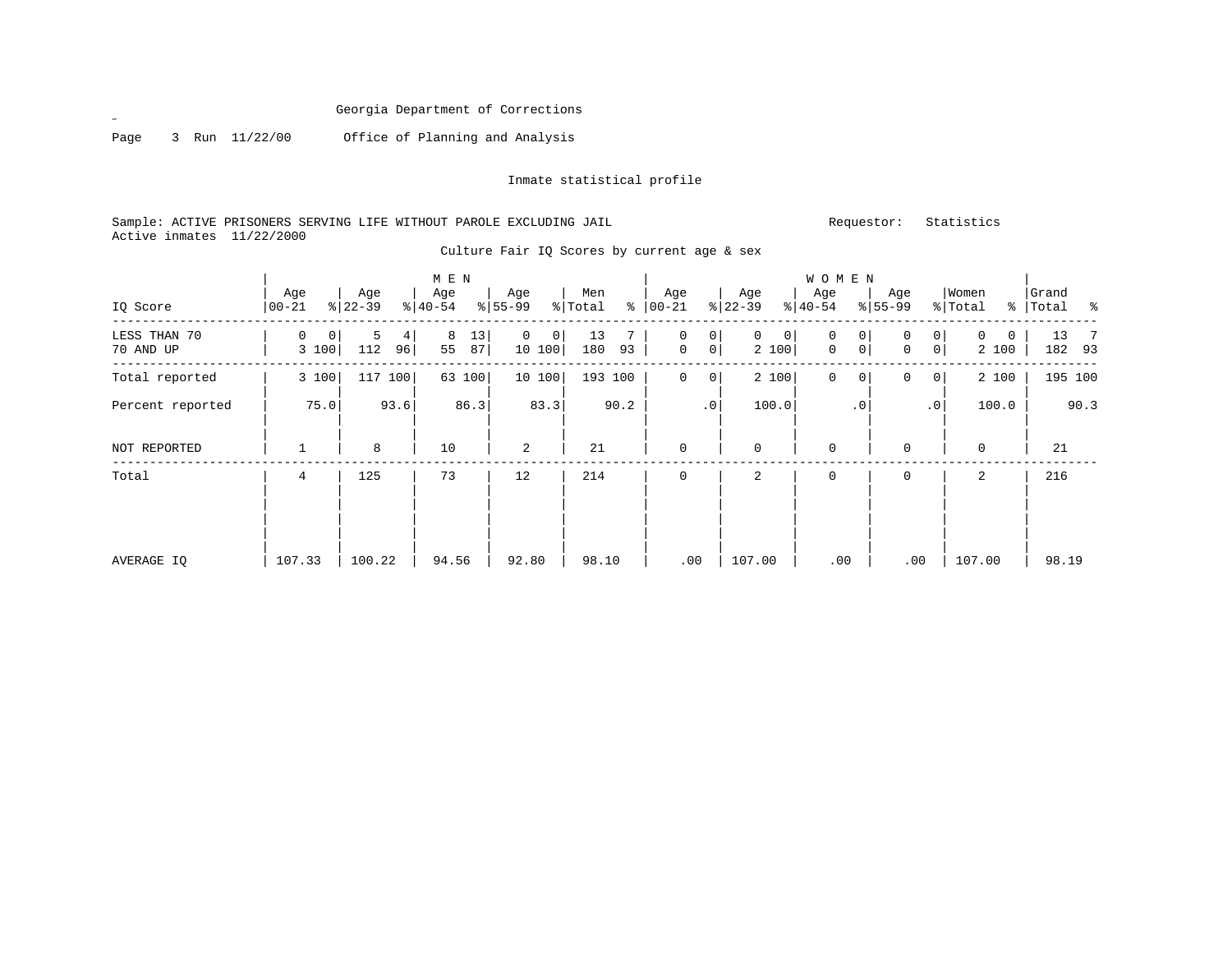### Georgia Department of Corrections<br>4 Run 11/22/00 Office of Planning and Analysis Page 4 Run 11/22/00 Office of Planning and Analysis

### Inmate statistical profile

### Sample: ACTIVE PRISONERS SERVING LIFE WITHOUT PAROLE EXCLUDING JAIL Requestor: Statistics Active inmates 11/22/2000

#### Self-Rpt Socioeconomic Class by current age & sex

|                     |             |       |           |              | M E N     |             |             |        |                |                 |             |             |              |             | W O M E N    |             |             |              |             |          |           |             |
|---------------------|-------------|-------|-----------|--------------|-----------|-------------|-------------|--------|----------------|-----------------|-------------|-------------|--------------|-------------|--------------|-------------|-------------|--------------|-------------|----------|-----------|-------------|
|                     | Age         |       | Age       |              | Age       |             | Age         |        | Men            |                 | Age         |             | Age          |             | Age          |             | Age         |              | Women       |          | Grand     |             |
| Socioeconomic Class | $ 00-21$    |       | $8 22-39$ |              | $8 40-54$ |             | $8 55-99$   |        | % Total        | နွ              | $00 - 21$   | န္          | $22 - 39$    |             | $ 40-54$     |             | $8155 - 99$ |              | % Total     |          | %   Total | ႜ           |
| WELFARE             | $\Omega$    | 0     | 5         | 4            | 3         | 4           | $\Omega$    | 0      | 8              | 4               | 0           | 0           | $\mathbf{0}$ | 0           | 0            | $\Omega$    | 0           |              | $\mathbf 0$ | 0        |           |             |
| OCC EMPLOY          | $\Omega$    | 0     | 6         | 5            | 2         | 3           | $\Omega$    | 0      | 8              | $4\overline{ }$ | 0           | $\mathbf 0$ | $\mathbf{0}$ | $\mathbf 0$ | $\mathbf{0}$ | $\Omega$    | 0           |              | $\mathbf 0$ | 0        |           |             |
| MINIMUM STD         |             | 4 100 | 71        | 58           | 34        | 48          | 8           | 67     | 117            | 56              | $\Omega$    | 0           | $\Omega$     | $\mathbf 0$ | $\Omega$     |             | $\Omega$    |              | $\mathbf 0$ | $\Omega$ | 117       | 55          |
| MIDDLE              | $\Omega$    | 0     | 39        | 32           | 31        | 44          | 4           | 33     | 74             | 35              | $\mathbf 0$ | $\mathbf 0$ |              | 50          | $\mathbf{0}$ |             | 0           |              |             | 50       | 75        | 36          |
| OTHER               | $\mathbf 0$ | 0     |           | $\mathbf{1}$ |           | $\mathbf 1$ | $\Omega$    | 0      | $\overline{2}$ |                 | $\mathbf 0$ | $\mathbf 0$ |              | 50          | $\mathbf{0}$ | $\mathbf 0$ | 0           | 0            |             | 50       |           | $3 \quad 1$ |
| Total reported      |             | 4 100 | 122       | 100          | 71        | 100         |             | 12 100 | 209            | 100             | 0           | 0           |              | 2 100       | 0            | 0           | 0           | $\mathbf{0}$ |             | 2 100    |           | 211 100     |
| Percent reported    |             | 100.0 |           | 97.6         |           | 97.3        |             | 100.0  |                | 97.7            |             | .0          |              | 100.0       |              | . 0         |             | $\cdot$ 0    |             | 100.0    |           | 97.7        |
| NOT RPTD            | $\mathbf 0$ |       | 3         |              | 2         |             | $\mathbf 0$ |        | 5              |                 | $\mathbf 0$ |             | $\mathbf 0$  |             | $\mathbf 0$  |             | 0           |              | 0           |          | 5         |             |
| Total               | 4           |       | 125       |              | 73        |             | 12          |        | 214            |                 | $\mathbf 0$ |             | 2            |             | 0            |             | 0           |              | 2           |          | 216       |             |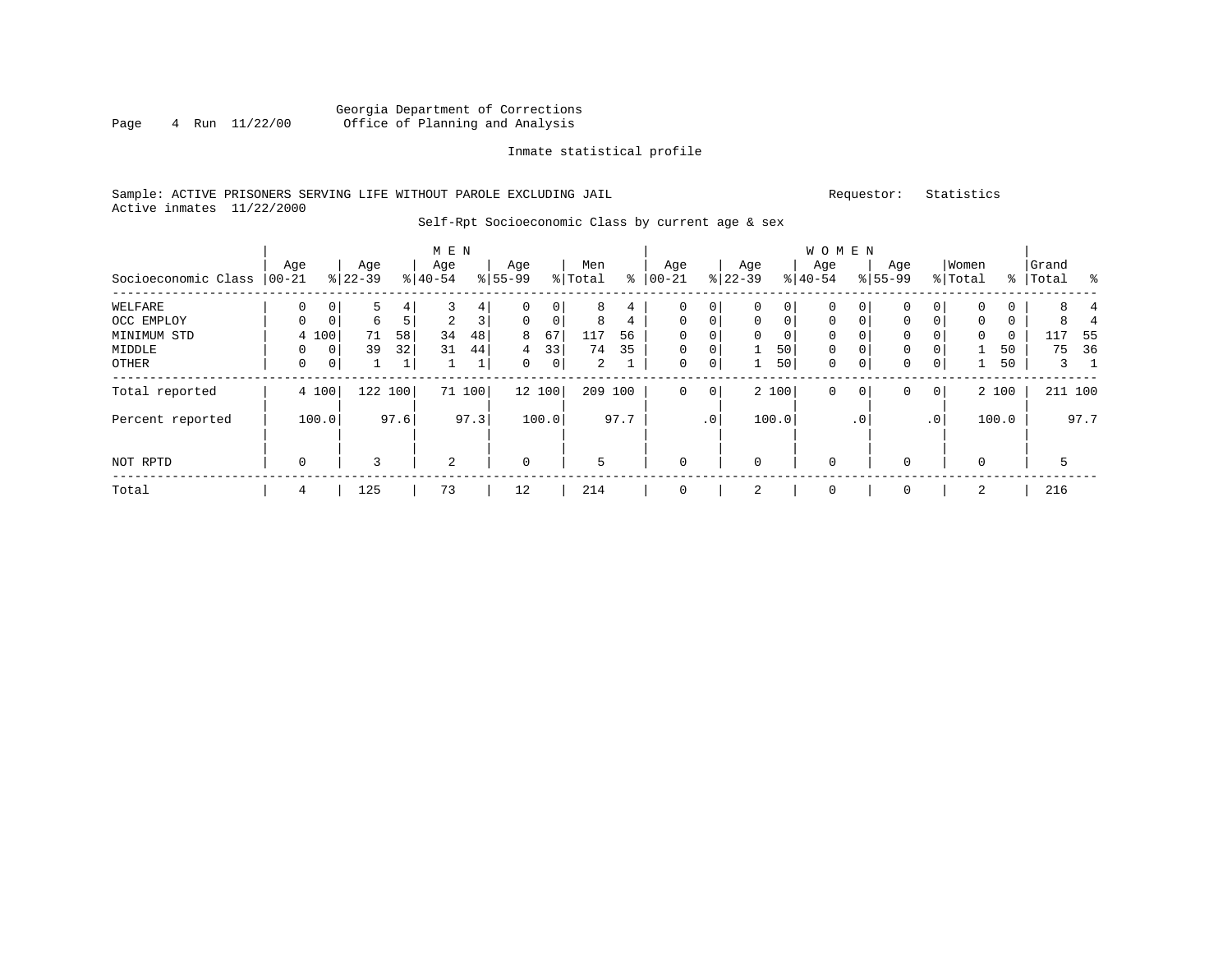| $\boldsymbol{\mathscr{U}}$       |  |                | Georgia Department of Corrections |                            |  |
|----------------------------------|--|----------------|-----------------------------------|----------------------------|--|
| Page<br>$\overline{\phantom{a}}$ |  | 5 Run 11/22/00 | Office of Planning and Analysis   |                            |  |
| $\boldsymbol{\mathscr{U}}$       |  |                |                                   |                            |  |
| $\boldsymbol{\mathscr{U}}$       |  |                |                                   | Inmate statistical profile |  |
| $\overline{\phantom{a}}$         |  |                |                                   |                            |  |
| $\boldsymbol{\mathscr{U}}$       |  |                |                                   |                            |  |

Sample: ACTIVE PRISONERS SERVING LIFE WITHOUT PAROLE EXCLUDING JAIL **Requestor:** Statistics Active inmates 11/22/2000

Self-Rpt Environment To Age 16 by current age & sex

|                  |                 |                |                  |                | M E N            |        |                  |        |                |      |                 |                 |                  |                | WOMEN            |                |                    |           |                  |       |                    |         |
|------------------|-----------------|----------------|------------------|----------------|------------------|--------|------------------|--------|----------------|------|-----------------|-----------------|------------------|----------------|------------------|----------------|--------------------|-----------|------------------|-------|--------------------|---------|
| Environment      | Age<br>$ 00-21$ |                | Age<br>$8 22-39$ |                | Age<br>$8 40-54$ |        | Age<br>$8 55-99$ |        | Men<br>% Total | ွေ   | Age<br>$ 00-21$ |                 | Age<br>$ 22-39 $ |                | Age<br>$ 40-54 $ |                | Age<br>$8155 - 99$ |           | Women<br>% Total |       | Grand<br>%   Total | ႜ       |
| RURAL/FARM       | 0               | 0 <sup>1</sup> | 0                | $\overline{0}$ |                  | 4      | $\overline{2}$   | 17     | 5              | 2    | 0               | $\circ$         | 0                | 0 <sup>1</sup> | 0                | 0 <sup>1</sup> | 0                  | 0         | 0                | 0     |                    |         |
| RURAL/NFARM      | $\Omega$        | 0              | 11               | ا و            | 4                | 6      |                  | 8      | 16             | 8    | $\Omega$        | 0 <sup>1</sup>  |                  | 50             | $\mathbf 0$      | $\overline{0}$ | 0                  | 0         |                  | 50    | 17                 | 8       |
| S.M.S.A          |                 | 25             | 52               | 43             | 24               | 34     | 6                | 50     | 83             | 40   | $\Omega$        | $\Omega$        | $\Omega$         | 0              | $\Omega$         | $\Omega$       | 0                  |           | $\mathbf 0$      | 0     | 83                 | 40      |
| URBAN            | 0               | $\mathbf{0}$   | 20               | 17             | 12               | 17     | 0                | 0      | 32             | 15   | $\Omega$        | $\overline{0}$  | 0                | $\overline{0}$ | $\mathbf 0$      | $\overline{0}$ | 0                  |           | 0                | 0     | 32                 | - 15    |
| SMALL TOWN       | 3               | 75             | 37               | 31             | 28               | 39     | 3                | 25     | 71             | 34   | $\mathbf 0$     | 0 <sup>1</sup>  |                  | 50             | $\mathbf 0$      | 0              | 0                  |           |                  | 50    | 72                 | 34      |
| OTHER            | 0               | $\overline{0}$ |                  |                | $\Omega$         | 0      | 0                | 0      |                | 0    | $\Omega$        | $\overline{0}$  | 0                | 0 <sup>1</sup> | $\Omega$         | 0 <sup>1</sup> | 0                  | 0         | $\mathbf 0$      | 0     |                    | 0       |
| Total reported   |                 | 4 100          | 121              | 100            |                  | 71 100 |                  | 12 100 | 208 100        |      | $\Omega$        | 0               |                  | 2 100          | $\Omega$         | $\circ$        | 0                  | 0         |                  | 2 100 |                    | 210 100 |
| Percent reported |                 | 100.0          |                  | 96.8           |                  | 97.3   |                  | 100.0  |                | 97.2 |                 | .0 <sup>1</sup> |                  | 100.0          |                  | .0'            |                    | $\cdot$ 0 |                  | 100.0 |                    | 97.2    |
| NOT RPTD         | 0               |                | 4                |                | 2                |        | 0                |        | 6              |      | $\Omega$        |                 | $\mathbf 0$      |                | $\mathbf 0$      |                | $\Omega$           |           | 0                |       | 6                  |         |
| Total            | 4               |                | 125              |                | 73               |        | 12               |        | 214            |      |                 |                 | 2                |                | 0                |                | 0                  |           | 2                |       | 216                |         |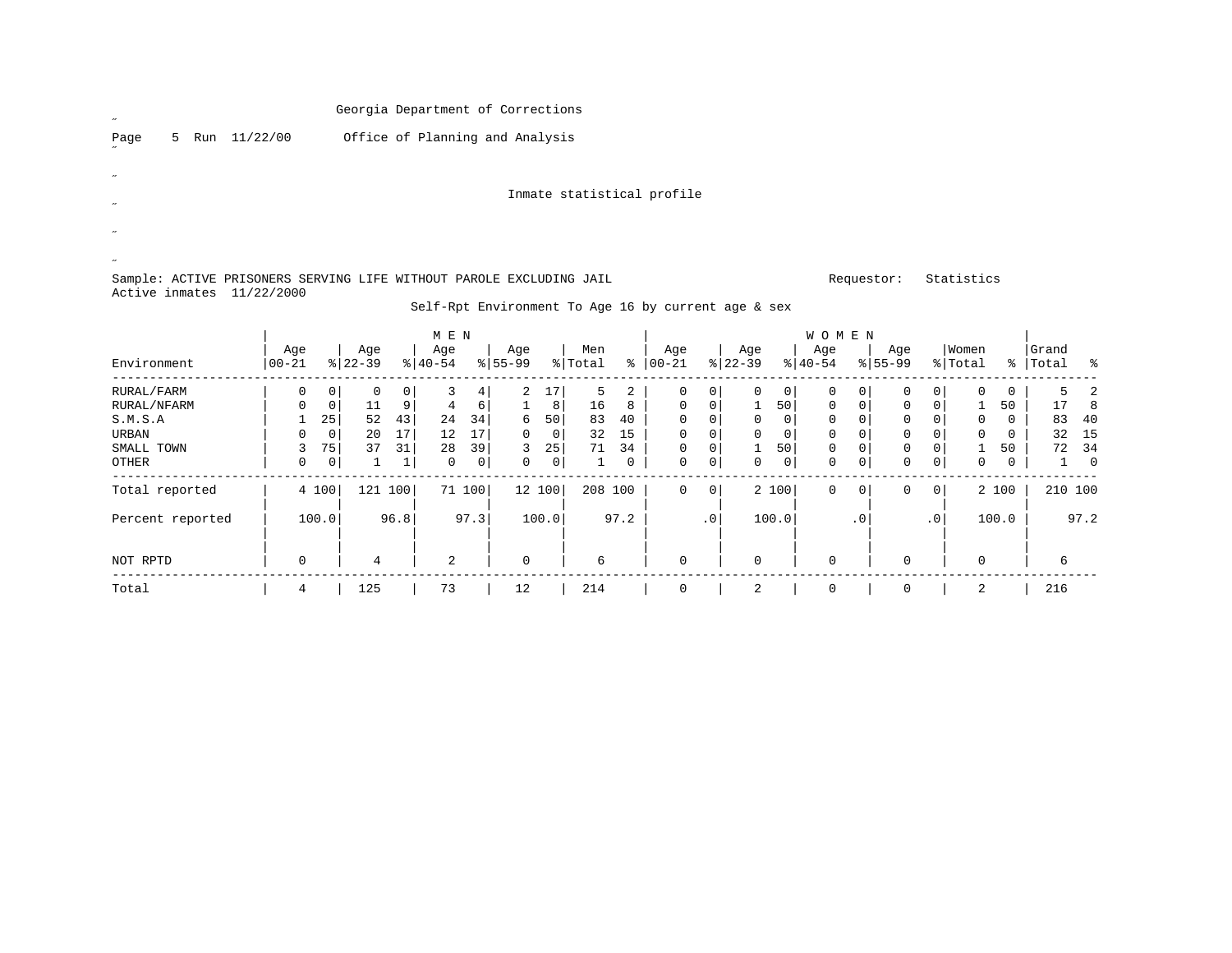Page 6 Run 11/22/00 Office of Planning and Analysis

Inmate statistical profile

Sample: ACTIVE PRISONERS SERVING LIFE WITHOUT PAROLE EXCLUDING JAIL Requestor: Statistics Active inmates 11/22/2000

| Education Level     | Age<br>$ 00 - 21 $ |             | Age<br>$ 22-39 $ |            | M E N<br>Age<br>$8 40-54$ |        | Age<br>$8 55-99$ |       | Men<br>% Total |      | Age<br>$8   00 - 21$ |             | Age<br>$ 22-39 $ |             | <b>WOMEN</b><br>Age<br>$ 40-54 $ |           | Age<br>$8 55-99$ |                | Women<br>% Total |       | Grand<br>%   Total |         | ႜ  |
|---------------------|--------------------|-------------|------------------|------------|---------------------------|--------|------------------|-------|----------------|------|----------------------|-------------|------------------|-------------|----------------------------------|-----------|------------------|----------------|------------------|-------|--------------------|---------|----|
| LESS THAN GRADE 7   | 0                  | $\mathbf 0$ | 2                | 2          | 3                         | 4      | 2                | 17    |                | 3    | 0                    | 0           | $\Omega$         | $\Omega$    | 0                                | 0         | $\Omega$         | $\Omega$       | $\Omega$         | U     |                    |         |    |
| GRADE 7             |                    | 25          | 3                | $\sqrt{2}$ | 5                         | 7      |                  | 8     | 10             | 5    | 0                    | 0           | 0                | 0           | 0                                | 0         | 0                | 0              | 0                | 0     |                    | 10      | -5 |
| GRADE 8             | 3                  | 75          | 15               | 12         |                           | 6      | 4                | 33    | 26             | 12   | $\Omega$             | 0           |                  | $\mathbf 0$ | 0                                |           | $\Omega$         |                | 0                | 0     |                    | 26      | 12 |
| GRADE 9             | 0                  | $\Omega$    | 19               | 15         | 12                        | 17     |                  | 8     | 32             | 15   | $\Omega$             | 0           | $\Omega$         | $\mathbf 0$ | 0                                |           | $\mathbf 0$      |                | $\Omega$         |       |                    | 32      | 15 |
| GRADE 10            | 0                  | $\Omega$    | 36               | 29         | 9                         | 13     |                  | 8     | 46             | 22   | $\mathbf 0$          | 0           |                  | $\Omega$    | $\mathbf 0$                      |           | $\mathbf 0$      | $\Omega$       | $\Omega$         |       |                    | 46      | 22 |
| GRADE 11            | 0                  | $\mathbf 0$ | 16               | 13         | 6                         | 8      |                  | 8     | 23             | 11   | $\mathbf 0$          | $\mathbf 0$ | 2 100            |             | 0                                |           | $\mathbf{0}$     | 0              |                  | 2 100 |                    | 25      | 12 |
| GRADE 12            | 0                  | 0           | 18               | 15         |                           | 10     |                  | 8     | 26             | 12   | $\mathbf 0$          | 0           | $\Omega$         | 0           | 0                                |           | $\mathbf 0$      |                |                  | 0     |                    | 26      | 12 |
| MORE THAN GRADE 12  | 0                  | 0           | 14               | 11         | 26                        | 36     |                  | 8     | 41             | 19   | $\mathbf 0$          | 0           | $\Omega$         | 0           | $\mathbf 0$                      | 0         | $\mathbf 0$      | 0              | 0                | 0     |                    | 41      | 19 |
| Total reported      |                    | 4 100       | 123 100          |            |                           | 72 100 | 12 100           |       | 211 100        |      | $\Omega$             | 0           | 2 100            |             | $\Omega$                         | $\Omega$  | $\Omega$         | 0 <sup>1</sup> |                  | 2 100 |                    | 213 100 |    |
| Percent reported    |                    | 100.0       |                  | 98.4       |                           | 98.6   |                  | 100.0 |                | 98.6 |                      | $\cdot$ 0   | 100.0            |             |                                  | $\cdot$ 0 |                  | $\cdot$ 0      |                  | 100.0 |                    | 98.6    |    |
| <b>NOT REPORTED</b> | 0                  |             | 2                |            |                           |        | 0                |       | 3              |      | $\mathbf 0$          |             | $\Omega$         |             | $\Omega$                         |           |                  |                | 0                |       |                    | 3       |    |
| Total               | $\overline{4}$     |             | 125              |            | 73                        |        | 12               |       | 214            |      | $\Omega$             |             | $\overline{a}$   |             | $\Omega$                         |           | $\Omega$         |                | $\overline{a}$   |       |                    | 216     |    |
|                     |                    |             |                  |            |                           |        |                  |       |                |      |                      |             |                  |             |                                  |           |                  |                |                  |       |                    |         |    |
| AVG EDUCATION LEVEL | 7.75               |             | 11.53            |            | 12.56                     |        | 10.17            |       | 11.73          |      | .00                  |             | 11.00            |             | .00                              |           | .00              |                | 11.00            |       |                    | 11.72   |    |

Self-Rpt Education Level by current age & sex

\* NOTE: THE FIELD LABLED "LESS THAN GRADE 7" WAS CORRECTED IN MARCH 1989: MISSING DATA FOR INMATES STILL IN DIAGNOSTICS NOW HAS BEEN REMOVED FROM THISFIELD AND IDENTIFIED AS "NOT REPORTED" INFORMATION.

 $\mathbf{z}$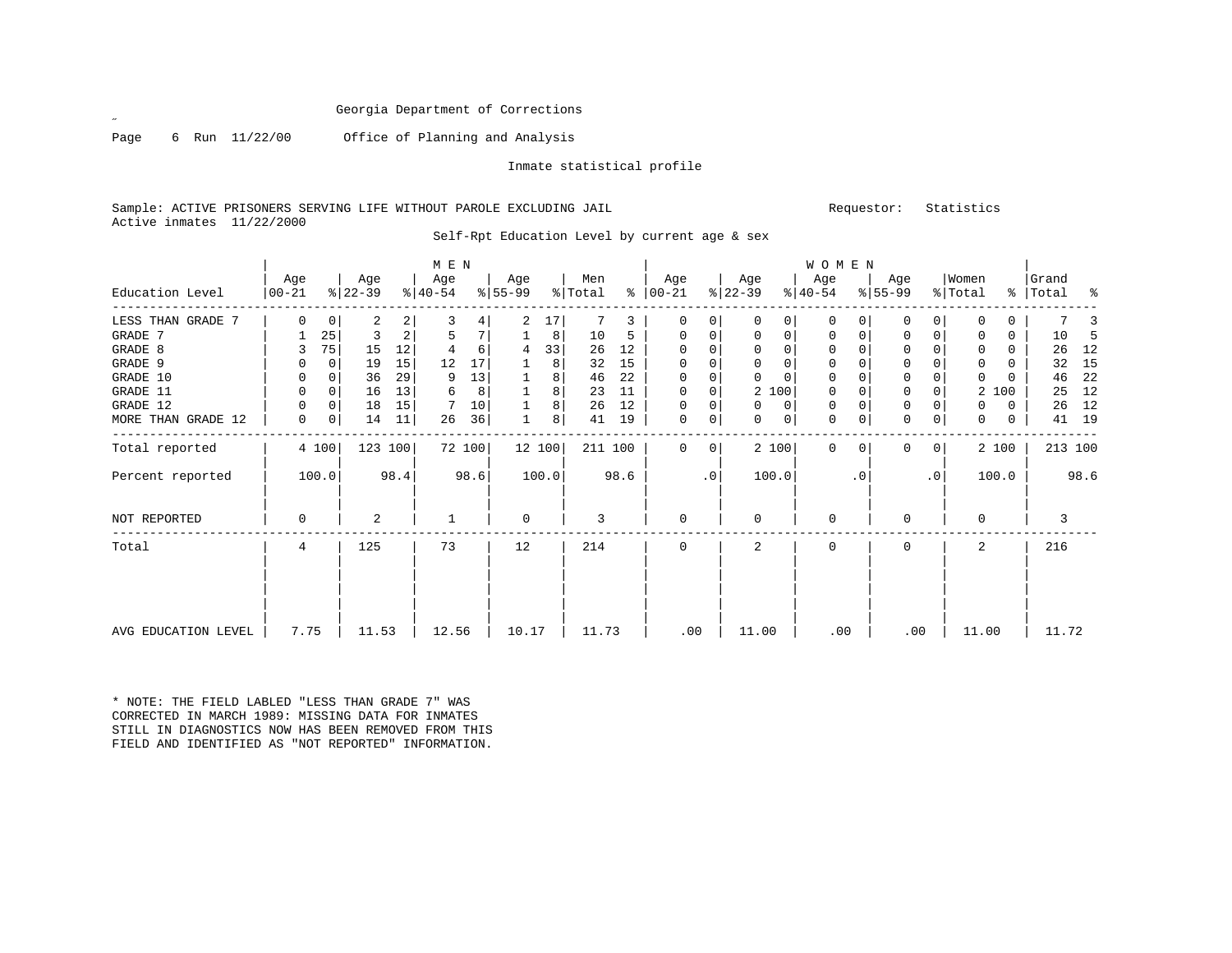| Georgia Department of Corrections |
|-----------------------------------|
|-----------------------------------|

Page 7 Run 11/22/00 Office of Planning and Analysis

Inmate statistical profile

Sample: ACTIVE PRISONERS SERVING LIFE WITHOUT PAROLE EXCLUDING JAIL Requestor: Statistics Active inmates 11/22/2000

Functional Reading Level (WRAT Scores) by current age & sex

|                    |                  |             |                  |         | M E N            |        |                  |                 |                |      |                      |             |                  |             | <b>WOMEN</b>     |           |                  |                |                  |       |                    |                |
|--------------------|------------------|-------------|------------------|---------|------------------|--------|------------------|-----------------|----------------|------|----------------------|-------------|------------------|-------------|------------------|-----------|------------------|----------------|------------------|-------|--------------------|----------------|
| WRAT Reading Score | Age<br>$ 00-21 $ |             | Age<br>$ 22-39 $ |         | Age<br>$ 40-54 $ |        | Age<br>$ 55-99 $ |                 | Men<br>% Total |      | Age<br>$8   00 - 21$ |             | Age<br>$ 22-39 $ |             | Age<br>$ 40-54 $ |           | Age<br>$8 55-99$ |                | Women<br>% Total |       | Grand<br>% Total % |                |
| LESS THAN GRADE 6  | U                | 0           | 39               | 33      | 27               | 42     | 6                | 60              | 72             | 37   | 0                    | 0           |                  | 50          | 0                |           |                  |                |                  | 50    | 73                 | 37             |
| 6TH THRU 8TH GRADE | 2                | 67          | 26               | 22      | 10               | 15     | 2                | 20 <sup>1</sup> | 40             | 20   | $\mathbf 0$          | 0           | 0                | $\mathbf 0$ | 0                | 0         | $\Omega$         | $\Omega$       |                  | 0     | 40                 | 20             |
| GRADE 9            |                  | $\Omega$    | 14               | 12      | 6                | 9      | 0                | $\Omega$        | 20             | 10   | $\Omega$             |             |                  | $\Omega$    | $\Omega$         |           |                  |                |                  | 0     | 20                 | 10             |
| GRADE 10           |                  | 33          | 3                |         |                  | 5      |                  |                 |                | 4    | $\Omega$             |             |                  | $\Omega$    | 0                |           | 0                |                |                  | 0     |                    | $\overline{4}$ |
| GRADE 11           | 0                | 0           | 6                |         |                  | 6      | $\Omega$         | $\Omega$        | 10             | 5    | $\Omega$             | 0           | $\Omega$         | $\Omega$    | 0                |           | $\mathbf 0$      |                | <sup>0</sup>     | 0     | 10                 | -5             |
| GRADE 12           |                  | 0           | 21               | 18      | 10               | 15     | 2                | 20              | 33             | 17   | 0                    | 0           |                  | $\mathbf 0$ | 0                |           | $\mathbf 0$      |                |                  | 0     | 33                 | 17             |
| MORE THAN GRADE 12 | 0                | $\mathbf 0$ | 9                | 8       | 5                | 8      | 0                | $\overline{0}$  | 14             | 7    | 0                    | 0           |                  | 50          | 0                | 0         | $\mathbf 0$      | 0              |                  | 50    | 15                 | 8              |
| Total reported     |                  | 3 100       |                  | 118 100 |                  | 65 100 |                  | 10 100          | 196 100        |      | $\Omega$             | $\mathbf 0$ | 2 100            |             | $\Omega$         | $\Omega$  | 0                | $\overline{0}$ |                  | 2 100 | 198 100            |                |
| Percent reported   |                  | 75.0        |                  | 94.4    |                  | 89.0   |                  | 83.3            |                | 91.6 |                      | $\cdot$ 0   | 100.0            |             |                  | $\cdot$ 0 |                  | $\cdot$ 0      |                  | 100.0 |                    | 91.7           |
| NOT REPORTED       |                  |             | 7                |         | 8                |        | 2                |                 | 18             |      | $\mathbf 0$          |             | $\Omega$         |             | $\Omega$         |           |                  |                | $\Omega$         |       | 18                 |                |
| Total              | 4                |             | 125              |         | 73               |        | 12               |                 | 214            |      | $\Omega$             |             | 2                |             | $\Omega$         |           | $\Omega$         |                | $\overline{a}$   |       | 216                |                |
|                    |                  |             |                  |         |                  |        |                  |                 |                |      |                      |             |                  |             |                  |           |                  |                |                  |       |                    |                |
|                    |                  |             |                  |         |                  |        |                  |                 |                |      |                      |             |                  |             |                  |           |                  |                |                  |       |                    |                |
| AVG READING SCORE  | 8.07             |             | 8.06             |         | 7.37             |        | 5.91             |                 | 7.73           |      | .00                  |             | 9.10             |             | .00              |           | .00              |                | 9.10             |       | 7.74               |                |

 $\overline{a}$ 

 $\mathscr{B}^{\pm}$ 

 $\mathscr{L}$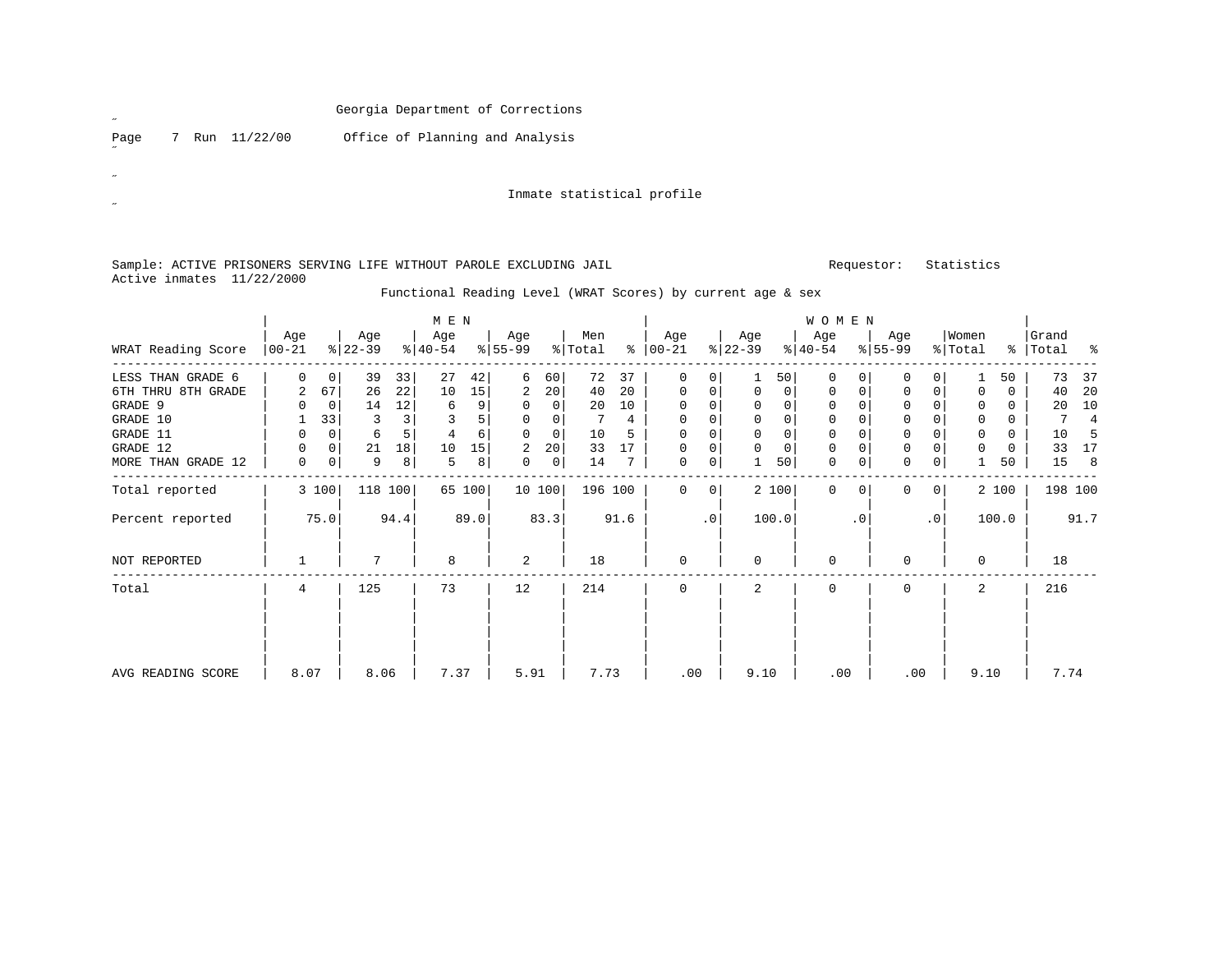Page 8 Run 11/22/00 Office of Planning and Analysis

#### Inmate statistical profile

### Sample: ACTIVE PRISONERS SERVING LIFE WITHOUT PAROLE EXCLUDING JAIL Requestor: Statistics Active inmates 11/22/2000

|                    |             |          |                |                | M E N     |      |           |             |         |      |               |                |           |              | <b>WOMEN</b> |           |              |                 |                |       |           |         |
|--------------------|-------------|----------|----------------|----------------|-----------|------|-----------|-------------|---------|------|---------------|----------------|-----------|--------------|--------------|-----------|--------------|-----------------|----------------|-------|-----------|---------|
|                    | Age         |          | Age            |                | Age       |      | Age       |             | Men     |      | Age           |                | Age       |              | Age          |           | Age          |                 | Women          |       | Grand     |         |
| WRAT Math Score    | $ 00-21$    |          | $ 22-39 $      |                | $ 40-54 $ |      | $ 55-99 $ |             | % Total |      | $8   00 - 21$ |                | $ 22-39 $ |              | $8 40-54$    |           | $8 55-99$    |                 | % Total        |       | %   Total | ႜ       |
| LESS THAN GRADE 6  |             | 67       | 40             | 34             | 33        | 51   |           | 70          | 82      | 42   | $\Omega$      | 0              |           | $\Omega$     | $\Omega$     |           | $\Omega$     | $\Omega$        | $\Omega$       | 0     | 82        | 41      |
| 6TH THRU 8TH GRADE |             | 33       | 49             | 42             | 21        | 32   | 2         | 20          | 73      | 37   | $\mathbf 0$   | 0              | $\Omega$  | $\mathbf{0}$ | 0            | 0         | $\mathbf 0$  | 0               | 0              | 0     | 73        | 37      |
| GRADE 9            | $\Omega$    | 0        | 14             | 12             | 3         | 5    | $\Omega$  | 0           | 17      | 9    | $\Omega$      |                |           | 50           | $\Omega$     |           | 0            |                 |                | 50    | 18        | 9       |
| GRADE 10           | 0           | 0        | 10             | 8              | 3         | 5    |           | 10          | 14      |      | $\Omega$      | 0              | $\Omega$  | $\Omega$     | $\Omega$     |           | $\Omega$     | 0               | $\Omega$       | 0     | 14        | 7       |
| GRADE 11           | 0           |          | 2              |                |           | 2    | 0         | $\Omega$    | 3       | 2    | 0             | 0              |           | 0            | 0            |           | 0            |                 | $\Omega$       | 0     | 3         | 2       |
| GRADE 12           | $\mathbf 0$ | $\Omega$ | $\overline{2}$ | $\overline{a}$ | 3         | 5    | 0         | $\mathbf 0$ | 5       | 3    | 0             | 0              | $\Omega$  | $\Omega$     | 0            | $\Omega$  | $\mathbf{0}$ | $\Omega$        | $\Omega$       | 0     | 5         | 3       |
| MORE THAN GRADE 12 | $\mathbf 0$ | 0        | $\mathbf{1}$   |                |           | 2    | 0         | $\mathbf 0$ | 2       |      | 0             | $\overline{0}$ |           | 50           | 0            | 0         | $\mathbf 0$  | 0               |                | 50    | 3         |         |
| Total reported     |             | 3 100    | 118 100        |                | 65        | 100  |           | 10 100      | 196 100 |      | $\Omega$      | 0              |           | 2 100        | $\Omega$     |           | $\Omega$     | $\overline{0}$  |                | 2 100 |           | 198 100 |
| Percent reported   |             | 75.0     |                | 94.4           |           | 89.0 |           | 83.3        |         | 91.6 |               | $\cdot$ 0      |           | 100.0        |              | $\cdot$ 0 |              | .0 <sup>1</sup> |                | 100.0 |           | 91.7    |
| NOT REPORTED       |             |          |                |                | 8         |      | 2         |             | 18      |      | $\Omega$      |                | $\Omega$  |              | $\Omega$     |           | $\Omega$     |                 | $\Omega$       |       | 18        |         |
| Total              | 4           |          | 125            |                | 73        |      | 12        |             | 214     |      | $\Omega$      |                | 2         |              | $\Omega$     |           | $\Omega$     |                 | $\mathfrak{D}$ |       | 216       |         |
|                    |             |          |                |                |           |      |           |             |         |      |               |                |           |              |              |           |              |                 |                |       |           |         |
| AVG MATH SCORE     | 5.97        |          | 7.01           |                | 6.24      |      | 4.76      |             | 6.62    |      | .00           |                | 11.40     |              | .00          |           | .00          |                 | 11.40          |       | 6.67      |         |

Functional Math Level (WRAT Scores) by current age & sex

˝

 $\bar{\mathcal{A}}$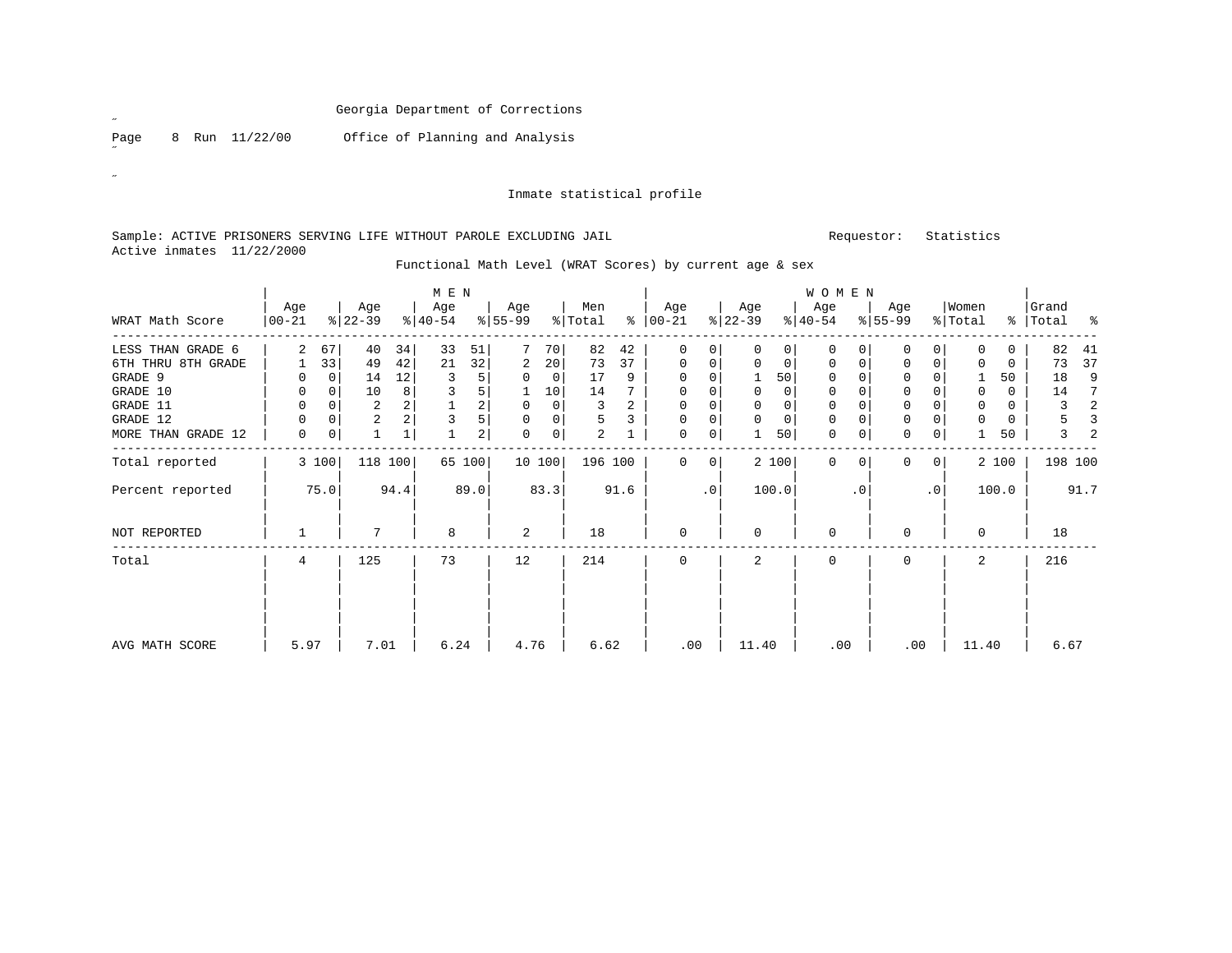Page 9 Run 11/22/00 Office of Planning and Analysis

˝

 $\bar{\mathcal{A}}$ 

#### Inmate statistical profile

### Sample: ACTIVE PRISONERS SERVING LIFE WITHOUT PAROLE EXCLUDING JAIL Requestor: Statistics Active inmates 11/22/2000

|                             |             |          |                  |      | M E N            |      |                  |          |                |      |                      |           |                  |          | <b>WOMEN</b>     |           |                 |                 |                  |               |                |                |
|-----------------------------|-------------|----------|------------------|------|------------------|------|------------------|----------|----------------|------|----------------------|-----------|------------------|----------|------------------|-----------|-----------------|-----------------|------------------|---------------|----------------|----------------|
| WRAT Spelling Score   00-21 | Age         |          | Age<br>$ 22-39 $ |      | Age<br>$ 40-54 $ |      | Age<br>$8 55-99$ |          | Men<br>% Total |      | Age<br>$8   00 - 21$ |           | Age<br>$ 22-39 $ |          | Age<br>$8 40-54$ |           | Age<br>$ 55-99$ |                 | Women<br>% Total | $\frac{8}{6}$ | Grand<br>Total | ್ಠಿ            |
|                             |             |          |                  |      |                  |      |                  |          |                |      |                      |           |                  |          |                  |           |                 |                 |                  |               |                |                |
| LESS THAN GRADE 6           |             | 67       | 43               | 36   | 36               | 55   | 6                | 60       | 87             | 44   | $\Omega$             | 0         |                  | $\Omega$ | $\Omega$         |           |                 |                 |                  | $\Omega$      | 87             | 44             |
| 6TH THRU 8TH GRADE          |             | 0        | 37               | 31   | 15               | 23   | 2                | 20       | 54             | 28   | $\mathbf 0$          | 0         |                  | 50       | 0                |           | $\mathbf 0$     | 0               |                  | 50            | 55             | 28             |
| GRADE 9                     |             | 33       | 11               | 9    | 4                | 6    |                  | 10       | 17             | 9    | 0                    | 0         |                  | 0        | 0                |           | 0               |                 | 0                | 0             | 17             | 9              |
| GRADE 10                    | 0           |          | 7                | 6    |                  | 2    | $\Omega$         | $\Omega$ | 8              |      | $\Omega$             |           |                  | $\Omega$ |                  |           | $\Omega$        |                 | 0                | 0             | 8              | $\overline{4}$ |
| GRADE 11                    | 0           | 0        | 5                |      | 3                | 5    | $\Omega$         | $\Omega$ | 8              |      | $\Omega$             | 0         | $\Omega$         | $\Omega$ | $\Omega$         |           | $\Omega$        | $\Omega$        | $\Omega$         | 0             | 8              |                |
| GRADE 12                    | $\Omega$    | $\Omega$ | 12               | 10   | 3                | 5    |                  | 10       | 16             | 8    | $\Omega$             | 0         |                  | $\Omega$ | $\Omega$         |           | $\Omega$        | $\Omega$        |                  | $\Omega$      | 16             | 8              |
| MORE THAN GRADE 12          | $\mathbf 0$ | 0        | 3                | 3    | 3                | 5    | 0                | $\Omega$ | 6              | 3    | 0                    | 0         |                  | 50       | 0                |           | 0               | 0               |                  | 50            | 7              |                |
| Total reported              |             | 3 100    | 118              | 100  | 65               | 100  |                  | 10 100   | 196 100        |      | $\Omega$             | $\Omega$  |                  | 2 100    | $\Omega$         |           | $\Omega$        | 0 <sup>1</sup>  |                  | 2 100         | 198 100        |                |
| Percent reported            |             | 75.0     |                  | 94.4 |                  | 89.0 |                  | 83.3     |                | 91.6 |                      | $\cdot$ 0 |                  | 100.0    |                  | $\cdot$ 0 |                 | .0 <sup>1</sup> |                  | 100.0         |                | 91.7           |
| NOT REPORTED                |             |          |                  |      | 8                |      | 2                |          | 18             |      | $\Omega$             |           | $\Omega$         |          | 0                |           | $\Omega$        |                 | $\Omega$         |               | 18             |                |
| Total                       | 4           |          | 125              |      | 73               |      | 12               |          | 214            |      | $\Omega$             |           | 2                |          | $\Omega$         |           | $\Omega$        |                 | $\overline{a}$   |               | 216            |                |
|                             |             |          |                  |      |                  |      |                  |          |                |      |                      |           |                  |          |                  |           |                 |                 |                  |               |                |                |
| AVG SPELLING SCORE          | 6.13        |          | 7.27             |      | 5.93             |      | 5.32             |          | 6.70           |      | .00                  |           | 9.70             |          | .00              |           | .00             |                 | 9.70             |               | 6.73           |                |

Functional Spelling Level (WRAT Scores) by current age & sex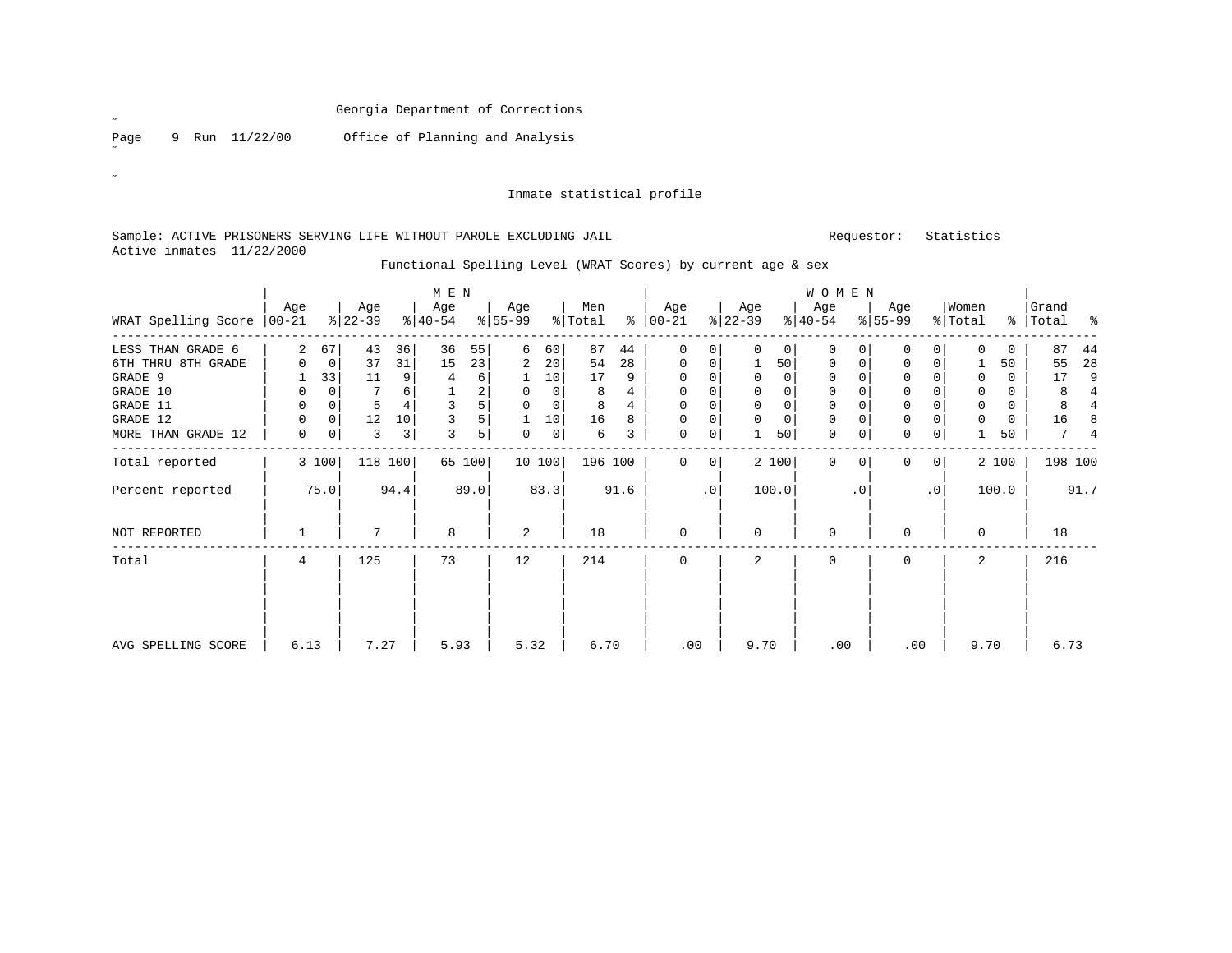˝

Page 10 Run 11/22/00 Office of Planning and Analysis

Inmate statistical profile

Sample: ACTIVE PRISONERS SERVING LIFE WITHOUT PAROLE EXCLUDING JAIL **Subset Actives** Requestor: Statistics Active inmates 11/22/2000

| M E N | W O M E N | Age | Age | Age | Age | Men | Age | Age | Age | Age |Women |Grand Guardian Status |00-21 %|22-39 %|40-54 %|55-99 %|Total % |00-21 %|22-39 %|40-54 %|55-99 %|Total % |Total % ------------------------------------------------------------------------------------------------------------------------------------ORPHANAGE | 0 0| 0 0| 0 0| 0 0| 0 0 | 0 0| 0 0| 0 0| 0 0| 0 0 | 0 0 FATHER ONLY | 0 0| 6 5| 1 1| 0 0| 7 3 | 0 0| 0 0| 0 0| 0 0| 0 0 | 7 3 FTR MTR HD | 2 50| 8 6| 4 6| 0 0| 14 7 | 0 0| 0 0| 0 0| 0 0| 0 0 | 14 7 MOTHER ONLY | 0 0| 44 35| 26 36| 4 33| 74 35 | 0 0| 0 0| 0 0| 0 0| 0 0 | 74 35 MTR FTR HD | 2 50| 38 31| 27 38| 6 50| 73 34 | 0 0| 2 100| 0 0| 0 0| 2 100 | 75 35 OTH FEMALE | 0 0| 6 5| 4 6| 0 0| 10 5 | 0 0| 0 0| 0 0| 0 0| 0 0 | 10 5 OTH MALE | 0 0| 0 0| 0 0| 0 0| 0 0 | 0 0| 0 0| 0 0| 0 0| 0 0 | 0 0 STEP-PARNTS | 0 0| 2 2| 2 3| 0 0| 4 2 | 0 0| 0 0| 0 0| 0 0| 0 0 | 4 2 FOSTER HOME | 0 0| 6 5| 0 0| 1 8| 7 3 | 0 0| 0 0| 0 0| 0 0| 0 0 | 7 3 GRAND PRNTS | 0 0| 8 6| 5 7| 1 8| 14 7 | 0 0| 0 0| 0 0| 0 0| 0 0 | 14 7 OTHER | 0 0| 6 5| 3 4| 0 0| 9 4 | 0 0| 0 0| 0 0| 0 0| 0 0 | 9 4 ------------------------------------------------------------------------------------------------------------------------------------Total reported | 4 100| 124 100| 72 100| 12 100| 212 100 | 0 0| 2 100| 0 0| 0 0| 2 100 | 214 100 | | | | | | | | | | | Percent reported | 100.0| 99.2| 98.6| 100.0| 99.1 | .0| 100.0| .0| .0| 100.0 | 99.1 | | | | | | | | | | | | | | | | | | | | | | NOT RPTD | 0 | 1 | 1 | 0 | 2 | 0 | 0 | 0 | 0 | 0 | 2 ------------------------------------------------------------------------------------------------------------------------------------Total | 4 | 125 | 73 | 12 | 214 | 0 | 2 | 0 | 0 | 2 | 216

Self-Rpt Guardian Status To Age 16 by current age & sex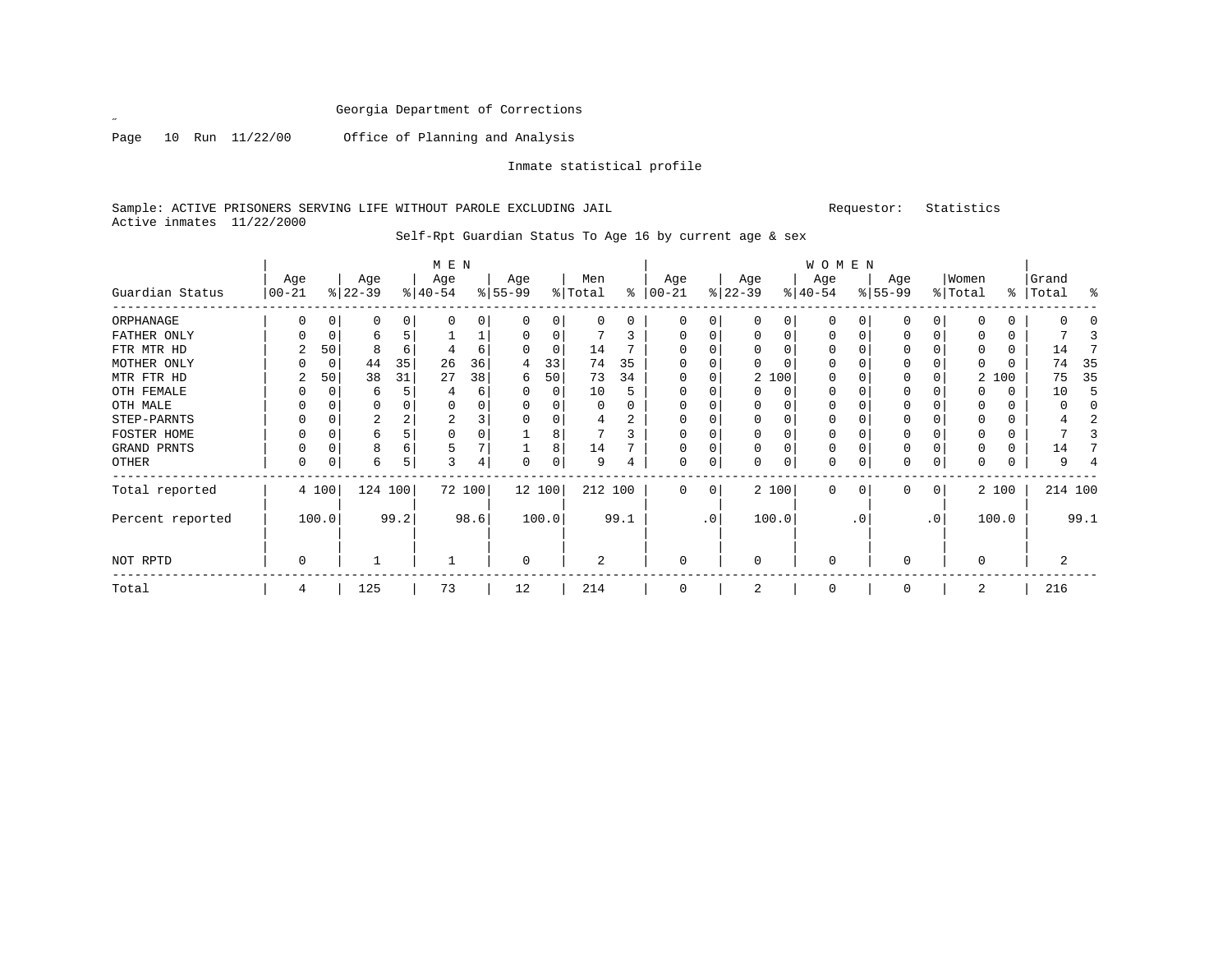### Georgia Department of Corrections<br>Page 11 Run 11/22/00 Office of Planning and Analysis Office of Planning and Analysis

### Inmate statistical profile

#### Sample: ACTIVE PRISONERS SERVING LIFE WITHOUT PAROLE EXCLUDING JAIL Requestor: Statistics Active inmates 11/22/2000

#### Self-Rpt Employment Status Before Prison by current age & sex

|                  |           |          |           |          | M E N     |      |           |        |         |          |            |         |           |       | W O M E N    |          |             |                |             |       |       |                |
|------------------|-----------|----------|-----------|----------|-----------|------|-----------|--------|---------|----------|------------|---------|-----------|-------|--------------|----------|-------------|----------------|-------------|-------|-------|----------------|
|                  | Age       |          | Age       |          | Age       |      | Age       |        | Men     |          | Age        |         | Age       |       | Age          |          | Age         |                | Women       |       | Grand |                |
| Employment       | $00 - 21$ |          | $ 22-39 $ |          | $8 40-54$ |      | $8 55-99$ |        | % Total | ွေ       | $ 00 - 21$ |         | $ 22-39 $ |       | $ 40-54 $    |          | $8 55-99$   |                | % Total     | %     | Total | ം ക            |
| FULL TIME        | 0         | $\Omega$ | 67        | 56       | 42        | 66   | 5.        | 45     | 114     | 58       | 0          | 0       |           | 2 100 | $\mathbf{0}$ | C        | 0           | 0              |             | 2 100 | 116   | 58             |
| PART TIME        | $\Omega$  | 0        | 6         | 5        |           | 2    | 0         | 0      |         | 4        | $\Omega$   | 0       | 0         | 0     | $\mathbf{0}$ | $\Omega$ | 0           | 0              | 0           | 0     |       | $\overline{4}$ |
| UNEMPL < 6M      | 0         | 0        | 14        | 12       | 8         | 13   | 0         | 0      | 22      |          |            |         | 0         | 0     | 0            |          | 0           |                | $\Omega$    | 0     | 22    | -11            |
| UNEMPL > 6M      | U         | $\Omega$ | 27        | 23       | 8         | 13   | 2         | 18     | 37      | 19       |            |         | $\Omega$  | 0     | $\Omega$     |          | 0           |                | $\Omega$    | 0     | 37    | 19             |
| NEVER WORKD      | 3         | 100      | 5         |          |           | 2    |           | 9      | 10      | 5        |            |         | 0         | 0     | 0            |          | $\mathbf 0$ |                | $\Omega$    | 0     | 10    | 5              |
| <b>STUDENT</b>   |           | $\Omega$ | 0         | $\Omega$ |           |      | $\Omega$  | 0      | 0       | $\Omega$ | $\Omega$   |         | 0         | 0     | $\mathbf 0$  |          | $\Omega$    |                | $\Omega$    | 0     | 0     | 0              |
| INCAPABLE        |           | 0        |           |          |           | 6    | 3         | 27     | 8       | 4        |            |         | 0         | 0     | $\mathbf 0$  |          | 0           |                |             | 0     | 8     |                |
| OTHER            | $\Omega$  | 0        | 0         | 0        | O         | 0    | 0         | 0      | 0       | 0        | 0          | 0       | 0         | 0     | 0            | $\Omega$ | 0           | 0              | $\Omega$    | 0     | 0     |                |
| Total reported   |           | 3 100    | 120 100   |          | 64        | 100  |           | 11 100 | 198 100 |          | $\Omega$   | $\circ$ |           | 2 100 | $\mathbf{0}$ | 0        | 0           | $\overline{0}$ |             | 2 100 |       | 200 100        |
| Percent reported |           | 75.0     |           | 96.0     |           | 87.7 |           | 91.7   |         | 92.5     |            | .0'     |           | 100.0 |              | . 0      |             | $\cdot$ 0      |             | 100.0 |       | 92.6           |
| NOT RPTD         |           |          | 5         |          | 9         |      |           |        | 16      |          | $\Omega$   |         | 0         |       | $\mathbf 0$  |          | $\Omega$    |                | $\mathbf 0$ |       | 16    |                |
| Total            | 4         |          | 125       |          | 73        |      | 12        |        | 214     |          |            |         | 2         |       | $\mathbf 0$  |          | $\Omega$    |                | 2           |       | 216   |                |

\* NOTE: THE FIELD LABELD "OTHER" WAS CORRECTED IN APRIL 1989; INMATES CODED "PRE-OTIS NOT REPORTED" NOW HAVE BEEN REMOVED FROM THIS FIELD AND IDENTIFIED AS "NOT REPORTED".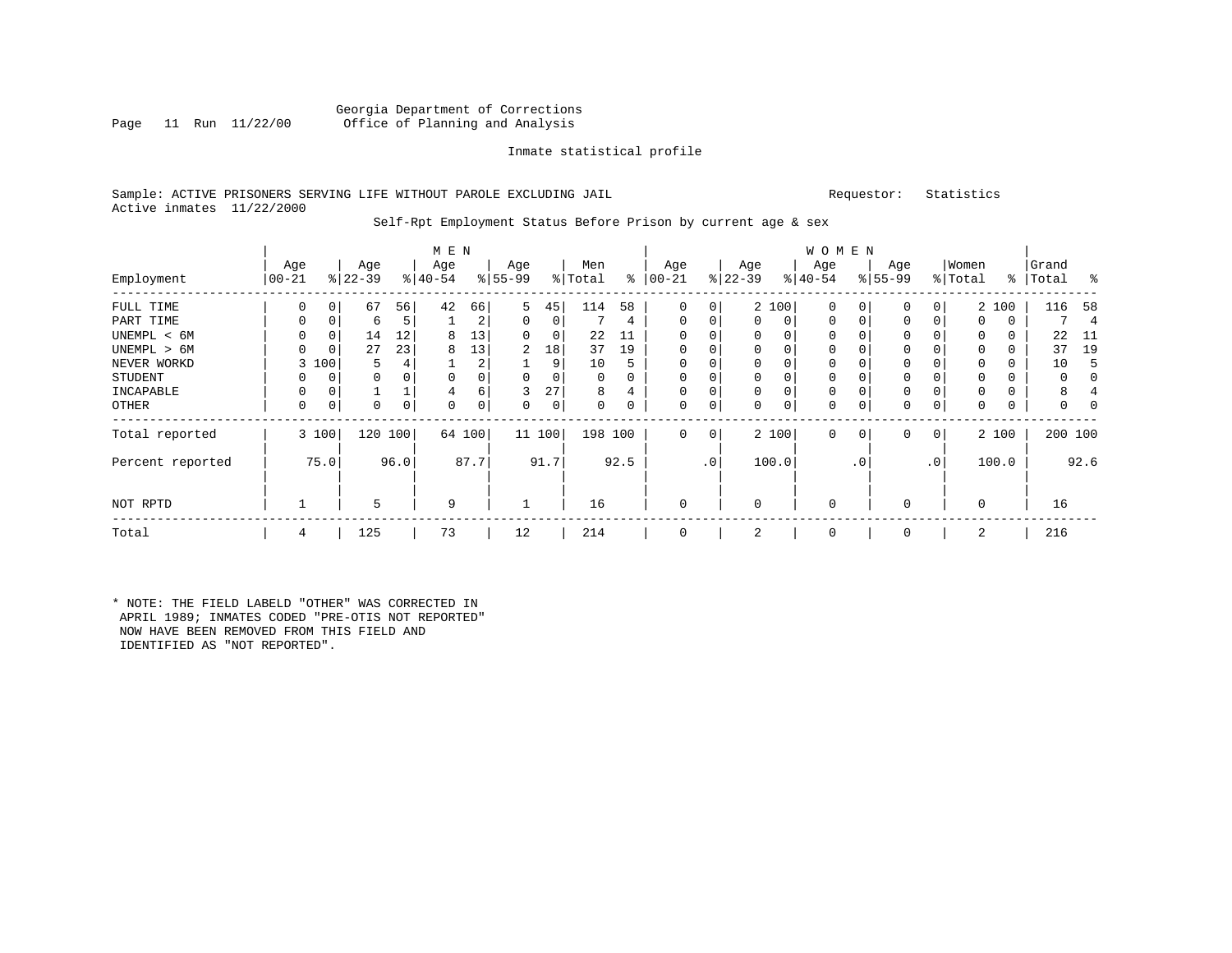Page 12 Run 11/22/00 Office of Planning and Analysis

#### Inmate statistical profile

### Sample: ACTIVE PRISONERS SERVING LIFE WITHOUT PAROLE EXCLUDING JAIL Requestor: Statistics Active inmates 11/22/2000

|                  |                 |             |                  |             | M E N            |        |                  |             |                |      |                 |                |                 |                 | <b>WOMEN</b>    |           |                    |                 |                  |       |                |                |
|------------------|-----------------|-------------|------------------|-------------|------------------|--------|------------------|-------------|----------------|------|-----------------|----------------|-----------------|-----------------|-----------------|-----------|--------------------|-----------------|------------------|-------|----------------|----------------|
| Marital Status   | Age<br>$ 00-21$ |             | Age<br>$ 22-39 $ |             | Age<br>$8 40-54$ |        | Age<br>$8 55-99$ |             | Men<br>% Total | နွ   | Age<br>$ 00-21$ |                | Age<br>$ 22-39$ |                 | Age<br>$ 40-54$ |           | Age<br>$8155 - 99$ |                 | Women<br>% Total | ွေ    | Grand<br>Total | ွေ             |
| SINGLE           |                 | 4 100       | 87               | 70          | 28               | 39     | 0                | $\mathbf 0$ | 119            | 56   | 0               | $\overline{0}$ |                 | 50 <sup>1</sup> | 0               | 0         | 0                  | 0               |                  | 50    | 120            | -56            |
| MARRIED          | $\Omega$        | $\mathbf 0$ | 10               | 8           | 14               | 19     | 5                | 42          | 29             | 14   | 0               | $\overline{0}$ | 0               | $\Omega$        | 0               | 0         | 0                  | 0               | 0                | 0     | 29             | 14             |
| SEPARATED        | O               |             | 2                | 2           | 4                | 6      |                  | 17          | 8              | 4    | $\Omega$        | 0              |                 | 0               | $\Omega$        |           |                    |                 | 0                |       | 8              | $\overline{4}$ |
| DIVORCED         | $\Omega$        |             | $\mathcal{L}$    | 6           | 14               | 19     | 2                | 17          | 23             | 11   | $\Omega$        | 0              |                 |                 | $\Omega$        |           | $\Omega$           |                 | $\Omega$         | 0     | 23             | -11            |
| WIDOWED          | $\mathbf 0$     |             | 3                | 2           | 5                | 7      |                  | 8           | 9              | 4    | 0               | 0              |                 | 50              | 0               |           | 0                  |                 |                  | 50    | 10             | 5              |
| COMMON LAW       | $\mathbf 0$     | 0           | 15               | 12          |                  | 10     | 2                | 17          | 24             | 11   | 0               | 0              |                 | $\overline{0}$  | 0               |           | 0                  | 0               | 0                | 0     | 24             | -11            |
| OTHER            | $\mathbf 0$     | 0           | $\mathbf 0$      | $\mathbf 0$ | 0                | 0      | 0                | 0           | 0              | 0    | 0               | $\overline{0}$ | 0               | 0 <sup>1</sup>  | 0               | 0         | $\mathbf 0$        | 0               | 0                | 0     | $\Omega$       | $\Omega$       |
| Total reported   |                 | 4 100       |                  | 124 100     |                  | 72 100 |                  | 12 100      | 212 100        |      | $\mathbf 0$     | $\overline{0}$ |                 | 2 100           | $\mathbf 0$     | 0         | 0                  | $\overline{0}$  |                  | 2 100 |                | 214 100        |
| Percent reported |                 | 100.0       |                  | 99.2        |                  | 98.6   |                  | 100.0       |                | 99.1 |                 | $\cdot$ 0      |                 | 100.0           |                 | $\cdot$ 0 |                    | .0 <sup>1</sup> |                  | 100.0 |                | 99.1           |
| NOT RPTD         | $\mathbf 0$     |             |                  |             |                  |        | $\mathbf 0$      |             | $\overline{2}$ |      | $\mathbf 0$     |                | $\Omega$        |                 | 0               |           | $\Omega$           |                 | $\mathbf 0$      |       | 2              |                |
| Total            | 4               |             | 125              |             | 73               |        | 12               |             | 214            |      | 0               |                | 2               |                 | 0               |           | 0                  |                 | 2                |       | 216            |                |

Self-Rpt Marital Status At Admission by current age & sex

 $\overline{a}$ 

 $\mathcal{U}^{\pm}$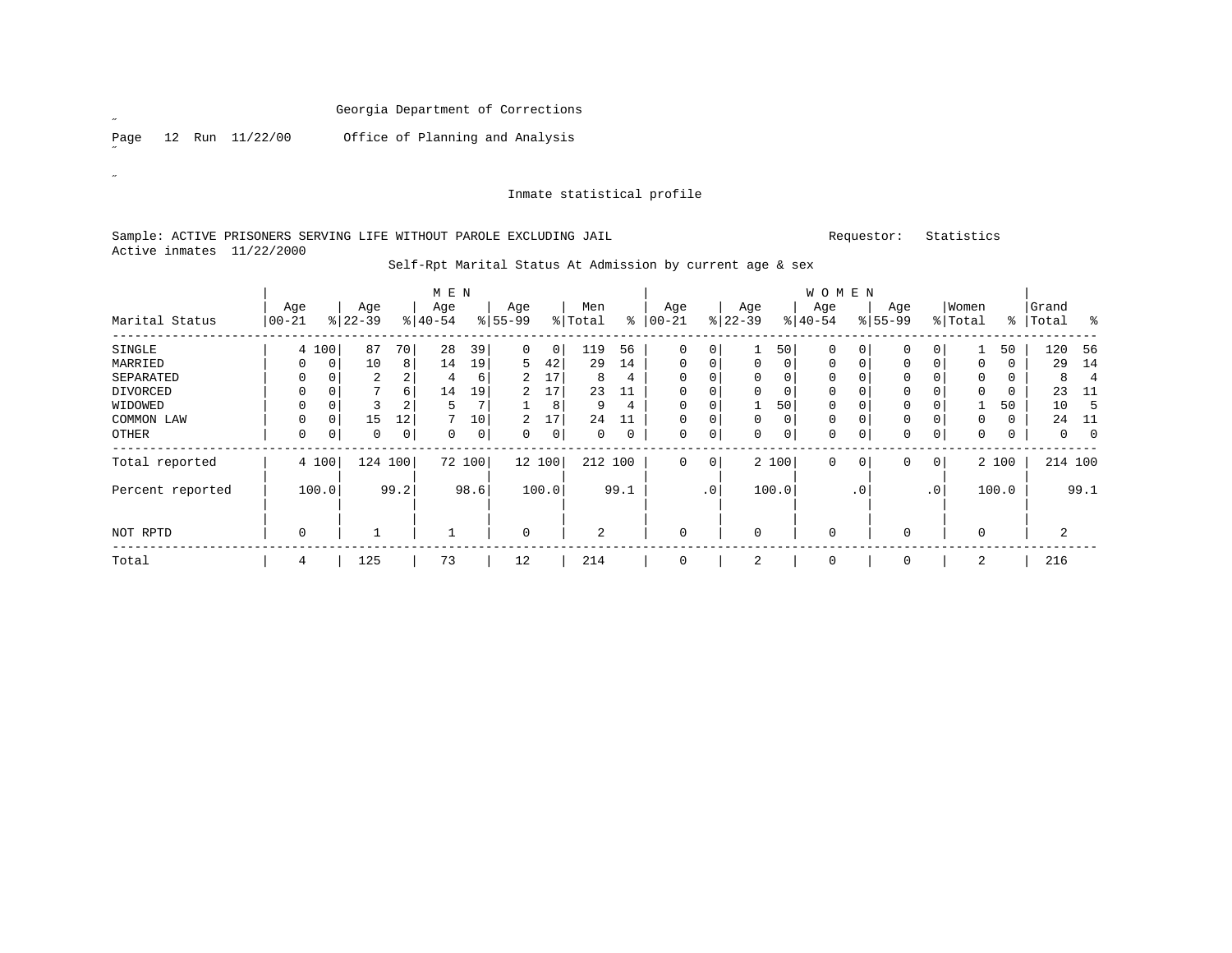Page 13 Run 11/22/00 Office of Planning and Analysis

˝

 $\mathbf{z}$ 

#### Inmate statistical profile

### Sample: ACTIVE PRISONERS SERVING LIFE WITHOUT PAROLE EXCLUDING JAIL Requestor: Statistics Active inmates 11/22/2000

|                      |                  |             |                  |        | M E N            |                |                  |             |                |                |                      |           |                  |          | W O M E N        |           |                  |           |                  |          |                    |      |
|----------------------|------------------|-------------|------------------|--------|------------------|----------------|------------------|-------------|----------------|----------------|----------------------|-----------|------------------|----------|------------------|-----------|------------------|-----------|------------------|----------|--------------------|------|
| Number Of Children   | Age<br>$ 00-21 $ |             | Age<br>$ 22-39 $ |        | Age<br>$ 40-54 $ |                | Age<br>$ 55-99 $ |             | Men<br>% Total |                | Age<br>$8   00 - 21$ |           | Age<br>$ 22-39 $ |          | Age<br>$ 40-54 $ |           | Age<br>$8 55-99$ |           | Women<br>% Total |          | Grand<br>%   Total | ႜ    |
| NO CHILDREN          | 0                | 0           |                  |        | $\Omega$         | $\Omega$       |                  | 0           |                |                | 0                    | 0         |                  | 0        | 0                |           | $\Omega$         | 0         | $\Omega$         | 0        |                    |      |
| ONE CHILD            | 0                | $\mathbf 0$ | 36               | 47     | 17               | 33             | 5                | 45          | 58             | 41             | $\mathbf 0$          | 0         | $\Omega$         | $\Omega$ | 0                | 0         | $\mathbf 0$      | 0         | 0                | $\Omega$ | 58                 | 41   |
| TWO CHILDREN         |                  | 100         | 22               | 29     | 18               | 35             | 0                | $\mathbf 0$ | 41             | 29             | $\Omega$             | 0         |                  | 1 100    | $\mathbf 0$      |           | $\Omega$         |           |                  | 100      | 42                 | 30   |
| THREE CHILDREN       | 0                | 0           | 11               | 14     | 11               | 21             |                  | 9           | 23             | 16             | $\Omega$             | 0         |                  | 0        | $\Omega$         |           | $\Omega$         |           | $\Omega$         | 0        | 23                 | 16   |
| FOUR CHILDREN        | 0                | $\Omega$    | 5                | 6      | 3                | 6              | 2                | 18          | 10             |                | $\Omega$             | 0         | $\Omega$         | $\Omega$ | 0                |           | 0                |           | $\Omega$         | $\Omega$ | 10                 | 7    |
| FIVE CHILDREN        | $\mathbf 0$      | $\mathbf 0$ |                  |        | $\overline{2}$   | 4              | $\Omega$         | $\Omega$    | 3              | $\overline{a}$ | 0                    | 0         | $\Omega$         | $\Omega$ | $\Omega$         |           | $\Omega$         | 0         | $\Omega$         | $\Omega$ | 3                  | 2    |
| MORE THAN 5 CHILDREN | 0                | $\mathbf 0$ |                  |        |                  | $\overline{a}$ | 3                | 27          | 5              | 4              | 0                    | 0         | $\Omega$         | $\Omega$ | 0                |           | 0                | 0         | 0                | 0        | 5                  | 4    |
| Total reported       |                  | 1 100       |                  | 77 100 | 52 100           |                |                  | 11 100      | 141 100        |                | $\Omega$             | 0         |                  | 1 100    | $\Omega$         |           | $\Omega$         | 0         |                  | 1 100    | 142 100            |      |
| Percent reported     |                  | 25.0        |                  | 61.6   |                  | 71.2           |                  | 91.7        |                | 65.9           |                      | $\cdot$ 0 |                  | 50.0     |                  | $\cdot$ 0 |                  | $\cdot$ 0 |                  | 50.0     |                    | 65.7 |
| NOT REPORTED         | 3                |             | 48               |        | 21               |                | 1                |             | 73             |                | $\mathbf 0$          |           |                  |          | $\mathbf 0$      |           | $\mathbf 0$      |           | -1               |          | 74                 |      |
| Total                | 4                |             | 125              |        | 73               |                | 12               |             | 214            |                | $\Omega$             |           | $\overline{a}$   |          | $\Omega$         |           | $\Omega$         |           | $\overline{a}$   |          | 216                |      |
|                      |                  |             |                  |        |                  |                |                  |             |                |                |                      |           |                  |          |                  |           |                  |           |                  |          |                    |      |
| AVG NUM CHILDREN     | 2.00             |             | 1.87             |        | 2.29             |                | 4.09             |             | 2.20           |                | .00                  |           | 2.00             |          | .00              |           | .00              |           |                  | 2.00     | 2.20               |      |

Self-Rpt Number Of Children At Admission by current age & sex

\* NOTE: THE FIELD LABLED "NO CHILDREN" WAS CORRECTED IN MARCH 1989: MISSING DATA FOR INMATES STILL IN DIAGNOSTICS NOW HAS BEEN REMOVED FROM THIS FIELD AND IDENTIFIED AS "NOT REPORTED" INFORMATION.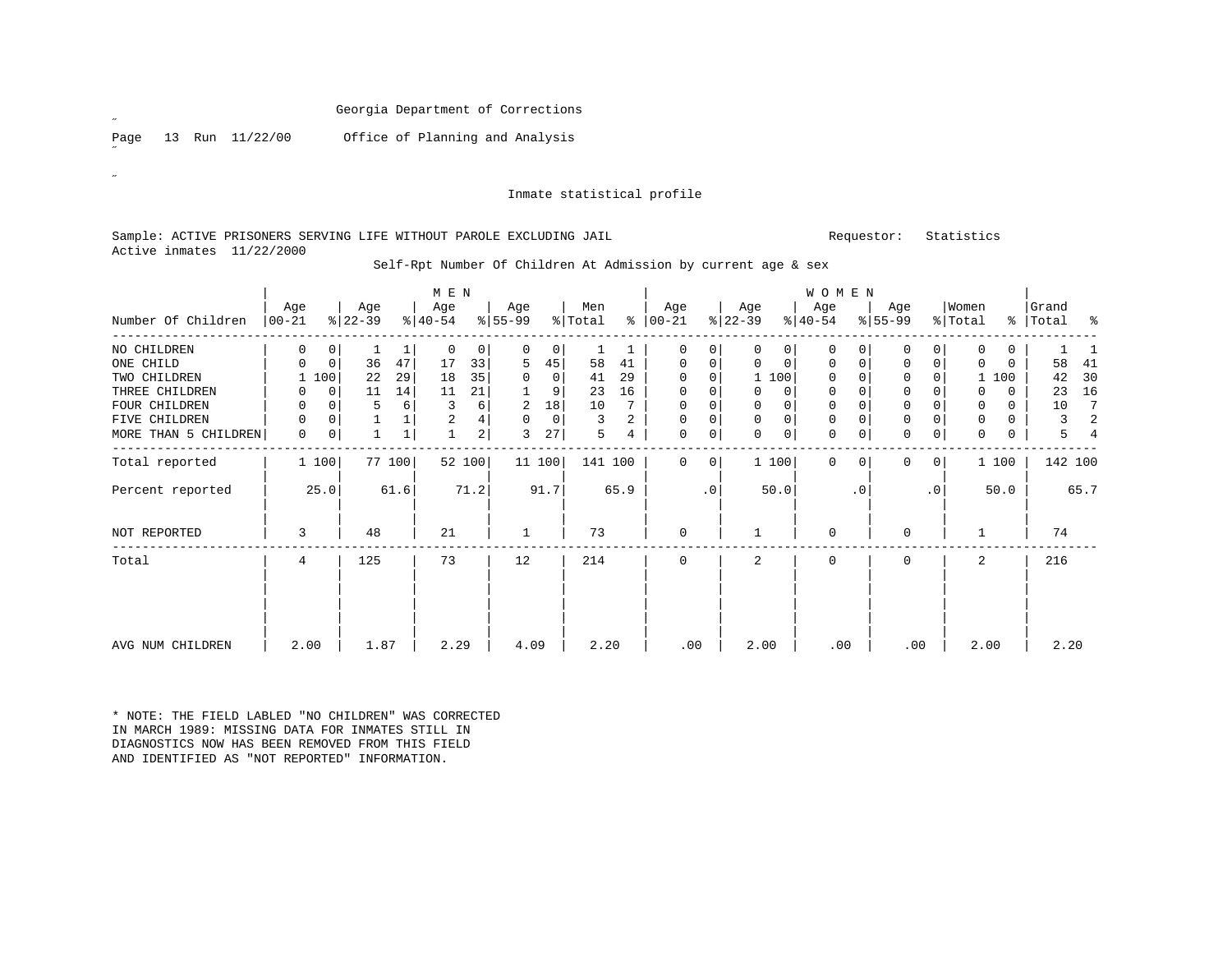Page 14 Run 11/22/00 Office of Planning and Analysis

Inmate statistical profile

### Sample: ACTIVE PRISONERS SERVING LIFE WITHOUT PAROLE EXCLUDING JAIL Requestor: Statistics Active inmates 11/22/2000

# Self-Rpt Religious Affiliation by current age & sex

|                  |           |             |          |              | M E N          |          |           |             |          |                |           |             |          |             | WOMEN        |           |           |             |             |             |          |              |
|------------------|-----------|-------------|----------|--------------|----------------|----------|-----------|-------------|----------|----------------|-----------|-------------|----------|-------------|--------------|-----------|-----------|-------------|-------------|-------------|----------|--------------|
|                  | Age       |             | Age      |              | Age            |          | Age       |             | Men      |                | Age       |             | Age      |             | Age          |           | Age       |             | Women       |             | Grand    |              |
| Religion         | $00 - 21$ |             | $ 22-39$ |              | $ 40-54$       |          | $8 55-99$ |             | % Total  | ႜ              | $00 - 21$ |             | $ 22-39$ |             | $ 40-54$     |           | $8 55-99$ |             | % Total     | ႜ           | Total    | ႜ            |
| <b>ISLAM</b>     | 0         | 0           | 8        | 7            | 5              |          | 0         | 0           | 13       | 6              | 0         | 0           | 0        | 0           | 0            | 0         | 0         | 0           | 0           | 0           | 13       | 6            |
| CATHOLIC         |           | 0           | 2        | 2            | $\overline{2}$ | 3        | 0         | 0           | 4        | $\overline{2}$ | 0         | 0           | $\Omega$ | $\mathbf 0$ | 0            | 0         | $\Omega$  | 0           | $\Omega$    | $\mathbf 0$ | 4        | 2            |
| <b>BAPTIST</b>   |           | 0           | 52       | 43           | 40             | 56       | 7         | 58          | 99       | 47             | 0         | $\Omega$    | 1        | 50          | $\Omega$     | 0         | $\Omega$  | $\mathbf 0$ |             | 50          | 100      | 47           |
| METHODIST        |           | $\Omega$    |          | 1            |                |          | O         | $\Omega$    | 2        | 1              | 0         | $\Omega$    | $\Omega$ | U           | $\Omega$     | $\Omega$  | O         | $\Omega$    | 0           | $\Omega$    | 2        | $\mathbf{1}$ |
| EPISCOPLN        |           | 0           | O        | 0            | ∩              | 0        | O         | 0           | $\Omega$ | 0              | 0         | O           | $\Omega$ | O           | 0            | 0         | O         | 0           | 0           | 0           | ∩        | $\mathbf 0$  |
| PRESBYTRN        |           | 0           | N        | 0            | $\Omega$       | 0        | O         | 0           | 0        | 0              | 0         | O           | $\Omega$ | O           | $\Omega$     | 0         | O         | 0           | $\Omega$    | 0           | ∩        | $\mathbf 0$  |
| CHC OF GOD       |           | 0           |          |              | O              | 0        | O         | 0           |          | 0              | 0         | U           | $\Omega$ | $\Omega$    | 0            | 0         | 0         | 0           | $\Omega$    | 0           |          | $\mathbf 0$  |
| HOLINESS         |           | $\Omega$    | 3        | 2            |                |          | 2         | 17          | 6        | 3              | 0         | $\Omega$    | 1        | 50          | 0            | $\Omega$  | O         | 0           |             | 50          |          | 3            |
| JEWISH           |           | $\Omega$    |          | $\mathbf{1}$ | $\Omega$       | $\Omega$ | 0         | $\mathbf 0$ | 1        | 0              | 0         | $\Omega$    | $\Omega$ | 0           | $\Omega$     | $\Omega$  | $\Omega$  | 0           | $\Omega$    | $\mathbf 0$ |          | $\mathbf 0$  |
| ANGLICAN         |           | $\Omega$    | 0        | $\Omega$     | $\Omega$       | 0        | 0         | 0           | 0        | $\Omega$       | 0         | $\Omega$    | $\Omega$ | 0           | $\Omega$     | U         | 0         | 0           |             | 0           |          | $\mathbf 0$  |
| GRK ORTHDX       |           | U           | 0        | $\Omega$     | $\Omega$       | O        | O         | $\Omega$    | 0        | 0              | 0         | U           | $\Omega$ | O           | 0            | O         | $\Omega$  | $\mathbf 0$ |             | 0           |          | $\mathbf 0$  |
| HINDU            |           | $\Omega$    | 0        | $\Omega$     | $\Omega$       | O        | O         | O           | $\Omega$ | 0              | 0         | U           | $\Omega$ | O           | 0            | $\Omega$  | $\Omega$  | 0           | O           | 0           |          | $\Omega$     |
| <b>BUDDHIST</b>  |           | $\Omega$    | 0        | $\Omega$     | $\Omega$       | 0        | O         | 0           | 0        | 0              | 0         | O           | $\Omega$ | O           | $\Omega$     | 0         | 0         | 0           | $\Omega$    | 0           | ∩        | $\mathbf 0$  |
| TAOIST           |           | $\Omega$    | U        | 0            | $\Omega$       | O        | O         | 0           | 0        | 0              | 0         | U           | $\Omega$ | O           | 0            | $\Omega$  | O         | 0           |             | 0           | O        | $\mathbf 0$  |
| SHINTOIST        |           | $\Omega$    | 0        | 0            | $\Omega$       | 0        | O         | 0           | 0        | $\Omega$       | 0         | U           | $\Omega$ | O           | $\Omega$     | 0         | $\Omega$  | 0           | O           | 0           | ∩        | $\mathbf 0$  |
| SEVEN D AD       |           | $\Omega$    | 0        | $\Omega$     | $\overline{2}$ | 3        | O         | 0           | 2        | 1              | 0         | $\Omega$    | $\Omega$ | O           | $\Omega$     | $\Omega$  | $\Omega$  | 0           | $\Omega$    | $\Omega$    |          | 1            |
| JEHOVAH WT       |           | 0           | 2        | 2            |                |          | 0         | 0           | 3        | 1              | 0         | 0           | $\Omega$ | O           | 0            | $\Omega$  | 0         | $\mathbf 0$ | $\Omega$    | 0           | 3        | 1            |
| LATR DAY S       |           | 0           | 0        | $\Omega$     | $\Omega$       | $\Omega$ | O         | O           | 0        | $\Omega$       | 0         | U           | $\Omega$ | O           | $\Omega$     | O         | $\Omega$  | 0           | $\Omega$    | $\mathbf 0$ | $\Omega$ | $\mathbf 0$  |
| QUAKER           |           | 0           | 0        | $\Omega$     | O              | O        | O         | 0           | 0        | 0              | 0         | U           | $\Omega$ | O           | 0            | 0         | $\Omega$  | 0           | 0           | 0           | O        | $\Omega$     |
| OTHER PROD       |           | $\mathbf 0$ | 11       | 9            | 6              | R        | O         | $\mathbf 0$ | 17       | 8              | 0         | $\Omega$    | $\Omega$ | O           | $\Omega$     | $\Omega$  | $\Omega$  | 0           | $\Omega$    | $\mathbf 0$ | 17       | 8            |
| <b>NONE</b>      | 2         | 67          | 29       | 24           | 11             | 15       | 3         | 25          | 45       | 22             | 0         | 0           | $\Omega$ | 0           | 0            | 0         | $\Omega$  | 0           | $\Omega$    | 0           | 45       | 21           |
| OTHER            |           | 33          | 12       | 10           | 3              | 4        | 0         | 0           | 16       | 8              | 0         | 0           | $\Omega$ | 0           | $\mathbf 0$  | 0         | O         | 0           | $\Omega$    | 0           | 16       | 8            |
| Total reported   |           | 3 100       | 122 100  |              |                | 72 100   | 12 100    |             | 209 100  |                | 0         | $\mathbf 0$ |          | 2 100       | $\mathbf{0}$ | 0         | 0         | 0           |             | 2 100       | 211 100  |              |
| Percent reported |           | 75.0        |          | 97.6         |                | 98.6     |           | 100.0       |          | 97.7           |           | $\cdot$ 0   |          | 100.0       |              | $\cdot$ 0 |           | $\cdot$ 0   |             | 100.0       |          | 97.7         |
| NOT RPTD         | 1         |             | 3        |              | 1              |          | 0         |             | 5        |                | 0         |             | 0        |             | 0            |           | 0         |             | $\mathbf 0$ |             | 5        |              |
| Total            | 4         |             | 125      |              | 73             |          | 12        |             | 214      |                | 0         |             | 2        |             | $\mathbf 0$  |           | 0         |             | 2           |             | 216      |              |

 $\overline{a}$ 

 $\mathcal{U}^{\pm}$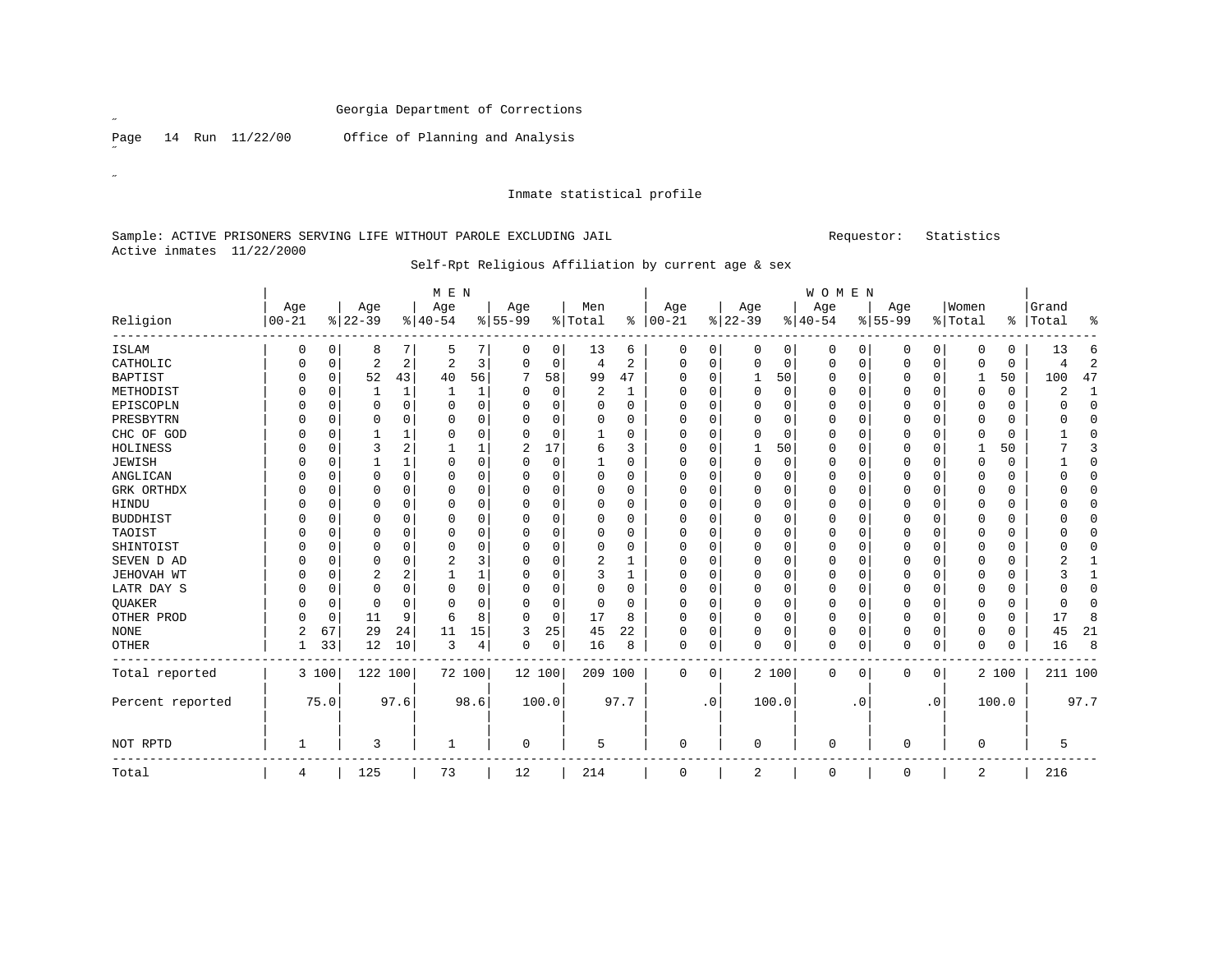Page 15 Run 11/22/00 Office of Planning and Analysis

˝

 $\mathscr{L}^{\pm}$ 

# Inmate statistical profile

#### Sample: ACTIVE PRISONERS SERVING LIFE WITHOUT PAROLE EXCLUDING JAIL Requestor: Statistics Active inmates 11/22/2000

|                  |                   |       |                  |     | M E N            |          |                  |          |                |          |                  |             |                  |          | <b>WOMEN</b>     |             |                  |              |                  |       |                    |         |
|------------------|-------------------|-------|------------------|-----|------------------|----------|------------------|----------|----------------|----------|------------------|-------------|------------------|----------|------------------|-------------|------------------|--------------|------------------|-------|--------------------|---------|
| Family Behavior  | Age<br>$ 00 - 21$ |       | Age<br>$ 22-39 $ |     | Age<br>$ 40-54 $ |          | Age<br>$8 55-99$ |          | Men<br>% Total | နွ       | Age<br>$00 - 21$ |             | Age<br>$ 22-39 $ |          | Age<br>$ 40-54 $ |             | Age<br>$8 55-99$ |              | Women<br>% Total |       | Grand<br>%   Total | ႜ       |
|                  |                   |       |                  |     |                  |          |                  |          |                |          |                  |             |                  |          |                  |             |                  |              |                  |       |                    |         |
| CRIMINLTY        |                   | 9     | 39               | 20  | 23               | 22       | 2                | 17       | 65             | 20       | $\Omega$         | 0           |                  | 17       | $\mathbf 0$      | $\Omega$    | 0                | $\Omega$     |                  | 17    | 66                 | 20      |
| ALCOHOLISM       | 4                 | 36    | 24               | 13  | 18               | 17       |                  | 8        | 47             | 15       | $\Omega$         | 0           |                  | 17       | 0                | $\Omega$    | 0                |              |                  | 17    | 48                 | 15      |
| DRUG ABUSE       | 4                 | 36    | 15               | 8   | 10               | 9        | $\Omega$         | $\Omega$ | 29             | 9        | $\Omega$         | $\Omega$    |                  | 17       | $\mathbf 0$      | $\Omega$    | $\Omega$         |              |                  | 17    | 30                 | 9       |
| DOMINERING       |                   |       |                  |     |                  | 0        |                  |          |                | 0        | 0                |             |                  | 17       | $\Omega$         |             | $\Omega$         |              |                  |       |                    |         |
| MIGRANT          |                   |       | $\overline{2}$   |     |                  | ᆚ        |                  |          | 3              |          |                  |             |                  | $\Omega$ | $\Omega$         |             | $\Omega$         |              | $\Omega$         | 0     |                    |         |
| INFL BTGS        | $\Omega$          |       | 11               | 6   | 4                | 4        | 2                | 17       | 17             |          | $\Omega$         | $\Omega$    |                  | $\Omega$ | 0                | 0           | 0                |              | $\Omega$         | 0     | 17                 |         |
| PERMISSIVE       |                   |       | 0                | 0   | $\Omega$         | $\Omega$ | 0                | 0        | $\Omega$       | $\Omega$ | $\Omega$         | $\Omega$    |                  | 17       | $\Omega$         | $\Omega$    | $\Omega$         |              |                  | 17    |                    |         |
| FATH ABSNT       |                   | 9     | 68               | 36  | 37               | 35       | 5                | 42       | 111            | 35       | $\Omega$         | $\Omega$    | $\Omega$         | $\Omega$ | 0                | $\Omega$    | 0                |              | $\Omega$         | 0     | 111                | 34      |
| MOTH ABSNT       |                   | 9     | 26               | 14  | 12               | 11       |                  | 17       | 41             | 13       | $\Omega$         | 0           |                  | $\Omega$ | 0                | 0           | 0                |              | $\Omega$         | 0     | 41                 | 13      |
| NONE             | $\Omega$          | 0     | 5                | 3   |                  | 1        | 0                | 0        | 6              | 2        | 0                | 0           |                  | 17       | 0                | 0           | 0                | 0            |                  | 17    |                    | 2       |
| Total reported   | 11                | 100   | 191              | 100 | 106              | 100      |                  | 12 100   | 320 100        |          | $\Omega$         | $\mathbf 0$ |                  | 6 100    | $\mathbf 0$      | $\mathbf 0$ | 0                | $\mathbf{0}$ |                  | 6 100 |                    | 326 100 |
| Percent reported |                   | 100.0 | 76.0             |     |                  | 74.0     |                  | 58.3     |                | 74.8     |                  | $\cdot$ 0   |                  | 100.0    |                  | . 0         |                  | $\cdot$ 0    |                  | 100.0 |                    | 75.0    |
| OTHER            | 0                 |       | 30               |     | 19               |          | 5                |          | 54             |          | $\Omega$         |             | $\Omega$         |          | 0                |             | 0                |              | $\mathbf 0$      |       | 54                 |         |
| Total            | 4                 |       | 125              |     | 73               |          | 12               |          | 214            |          | 0                |             | 2                |          | 0                |             | $\Omega$         |              | 2                |       | 216                |         |

Self-Rpt Family Behavior Patterns \* by current age & sex

\* NOTE: SINCE THERE CAN BE UP TO FIVE BEHAVIOR CODES PER INMATE, THE NUMBER OF CASES REPORTED IN THE DETAIL LINES AND THE TOTAL REPORTED LINE MAY EXCEED THE TOTAL NUMBER OF CASES. IN SHORT, THIS TABLE COUNTS THE NUMBER OF BEHAVIOR PROBLEMS, NOT INMATES.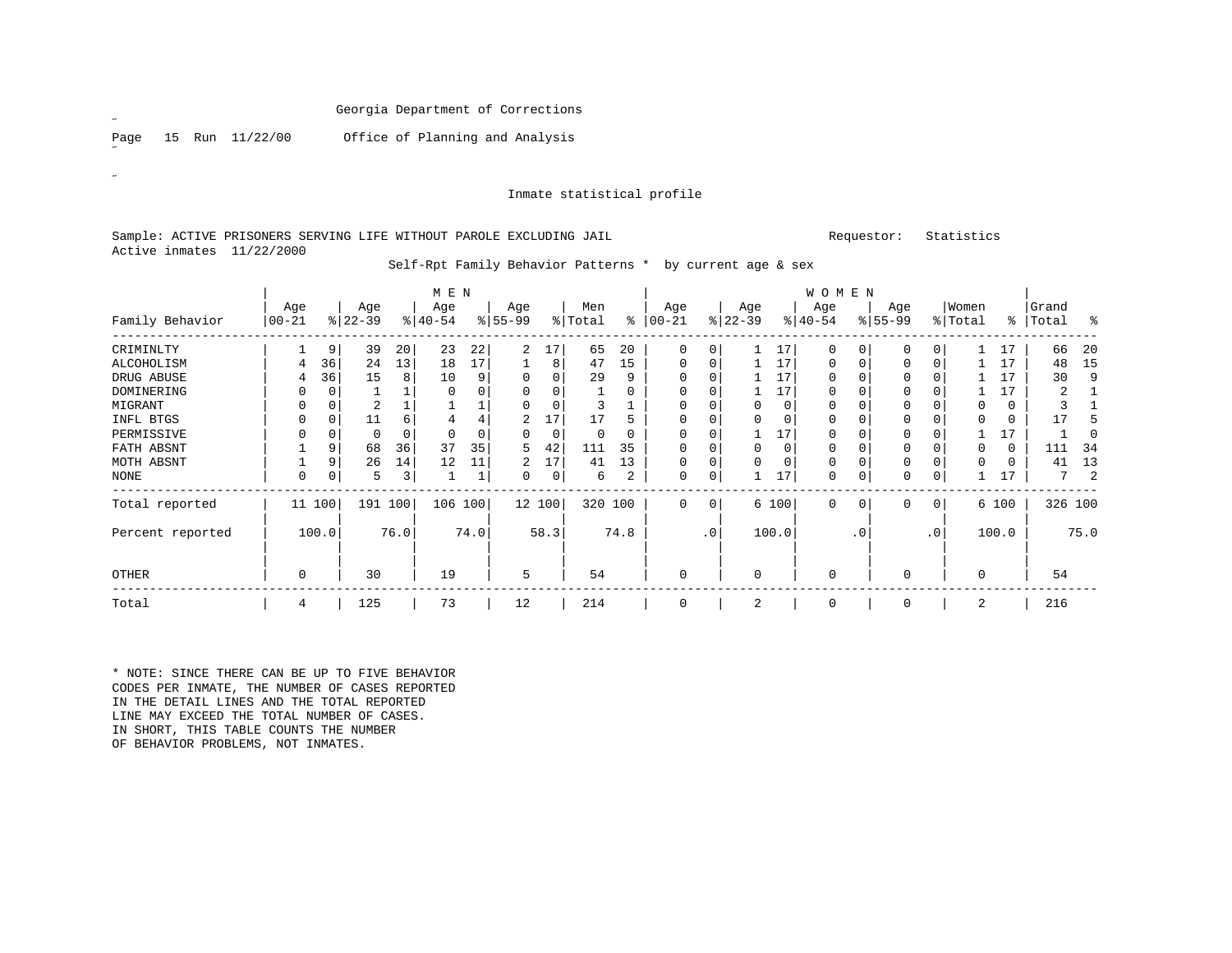˝

Page 16 Run 11/22/00 Office of Planning and Analysis

#### Inmate statistical profile

Sample: ACTIVE PRISONERS SERVING LIFE WITHOUT PAROLE EXCLUDING JAIL Requestor: Statistics Active inmates 11/22/2000

# Inmate Diagnostic Behavior Problem \* by current age & sex

|                    |                   |          |                  |                | M E N            |       |                 |          |                |                |                   |           |                  |          | WOMEN            |          |                  |           |                  |          |                    |      |
|--------------------|-------------------|----------|------------------|----------------|------------------|-------|-----------------|----------|----------------|----------------|-------------------|-----------|------------------|----------|------------------|----------|------------------|-----------|------------------|----------|--------------------|------|
| Diagnostic Problem | Age<br>$ 00 - 21$ |          | Age<br>$ 22-39 $ |                | Age<br>$ 40-54 $ |       | Age<br>$ 55-99$ |          | Men<br>% Total | နွ             | Age<br>$ 00 - 21$ |           | Age<br>$ 22-39 $ |          | Age<br>$ 40-54 $ |          | Age<br>$ 55-99 $ |           | Women<br>% Total |          | Grand<br>%   Total | ႜ    |
| ALCOHOLIC          |                   | 0        | 6                | 2              | 5                | 3     | 3               | 13       | 14             | 3              | 0                 | 0         |                  | 25       | 0                | O        | O                | 0         |                  | 25       | 15                 | 3    |
| ALCOH ABSE         |                   | 7        | 28               | 10             | 13               | 8     |                 | 4        | 43             | 9              | 0                 | 0         | $\Omega$         | 0        | 0                | 0        | 0                | 0         | 0                | 0        | 43                 | 9    |
| DRUG EXP           |                   | 7        | 44               | 15             | 27               | 18    | 3               | 13       | 75             | 16             |                   |           |                  | 0        | 0                |          |                  | 0         | 0                | 0        | 75                 | 15   |
| DRUG ABSE          |                   | 29       | 53               | 18             | 19               | 12    |                 | 9        | 78             | 16             |                   |           |                  | 25       | 0                |          | O                |           |                  | 25       | 79                 | 16   |
| NARC ADDCT         |                   | $\Omega$ |                  | $\mathbf{1}$   | 2                |       |                 | $\Omega$ | 4              |                |                   | 0         | $\Omega$         | 0        | $\Omega$         | $\Omega$ | O                |           | $\Omega$         | 0        |                    |      |
| EPILEPTIC          |                   | $\Omega$ |                  |                |                  |       |                 | $\Omega$ | 2              | $\Omega$       |                   |           | $\Omega$         | $\Omega$ | $\Omega$         |          | O                |           | <sup>0</sup>     | 0        | 2                  | O    |
| MANIPULTVE         |                   | 14       | 19               | 6              |                  | 3     |                 | 13       | 29             | 6              |                   |           |                  | $\Omega$ | $\Omega$         |          |                  |           | 0                | 0        | 29                 | 6    |
| ASSAULTIVE         |                   | 29       | 93               | 32             | 58               | 38    | 8               | 35       | 163            | 34             | $\Omega$          |           | 2                | 50       | $\Omega$         |          | O                |           | 2                | 50       | 165                | 34   |
| ESCPE TEND         |                   |          | 14               | 5              | 13               | 8     |                 | 4        | 29             | 6              |                   | O         | $\Omega$         | $\Omega$ | 0                | C        |                  |           | 0                | $\Omega$ | 29                 | 6    |
| SUICIDAL           |                   |          | 14               |                |                  | 3     |                 | $\Omega$ | 19             |                |                   |           |                  | $\Omega$ | 0                |          | O                |           | 0                | 0        | 19                 |      |
| WITHDRAWN          |                   | $\cap$   |                  |                | <sup>0</sup>     | 0     |                 | O        |                | U              |                   |           | <sup>0</sup>     | U        | $\Omega$         | C        | O                |           | <sup>0</sup>     | 0        |                    |      |
| PR RLTY CT         | U                 | $\Omega$ | ζ                |                |                  |       |                 | O        |                |                | C                 |           | $\Omega$         | $\Omega$ | $\Omega$         | $\Omega$ | O                |           | 0                | 0        |                    |      |
| HOMOSEXUAL         |                   | $\Omega$ | $\Omega$         | $\Omega$       |                  | O     |                 | $\Omega$ | O              | $\Omega$       |                   |           | $\Omega$         | $\Omega$ | $\Omega$         | $\Omega$ | $\Omega$         | $\cap$    | $\Omega$         | $\Omega$ |                    |      |
| <b>NONE</b>        |                   |          |                  |                |                  |       |                 |          | 3              |                |                   | 0         | $\Omega$         | $\Omega$ | 0                | $\Omega$ | O                | O         | <sup>0</sup>     | 0        |                    |      |
| OTHER              | 0                 | $\Omega$ |                  |                |                  |       |                 | $\Omega$ | 8              | 2              |                   | 0         | $\Omega$         | $\Omega$ | 0                | $\Omega$ | 0                | U         | 0                | 0        |                    |      |
| NOT RPTD           | 0                 | $\Omega$ | 6                | $\overline{a}$ | $\overline{2}$   | $1\,$ |                 | 4        | 9              | $\overline{a}$ | $\Omega$          | 0         | $\Omega$         | 0        | $\mathbf 0$      | $\Omega$ | $\Omega$         | 0         | 0                | 0        |                    | 2    |
| Total reported     |                   | 14 100   | 293 100          |                | 153 100          |       |                 | 23 100   | 483 100        |                | $\Omega$          | 0         |                  | 4 100    | $\Omega$         | $\Omega$ | $\Omega$         | 0         |                  | 4 100    | 487 100            |      |
| Percent reported   |                   | 100.0    |                  | 99.2           |                  | 100.0 |                 | 100.0    |                | 99.5           |                   | $\cdot$ 0 |                  | 100.0    |                  | . 0      |                  | $\cdot$ 0 |                  | 100.0    |                    | 99.5 |
| <b>UNKNOWN</b>     | 0                 |          |                  |                | $\mathbf 0$      |       | 0               |          |                |                | $\mathbf 0$       |           | 0                |          | 0                |          | 0                |           | $\mathbf 0$      |          |                    |      |
| Total              | 4                 |          | 125              |                | 73               |       | 12              |          | 214            |                | $\Omega$          |           | 2                |          | 0                |          | $\Omega$         |           | 2                |          | 216                |      |

\* NOTE: SINCE THERE CAN BE UP TO FIVE BEHAVIOR CODES PER INMATE, THE NUMBER OF CASES REPORTED IN THE DETAIL LINES AND THE TOTAL REPORTEDLINE MAY EXCEED THE TOTAL NUMBER OF CASES. IN SHORT, THIS TABLE COUNTS THE NUMBER OF BEHAVIOR PROBLEMS, NOT INMATES.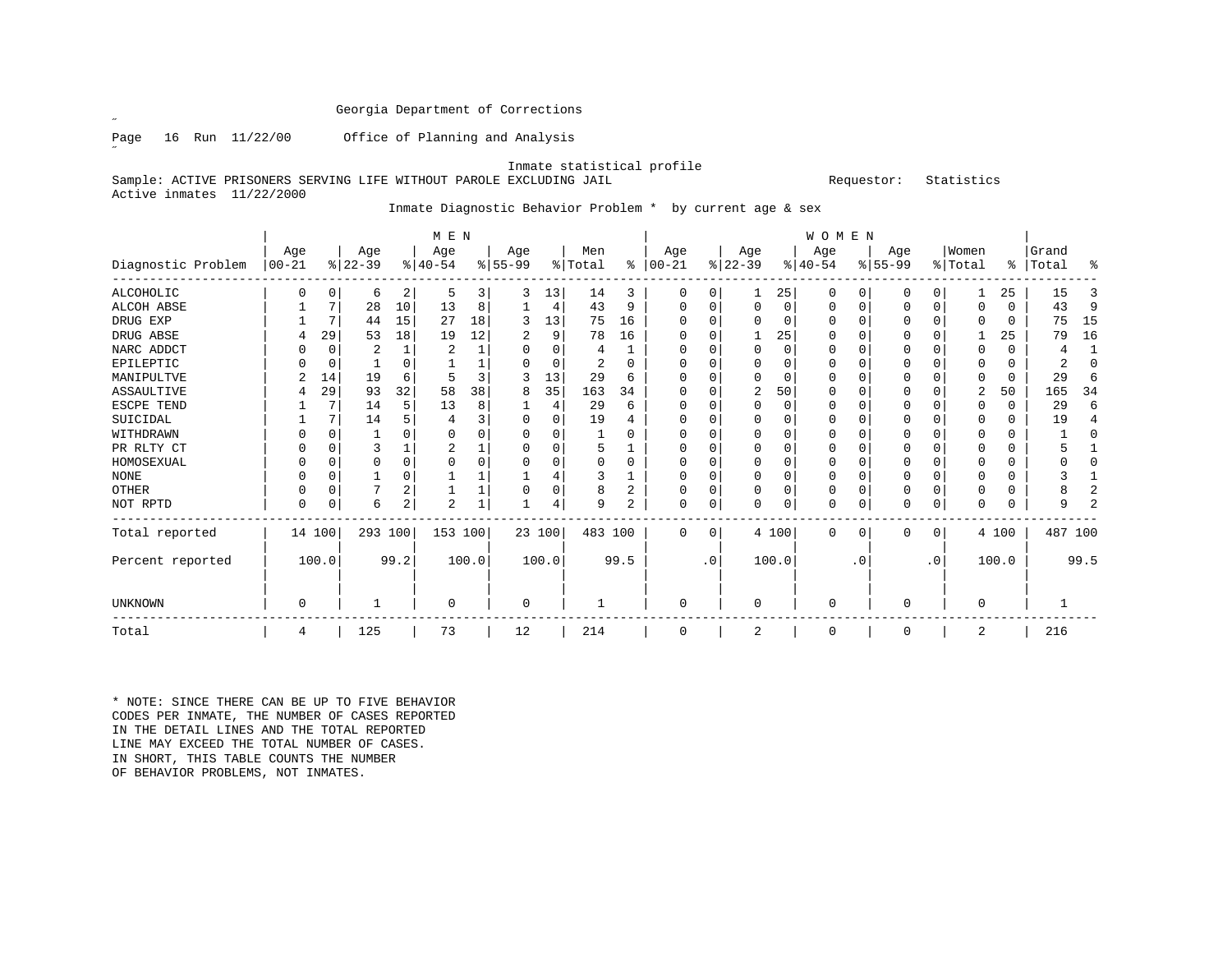| $\overline{\phantom{a}}$                                                                                                     |                                                              | Georgia Department of Corrections |                     |                  |                     |                |            |                |                |                            |                      |                                |                                   |                     |                             |                      |                  |                            |                    |                |
|------------------------------------------------------------------------------------------------------------------------------|--------------------------------------------------------------|-----------------------------------|---------------------|------------------|---------------------|----------------|------------|----------------|----------------|----------------------------|----------------------|--------------------------------|-----------------------------------|---------------------|-----------------------------|----------------------|------------------|----------------------------|--------------------|----------------|
| Run 11/22/00<br>Page<br>17                                                                                                   |                                                              | Office of Planning and Analysis   |                     |                  |                     |                |            |                |                |                            |                      |                                |                                   |                     |                             |                      |                  |                            |                    |                |
|                                                                                                                              |                                                              |                                   |                     |                  |                     |                |            |                |                |                            |                      |                                |                                   |                     |                             |                      |                  |                            |                    |                |
| $\!\!\!\!$                                                                                                                   |                                                              |                                   |                     |                  |                     |                |            |                |                |                            |                      |                                |                                   |                     |                             |                      |                  |                            |                    |                |
|                                                                                                                              |                                                              |                                   |                     |                  |                     |                |            |                |                | Inmate statistical profile |                      |                                |                                   |                     |                             |                      |                  |                            |                    |                |
|                                                                                                                              |                                                              |                                   |                     |                  |                     |                |            |                |                |                            |                      |                                |                                   |                     |                             |                      |                  |                            |                    |                |
|                                                                                                                              |                                                              |                                   |                     |                  |                     |                |            |                |                |                            |                      |                                |                                   |                     |                             |                      |                  |                            |                    |                |
|                                                                                                                              |                                                              |                                   |                     |                  |                     |                |            |                |                |                            |                      |                                |                                   |                     |                             |                      |                  |                            |                    |                |
| Requestor:<br>Statistics<br>Sample: ACTIVE PRISONERS SERVING LIFE WITHOUT PAROLE EXCLUDING JAIL<br>Active inmates 11/22/2000 |                                                              |                                   |                     |                  |                     |                |            |                |                |                            |                      |                                |                                   |                     |                             |                      |                  |                            |                    |                |
| Physical Profile (General Condition) by current age & sex                                                                    |                                                              |                                   |                     |                  |                     |                |            |                |                |                            |                      |                                |                                   |                     |                             |                      |                  |                            |                    |                |
|                                                                                                                              |                                                              |                                   |                     |                  |                     |                |            |                |                |                            |                      |                                |                                   |                     |                             |                      |                  |                            |                    |                |
|                                                                                                                              |                                                              |                                   |                     | M E N            |                     |                |            |                |                |                            |                      |                                | <b>WOMEN</b>                      |                     |                             |                      |                  |                            |                    |                |
| Physical Profile                                                                                                             | Age<br>$ 00 - 21$                                            | Age<br>$ 22-39 $                  |                     | Age<br>$ 40-54 $ |                     | Age<br>% 55-99 |            | Men<br>% Total | ွေ             | Age<br>$ 00-21 $           |                      | Age<br>$ 22-39 $               | Age<br>$8 40-54$                  |                     | Age<br>$8 55-99$            |                      | Women<br>% Total |                            | Grand<br>%   Total | ိ              |
|                                                                                                                              |                                                              |                                   |                     |                  |                     |                |            |                |                |                            |                      |                                |                                   |                     |                             |                      |                  |                            |                    |                |
| NO LIMITATION                                                                                                                | 4 100                                                        |                                   | $92 \quad 75$       | 39               | 54                  | 5              | 42         | 140            | 67             | 0                          | 0 <sup>1</sup>       | 2 100                          | 0                                 | 0 <sup>1</sup>      | 0                           | 0 <sup>1</sup>       |                  | 2 100                      |                    | 142 67         |
| DEFECT NO MAJOR LIMT<br>DEFECT MAJOR LIMIT                                                                                   | $\overline{\phantom{0}}$ 0<br>$\overline{0}$<br>$\mathbf{0}$ | 17<br> 0                          | 14<br>$13 \quad 11$ | 13               | 18<br>$20 \quad 28$ | 1              | 8 <br>6 50 |                | 31 15<br>39 19 | 0<br>$\mathsf{O}$          | 0 <br>0 <sup>1</sup> | $\overline{0}$<br>$\mathsf{O}$ | 0 <br>0<br>$\mathbf 0$<br>$\circ$ | 0<br>0 <sup>1</sup> | $\mathbf 0$<br>$\mathsf{O}$ | 0 <br>0 <sup>1</sup> | 0<br>$\mathbf 0$ | $\overline{0}$<br>$\Omega$ |                    | 31 15<br>39 18 |
| VERY MAJOR DEFECT                                                                                                            | $\mathbf{0}$                                                 | 0<br>$\mathbf 0$                  | 0                   | $\Omega$         | 0                   | $\mathbf{0}$   | 0          | $\overline{0}$ | $\mathbf{0}$   | $\Omega$                   | 0                    | $\mathbf 0$                    | $\mathbf 0$<br>0                  | $\circ$             | $\Omega$                    | $\mathbf{0}$         | $\Omega$         | $\mathbf 0$                | $\mathbf 0$        | $\overline{0}$ |
| Total reported                                                                                                               | 4 100                                                        |                                   | 122 100             |                  | 72 100              |                | 12 100     | 210 100        |                | $\Omega$                   | $\overline{0}$       | 2 100                          | $\mathbf 0$                       | $\overline{0}$      | 0                           | $\overline{0}$       |                  | 2 100                      |                    | 212 100        |
|                                                                                                                              |                                                              |                                   |                     |                  |                     |                |            |                |                |                            |                      |                                |                                   |                     |                             |                      |                  |                            |                    |                |
| Percent reported                                                                                                             | 100.0                                                        |                                   | 97.6                |                  | 98.6                |                | 100.0      |                | 98.1           |                            | $\cdot$ 0            | 100.0                          |                                   | $\cdot$ 0           |                             | $\cdot$ 0            |                  | 100.0                      |                    | 98.1           |
|                                                                                                                              |                                                              |                                   |                     |                  |                     |                |            |                |                |                            |                      |                                |                                   |                     |                             |                      |                  |                            |                    |                |
| NOT REPORTED                                                                                                                 | 0                                                            | 3                                 |                     |                  |                     | $\Omega$       |            |                |                | U                          |                      | $\Omega$                       | $\Omega$                          |                     | U                           |                      | $\Omega$         |                            |                    |                |
|                                                                                                                              |                                                              |                                   |                     |                  |                     |                |            |                |                |                            |                      |                                |                                   |                     |                             |                      |                  |                            |                    |                |

Total | 4 | 125 | 73 | 12 | 214 | 0 | 2 | 0 | 0 | 2 | 216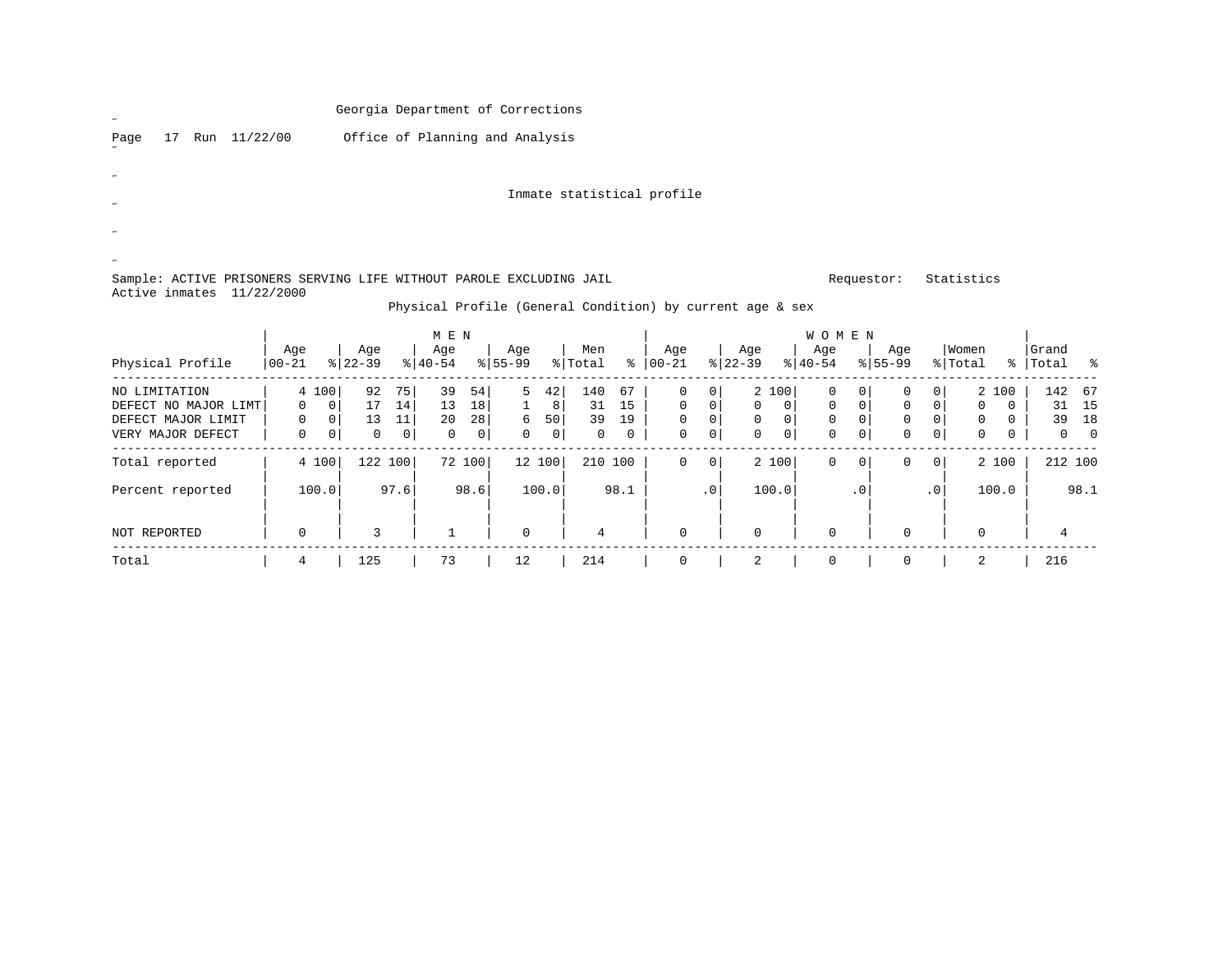Page 18 Run 11/22/00 Office of Planning and Analysis

 $\mathscr{L}$ 

Inmate statistical profile

Security Status by current age & sex

Sample: ACTIVE PRISONERS SERVING LIFE WITHOUT PAROLE EXCLUDING JAIL Requestor: Statistics Active inmates 11/22/2000

| Security         | Age<br>$ 00 - 21$ |             | Age<br>$ 22-39 $ |         | M E N<br>Age<br>$ 40-54 $ |        | Age<br>$ 55-99$ |        | Men<br>% Total | ៖        | Age<br>$00 - 21$ |           | Age<br>$ 22-39 $ |          | <b>WOMEN</b><br>Age<br>$ 40-54 $ |           | Age<br>$ 55-99 $ |              | Women<br>% Total | $\frac{1}{6}$ | Grand<br>Total | ႜ              |
|------------------|-------------------|-------------|------------------|---------|---------------------------|--------|-----------------|--------|----------------|----------|------------------|-----------|------------------|----------|----------------------------------|-----------|------------------|--------------|------------------|---------------|----------------|----------------|
| DIAG INCOM       | 0                 | 0           | 0                | 0       | $\mathbf 0$               | 0      | 0               | 0      | 0              | 0        | $\Omega$         | 0         | $\mathbf 0$      | 0        | 0                                | 0         | 0                | $\mathbf 0$  | $\Omega$         |               | $\Omega$       | $\Omega$       |
| WRK RELEAS       | 0                 | $\mathbf 0$ | 0                | 0       | $\mathbf 0$               | 0      | 0               | 0      | 0              | 0        | 0                |           | 0                | 0        | 0                                | 0         | 0                | 0            | $\Omega$         |               |                | 0              |
| TRUSTY           | $\Omega$          | $\mathbf 0$ | $\Omega$         |         | $\Omega$                  | 0      | $\Omega$        | 0      | 0              | $\Omega$ | $\Omega$         |           | $\Omega$         | $\Omega$ | $\Omega$                         | $\Omega$  | $\Omega$         | $\Omega$     | $\Omega$         |               | $\Omega$       | O              |
| MINIMUM          | 0                 | $\mathbf 0$ | 0                | 0       |                           |        | $\Omega$        | 0      |                | 0        | $\Omega$         |           | $\mathbf 0$      | 0        | 0                                |           | 0                |              | $\Omega$         |               |                | 0              |
| MEDIUM           | 0                 | 0           | 30               | 24      | 19                        | 26     |                 | 58     | 56             | 26       | $\Omega$         |           |                  | 50       | 0                                | 0         | 0                | 0            |                  | 50            | 57             | 27             |
| CLOSE            |                   | 75          | 75               | 60      | 46                        | 63     | 4               | 33     | 128            | 60       | $\Omega$         |           | $\Omega$         | 0        | 0                                |           | 0                |              | $\Omega$         | $\Omega$      | 128            | 60             |
| MAXIMUM          |                   | 25          | 15               | 12      | 3                         | 4      |                 | 8      | 20             | 9        | $\Omega$         |           |                  | 50       | $\mathbf 0$                      | 0         | 0                | $\Omega$     |                  | 50            | 21             | 10             |
| DIAGNOSTIC       | 0                 | 0           | 4                | 3       | 4                         | 5      | 0               | 0      | 8              | 4        | $\Omega$         | 0         | 0                | 0        | 0                                | 0         | 0                | 0            | $\Omega$         | $\Omega$      | 8              | $\overline{4}$ |
| Total reported   |                   | 4 100       |                  | 124 100 |                           | 73 100 |                 | 12 100 | 213 100        |          | $\Omega$         | 0         |                  | 2 100    | $\Omega$                         | 0         | $\Omega$         | $\mathbf{0}$ |                  | 2 100         |                | 215 100        |
| Percent reported |                   | 100.0       |                  | 99.2    |                           | 100.0  |                 | 100.0  |                | 99.5     |                  | $\cdot$ 0 |                  | 100.0    |                                  | $\cdot$ 0 |                  | $\cdot$ 0    |                  | 100.0         |                | 99.5           |
| NOT RPTD         | 0                 |             |                  |         | $\mathbf 0$               |        | $\mathbf 0$     |        |                |          | $\Omega$         |           | $\mathbf 0$      |          | 0                                |           | 0                |              | $\Omega$         |               |                |                |
| Total            | 4                 |             | 125              |         | 73                        |        | 12              |        | 214            |          |                  |           | 2                |          | 0                                |           | 0                |              | 2                |               | 216            |                |

\* NOTE: BEGINNING IN JULY 1987, THE FACILITIES DIVISION NO LONGER CODED INMATES AS BEING WORK RELEASE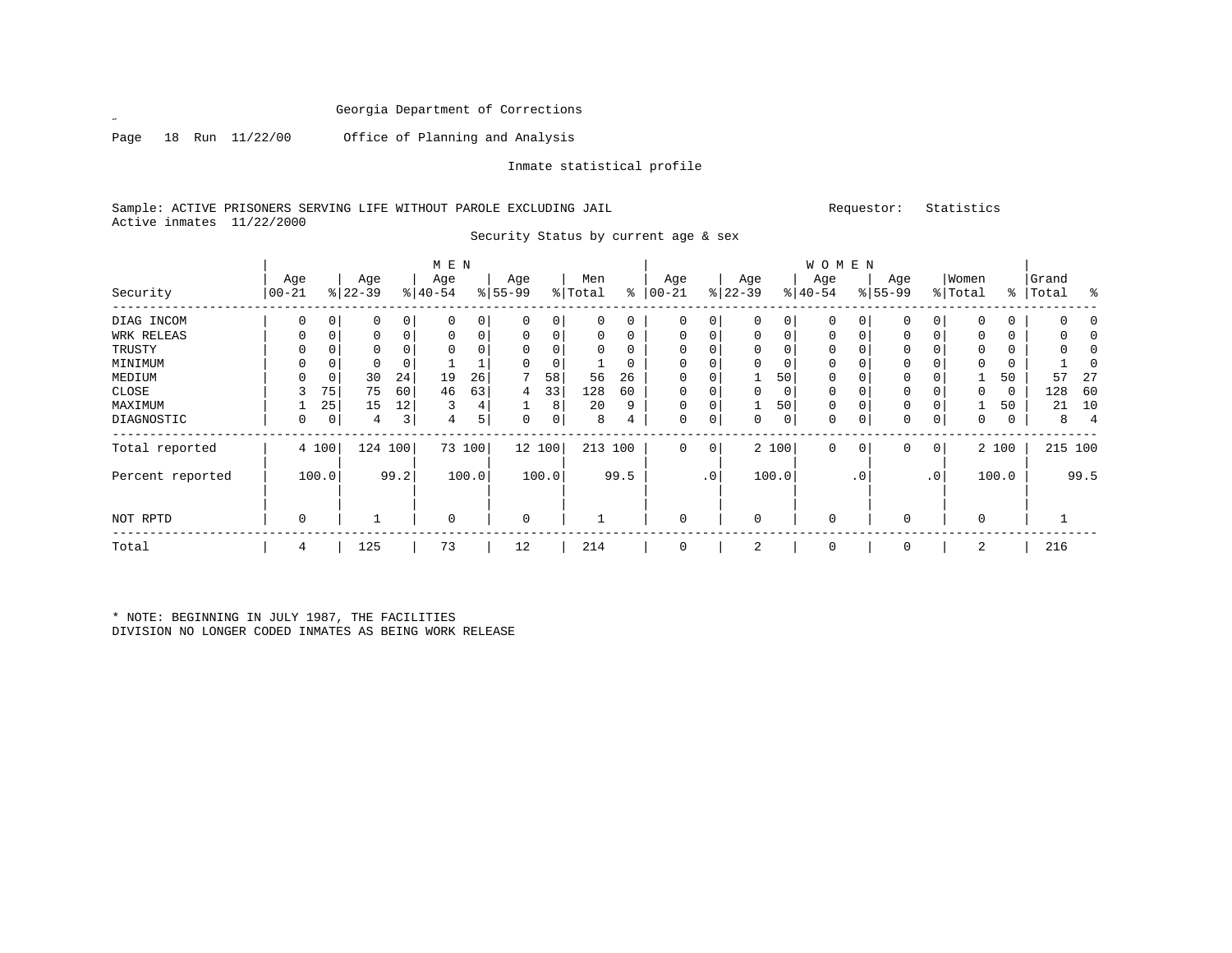Page 19 Run 11/22/00 Office of Planning and Analysis

Inmate statistical profile

Sample: ACTIVE PRISONERS SERVING LIFE WITHOUT PAROLE EXCLUDING JAIL Remond that the statistics of the statistics Active inmates 11/22/2000

Number Of Sentences by current age & sex

|                     |          |                |           |                 | M E N     |                |           |        |         |       |               |             |              |              | WOMEN       |           |             |                 |             |       |           |         |
|---------------------|----------|----------------|-----------|-----------------|-----------|----------------|-----------|--------|---------|-------|---------------|-------------|--------------|--------------|-------------|-----------|-------------|-----------------|-------------|-------|-----------|---------|
|                     | Age      |                | Age       |                 | Age       |                | Age       |        | Men     |       | Age           |             | Age          |              | Age         |           | Age         |                 | Women       |       | Grand     |         |
| Number Of Sentences | $ 00-21$ |                | $ 22-39 $ |                 | $ 40-54 $ |                | $8 55-99$ |        | % Total |       | $8   00 - 21$ |             | $ 22-39 $    |              | $ 40-54 $   |           | $8155 - 99$ |                 | % Total     |       | %   Total | ႜ       |
| ONE                 | 0        | 0 <sup>1</sup> | 15        | 12              | 11        | 15             | 2         | 17     | 28      | 13    | $\Omega$      | 0           | $\Omega$     | 0            | 0           | 0         | 0           | $\Omega$        | $\Omega$    | 0     | 28        | 13      |
| TWO                 | 0        | $\mathbf 0$    | 25        | 20 <sup>1</sup> | 13        | 18             | 5         | 42     | 43      | 20    | 0             | 0           |              | 50           | 0           | 0         | $\mathbf 0$ | 0               |             | 50    | 44        | 20      |
| THREE               |          | 25             | 23        | 18              | 16        | 22             | 0         | 0      | 40      | 19    | 0             | 0           | $\mathbf 0$  | $\mathbf{0}$ | 0           |           | $\mathbf 0$ |                 | $\mathbf 0$ | 0     | 40        | 19      |
| <b>FOUR</b>         | $\Omega$ | $\mathbf 0$    | 17        | 14              | 8         | 11             | 0         | 0      | 25      | 12    | $\Omega$      |             |              | $\mathbf 0$  | $\mathbf 0$ |           | $\Omega$    |                 | $\Omega$    | 0     | 25        | 12      |
| <b>FIVE</b>         | 0        | 0              | 11        | 9               | 5         | 7 <sup>1</sup> | 2         | 17     | 18      | 8     | $\mathbf 0$   | 0           |              | 50           | 0           |           | $\mathbf 0$ |                 |             | 50    | 19        | 9       |
| MORE THAN FIVE      | 3        | 75             | 34        | 27              | 20        | 27             | 3         | 25     | 60      | 28    | $\mathbf 0$   | 0           | $\mathbf{0}$ | $\mathbf 0$  | $\mathbf 0$ |           | $\mathbf 0$ | 0               | 0           | 0     | 60        | -28     |
| Total reported      |          | 4 100          | 125       | 100             |           | 73 100         |           | 12 100 | 214 100 |       | $\Omega$      | $\mathbf 0$ |              | 2 100        | $\Omega$    | 0         | $\Omega$    | $\circ$         |             | 2 100 |           | 216 100 |
| Percent reported    |          | 100.0          |           | 100.0           |           | 100.0          |           | 100.0  |         | 100.0 |               | $\cdot$ 0   |              | 100.0        |             | $\cdot$ 0 |             | .0 <sup>1</sup> |             | 100.0 |           | 100.0   |
| NOT REPORTED        | $\Omega$ |                | $\Omega$  |                 | $\Omega$  |                | $\Omega$  |        | 0       |       | $\mathbf 0$   |             | $\Omega$     |              | $\Omega$    |           | $\cap$      |                 | $\Omega$    |       | 0         |         |
| Total               | 4        |                | 125       |                 | 73        |                | 12        |        | 214     |       | $\mathbf 0$   |             | 2            |              | $\mathbf 0$ |           | 0           |                 | 2           |       | 216       |         |
|                     |          |                |           |                 |           |                |           |        |         |       |               |             |              |              |             |           |             |                 |             |       |           |         |
| AVG NUM SENTENCES   | 6.50     |                | 4.48      |                 | 4.55      |                | 3.50      |        | 4.49    |       | .00           |             | 3.50         |              | .00         |           |             | .00             | 3.50        |       | 4.48      |         |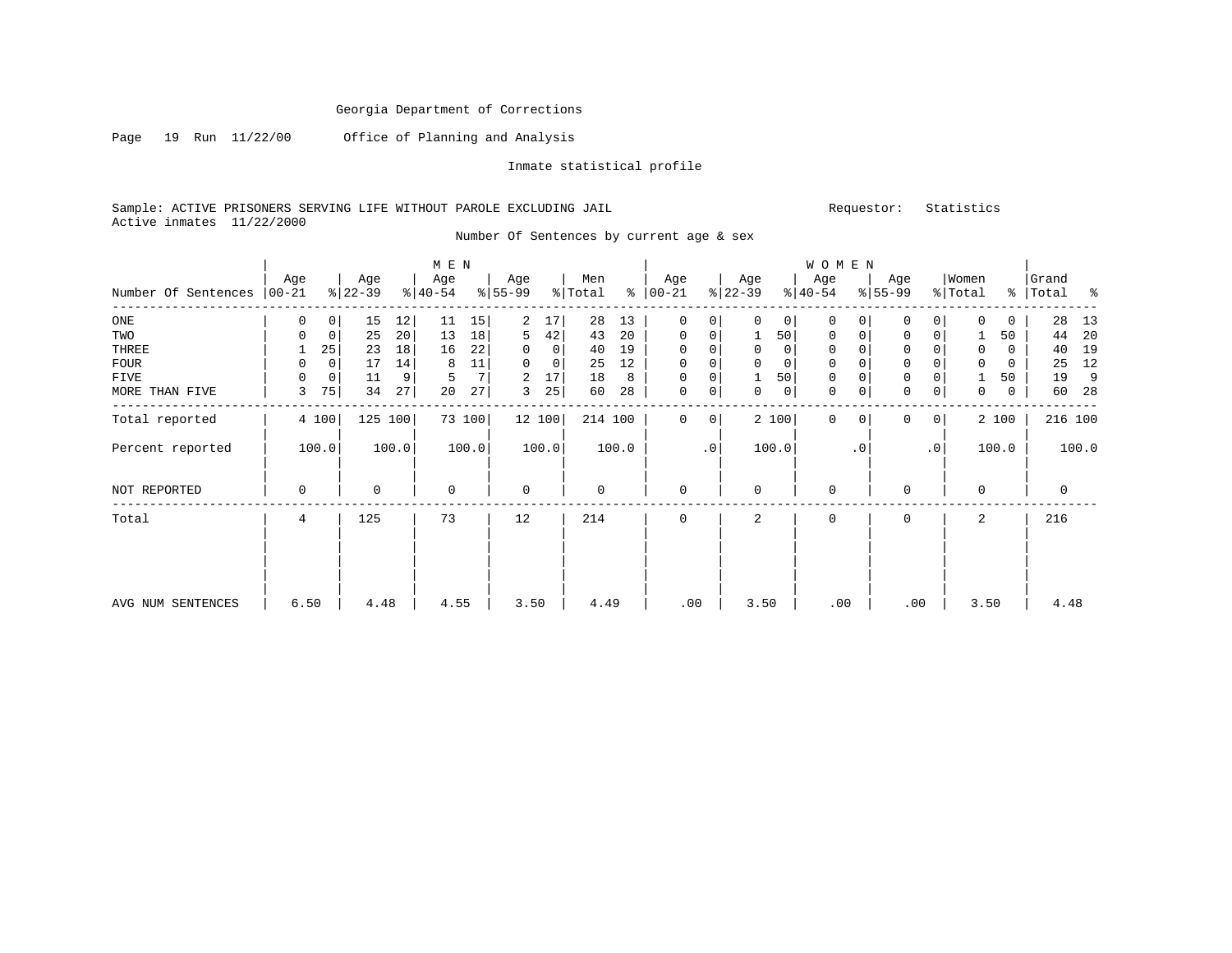Page 20 Run 11/22/00 Office of Planning and Analysis

#### Inmate statistical profile

### Sample: ACTIVE PRISONERS SERVING LIFE WITHOUT PAROLE EXCLUDING JAIL Requestor: Statistics Active inmates 11/22/2000

Number Of Disciplinaries by current age & sex

|                  |                 |             |                  |       | M E N            |        |                  |        |                |       |                    |                |                 |          | WOMEN            |           |                 |              |                  |             |                |         |
|------------------|-----------------|-------------|------------------|-------|------------------|--------|------------------|--------|----------------|-------|--------------------|----------------|-----------------|----------|------------------|-----------|-----------------|--------------|------------------|-------------|----------------|---------|
| Disciplinaries   | Age<br>$ 00-21$ |             | Age<br>$ 22-39 $ |       | Age<br>$ 40-54 $ |        | Age<br>$ 55-99 $ |        | Men<br>% Total | ွေ    | Age<br>$ 00 - 21 $ |                | Age<br>$ 22-39$ |          | Age<br>$ 40-54 $ |           | Age<br>$ 55-99$ |              | Women<br>% Total | ႜ           | Grand<br>Total | - ေ     |
| ZERO             | 2               | 50          | 25               | 20    | 25               | 34     | 6                | 50     | 58             | 27    | 0                  | $\Omega$       | $\Omega$        | $\Omega$ | $\mathbf 0$      | $\Omega$  |                 | 0            | $\Omega$         | 0           | 58             | 27      |
| ONE              | 0               | $\mathbf 0$ | 13               | 10    | 14               | 19     | 3                | 25     | 30             | 14    | 0                  | 0              | $\mathbf 0$     | 0        | 0                | 0         |                 | $\mathbf 0$  | 0                | $\mathbf 0$ | 30             | 14      |
| TWO              | $\Omega$        | $\Omega$    | 11               | 9     | 12               | 16     | 2                | 17     | 25             | 12    | $\Omega$           | 0              | $\Omega$        | $\Omega$ | $\Omega$         |           |                 | $\Omega$     | $\Omega$         | $\Omega$    | 25             | 12      |
| THREE            | 0               | 0           | 22               | 18    | 4                |        | $\Omega$         | 0      | 26             | 12    | 0                  |                |                 | 50       | 0                |           |                 | 0            |                  | 50          | 27             | 13      |
| <b>FOUR</b>      | 0               | 0           | 10               | 8     |                  | 10     | $\Omega$         | 0      | 17             | 8     | 0                  | 0              | $\mathbf 0$     |          | $\mathbf 0$      |           |                 | 0            | $\Omega$         | $\Omega$    | 17             | 8       |
| <b>FIVE</b>      | $\Omega$        | 0           | 3                | 2     | 3                | 4      | $\Omega$         | 0      | 6              | 3     | U                  | $\Omega$       | $\Omega$        | $\Omega$ | $\mathbf 0$      | U         | $\Omega$        | 0            | 0                | $\Omega$    | 6              | 3       |
| MORE THAN FIVE   | 2               | 50          | 41               | 33    | 8                | 11     |                  | 8      | 52             | 24    | 0                  | 0              |                 | 50       | $\mathbf 0$      | 0         | $\Omega$        | $\mathbf 0$  |                  | 50          | 53             | 25      |
| Total reported   |                 | 4 100       | 125 100          |       |                  | 73 100 |                  | 12 100 | 214 100        |       | 0                  | 0 <sup>1</sup> |                 | 2 100    | $\mathbf 0$      | 0         | $\Omega$        | $\mathbf{0}$ |                  | 2 100       |                | 216 100 |
| Percent reported |                 | 100.0       |                  | 100.0 |                  | 100.0  |                  | 100.0  |                | 100.0 |                    | $\cdot$ 0      |                 | 100.0    |                  | $\cdot$ 0 |                 | $\cdot$ 0    |                  | 100.0       |                | 100.0   |
| NOT REPORTED     | 0               |             | $\Omega$         |       | $\mathbf 0$      |        | $\mathbf 0$      |        | $\Omega$       |       | $\Omega$           |                | $\Omega$        |          | $\Omega$         |           | $\Omega$        |              | 0                |             | $\mathbf 0$    |         |
| Total            | 4               |             | 125              |       | 73               |        | 12               |        | 214            |       | 0                  |                | $\overline{2}$  |          | $\mathbf 0$      |           | $\Omega$        |              | 2                |             | 216            |         |
|                  |                 |             |                  |       |                  |        |                  |        |                |       |                    |                |                 |          |                  |           |                 |              |                  |             |                |         |
| AVG NUM DISCIP   | 5.00            |             | 5.74             |       | 2.66             |        | 1.17             |        | 4.42           |       | .00                |                | 5.00            |          | .00              |           | .00             |              | 5.00             |             | 4.43           |         |

˝

 $\bar{\mathcal{A}}$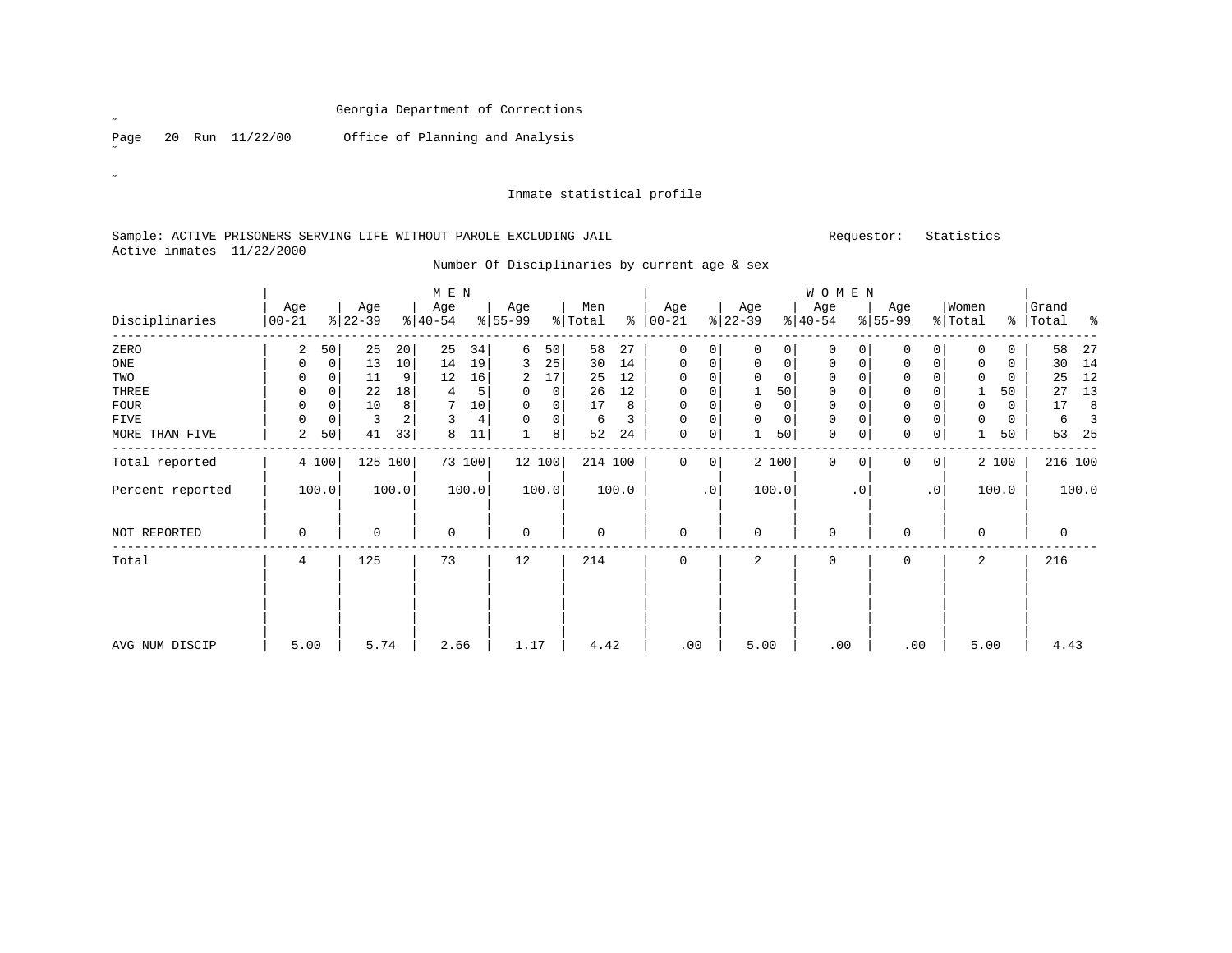Page 21 Run 11/22/00 Office of Planning and Analysis

 $\mathscr{L}$ 

 $\mathscr{B}^{\pm}$ 

#### Inmate statistical profile

### Sample: ACTIVE PRISONERS SERVING LIFE WITHOUT PAROLE EXCLUDING JAIL Requestor: Statistics Active inmates 11/22/2000

Number Of Escapes by current age & sex

|                  |                  |             |                  |             | $M$ E $N$        |             |                  |        |                            |               |                 |                 |                  |          | WOMEN            |             |                  |              |                  |          |                    |             |
|------------------|------------------|-------------|------------------|-------------|------------------|-------------|------------------|--------|----------------------------|---------------|-----------------|-----------------|------------------|----------|------------------|-------------|------------------|--------------|------------------|----------|--------------------|-------------|
| Escapes          | Age<br>$00 - 21$ |             | Age<br>$8 22-39$ |             | Age<br>$ 40-54 $ |             | Age<br>$8 55-99$ |        | Men<br>$\frac{1}{2}$ Total | $\frac{8}{6}$ | Age<br>$ 00-21$ |                 | Age<br>$ 22-39 $ |          | Age<br>$ 40-54 $ |             | Age<br>$ 55-99 $ |              | Women<br>% Total |          | Grand<br>%   Total | း           |
| ZERO             |                  | 4 100       | 124              | 99          |                  | 73 100      |                  | 12 100 | 213 100                    |               | $\Omega$        | 0               |                  | 2 100    | $\Omega$         | $\Omega$    | 0                | 0            | $\overline{a}$   | 100      | 215 100            |             |
| ONE              | 0                | 0           |                  | 1           | $\mathbf 0$      | $\mathbf 0$ | 0                | 0      |                            | $\mathbf 0$   | $\mathbf 0$     | $\mathbf 0$     | $\mathbf 0$      | 0        | 0                | 0           | 0                | 0            | $\Omega$         | $\Omega$ |                    | $\mathbf 0$ |
| TWO              | 0                | $\Omega$    | $\Omega$         |             | $\mathbf 0$      | 0           | 0                | 0      | 0                          | 0             |                 |                 | 0                | $\Omega$ | 0                |             | 0                | $\Omega$     | $\Omega$         |          |                    | $\Omega$    |
| THREE            | 0                | $\mathbf 0$ | 0                |             | $\mathbf 0$      | 0           | $\mathbf 0$      | 0      | 0                          | 0             | $\mathbf{0}$    | 0               | 0                | 0        | $\mathbf 0$      | 0           | 0                | $\Omega$     | $\mathbf 0$      |          | 0                  | $\Omega$    |
| <b>FOUR</b>      | 0                | 0           | 0                |             | 0                | 0           | 0                | 0      | $\mathbf 0$                | 0             | $\mathbf 0$     |                 | 0                | 0        | $\mathbf 0$      |             | 0                | $\Omega$     | $\Omega$         |          |                    | $\Omega$    |
| FIVE             | 0                | $\Omega$    | 0                |             | $\mathbf 0$      | 0           | $\mathbf 0$      | 0      | $\Omega$                   | 0             | $\mathbf 0$     |                 | 0                | 0        | 0                |             | 0                | 0            | $\Omega$         |          | 0                  | 0           |
| MORE THAN FIVE   | $\mathbf 0$      | $\mathbf 0$ | 0                | $\mathbf 0$ | $\mathbf 0$      | 0           | $\mathbf 0$      | 0      | $\Omega$                   | 0             | $\mathbf 0$     | 0               | $\Omega$         | 0        | $\mathbf 0$      | 0           | $\Omega$         | $\mathbf 0$  | $\Omega$         | 0        | $\Omega$           | $\Omega$    |
| Total reported   |                  | 4 100       | 125 100          |             |                  | 73 100      |                  | 12 100 | 214 100                    |               | $\Omega$        | $\overline{0}$  |                  | 2 100    | $\mathbf 0$      | $\mathbf 0$ | $\Omega$         | $\mathbf{0}$ |                  | 2 100    | 216 100            |             |
| Percent reported |                  | 100.0       |                  | 100.0       |                  | 100.0       |                  | 100.0  |                            | 100.0         |                 | .0 <sup>1</sup> |                  | 100.0    |                  | $\cdot$ 0   |                  | $\cdot$ 0    |                  | 100.0    |                    | 100.0       |
| NOT REPORTED     | 0                |             | 0                |             | $\mathbf 0$      |             | 0                |        | $\mathbf 0$                |               | $\Omega$        |                 | $\Omega$         |          | $\Omega$         |             | $\Omega$         |              | $\Omega$         |          | 0                  |             |
| Total            | 4                |             | 125              |             | 73               |             | 12               |        | 214                        |               | $\Omega$        |                 | 2                |          | $\Omega$         |             | $\Omega$         |              | 2                |          | 216                |             |
|                  |                  |             |                  |             |                  |             |                  |        |                            |               |                 |                 |                  |          |                  |             |                  |              |                  |          |                    |             |
| AVG NUM ESCAPES  |                  | .00         | .01              |             |                  | .00         |                  | .00    | .00                        |               | .00             |                 | .00              |          | .00              |             | .00              |              | .00              |          |                    | .00         |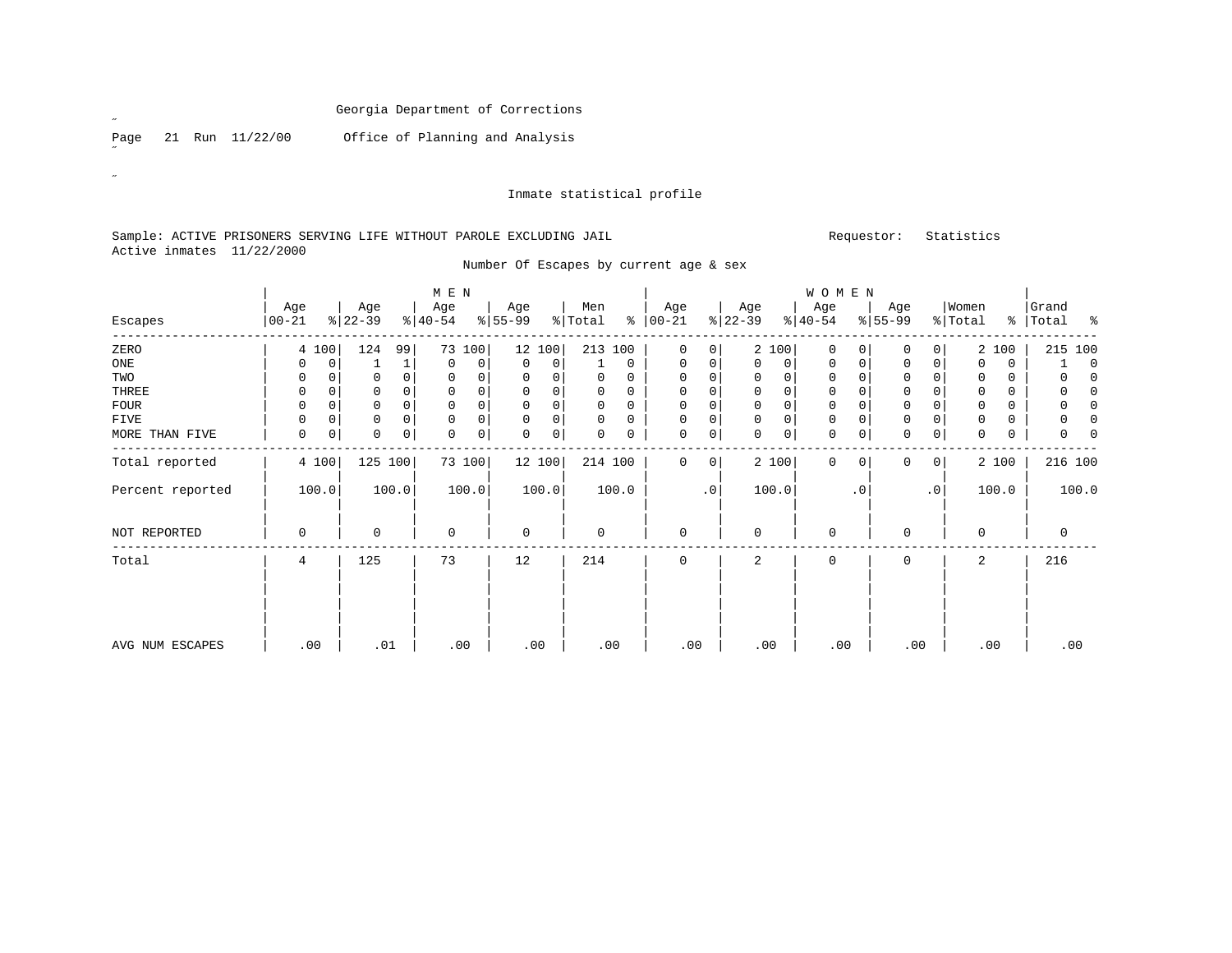˝

Page 22 Run 11/22/00 Office of Planning and Analysis

Inmate statistical profile

Sample: ACTIVE PRISONERS SERVING LIFE WITHOUT PAROLE EXCLUDING JAIL **Subset Construent Construent** Requestor: Statistics Active inmates 11/22/2000

|                            |          |          |                  |       | M E N           |                |                 |             |                |       |                      |           |                  |             | WOMEN            |             |                 |          |                  |          |                    |       |
|----------------------------|----------|----------|------------------|-------|-----------------|----------------|-----------------|-------------|----------------|-------|----------------------|-----------|------------------|-------------|------------------|-------------|-----------------|----------|------------------|----------|--------------------|-------|
| Prior Incarcerations 00-21 | Age      |          | Age<br>$ 22-39 $ |       | Age<br>$ 40-54$ |                | Age<br>$ 55-99$ |             | Men<br>% Total |       | Age<br>$8   00 - 21$ |           | Age<br>$ 22-39 $ |             | Age<br>$ 40-54 $ |             | Age<br>$ 55-99$ |          | Women<br>% Total |          | Grand<br>%   Total | ို့   |
| ZERO                       |          | 4 100    | 71               | 57    | 29              | 40             | 6               | 50          | 110            | 51    | 0                    | 0         |                  | 2 100       | $\mathbf 0$      | $\Omega$    | 0               | $\Omega$ |                  | 2 100    | 112                | 52    |
| ONE                        | 0        | 0        | 24               | 19    | 16              | 22             | 4               | 33          | 44             | 21    | 0                    | 0         | 0                | 0           | 0                | 0           | 0               | O        | 0                | $\Omega$ | 44 20              |       |
| TWO                        | 0        | $\Omega$ | 13               | 10    | 8               | 11             |                 | 8           | 22             | 10    | $\Omega$             | $\Omega$  | 0                | $\mathbf 0$ | $\Omega$         | 0           | $\Omega$        |          | 0                | $\Omega$ | 22                 | 10    |
| THREE                      | 0        | $\Omega$ | 11               | 9     |                 | 10             | $\Omega$        | 0           | 18             | 8     | 0                    | $\Omega$  |                  | $\mathbf 0$ | $\Omega$         | 0           | $\Omega$        |          | 0                | 0        | 18                 |       |
| FOUR                       | 0        | $\Omega$ | 4                | 3     | 8               | 11             | $\Omega$        | $\mathbf 0$ | 12             | 6     | 0                    | 0         |                  | $\mathbf 0$ | $\mathbf 0$      | $\mathbf 0$ | $\Omega$        | $\Omega$ | 0                | $\Omega$ | 12                 |       |
| FIVE                       | 0        | 0        | $\overline{a}$   |       | 3               | $\overline{4}$ |                 | 0           | 5              | 2     | 0                    | 0         |                  | $\mathbf 0$ | $\mathbf 0$      | $\mathbf 0$ | 0               | 0        | 0                |          | 5                  |       |
| MORE THAN FIVE             | $\Omega$ | 0        | $\Omega$         | 0     | $\overline{2}$  | 3              |                 | 8           | 3              |       | $\Omega$             | 0         | U                | 0           | $\Omega$         | 0           | $\Omega$        | 0        | 0                | $\Omega$ | 3                  |       |
| Total reported             |          | 4 100    | 125 100          |       |                 | 73 100         |                 | 12 100      | 214 100        |       | $\Omega$             | $\Omega$  |                  | 2 100       | $\Omega$         | $\Omega$    | $\Omega$        | $\Omega$ |                  | 2 100    | 216 100            |       |
| Percent reported           |          | 100.0    |                  | 100.0 |                 | 100.0          |                 | 100.0       |                | 100.0 |                      | $\cdot$ 0 |                  | 100.0       |                  | $\cdot$ 0   |                 | . 0      |                  | 100.0    |                    | 100.0 |
| NOT REPORTED               | 0        |          | 0                |       | 0               |                | 0               |             | 0              |       | 0                    |           | 0                |             | $\mathbf 0$      |             | $\Omega$        |          | 0                |          | 0                  |       |
| Total                      | 4        |          | 125              |       | 73              |                | 12              |             | 214            |       | $\Omega$             |           | 2                |             | $\Omega$         |             | $\Omega$        |          | 2                |          | 216                |       |
|                            |          |          |                  |       |                 |                |                 |             |                |       |                      |           |                  |             |                  |             |                 |          |                  |          |                    |       |
|                            |          |          |                  |       |                 |                |                 |             |                |       |                      |           |                  |             |                  |             |                 |          |                  |          |                    |       |
| AVG # INCARCERATIONS       |          | .00      | .87              |       | 1.59            |                | 1.00            |             | 1.11           |       | .00                  |           | .00              |             | .00              |             | .00             |          |                  | .00      | 1.10               |       |

Number Of Prior Georgia Incarcerations \* by current age & sex

\* This data counts a parole revocation on an existing sentenCE AS A prior incarceration. Also, this data counts, for any cohort of inmates, the total number of Georgia incarcerations the inmate has had during his entire criminal career. For example, if an inmate was admitted to prison first in FY72, and then re-admitted in FY79 and FY85, he had two prior incarcerations before the FY85 admission. This inmate's records show two prior incarcerations in all three of his records since he has had two prior incarcerations in his criminal career. If the cohort of FY72 admissions is selected for analysis, two prior incarcerations will be listed for this inmate even though in FY72, he had no prior incarcerations.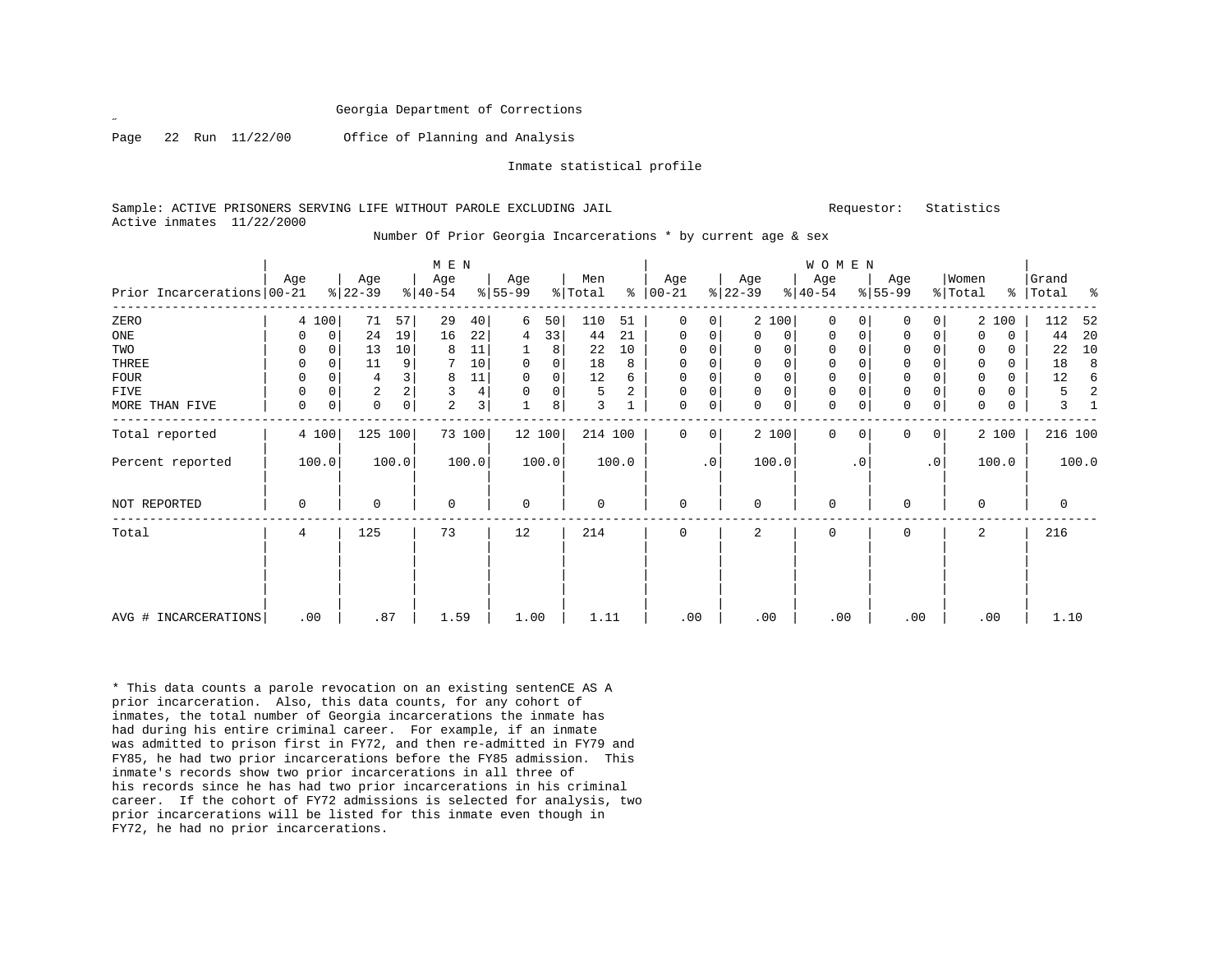Page 23 Run 11/22/00 Office of Planning and Analysis

Inmate statistical profile

Sample: ACTIVE PRISONERS SERVING LIFE WITHOUT PAROLE EXCLUDING JAIL **Subset Activates** Requestor: Statistics Active inmates 11/22/2000

| M E N | W O M E N | Age | Age | Age | Age | Men | Age | Age | Age | Age |Women |Grand Transfers |00-21 %|22-39 %|40-54 %|55-99 %|Total % |00-21 %|22-39 %|40-54 %|55-99 %|Total % |Total % ------------------------------------------------------------------------------------------------------------------------------------ZERO | 0 0| 7 6| 2 3| 1 8| 10 5 | 0 0| 1 50| 0 0| 0 0| 1 50 | 11 5 ONE | 2 50| 59 47| 42 58| 5 42| 108 50 | 0 0| 1 50| 0 0| 0 0| 1 50 | 109 50 TWO | 0 0| 31 25| 18 25| 2 17| 51 24 | 0 0| 0 0| 0 0| 0 0| 0 0 | 51 24 THREE | 1 25| 13 10| 7 10| 2 17| 23 11 | 0 0| 0 0| 0 0| 0 0| 0 0 | 23 11 FOUR | 1 25| 5 4| 2 3| 1 8| 9 4 | 0 0| 0 0| 0 0| 0 0| 0 0 | 9 4 FIVE | 0 0| 4 3| 1 1| 0 0| 5 2 | 0 0| 0 0| 0 0| 0 0| 0 0 | 5 2 MORE THAN FIVE | 0 0| 6 5| 1 1| 1 8| 8 4 | 0 0| 0 0| 0 0| 0 0| 0 0 | 8 4 ------------------------------------------------------------------------------------------------------------------------------------216 100 Total reported | 4 100 | 125 100 | 73 100 | 12 100 | 214 100 | 0 0 | 2 100 | 0 0 | 0 0 | 2 100 | | | | | | | | | | | Percent reported | 100.0| 100.0| 100.0| 100.0| 100.0 | .0| 100.0| .0| .0| 100.0 | 100.0 | | | | | | | | | | | | | | | | | | | | | | NOT REPORTED | 0 | 0 | 0 | 0 | 0 | 0 | 0 | 0 | 0 | 0 | 0 ------------------------------------------------------------------------------------------------------------------------------------Total | 4 | 125 | 73 | 12 | 214 | 0 | 2 | 0 | 0 | 2 | 216 | | | | | | | | | | | | | | | | | | | | | | | | | | | | | | | | | | | | | | | | | | | | | | | | | | | | | | | AVG NUM TRANSFERS | 2.25 | 1.93 | 1.62 | 2.08 | 1.84 | .00 | .50 | .00 | .00 | .50 | 1.82

### Number Of Transfers by current age & sex

˝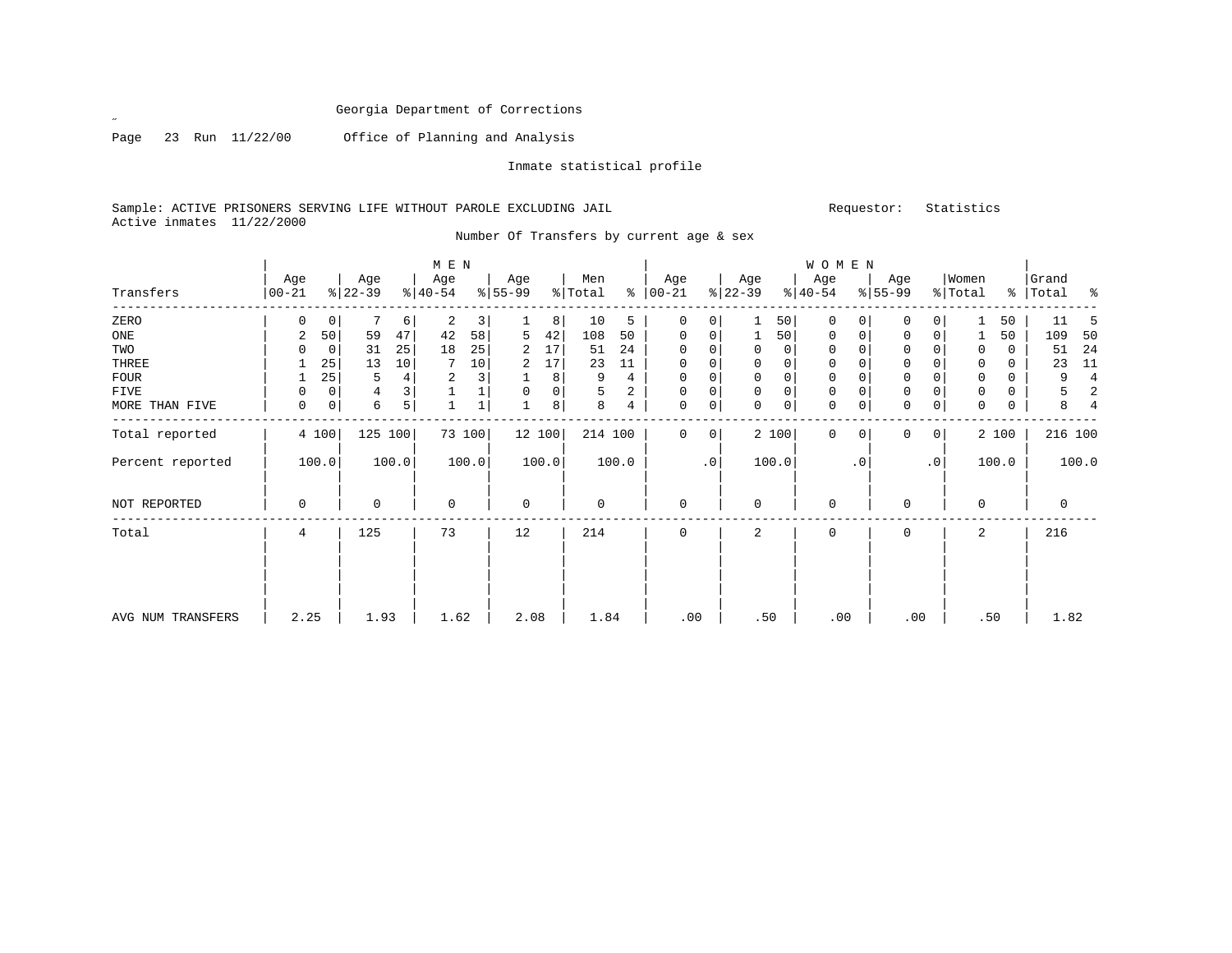Page 24 Run 11/22/00 Office of Planning and Analysis

 $\mathscr{L}$ 

Inmate statistical profile

Sample: ACTIVE PRISONERS SERVING LIFE WITHOUT PAROLE EXCLUDING JAIL Requestor: Statistics Active inmates 11/22/2000

County Of Conviction by current age & sex

|                              |          |          |              |             | M E N    |             |          |             |                |          |               |             |          |             | W O M E N |   |           |             |          |          |          |              |
|------------------------------|----------|----------|--------------|-------------|----------|-------------|----------|-------------|----------------|----------|---------------|-------------|----------|-------------|-----------|---|-----------|-------------|----------|----------|----------|--------------|
|                              | Age      |          | Age          |             | Age      |             | Age      |             | Men            |          | Age           |             | Age      |             | Age       |   | Age       |             | Women    |          | Grand    |              |
| County Of Conviction   00-21 |          |          | $ 22-39 $    |             | $ 40-54$ |             | $ 55-99$ |             | % Total        |          | $8   00 - 21$ |             | $ 22-39$ |             | $ 40-54$  |   | $8 55-99$ |             | % Total  | ႜ        | Total    |              |
| APPLING COUNTY               | 0        | 0        | ı            | 1           | ı        | 1           | 0        | 0           | 2              | 1        | 0             | 0           | 0        | 0           | 0         | 0 | 0         | 0           | $\Omega$ | 0        | 2        | 1            |
| ATKINSON COUNTY              | 0        | 0        | 0            | $\mathbf 0$ | 0        | $\mathbf 0$ | 1        | 8           | 1              | 0        | 0             | $\mathbf 0$ | 0        | $\mathbf 0$ | 0         | 0 | 0         | $\mathbf 0$ | $\Omega$ | 0        | 1        | <sup>0</sup> |
| <b>BACON COUNTY</b>          | O        | $\Omega$ | $\Omega$     | 0           |          | 1           | 0        | $\mathbf 0$ | $\mathbf{1}$   | $\Omega$ | 0             | $\mathbf 0$ | 0        | $\mathbf 0$ | $\Omega$  | 0 | 0         | 0           | 0        | $\Omega$ | 1        | $\Omega$     |
| <b>BAKER COUNTY</b>          | O        | $\Omega$ | 0            | 0           | 0        | 0           | 0        | 0           | $\Omega$       | 0        | O             | 0           | 0        | 0           | 0         | O | 0         | 0           | O        | 0        | O        | ∩            |
| BALDWIN COUNTY               |          | C        |              | 1           | 2        | 3           | 0        | 0           | 3              |          | 0             | 0           | 0        | 0           | 0         | 0 | 0         | 0           | $\Omega$ | $\Omega$ |          |              |
| BANKS COUNTY                 |          | C        | 0            | $\Omega$    |          | 1           | 0        | $\Omega$    |                | $\Omega$ | 0             | 0           | O        | 0           | U         | O | 0         | 0           | O        | $\Omega$ |          |              |
| BARROW COUNTY                |          | C        |              | 1           |          | 1           | 0        | 0           | 2              |          | 0             | 0           | 0        | 0           | 0         | O | 0         | 0           | O        | 0        |          |              |
| BARTOW COUNTY                |          | 0        | 0            | $\Omega$    |          | 1           | 0        | 0           |                | $\Omega$ | 0             | $\mathbf 0$ | 0        | 0           | 0         | 0 | 0         | 0           | $\Omega$ | $\Omega$ |          | C            |
| BEN HILL COUNTY              |          | C        | C            | O           | O        | 0           | Ω        | $\Omega$    | O              | $\Omega$ |               | 0           | C        | 0           | 0         | O | 0         | 0           |          | 0        |          | C            |
| BERRIEN COUNTY               |          | $\Omega$ | 1            | 1           | O        | 0           | 0        | 0           | 1              | 0        | O             | 0           | 0        | 0           | 0         | 0 | 0         | 0           | O        | 0        |          | ∩            |
| BIBB COUNTY                  | n        | $\Omega$ | 5            | 4           |          | 3           | U        | 0           |                | 3        | O             | 0           | 0        | 0           | U         | O | 0         | 0           | O        | 0        |          |              |
| BLECKLEY COUNTY              |          | C        |              | 1           | 0        | 0           | 0        | $\Omega$    |                | 0        | 0             | 0           |          | 0           | 0         | 0 | 0         | 0           | 0        | $\Omega$ |          |              |
| BRANTLEY COUNTY              |          | C        | 0            | $\Omega$    |          | 1           | 0        | $\Omega$    |                | $\Omega$ | 0             | $\Omega$    | 0        | 0           | 0         | 0 | 0         | 0           | O        | $\Omega$ |          |              |
| BROOKS COUNTY                |          | O        | 0            | O           |          | 1           | 0        | 0           |                | 0        | 0             | 0           | 0        | 0           | O         | O | 0         | 0           | O        | 0        |          | n            |
| BRYAN COUNTY                 |          | C        | 0            | $\Omega$    | 0        | 0           | 0        | $\mathbf 0$ | $\Omega$       | 0        | 0             | 0           | C        | 0           | 0         | 0 | 0         | 0           | 0        | 0        |          |              |
| BULLOCH COUNTY               |          | C        | 0            | O           | O        | $\Omega$    | U        | 0           | $\Omega$       | $\Omega$ | O             | 0           | 0        | 0           | U         | O | 0         | 0           | O        | $\Omega$ | U        | $\cap$       |
| BURKE COUNTY                 |          | 0        | 4            | 3           | O        | 0           | 0        | 0           | 4              | 2        | 0             | 0           | 0        | 0           | 0         | O | 0         | 0           | O        | 0        |          |              |
| BUTTS COUNTY                 |          | C        | 1            | 1           |          | 1           |          | 8           | 3              |          | 0             | 0           | 0        | 0           | 0         | 0 | 0         | 0           | $\Omega$ | $\Omega$ |          |              |
| CALHOUN COUNTY               | U        | ſ        | 0            | $\Omega$    | O        | 0           | 0        | $\Omega$    | $\Omega$       | 0        | 0             | 0           | Ω        | 0           | U         | O | 0         | 0           | O        | $\Omega$ |          |              |
| CAMDEN COUNTY                |          | C        | 0            | 0           |          | 1           | 0        | $\Omega$    |                | 0        | 0             | 0           | 0        | 0           | 0         | O | 0         | 0           | O        | 0        |          | U            |
| CANDLER COUNTY               |          | O        | 0            | O           | O        | 0           | O        | $\mathbf 0$ | $\Omega$       | $\Omega$ | O             | $\mathbf 0$ | 0        | 0           | 0         | O | 0         | O           | $\left($ | $\Omega$ | O        | C            |
| CARROLL COUNTY               |          | C        |              | 1           | 0        | 0           | Ω        | 0           |                | 0        | 0             | 0           | C        | 0           | 0         | 0 | 0         | 0           |          | $\Omega$ |          | U            |
| CATOOSA COUNTY               |          | C        | 0            | $\Omega$    | 0        | $\Omega$    | 0        | $\Omega$    | $\Omega$       | $\Omega$ | 0             | $\Omega$    | 0        | 0           | 0         | 0 | 0         | 0           | O        | $\Omega$ | U        | $\cap$       |
| CHARLTON COUNTY              | U        | $\Omega$ | 0            | 0           | O        | 0           | U        | 0           | O              | 0        | O             | 0           | 0        | 0           | U         | O | 0         | 0           | O        | 0        | U        | U            |
| CHATHAM COUNTY               |          | C        | 6            | 5           |          | 1           | 0        | 0           |                | 3        | 0             | 0           |          | 0           | 0         | 0 | 0         | 0           | 0        | $\Omega$ |          |              |
| CHATTAHOOCHEE COUNTY         | O        | $\Omega$ | C            | O           | O        | $\Omega$    | U        | $\Omega$    | $\Omega$       | $\Omega$ | O             | $\Omega$    | O        | 0           | U         | O | 0         | U           | O        | $\Omega$ | O        |              |
| CHATTOOGA COUNTY             |          | O        |              | 1           | O        | 0           | 0        | 0           |                | 0        | 0             | 0           | 0        | 0           | 0         | O | 0         | 0           | O        | 0        |          |              |
| CHEROKEE COUNTY              |          | C        | 1            | 1           |          | 1           | 0        | 0           | 2              |          | 0             | 0           |          | 0           | 0         | 0 | 0         | 0           |          | $\Omega$ | 2        |              |
| CLARKE COUNTY                |          | C        | 5            | 4           | 6        | 8           | 0        | 0           | 11             | 5        | 0             | 0           | C        | 0           | 0         | O | 0         | 0           | O        | 0        | 11       |              |
| CLAY COUNTY                  |          | O        | $\Omega$     | 0           | O        | $\Omega$    | 0        | $\mathbf 0$ | $\Omega$       | 0        | 0             | 0           | 0        | 0           | $\Omega$  | O | 0         | 0           | O        | 0        | $\Omega$ |              |
| CLAYTON COUNTY               | O        | $\Omega$ |              | 3           | 2        | 3           |          | 8           |                | 3        | O             | 0           | 0        | 0           | U         | O | 0         | 0           | $\left($ | $\Omega$ |          |              |
| CLINCH COUNTY                | O        | C        | C            | 0           | O        | 0           | 0        | 0           | $\Omega$       | 0        | 0             | 0           | 0        | 0           | 0         | O | 0         | 0           | O        | $\Omega$ | n        |              |
| COBB COUNTY                  |          | $\Omega$ |              | 1           |          | 1           | 0        | $\Omega$    |                | 1        | 0             | $\Omega$    | 0        | 0           | 0         | 0 | 0         | 0           | O        | $\Omega$ |          |              |
| COFFEE COUNTY                |          | $\Omega$ | 1            | 1           | O        | 0           | 0        | 0           |                | 0        | 0             | 0           | 0        | 0           | 0         | O | 0         | 0           | $\left($ | 0        |          |              |
| COLQUITT COUNTY              |          | 25       | 0            | 0           |          | 1           | 0        | 0           | 2              |          | 0             | 0           | 0        | 0           | 0         | 0 | 0         | 0           |          | 0        |          |              |
| COLUMBIA COUNTY              | $\Omega$ | 0        | $\mathbf{1}$ | 1           | 1        | 1           | O        | 0           | $\mathfrak{D}$ | 1        | $\Omega$      | 0           | O        | 0           | $\Omega$  | 0 | $\Omega$  | 0           | O        | 0        | 2        |              |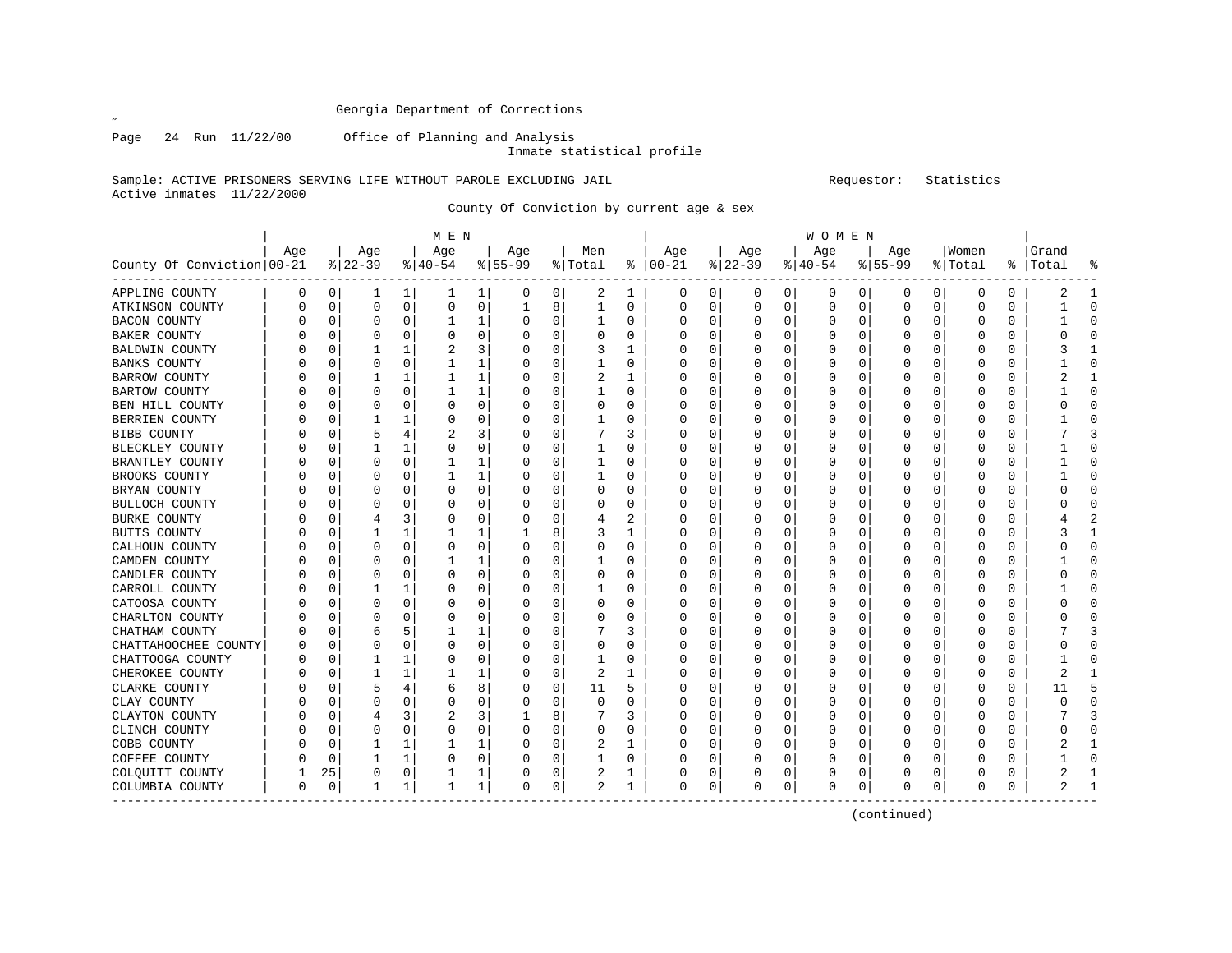Page 25 Run 11/22/00 Office of Planning and Analysis

Inmate statistical profile

#### Sample: ACTIVE PRISONERS SERVING LIFE WITHOUT PAROLE EXCLUDING JAIL Requestor: Statistics Active inmates 11/22/2000

County Of Conviction by current age & sex (CONTINUED)

|                            |     |          |             |          | M E N    |             |           |             |              |          |            |             |          |          | <b>WOMEN</b>          |   |              |   |          |          |          |              |
|----------------------------|-----|----------|-------------|----------|----------|-------------|-----------|-------------|--------------|----------|------------|-------------|----------|----------|-----------------------|---|--------------|---|----------|----------|----------|--------------|
|                            | Age |          | Age         |          | Age      |             | Age       |             | Men          |          | Age        |             | Age      |          | Age                   |   | Age          |   | Women    |          | Grand    |              |
| County Of Conviction 00-21 |     |          | $ 22-39 $   |          | $ 40-54$ |             | $8 55-99$ |             | % Total      |          | $% 100-21$ |             | $ 22-39$ |          | $\frac{1}{6}$   40-54 |   | $8 55-99$    |   | % Total  | ႜ        | Total    |              |
| COOK COUNTY                | 0   | 0        | 0           | 0        | 0        | 0           | 0         | 0           | 0            | 0        | 0          | 0           | 0        | 0        | 0                     | 0 | 0            | 0 | 0        | 0        | 0        | O            |
| COWETA COUNTY              | O   | $\Omega$ |             | 1        | $\Omega$ | $\mathbf 0$ | 0         | 0           | $\mathbf{1}$ | $\Omega$ | $\Omega$   | $\mathbf 0$ | $\Omega$ | 0        | $\mathbf 0$           | 0 | 0            | 0 | $\Omega$ | $\Omega$ |          | n            |
| CRAWFORD COUNTY            |     | $\Omega$ | 0           | 0        | O        | 0           | 0         | 0           | $\Omega$     | 0        | 0          | 0           | O        | 0        | 0                     | O | 0            | 0 | O        | $\Omega$ | n        |              |
| CRISP COUNTY               |     | $\Omega$ |             | 1        | O        | 0           | 0         | 0           |              | $\Omega$ | O          | $\Omega$    | 0        | $\Omega$ | U                     | O | $\left($     | O | $\left($ | $\Omega$ |          |              |
| DADE COUNTY                |     | O        |             | 1        |          | $\Omega$    | Ω         | $\mathbf 0$ |              | $\Omega$ | O          | 0           |          | 0        | 0                     | O | 0            | 0 |          | $\Omega$ |          |              |
| DAWSON COUNTY              |     | C        | $\Omega$    | $\Omega$ | O        | $\Omega$    | U         | $\mathbf 0$ | $\Omega$     | $\Omega$ | O          | 0           | C        | $\Omega$ | $\Omega$              | O | 0            | 0 |          | $\Omega$ | O        |              |
| DECATUR COUNTY             |     | $\Omega$ | $\mathbf 0$ | $\Omega$ |          | 1           | 0         | 0           | 1            | $\Omega$ | 0          | 0           | 0        | $\Omega$ | 0                     | 0 | 0            | 0 | 0        | $\Omega$ | 1        | U            |
| DEKALB COUNTY              |     | 0        | 10          | 8        |          | 7           | 3         | 25          | 18           | 8        | O          | 0           | 0        | 0        | 0                     | O | 0            | 0 | $\left($ | 0        | 18       |              |
| DODGE COUNTY               |     | 25       | 0           | $\Omega$ | O        | 0           | 0         | $\mathbf 0$ |              | 0        | O          | 0           | 0        | 0        | $\Omega$              | O | 0            | 0 | $\left($ | $\Omega$ |          | C            |
| DOOLY COUNTY               |     | $\Omega$ | 0           | 0        | 0        | 0           | 0         | $\Omega$    | $\Omega$     | 0        | 0          | 0           | 0        | 0        | 0                     | 0 | 0            | 0 | O        | $\Omega$ | U        |              |
| DOUGHERTY COUNTY           |     | 25       |             | 2        |          | 1           | 0         | $\Omega$    |              | 2        | 0          | $\Omega$    | 0        | 0        | 0                     | O | 0            | 0 | O        | $\Omega$ |          |              |
| DOUGLAS COUNTY             |     | $\Omega$ |             | 3        |          | 1           | 0         | $\Omega$    |              | 2        | 0          | $\Omega$    | 0        | $\Omega$ | 0                     | O | 0            | 0 | O        | $\Omega$ |          |              |
| EARLY COUNTY               |     | 0        | 0           | $\Omega$ | 0        | 0           | 0         | 0           | 0            | 0        | 0          | $\mathbf 0$ | C        | 0        | 0                     | 0 | 0            | 0 | 0        | 0        |          | n            |
| ECHOLS COUNTY.             |     | C        | C           | O        | 0        | $\Omega$    | Ω         | 0           | O            | 0        |            | $\mathbf 0$ | C        | 0        | 0                     | 0 | 0            | 0 |          | $\Omega$ |          | n            |
| EFFINGHAM COUNTY           |     | $\Omega$ | $\Omega$    | 0        | O        | 0           | O         | 0           | $\Omega$     | $\Omega$ | O          | 0           | 0        | 0        | 0                     | O | 0            | 0 | O        | $\Omega$ | n        | ∩            |
| ELBERT COUNTY              |     | 0        | 0           | 0        | O        | 0           |           | 8           |              | 0        | 0          | 0           | 0        | 0        | 0                     | O | 0            | 0 | O        | 0        |          | <sup>0</sup> |
| EMANUEL COUNTY             |     | $\Omega$ |             | 1        | O        | $\Omega$    | 0         | 0           |              | 0        | O          | 0           | 0        | 0        | 0                     | 0 | 0            | 0 | O        | 0        |          | <sup>0</sup> |
| EVANS COUNTY               |     | C        | C           | $\Omega$ | 0        | $\Omega$    | 0         | 0           | O            | 0        | 0          | 0           |          | 0        | 0                     | 0 | 0            | 0 | $\Box$   | $\Omega$ | n        |              |
| FANNIN COUNTY              |     | C        | C           | O        | O        | $\Omega$    | 0         | $\Omega$    | $\Omega$     | $\Omega$ | O          | 0           | O        | 0        | U                     | O | 0            | U | O        | $\Omega$ |          |              |
| FAYETTE COUNTY             |     | O        |             | 1        |          | 1           | 0         | 0           |              |          | 0          | 0           | 0        | 0        | 0                     | O | Ω            | U | $\left($ | $\Omega$ |          |              |
| FLOYD COUNTY               |     | O        |             | 3        | O        | 0           | 0         | 0           | 4            | 2        | 0          | 0           | C        | 0        | 0                     | O | 0            | 0 | $\left($ | $\Omega$ |          |              |
| FORSYTH COUNTY             |     | C        | C           | $\Omega$ |          | 1           | O         | $\mathbf 0$ |              | 0        | 0          | $\mathbf 0$ |          | 0        | 0                     | 0 | 0            | 0 | $\left($ | $\Omega$ |          |              |
| FRANKLIN COUNTY            |     | C        | C           | O        | O        | $\Omega$    | U         | $\mathbf 0$ | $\Omega$     | $\Omega$ | O          | $\mathbf 0$ | C        | $\Omega$ | $\Omega$              | O | 0            | 0 |          | $\Omega$ | $\Omega$ |              |
| FULTON COUNTY              |     | O        |             | 6        | 6        | 8           | U         | 0           | 13           | 6        | O          | 0           | 0        | $\Omega$ | U                     | O | <sup>0</sup> | 0 | O        | $\Omega$ | 13       | F            |
| GILMER COUNTY              |     | $\Omega$ | 1           | 1        | O        | $\mathbf 0$ | 0         | 0           | -1           | 0        | O          | 0           | 0        | $\Omega$ | $\Omega$              | O | 0            | 0 | $\left($ | 0        |          | C            |
| GLASCOCK COUNTY            |     |          | 0           | 0        | 0        | 0           | 0         | $\Omega$    | $\Omega$     | $\Omega$ | 0          | 0           |          | 0        | 0                     | 0 | 0            | 0 | 0        | $\Omega$ | O        |              |
| GLYNN COUNTY               |     | C        |             | 4        |          | 3           |           | 8           | 8            | 4        | 0          | $\Omega$    | 0        | 0        | 0                     | 0 | 0            | 0 | C        | $\Omega$ | 8        |              |
| GORDON COUNTY              |     | C        | $\Omega$    | O        | O        | $\Omega$    |           | 8           |              | $\Omega$ | O          | $\Omega$    | O        | $\Omega$ | $\Omega$              | O | O            | U | O        | $\Omega$ |          |              |
| GRADY COUNTY               |     | O        | 0           | $\Omega$ | O        | 0           | 0         | 0           | $\Omega$     | $\Omega$ | 0          | $\Omega$    | 0        | $\Omega$ | 0                     | O | 0            | 0 | O        | $\Omega$ | O        | U            |
| GREENE COUNTY              |     | $\Omega$ | 1           | 1        | 0        | 0           | 0         | 0           |              | $\Omega$ | 0          | $\mathbf 0$ | 0        | $\Omega$ | 0                     | 0 | 0            | 0 | $\Omega$ | $\Omega$ |          | C            |
| GWINNETT COUNTY            |     | C        |             | 1        | 0        | $\Omega$    | U         | 0           |              | 0        | 0          | 0           | C        | 0        | 0                     | 0 | 0            | 0 |          | $\Omega$ |          | C            |
| HABERSHAM COUNTY           |     | C        | 1           | 1        | O        | 0           | O         | 0           | 1            | 0        | 0          | 0           | 0        | 0        | 0                     | 0 | 0            | 0 | O        | 0        |          | ∩            |
| HALL COUNTY                |     | $\Omega$ | 2           | 2        | 0        | 0           | 0         | 0           | 2            | 1        | 0          | 0           | 0        | 0        | 0                     | 0 | 0            | 0 | O        | $\Omega$ | 2        | 1            |
| HANCOCK COUNTY             | O   | 0        | 0           | 0        | 0        | 0           | 0         | 0           | 0            | 0        | 0          | 0           | 0        | 0        | 0                     | 0 | 0            | 0 | $\left($ | 0        | O        | <sup>0</sup> |
| HARALSON COUNTY            | 0   | 0        | 0           | 0        | 0        | 0           | 0         | 0           | 0            | 0        | 0          | 0           | 0        | 0        | 0                     | 0 | 0            | 0 | 0        | 0        | O        |              |

(continued)

 $\mathscr{L}$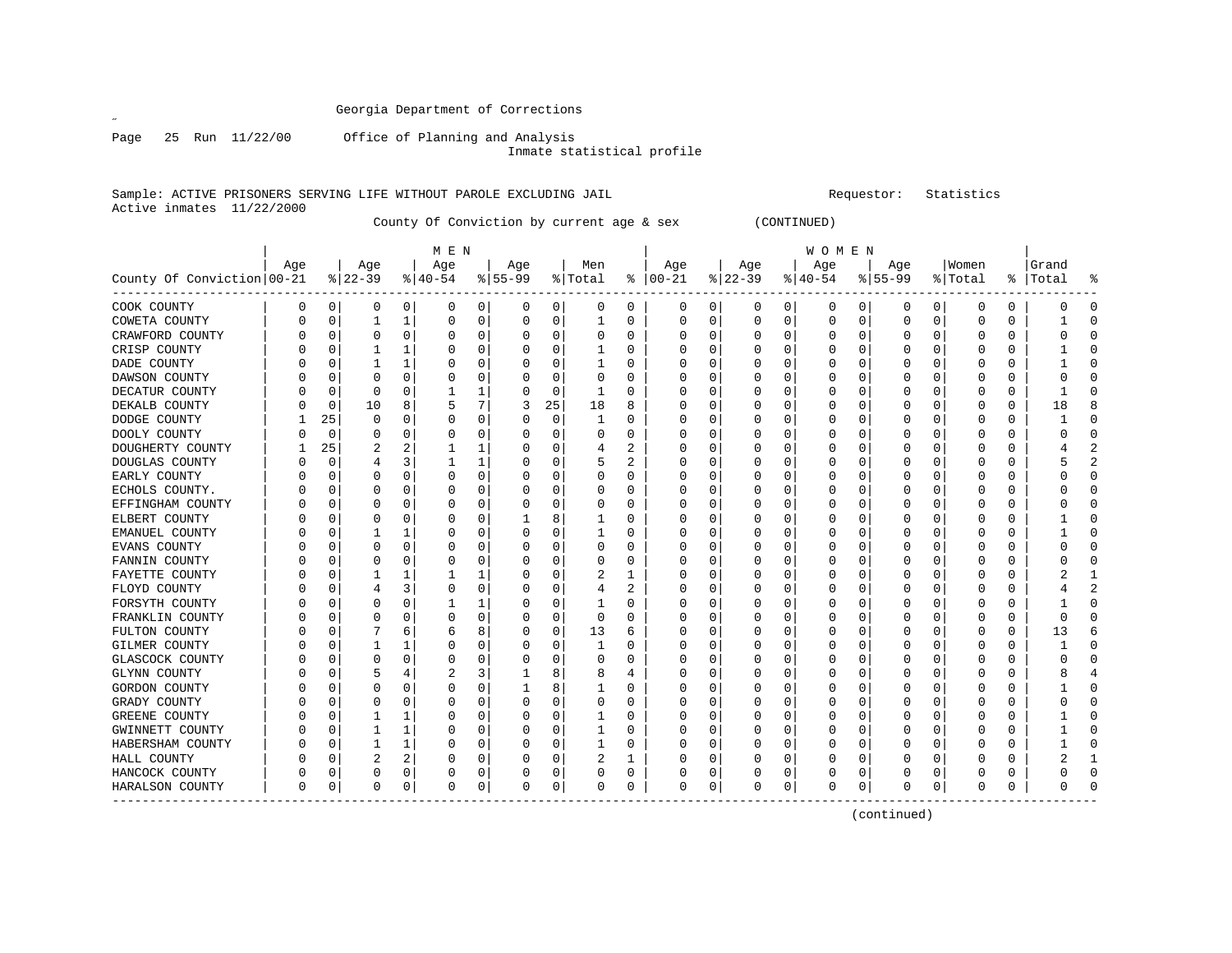$\mathscr{L}$ 

Page 26 Run 11/22/00 Office of Planning and Analysis

Inmate statistical profile

Sample: ACTIVE PRISONERS SERVING LIFE WITHOUT PAROLE EXCLUDING JAIL **Requestor:** Statistics Active inmates 11/22/2000

County Of Conviction by current age & sex (CONTINUED)

|                            |          |          |           |              | M E N    |          |           |          |          |              |          |              |          |   | W O M E N |          |           |          |          |          |           |                |
|----------------------------|----------|----------|-----------|--------------|----------|----------|-----------|----------|----------|--------------|----------|--------------|----------|---|-----------|----------|-----------|----------|----------|----------|-----------|----------------|
|                            | Age      |          | Age       |              | Age      |          | Age       |          | Men      |              | Age      |              | Age      |   | Age       |          | Age       |          | Women    |          | Grand     |                |
| County Of Conviction 00-21 |          |          | $ 22-39 $ |              | $ 40-54$ |          | $8 55-99$ |          | % Total  | ႜ            | $ 00-21$ |              | $ 22-39$ |   | $ 40-54$  |          | $8 55-99$ |          | % Total  |          | %   Total | ႜ              |
| HARRIS COUNTY              | 0        | 0        | 1         | 1            | 0        | 0        | 0         | 0        | ı        | 0            | 0        | 0            | 0        | 0 | 0         | 0        | 0         | 0        | 0        | 0        |           | 0              |
| HART COUNTY                |          | $\Omega$ | 1         | 1            | $\Omega$ | 0        | 0         | 0        |          | O            | $\Omega$ | O            | 0        | 0 | $\Omega$  | 0        | 0         | 0        | $\Omega$ | $\Omega$ |           | $\Omega$       |
| HEARD COUNTY               |          | $\Omega$ | $\Omega$  | $\Omega$     | $\Omega$ | $\Omega$ | O         | 0        | $\Omega$ | $\Omega$     | U        | 0            | $\Omega$ | 0 | O         | $\Omega$ | Ω         | $\Omega$ | $\Omega$ | $\Omega$ |           | $\Omega$       |
| HENRY COUNTY               |          | $\Omega$ | 3         | 2            | $\Omega$ | $\Omega$ |           | $\Omega$ | 3        | 1            | O        | <sup>0</sup> | $\Omega$ | O |           | $\Omega$ | Ω         | $\Omega$ | $\Omega$ | $\Omega$ |           | 1              |
| HOUSTON COUNTY             |          | $\Omega$ | 2         | 2            | 3        |          |           | $\Omega$ |          | 2            | 0        | 0            | 0        | 0 |           | 0        |           | $\Omega$ | $\Omega$ | $\Omega$ |           | $\overline{a}$ |
| IRWIN COUNTY               |          | $\Omega$ | 0         | 0            | $\Omega$ | $\Omega$ |           | 0        | 0        | $\Omega$     | 0        | O            | 0        | 0 |           | 0        | 0         | $\Omega$ | $\Omega$ | $\Omega$ |           | $\Omega$       |
| JACKSON COUNTY             |          | 0        | 0         | 0            | O        | 0        |           | 0        | 0        | 0            | 0        | O            | 0        | 0 | O         | 0        | 0         | $\Omega$ | 0        | 0        |           | 0              |
| JASPER COUNTY              |          | 0        |           |              | O        | O        | O         | 0        |          | O            | U        | 0            | 0        | 0 | O         | 0        | 0         | 0        | O        | 0        |           | 0              |
| JEFF DAVIS COUNTY          |          | 25       | 0         | 0            | 0        |          |           | 0        | 1        | O            | 0        | O            | 0        | 0 | 0         | 0        | 0         | 0        | O        | 0        |           | 0              |
| <b>JEFFERSON COUNTY</b>    |          | $\Omega$ |           | O            | ∩        | O        |           | 0        | 0        | n            | U        |              | $\Omega$ | U | O         | 0        | ი         | $\Omega$ | $\Omega$ | $\Omega$ |           | $\Omega$       |
| <b>JENKINS COUNTY</b>      |          | $\Omega$ | N         | O            | $\Omega$ | $\Omega$ |           | 0        | O        | U            | O        | U            | $\Omega$ | U | O         | O        | Ω         | $\Omega$ | $\Omega$ | $\Omega$ |           | $\Omega$       |
| JOHNSON COUNTY             |          | $\Omega$ | 0         | O            | $\Omega$ | $\Omega$ |           | $\Omega$ | n        | U            | O        | U            | $\Omega$ | 0 | $\left($  | $\Omega$ | 0         | $\Omega$ | $\Omega$ | $\Omega$ |           | $\Omega$       |
| <b>JONES COUNTY</b>        |          | 0        | 0         | $\Omega$     |          | $\Omega$ |           | 0        |          | O            | 0        | O            | $\Omega$ | 0 | $\left($  | 0        | ი         | 0        | $\Omega$ | $\Omega$ |           | $\Omega$       |
| LAMAR COUNTY               |          | $\Omega$ | N         | O            |          | O        |           | $\Omega$ | O        | $\Omega$     | $\Omega$ | 0            | $\Omega$ | 0 |           | 0        | Ω         | $\Omega$ | $\Omega$ | $\Omega$ |           | $\Omega$       |
| LANIER COUNTY              |          | $\Omega$ | N         | O            |          | $\Omega$ |           | 0        | O        | $\Omega$     | U        | <sup>0</sup> | $\Omega$ | 0 | $\Omega$  | 0        | Ω         | $\Omega$ | $\Omega$ | $\Omega$ |           | $\Omega$       |
| LAURENS COUNTY             |          | $\Omega$ | O         | O            | O        | O        |           | 0        | n        | <sup>0</sup> | U        | O            | $\Omega$ | U | O         | 0        | Ω         | $\Omega$ | $\Omega$ | $\Omega$ |           | $\Omega$       |
| LEE COUNTY                 |          | $\Omega$ |           |              | 0        | 0        | O         | 0        |          | 0            | 0        | 0            | $\Omega$ | 0 | 0         | 0        | 0         | $\Omega$ | $\Omega$ | $\Omega$ |           | $\Omega$       |
| LIBERTY COUNTY             |          | $\Omega$ |           | 1            |          |          |           | 0        | 2        |              | 0        |              | $\Omega$ | 0 | O         | 0        | 0         | $\Omega$ | $\Omega$ | $\Omega$ |           | $\mathbf{1}$   |
| LINCOLN COUNTY             |          | $\Omega$ | O         | $\Omega$     | $\Omega$ | $\Omega$ |           | 0        | O        | $\Omega$     | O        | U            | $\Omega$ | 0 | O         | 0        | Ω         | $\Omega$ | $\Omega$ | 0        |           | $\Omega$       |
| LONG COUNTY                |          | $\Omega$ | 2         | 2            | O        | $\Omega$ | O         | 0        | 2        |              | O        | 0            | 0        | 0 | $\left($  | 0        | Ω         | $\Omega$ | O        | 0        |           | 1              |
| LOWNDES COUNTY             |          | $\Omega$ |           |              | O        | $\Omega$ |           | 0        |          | O            | 0        | 0            | 0        | 0 |           | 0        | Ω         | 0        | 0        | 0        |           | 0              |
| LUMPKIN COUNTY             |          | $\Omega$ | 0         | $\Omega$     | $\Omega$ | $\Omega$ |           | 0        | 0        | 0            | 0        | O            | 0        | 0 |           | 0        | C         | $\Omega$ | $\Omega$ | $\Omega$ |           | $\mathbf 0$    |
| MACON COUNTY               |          | $\Omega$ | 0         | O            |          | $\Omega$ |           | 0        | O        | O            | U        | O            | 0        | 0 |           | 0        | 0         | $\Omega$ | $\Omega$ | $\Omega$ |           | $\Omega$       |
| MADISON COUNTY             |          | $\Omega$ | 0         | O            | O        | O        |           | 0        | 0        | 0            | U        | U            | $\Omega$ | 0 | ∩         | 0        | 0         | $\Omega$ | O        | 0        |           | $\mathbf 0$    |
| MARION COUNTY              |          | $\Omega$ |           |              | O        | O        |           | 0        |          | O            | U        | O            | 0        | 0 | O         | 0        | 0         | 0        | $\Omega$ | 0        |           | 0              |
| MCDUFFIE COUNTY            |          | $\Omega$ | N         | O            |          |          |           | 0        |          | O            | U        |              | $\Omega$ | U | O         | 0        | ი         | $\Omega$ | $\Omega$ | $\Omega$ |           | $\Omega$       |
| MCINTOSH COUNTY            |          | $\Omega$ |           | $\mathbf{1}$ |          | $\Omega$ |           | 0        |          | O            | U        |              | $\Omega$ | U | O         | O        | Ω         | $\Omega$ | $\Omega$ | $\Omega$ |           | $\Omega$       |
| MERIWETHER COUNTY          |          | $\Omega$ | O         | $\Omega$     | $\Omega$ | $\Omega$ | O         | $\Omega$ | $\Omega$ | $\Omega$     | O        | O            | $\Omega$ | O | O         | O        | Ω         | $\Omega$ | $\Omega$ | $\Omega$ |           | $\Omega$       |
| MILLER COUNTY              |          | $\Omega$ | 0         | $\Omega$     | $\Omega$ | $\Omega$ |           | 0        | 0        | O            | 0        | 0            | $\Omega$ | 0 | O         | 0        | 0         | $\Omega$ | $\Omega$ | $\Omega$ |           | $\Omega$       |
| MITCHELL COUNTY            |          | $\Omega$ | 0         | 0            |          | 0        |           | $\Omega$ |          | 0            | 0        | 0            | $\Omega$ | 0 |           | 0        | C         | $\Omega$ | $\Omega$ | $\Omega$ |           | $\Omega$       |
| MONROE COUNTY              |          | 0        | N         | 0            |          |          |           | 0        |          | O            | 0        | 0            | 0        | 0 | O         | 0        | 0         | $\Omega$ | $\Omega$ | 0        |           | $\Omega$       |
| MONTGOMERY COUNTY          |          | $\Omega$ | 0         | 0            |          | $\Omega$ |           | 0        | 0        | O            | 0        | 0            | $\Omega$ | 0 | $\Omega$  | 0        | 0         | $\Omega$ | $\Omega$ | $\Omega$ |           | $\Omega$       |
| MORGAN COUNTY              |          | 0        | 0         | 0            |          | 0        |           | 0        | 0        | 0            | O        | 0            | 0        | 0 | O         | 0        | 0         | 0        | O        | 0        |           | 0              |
| MURRAY COUNTY              |          | 0        | 0         | 0            |          | 0        |           | 0        |          | 0            | 0        | 0            | 0        | 0 | 0         | 0        | Ω         | 0        | O        | 0        |           | 0              |
| MUSCOGEE COUNTY            | $\Omega$ | 0        | 3         | 2            | 4        | 5        | 0         | 0        |          | 3            | $\Omega$ | 0            | $\Omega$ | 0 | $\Omega$  | 0        | ი         | 0        | $\Omega$ | $\Omega$ |           | ζ              |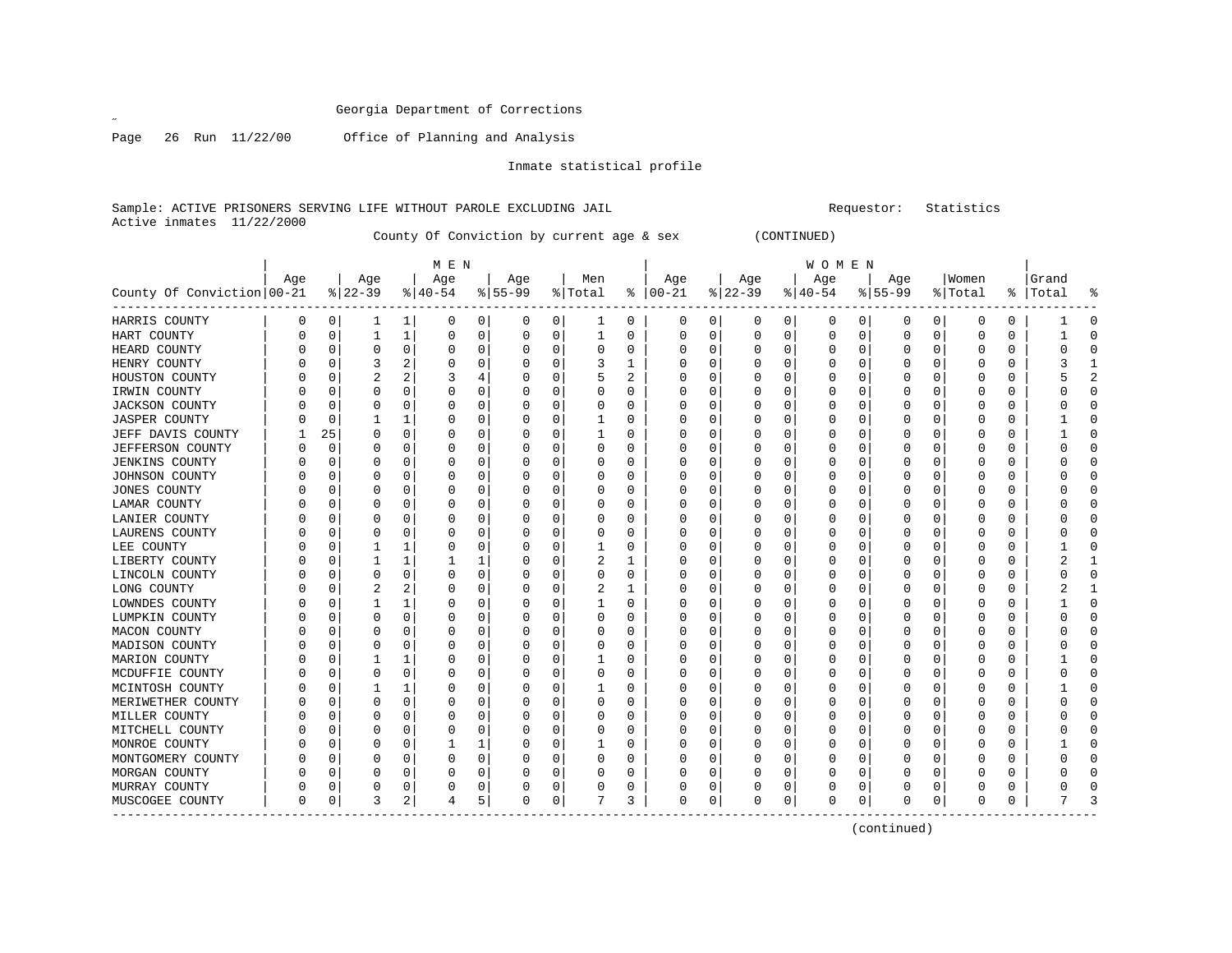#### Georgia Department of Corrections Page 27 Run 11/22/00 Office of Planning and Analysis

#### Inmate statistical profile

#### Sample: ACTIVE PRISONERS SERVING LIFE WITHOUT PAROLE EXCLUDING JAIL **Subset Construent Construent** Requestor: Statistics Active inmates 11/22/2000

County Of Conviction by current age & sex (CONTINUED)

| M E N | W O M E N | Age | Age | Age | Age | Men | Age | Age | Age | Age |Women |Grand County Of Conviction|00-21 %|22-39 %|40-54 %|55-99 %|Total % |00-21 %|22-39 %|40-54 %|55-99 %|Total % |Total % ------------------------------------------------------------------------------------------------------------------------------------NEWTON COUNTY | 0 0| 1 1| 0 0| 0 0| 1 0 | 0 0| 0 0| 0 0| 0 0| 0 0 | 1 0 OCONEE COUNTY | 0 0| 0 0| 0 0| 0 0| 0 0 | 0 0| 0 0| 0 0| 0 0| 0 0 | 0 0 OGLETHORPE COUNTY | 0 0| 1 1| 0 0| 0 0| 1 0 | 0 0| 0 0| 0 0| 0 0| 0 0 | 1 0 PAULDING COUNTY | 0 0| 0 0| 1 1| 0 0| 1 0 | 0 0| 0 0| 0 0| 0 0| 0 0 | 1 0 PEACH COUNTY | 0 0| 0 0| 0 0| 0 0| 0 0 | 0 0| 0 0| 0 0| 0 0| 0 0 | 0 0 PICKENS COUNTY | 0 0| 0 0| 0 0| 0 0| 0 0 | 0 0| 0 0| 0 0| 0 0| 0 0 | 0 0 PIERCE COUNTY | 0 0| 0 0| 0 0| 0 0| 0 0 | 0 0| 0 0| 0 0| 0 0| 0 0 | 0 0 PIKE COUNTY | 0 0| 0 0| 1 1| 0 0| 1 0 | 0 0| 0 0| 0 0| 0 0| 0 0 | 1 0 POLK COUNTY | 0 0| 0 0| 0 0| 0 0| 0 0 | 0 0| 0 0| 0 0| 0 0| 0 0 | 0 0 PULASKI COUNTY | 0 0| 0 0| 0 0| 0 0| 0 0 | 0 0| 0 0| 0 0| 0 0| 0 0 | 0 0 PUTNAM COUNTY | 0 0| 3 2| 1 1| 0 0| 4 2 | 0 0| 0 0| 0 0| 0 0| 0 0 | 4 2 QUITMAN COUNTY | 0 0| 0 0| 0 0| 0 0| 0 0 | 0 0| 0 0| 0 0| 0 0| 0 0 | 0 0 RABUN COUNTY | 0 0| 0 0| 0 0| 0 0| 0 0 | 0 0| 0 0| 0 0| 0 0| 0 0 | 0 0 RANDOLPH COUNTY | 0 0| 0 0| 0 0| 0 0| 0 0 | 0 0| 0 0| 0 0| 0 0| 0 0 | 0 0 RICHMOND COUNTY | 0 0| 7 6| 4 5| 0 0| 11 5 | 0 0| 1 50| 0 0| 0 0| 1 50 | 12 6 ROCKDALE COUNTY | 0 0| 2 2| 1 1| 0 0| 3 1 | 0 0| 0 0| 0 0| 0 0| 0 0 | 3 1 SCHLEY COUNTY | 0 0| 0 0| 0 0| 0 0| 0 0 | 0 0| 0 0| 0 0| 0 0| 0 0 | 0 0 SCREVEN COUNTY | 0 0| 0 0| 0 0| 0 0| 0 0 | 0 0| 0 0| 0 0| 0 0| 0 0 | 0 0 SEMINOLE COUNTY | 0 0| 0 0| 0 0| 0 0| 0 0 | 0 0| 0 0| 0 0| 0 0| 0 0 | 0 0 SPALDING COUNTY | 0 0| 3 2| 0 0| 0 0| 3 1 | 0 0| 0 0| 0 0| 0 0| 0 0 | 3 1 STEPHENS COUNTY | 0 0| 0 0| 0 0| 0 0| 0 0 | 0 0| 0 0| 0 0| 0 0| 0 0 | 0 0 STEWART COUNTY | 0 0| 0 0| 0 0| 0 0| 0 0 | 0 0| 0 0| 0 0| 0 0| 0 0 | 0 0 SUMTER COUNTY | 0 0| 0 0| 0 0| 0 0| 0 0 | 0 0| 0 0| 0 0| 0 0| 0 0 | 0 0 TALBOT COUNTY | 0 0| 0 0| 0 0| 0 0| 0 0 | 0 0| 0 0| 0 0| 0 0| 0 0 | 0 0 TALIAFERRO COUNTY | 0 0 | 0 0 | 0 0 | 0 0 | 0 0 | 0 0 | 0 0 | 0 0 | 0 0 | 0 0 | 0 0 | 0 0 | 0 0 | 0 0 | 0 0 | 0 TATTNALL COUNTY | 0 0| 0 0| 0 0| 0 0| 0 0 | 0 0| 0 0| 0 0| 0 0| 0 0 | 0 0 TAYLOR COUNTY | 0 0| 0 0| 0 0| 0 0| 0 0 | 0 0| 0 0| 0 0| 0 0| 0 0 | 0 0 TELFAIR COUNTY | 0 0| 0 0| 0 0| 0 0| 0 0 | 0 0| 0 0| 0 0| 0 0| 0 0 | 0 0 TERRELL COUNTY | 0 0| 0 0| 1 1| 0 0| 1 0 | 0 0| 0 0| 0 0| 0 0| 0 0 | 1 0 THOMAS COUNTY | 0 0| 1 1| 1 1| 0 0| 2 1 | 0 0| 0 0| 0 0| 0 0| 0 0 | 2 1 TIFT COUNTY | 0 0| 1 1| 0 0| 1 8| 2 1 | 0 0| 0 0| 0 0| 0 0| 0 0 | 2 1 TOOMBS COUNTY | 0 0| 1 1| 1 1| 0 0| 2 1 | 0 0| 0 0| 0 0| 0 0| 0 0 | 2 1 TOWNS COUNTY | 0 0| 1 1| 0 0| 0 0| 1 0 | 0 0| 0 0| 0 0| 0 0| 0 0 | 1 0 TREUTLEN COUNTY | 0 0| 0 0| 0 0| 0 0| 0 0 | 0 0| 0 0| 0 0| 0 0| 0 0 | 0 0 TROUP COUNTY | 0 0| 0 0| 1 1| 1 8| 2 1 | 0 0| 0 0| 0 0| 0 0| 0 0 | 2 1 ------------------------------------------------------------------------------------------------------------------------------------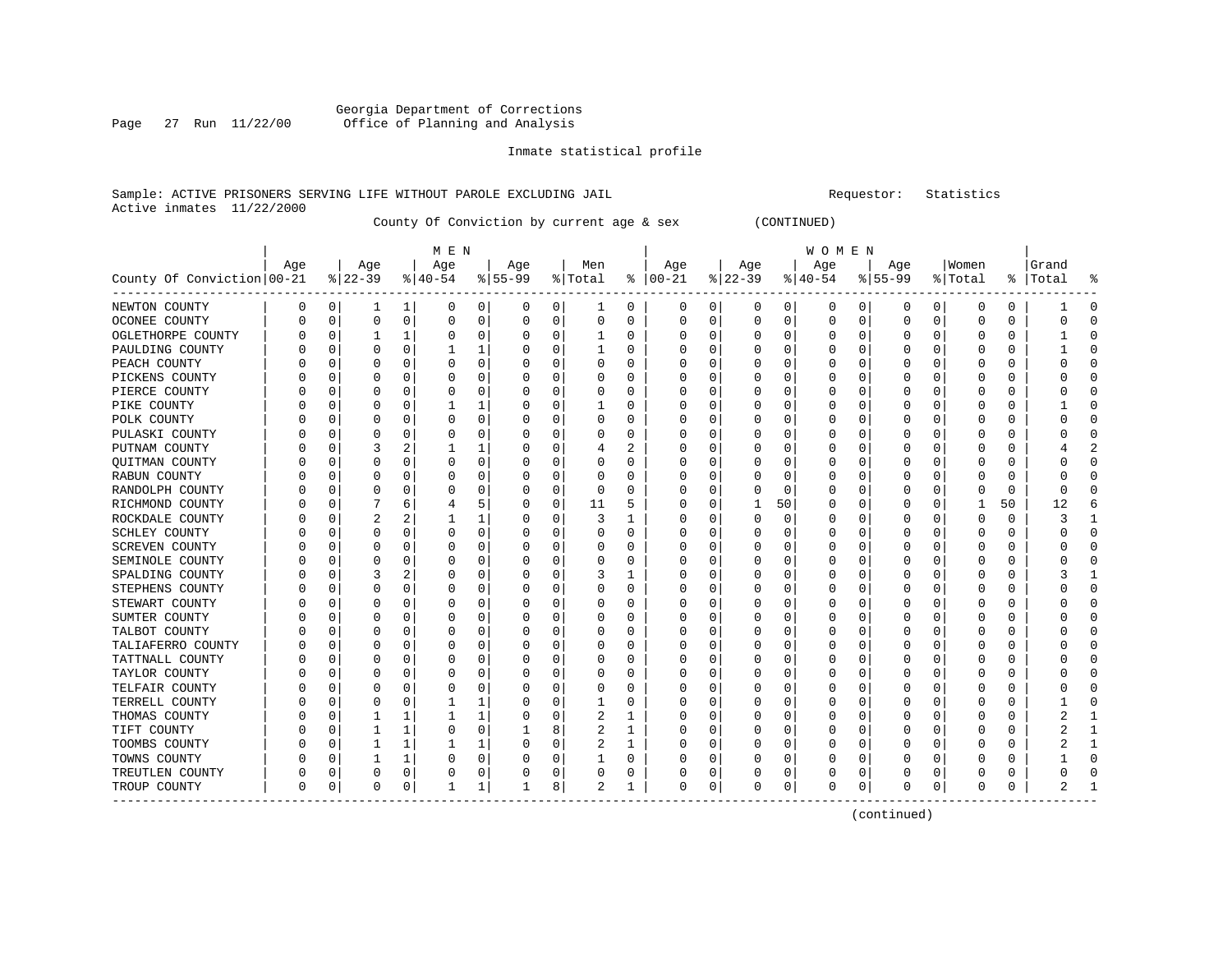|                                                                     |               |                         |               |                |                  |                               | Georgia Department of Corrections         |                         |                |                            |                            |                |                         |                         |                          |                         |                            |                            |                         |                         |                |                            |
|---------------------------------------------------------------------|---------------|-------------------------|---------------|----------------|------------------|-------------------------------|-------------------------------------------|-------------------------|----------------|----------------------------|----------------------------|----------------|-------------------------|-------------------------|--------------------------|-------------------------|----------------------------|----------------------------|-------------------------|-------------------------|----------------|----------------------------|
| Run 11/22/00<br>28<br>Page                                          |               |                         |               |                |                  |                               | Office of Planning and Analysis           |                         |                |                            |                            |                |                         |                         |                          |                         |                            |                            |                         |                         |                |                            |
|                                                                     |               |                         |               |                |                  |                               |                                           |                         |                |                            | Inmate statistical profile |                |                         |                         |                          |                         |                            |                            |                         |                         |                |                            |
|                                                                     |               |                         |               |                |                  |                               |                                           |                         |                |                            |                            |                |                         |                         |                          |                         |                            |                            |                         |                         |                |                            |
|                                                                     |               |                         |               |                |                  |                               |                                           |                         |                |                            |                            |                |                         |                         |                          |                         |                            |                            |                         |                         |                |                            |
|                                                                     |               |                         |               |                |                  |                               |                                           |                         |                |                            |                            |                |                         |                         |                          |                         |                            |                            |                         |                         |                |                            |
|                                                                     |               |                         |               |                |                  |                               |                                           |                         |                |                            |                            |                |                         |                         |                          |                         |                            |                            |                         |                         |                |                            |
| Sample: ACTIVE PRISONERS SERVING LIFE WITHOUT PAROLE EXCLUDING JAIL |               |                         |               |                |                  |                               |                                           |                         |                |                            |                            |                |                         |                         |                          |                         | Requestor:                 |                            | Statistics              |                         |                |                            |
| Active inmates 11/22/2000                                           |               |                         |               |                |                  |                               | County Of Conviction by current age & sex |                         |                |                            |                            |                |                         |                         | (CONTINUED)              |                         |                            |                            |                         |                         |                |                            |
|                                                                     |               |                         |               |                | M E N            |                               |                                           |                         |                |                            |                            |                |                         |                         | <b>WOMEN</b>             |                         |                            |                            |                         |                         |                |                            |
|                                                                     | Age           |                         | Age           |                | Age              |                               | Age                                       |                         | Men            |                            | Age                        |                | Age                     |                         | Age                      |                         | Age                        |                            | Women                   |                         | Grand          |                            |
| County Of Conviction 00-21                                          |               |                         | $8 22-39$     |                | $8 40-54$        |                               | $8 55-99$                                 |                         | % Total        |                            | $8   00 - 21$              |                | $8 22-39$               |                         | $ 40-54 $                |                         | $8 55-99$                  |                            | % Total                 |                         | %   Total      | ៖                          |
| TURNER COUNTY                                                       | 0             | 0                       | 0             | $\overline{0}$ | 0                | 0                             | 0                                         | $\mathbf 0$             | $\mathbf 0$    | 0                          | 0                          | 0              | 0                       | 0                       | 0                        | 0                       | 0                          | 0                          | 0                       | 0                       | 0              | 0                          |
| TWIGGS COUNTY                                                       | 0             | $\mathbf 0$             | $\mathbf 0$   | $\mathbf 0$    | $\mathbf 0$      | $\mathsf{O}\xspace$           | $\mathbf 0$                               | $\Omega$                | $\mathbf 0$    | $\mathbf 0$                | $\mathbf 0$                | 0              | $\mathbf 0$             | $\Omega$                | $\mathbf{0}$             | $\mathbf 0$             | $\mathbf 0$                | $\mathbf 0$                | $\mathbf 0$             | $\Omega$                | $\mathbf 0$    | $\Omega$                   |
| UNION COUNTY                                                        | 0             | 0                       | 0             | 0              | 1                | $\mathbf{1}$                  | $\mathbf 0$                               | $\mathbf 0$             | $\mathbf 1$    | $\mathbf 0$                | $\mathsf 0$                | 0              | $\mathbf 0$             | $\mathbf 0$             | $\mathbf{0}$             | $\mathbf 0$             | $\mathbf 0$                | 0 <sup>1</sup>             | $\mathbf 0$             | $\mathbf 0$             | 1              | $\mathbf 0$                |
| <b>UPSON COUNTY</b>                                                 | 0             | $\mathbf 0$             | 1             | 1              | 0                | $\mathbf 0$                   | $\mathbf 0$                               | $\mathbf 0$             | $\mathbf{1}$   | $\mathbf 0$                | $\mathsf 0$                | 0              | $\Omega$                | $\mathbf 0$             | $\mathbf{0}$             | 0                       | $\mathbf 0$                | $\mathbf 0$                | $\mathbf 0$             | $\mathbf 0$             | 1              | $\mathbf 0$                |
| WALKER COUNTY                                                       | $\Omega$      | $\mathbf 0$             | $\mathbf{1}$  | 1              | 1                | $\mathbf{1}$                  | $\mathbf 0$                               | $\Omega$                | 2              | 1                          | $\mathbf 0$                | 0              | $\mathbf{1}$            | 50                      | $\mathbf{0}$             | 0                       | $\mathbf 0$                | $\overline{0}$             | $\mathbf{1}$            | 50                      | 3              | $\mathbf{1}$               |
| WALTON COUNTY                                                       | 0             | $\mathbf 0$             | $\mathbf{1}$  | 1              | $\mathbf{1}$     | $\mathbf{1}$                  | $\mathbf 0$                               | $\Omega$                | $\overline{a}$ | $\mathbf{1}$               | $\mathbf 0$                | 0              | $\Omega$                | $\Omega$                | $\mathbf{0}$             | $\Omega$                | $\mathbf 0$                | $\overline{0}$             | $\mathbf 0$             | $\Omega$                | 2              | $\mathbf{1}$               |
| WARE COUNTY                                                         | 0<br>$\Omega$ | $\mathbf 0$<br>$\Omega$ | 3<br>$\Omega$ | 2<br>$\Omega$  | 2<br>$\mathbf 0$ | $\overline{3}$<br>$\mathbf 0$ | $\mathbf 0$<br>$\Omega$                   | $\mathbf 0$<br>$\Omega$ | 5<br>$\Omega$  | $\overline{a}$<br>$\Omega$ | $\mathbf 0$<br>$\Omega$    | 0<br>$\Omega$  | $\mathbf 0$<br>$\Omega$ | $\mathbf 0$<br>$\Omega$ | $\mathbf{0}$<br>$\Omega$ | $\mathbf 0$<br>$\Omega$ | $\mathbf 0$<br>$\mathbf 0$ | $\overline{0}$<br>$\Omega$ | $\mathbf 0$<br>$\Omega$ | $\mathbf 0$<br>$\Omega$ | 5<br>$\Omega$  | $\overline{c}$<br>$\Omega$ |
| WARREN COUNTY<br>WASHINGTON COUNTY                                  | 0             | $\mathbf 0$             | $\mathbf 0$   | $\mathbf 0$    | $\mathbf 0$      | $\mathbf 0$                   | $\mathbf 0$                               | $\Omega$                | 0              | $\mathbf 0$                | $\mathbf 0$                | 0              | $\mathbf 0$             | $\Omega$                | $\mathbf 0$              | $\Omega$                | $\mathbf 0$                | 0 <sup>1</sup>             | $\Omega$                | $\Omega$                | $\Omega$       | $\Omega$                   |
| WAYNE COUNTY                                                        | O             | $\Omega$                | $\Omega$      | $\Omega$       | $\Omega$         | $\mathbf 0$                   | $\Omega$                                  | $\Omega$                | $\Omega$       | $\Omega$                   | $\Omega$                   | $\Omega$       | $\Omega$                | $\Omega$                | $\Omega$                 | $\Omega$                | $\mathbf 0$                | $\Omega$                   | $\Omega$                | $\Omega$                | $\Omega$       | $\Omega$                   |
| WEBSTER COUNTY                                                      | 0             | $\mathbf 0$             | $\mathbf 0$   | $\mathbf 0$    | $\mathbf 0$      | $\mathbf 0$                   | $\mathbf 0$                               | $\mathbf 0$             | 0              | $\mathbf 0$                | $\mathbf 0$                | 0              | $\mathbf 0$             | $\Omega$                | $\mathbf{0}$             | $\mathbf 0$             | $\mathbf 0$                | $\mathbf 0$                | $\mathbf 0$             | $\Omega$                | $\Omega$       | $\mathbf 0$                |
| WHEELER COUNTY                                                      | 0             | $\mathbf 0$             | $\mathbf 0$   | $\mathbf 0$    | 0                | $\mathbf 0$                   | $\mathbf 0$                               | $\mathbf 0$             | 0              | $\mathbf 0$                | $\mathbf 0$                | 0              | $\mathbf 0$             | 0                       | $\mathbf{0}$             | $\mathbf 0$             | $\mathbf 0$                | $\mathbf 0$                | 0                       | 0                       | 0              | 0                          |
| WHITE COUNTY                                                        | $\Omega$      | $\mathbf 0$             | $\Omega$      | $\mathbf 0$    | 0                | $\mathbf 0$                   | $\Omega$                                  | $\Omega$                | $\Omega$       | $\mathbf 0$                | $\Omega$                   | 0              | $\mathbf 0$             | $\Omega$                | $\mathbf 0$              | 0                       | $\mathbf 0$                | $\mathbf 0$                | $\Omega$                | $\Omega$                | $\Omega$       | $\mathbf 0$                |
| WHITFIELD COUNTY                                                    | $\Omega$      | $\mathbf 0$             | $\mathbf 0$   | $\mathbf 0$    | 3                | 4                             | $\mathbf{1}$                              | 8                       | 4              | $\overline{a}$             | $\mathbf 0$                | 0              | $\mathbf 0$             | $\Omega$                | $\mathbf{0}$             | $\mathbf 0$             | $\mathbf 0$                | $\mathbf 0$                | $\Omega$                | $\Omega$                | $\overline{4}$ | $\overline{a}$             |
| WILCOX COUNTY                                                       | 0             | $\mathbf 0$             | $\mathbf 0$   | $\mathbf 0$    | $\mathsf 0$      | $\mathbf 0$                   | $\mathbf 0$                               | $\mathbf{0}$            | $\mathbf 0$    | $\mathbf 0$                | $\mathbf 0$                | 0              | $\mathbf 0$             | $\mathbf 0$             | $\mathbf{0}$             | $\mathbf 0$             | $\mathbf 0$                | $\overline{0}$             | $\mathbf 0$             | $\mathbf 0$             | $\mathbf 0$    | $\mathbf 0$                |
| WILKES COUNTY                                                       | $\Omega$      | $\mathbf 0$             | $\mathbf{1}$  | $\mathbf{1}$   | $\mathbf 0$      | $\mathbf 0$                   | $\mathbf 0$                               | $\Omega$                | $\mathbf{1}$   | $\mathbf 0$                | $\Omega$                   | 0              | $\mathbf 0$             | $\Omega$                | $\Omega$                 | $\Omega$                | $\mathbf 0$                | $\Omega$                   | $\Omega$                | $\Omega$                | $\mathbf{1}$   | 0                          |
| WILKINSON COUNTY                                                    | 0             | $\mathbf 0$             | $\mathbf 0$   | $\mathbf 0$    | $\mathbf 0$      | $\mathbf 0$                   | $\mathbf 0$                               | $\mathbf 0$             | $\mathbf 0$    | $\mathbf 0$                | $\mathbf 0$                | 0              | $\mathbf 0$             | $\Omega$                | $\mathbf{0}$             | $\mathbf 0$             | $\mathbf 0$                | $\mathbf 0$                | $\mathbf 0$             | $\mathbf 0$             | $\Omega$       | $\mathbf 0$                |
| WORTH COUNTY                                                        | 0             | 0                       | 0             | 0              | 0                | $\mathbf 0$                   | $\mathbf 0$                               | $\mathbf 0$             | 0              | $\mathbf 0$                | $\mathbf 0$                | $\overline{0}$ | $\mathbf 0$             | $\mathbf 0$             | $\mathbf 0$              | 0                       | $\mathbf 0$                | 0                          | 0                       | 0                       | $\mathbf 0$    | $\mathbf 0$                |
| CONVERSION                                                          | 0             | $\mathbf 0$             | $\mathbf 0$   | $\mathbf 0$    | $\mathbf 0$      | $\mathbf 0$                   | $\Omega$                                  | $\mathbf 0$             | 0              | $\mathbf 0$                | $\Omega$                   | 0 <sup>1</sup> | $\Omega$                | $\mathbf 0$             | $\mathbf 0$              | $\mathbf 0$             | $\mathbf 0$                | $\mathsf{O}$               | $\mathbf 0$             | 0                       | $\Omega$       | $\Omega$                   |
| Total reported                                                      |               | 4 100                   | 125 100       |                | 73 100           |                               | 12 100                                    |                         | 214 100        |                            | $\Omega$                   | 0              |                         | 2 100                   | $\Omega$                 | $\Omega$                | $\Omega$                   | $\overline{0}$             |                         | 2 100                   | 216 100        |                            |
| Percent reported                                                    |               | 100.0                   |               | 100.0          |                  | 100.0                         | 100.0                                     |                         |                | 100.0                      |                            | $\cdot$ 0      |                         | 100.0                   |                          | $\cdot$ 0               |                            | . 0                        |                         | 100.0                   |                | 100.0                      |
| UNKNOWN                                                             | 0             |                         | 0             |                | 0                |                               | 0                                         |                         | 0              |                            | 0                          |                | 0                       |                         | 0                        |                         | 0                          |                            | 0                       |                         | 0              |                            |
| Total                                                               | 4             |                         | 125           |                | 73               |                               | 12                                        |                         | 214            |                            | 0                          |                | 2                       |                         | $\mathbf 0$              |                         | $\mathbf 0$                |                            | 2                       |                         | 216            |                            |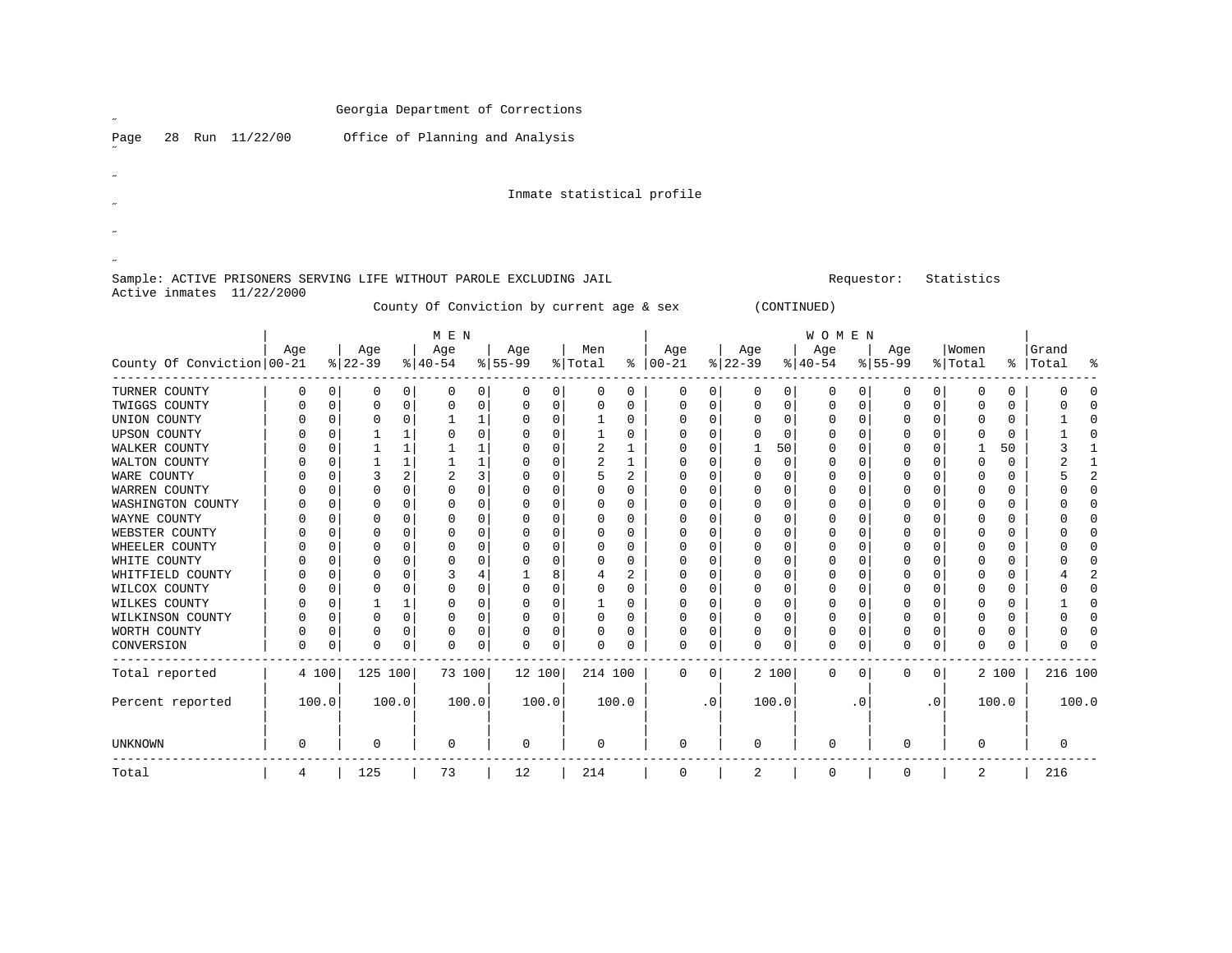$\overline{a}$ 

Page 29 Run 11/22/00 Office of Planning and Analysis

Inmate statistical profile

Sample: ACTIVE PRISONERS SERVING LIFE WITHOUT PAROLE EXCLUDING JAIL Requestor: Statistics Active inmates 11/22/2000

Circuit Of Conviction by current age & sex

|                      |          |          |                |                | M E N     |          |           |          |                |                |          |              |          |    | W O M E N |          |           |          |          |          |           |                |
|----------------------|----------|----------|----------------|----------------|-----------|----------|-----------|----------|----------------|----------------|----------|--------------|----------|----|-----------|----------|-----------|----------|----------|----------|-----------|----------------|
|                      | Age      |          | Age            |                | Age       |          | Age       |          | Men            |                | Age      |              | Age      |    | Age       |          | Age       |          | Women    |          | Grand     |                |
| Circ Of Conviction   | $ 00-21$ |          | $ 22-39 $      |                | $8 40-54$ |          | $8 55-99$ |          | % Total        | ႜ              | $ 00-21$ |              | $ 22-39$ |    | $ 40-54$  |          | $8 55-99$ |          | % Total  |          | %   Total | ႜ              |
| ALAPAHA CIRCUIT      | O        | 0        | 1              | 1              | 0         | 0        | ı         | 8        | 2              | 1              | 0        | 0            | 0        | 0  | 0         | 0        | 0         | 0        | 0        | 0        | 2         | 1              |
| ALCOVY CIRCUIT       |          | $\Omega$ | $\overline{2}$ | $\overline{a}$ |           | 1        | 0         | 0        | 3              | 1              | 0        | 0            | $\Omega$ | 0  | O         | 0        | 0         | $\Omega$ | $\Omega$ | 0        | 3         | $\mathbf{1}$   |
| ATLANTA CIRCUIT      |          | $\Omega$ |                | 6              | 6         | 8        | O         | 0        | 13             | 6              | O        | U            | 0        | 0  | O         | 0        | 0         | $\Omega$ | O        | $\Omega$ | 13        | 6              |
| ATLANTIC CIRCUIT     |          | 0        | 4              | 3              |           |          |           | 0        | 5              | $\overline{c}$ | 0        | 0            | C        | 0  |           | 0        | Ω         | 0        | 0        | 0        |           | $\overline{2}$ |
| AUGUSTA CIRCUIT      |          | $\Omega$ | 12             | 10             |           |          |           | 0        | 17             | 8              | 0        | O            |          | 50 |           | 0        |           | 0        |          | 50       | 18        | 8              |
| BLUE RIDGE CIRCUIT   |          | $\Omega$ |                | -1             |           |          |           | 0        | 2              |                | O        | O            | $\Omega$ | 0  | $\Omega$  | 0        | 0         | $\Omega$ | $\Omega$ | $\Omega$ | 2         | $\mathbf{1}$   |
| BRUNSWICK CIRCUIT    |          | 25       | 6              | 5              |           | 6        |           | 8        | 12             | 6              | U        | 0            | $\Omega$ | 0  | O         | 0        | 0         | $\Omega$ | O        | $\Omega$ | 12        | 6              |
| CHATTAHOOCHEE CIRCUI |          | $\Omega$ | 5              |                |           | 6        | 0         | 0        | q              | 4              | 0        | 0            | $\Omega$ | 0  | 0         | 0        | 0         | 0        | $\Omega$ | $\Omega$ | q         | 4              |
| CHEROKEE CIRCUIT     |          | $\Omega$ | N              | O              |           |          |           | 8        | 2              |                | O        |              | 0        | U  | O         | 0        | ი         | $\Omega$ | $\Omega$ | O        |           | 1              |
| CLAYTON CIRCUIT      |          | $\Omega$ |                | ς              |           | 3        |           | 8        |                | ζ              | U        |              | $\Omega$ | U  | $\Omega$  | $\Omega$ | Ω         | $\Omega$ | $\Omega$ | $\Omega$ |           | ζ              |
| COBB CIRCUIT         |          | $\Omega$ |                |                |           |          |           | 0        | 2              |                | O        | O            | $\Omega$ | U  | O         | O        | Ω         | $\Omega$ | $\Omega$ | $\Omega$ |           | 1              |
| CONASAUGA CIRCUIT    |          | $\Omega$ | O              | O              | 3         |          |           | 8        |                | 2              | O        | <sup>0</sup> | 0        | 0  | $\left($  | O        | Ω         | $\Omega$ | O        | 0        |           | 2              |
| CORDELE CIRCUIT      |          | $\Omega$ |                |                |           | O        |           | $\Omega$ |                | O              |          | O            | 0        | 0  |           | 0        | ი         | 0        | $\Omega$ | 0        |           | $\Omega$       |
| COWETA CIRCUIT       |          | $\Omega$ | 2              | 2              |           |          |           | 8        |                |                | O        | O            | C        | 0  |           | 0        | ი         | $\Omega$ | $\Omega$ | 0        |           | $\overline{2}$ |
| DOUGHERTY CIRCUIT    |          | 25       |                | 2              |           |          |           | 0        | 4              | 2              | U        | O            | $\Omega$ | 0  | O         | 0        | 0         | $\Omega$ | $\Omega$ | 0        |           | $\overline{2}$ |
| DUBLIN CIRCUIT       |          | 0        | 0              | O              |           | 0        |           | 0        | 0              | 0              | O        | O            | 0        | 0  | O         | 0        | 0         | $\Omega$ | O        | 0        |           | $\mathbf 0$    |
| EASTERN CIRCUIT      |          | 0        | 6              | 5              |           |          | O         | 0        |                | 3              | 0        | O            | 0        | 0  | O         | 0        | 0         | 0        | O        | 0        |           | 3              |
| FLINT CIRCUIT        |          | $\Omega$ | 3              |                |           |          |           | 8        |                | 2              | 0        |              | 0        | 0  |           | 0        | Ω         | 0        | O        | 0        |           | $\overline{2}$ |
| GRIFFIN CIRCUIT      |          | $\Omega$ | 5              |                |           | 3        |           | 0        |                |                | O        |              | 0        | 0  |           | 0        | Ω         | O        | O        | 0        |           | 3              |
| GWINNETT CIRCUIT     |          | O        |                |                |           | 0        |           | 0        |                | O              | O        |              | O        | 0  |           | 0        | ი         | O        | O        | 0        |           | $\Omega$       |
| HOUSTON CIRCUIT      |          | $\Omega$ | 2              | 2              | 3         |          |           | 0        |                | 2              | O        | U            | O        | U  |           | O        | ი         | $\Omega$ | O        | $\Omega$ |           | $\overline{a}$ |
| LOOKOUT MOUNTAIN CIR |          | $\Omega$ | 3              | 2              |           |          |           | $\Omega$ |                | 2              | O        | 0            |          | 50 |           | $\Omega$ | Ω         | $\Omega$ |          | 50       |           | $\overline{2}$ |
| MACON CIRCUIT        |          | $\Omega$ | 5              |                |           | 3        |           | $\Omega$ |                | 3              | O        | O            | 0        | 0  |           | $\Omega$ |           | U        | $\Omega$ | $\Omega$ |           | 3              |
| MIDDLE CIRCUIT       |          | $\Omega$ | 2              | 2              |           |          |           | 0        | 3              | 1              | U        | O            | 0        | 0  |           | 0        | 0         | $\Omega$ | $\Omega$ | $\Omega$ |           | 1              |
| MOUNTAIN CIRCUIT     |          | 0        |                |                |           | O        |           | 0        |                | 0              | U        | 0            | 0        | 0  | O         | 0        | 0         | $\Omega$ | O        | 0        |           | 0              |
| NORTHEASTERN CIRCUIT |          | 0        | 2              | 2              |           |          | 0         | 0        | 2              |                | U        | 0            | 0        | 0  | O         | 0        | 0         | 0        | $\Omega$ | 0        |           | 1              |
| NORTHERN CIRCUIT     |          | $\Omega$ | 2              | 2              |           |          |           | 8        | 3              | 1              | O        |              | 0        | 0  | O         | 0        | 0         | $\Omega$ | O        | O        |           | 1              |
| OCMULGEE CIRCUIT     |          | $\Omega$ | 6              | 5              |           |          |           | U        | 9              | 4              | O        |              | $\Omega$ | U  | O         | O        | ი         | n        | ∩        | $\Omega$ |           | 4              |
| OCONEE CIRCUIT       |          | 25       |                |                |           | O        |           | 0        | $\overline{2}$ |                | O        | U            | $\Omega$ | 0  | O         | O        | Ω         | $\Omega$ | O        | 0        |           | 1              |
| OGEECHEE CIRCUIT     |          | $\Omega$ | 0              | $\Omega$       | O         | $\Omega$ |           | 0        | O              | $\Omega$       | O        | U            | 0        | 0  | ∩         | O        | ი         | $\Omega$ | O        | 0        |           | $\Omega$       |
| PATAULA CIRCUIT      |          | $\Omega$ | 0              | 0              |           |          |           | 0        |                | 0              | O        | 0            | 0        | 0  |           | 0        | Ω         | 0        | O        | 0        |           | 0              |
| PIEDMONT CIRCUIT     |          | $\Omega$ |                | 1              |           | 3        |           | 0        | 3              | 1              |          | O            | 0        | 0  |           | 0        | Ω         | $\Omega$ |          | $\Omega$ |           | 1              |
| ROME CIRCUIT         |          | $\Omega$ |                | 3              |           | $\Omega$ |           | 0        | 4              |                | O        | 0            | 0        | 0  |           | 0        | 0         | $\Omega$ | $\Omega$ | $\Omega$ |           | 2              |
| SOUTH GEORGIA CIRCUI |          | 0        | 0              | 0              |           |          |           | 0        |                | 0              | U        | 0            | 0        | 0  |           | 0        | ი         | $\Omega$ | $\Omega$ | $\Omega$ |           | $\Omega$       |
| SOUTHERN CIRCUIT     | ı        | 25       | 2              | 2              | 3         | 4        | O         | 0        | 6              | 3              | 0        | 0            | $\Omega$ | 0  | $\Omega$  | 0        | 0         | 0        | $\Omega$ | 0        |           | ζ              |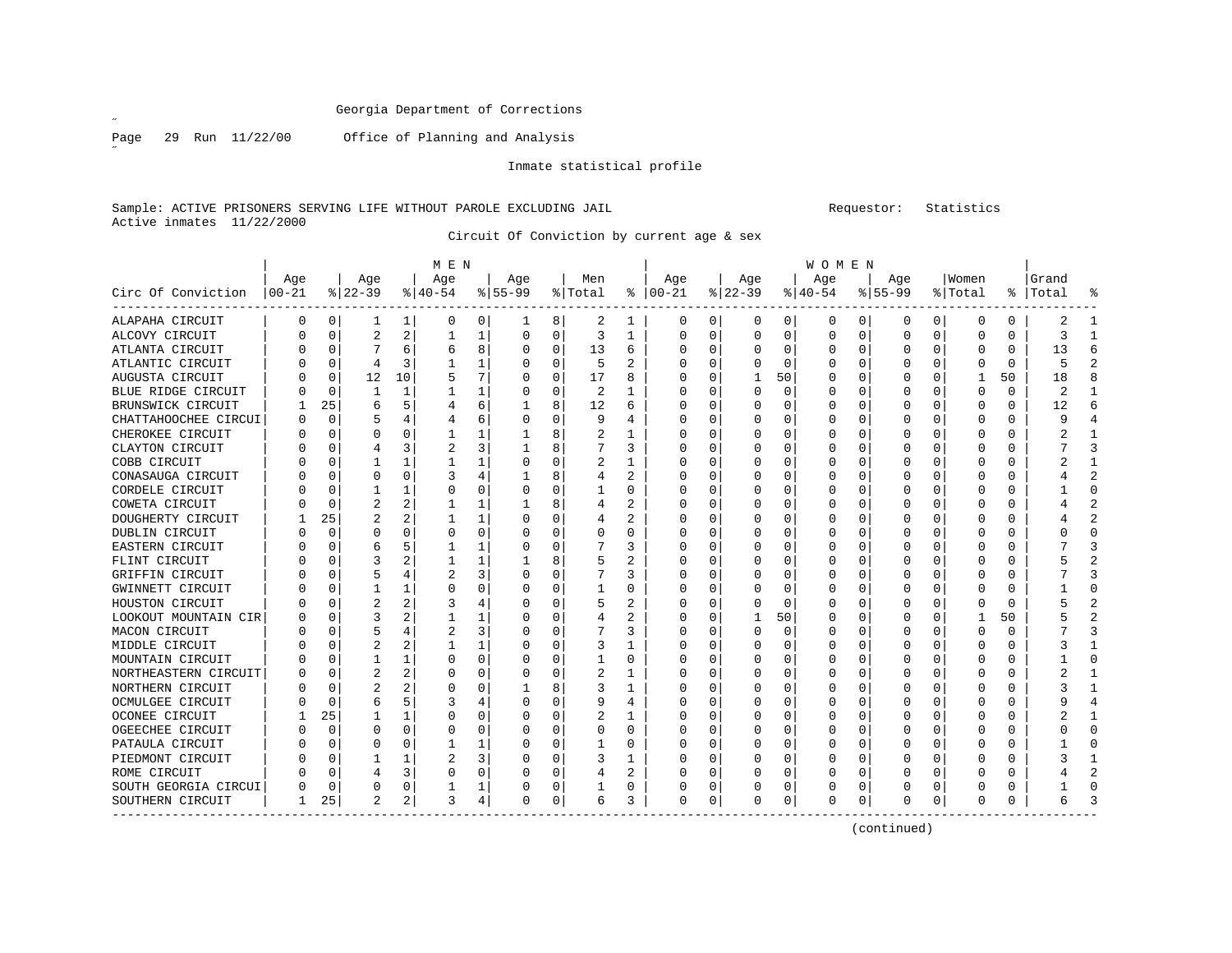Page 30 Run 11/22/00 Office of Planning and Analysis

Inmate statistical profile

Sample: ACTIVE PRISONERS SERVING LIFE WITHOUT PAROLE EXCLUDING JAIL Remond that the statistics of the statistics Active inmates 11/22/2000

Circuit Of Conviction by current age & sex (Continued)

|                      |           |          |           |      | M E N     |      |              |       |                |      |          |           |           |       | <b>WOMEN</b> |           |           |           |          |       |         |      |
|----------------------|-----------|----------|-----------|------|-----------|------|--------------|-------|----------------|------|----------|-----------|-----------|-------|--------------|-----------|-----------|-----------|----------|-------|---------|------|
|                      | Age       |          | Age       |      | Age       |      | Age          |       | Men            |      | Age      |           | Age       |       | Age          |           | Age       |           | Women    |       | Grand   |      |
| Circ Of Conviction   | $ 00-21 $ |          | $ 22-39 $ |      | $ 40-54 $ |      | $8 55-99$    |       | % Total        | ႜ    | 00-21    |           | $ 22-39 $ |       | $ 40-54 $    |           | $8 55-99$ |           | % Total  | ៖     | Total   | ႜ    |
| SOUTHWESTERN CIRCUIT |           | $\Omega$ |           |      |           |      | <sup>0</sup> | 0     |                | 0    |          |           | $\Omega$  |       | $\Omega$     |           |           | $\Omega$  |          |       |         |      |
| STONE MOUNTAIN CIRCU | O         |          | 10        | 8    |           |      |              | 25    | 18             | 8    |          |           |           |       |              |           |           | $\Omega$  |          |       | 18      | 8    |
| TALLAPOOSA CIRCUIT   |           |          |           |      |           |      |              |       |                |      |          |           |           |       |              |           |           |           |          |       |         |      |
| TIFTON CIRCUIT       |           |          |           |      |           |      |              |       |                |      |          |           |           |       |              |           |           |           |          |       |         |      |
| TOOMBS CIRCUIT       |           |          |           |      |           |      |              |       |                |      |          |           |           |       |              |           |           |           |          |       |         |      |
| WAYCROSS CIRCUIT     |           |          |           |      |           |      |              |       |                |      |          |           |           |       |              |           |           |           |          |       |         |      |
| WESTERN CIRCUIT      |           |          |           |      |           |      |              |       | 11             |      |          |           |           |       |              |           |           |           |          |       |         |      |
| ROCKDALE CIRCUIT     |           |          |           |      |           |      |              |       |                |      |          |           |           |       |              |           |           |           |          |       |         |      |
| DOUGLAS CIRCUIT      |           |          |           |      |           |      |              |       |                |      |          |           |           |       |              |           |           |           |          |       |         |      |
| APPALACHIAN CIRCUIT  |           |          |           |      |           |      |              |       |                |      |          |           |           |       |              |           |           |           |          |       |         |      |
| ENOTAH CIRCUIT       |           |          |           |      |           |      |              |       |                |      |          |           |           |       |              |           |           |           |          |       |         |      |
| BELL-FORSYTH CIRCUIT | 0         |          |           | 0    |           |      | 0            | 0     |                |      | O        |           | $\Omega$  | U     | $\Omega$     | $\Omega$  |           | $\Omega$  |          |       |         |      |
| Total reported       |           | 4 100    | 124 100   |      | 72 100    |      | 12 100       |       | 212 100        |      | $\Omega$ | $\Omega$  |           | 2 100 | $\Omega$     | $\Omega$  | 0         | $\Omega$  |          | 2 100 | 214 100 |      |
| Percent reported     |           | 100.0    |           | 99.2 |           | 98.6 |              | 100.0 |                | 99.1 |          | $\cdot$ 0 |           | 100.0 |              | $\cdot$ 0 |           | $\cdot$ 0 |          | 100.0 |         | 99.1 |
| NOT REPORTED         | 0         |          |           |      |           |      | $\Omega$     |       | $\overline{2}$ |      | $\Omega$ |           | $\Omega$  |       | $\Omega$     |           | U         |           | $\Omega$ |       |         |      |
| Total                | 4         |          | 125       |      | 73        |      | 12           |       | 214            |      |          |           |           |       | 0            |           |           |           |          |       | 216     |      |

 $\mathscr{L}$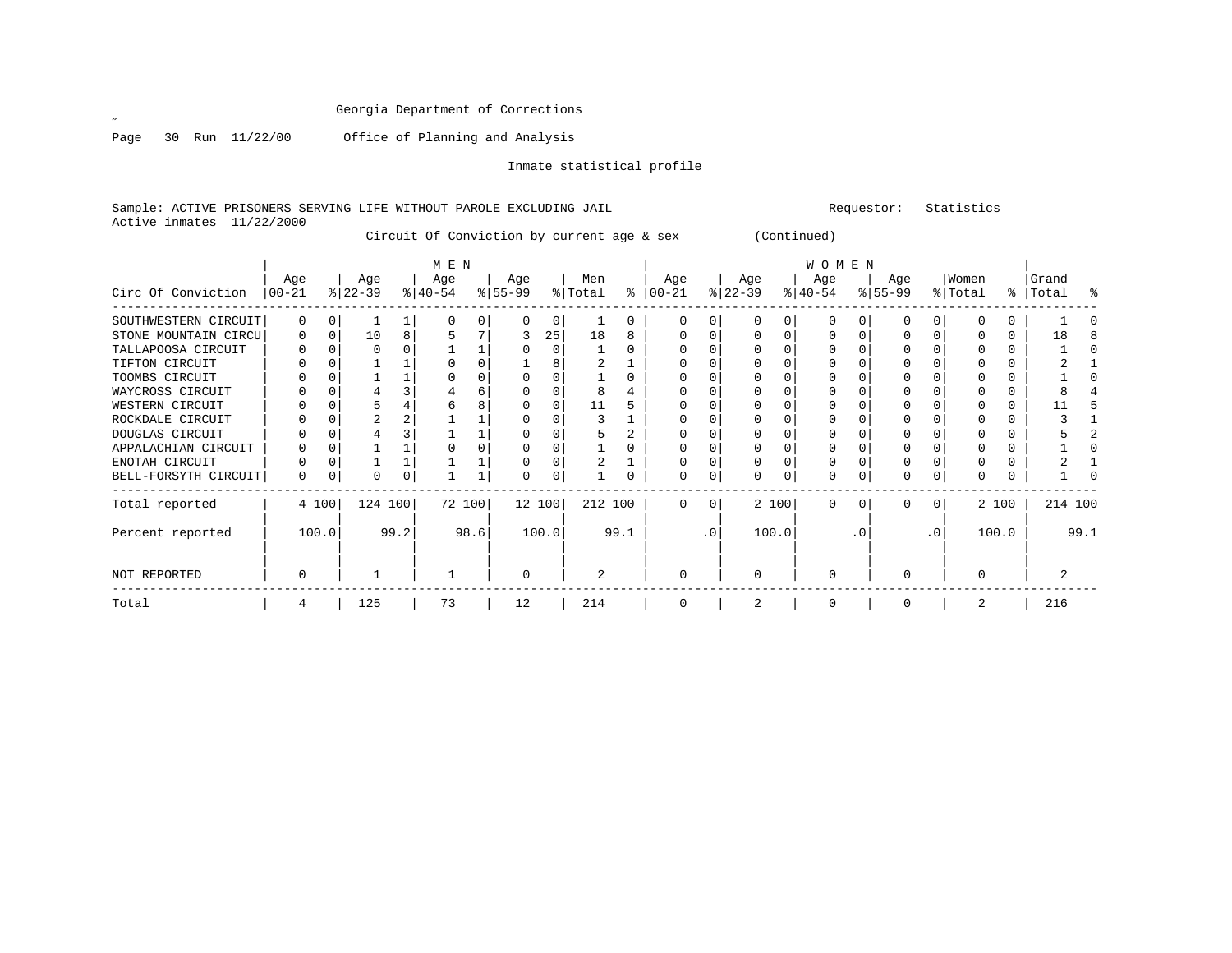Page 31 Run 11/22/00 Office of Planning and Analysis

Inmate statistical profile

### Sample: ACTIVE PRISONERS SERVING LIFE WITHOUT PAROLE EXCLUDING JAIL Requestor: Statistics Active inmates 11/22/2000

Home County by current age & sex

|                       |          |          |              |          | M E N    |             |          |             |          |          |               |          |          |              | W O M E N |   |              |          |          |          |       |              |
|-----------------------|----------|----------|--------------|----------|----------|-------------|----------|-------------|----------|----------|---------------|----------|----------|--------------|-----------|---|--------------|----------|----------|----------|-------|--------------|
|                       | Age      |          | Age          |          | Age      |             | Age      |             | Men      |          | Age           |          | Age      |              | Age       |   | Age          |          | Women    |          | Grand |              |
| Home County           | $ 00-21$ |          | $ 22-39 $    |          | $ 40-54$ |             | $ 55-99$ |             | % Total  |          | $8   00 - 21$ |          | $ 22-39$ |              | $ 40-54$  |   | $8155 - 99$  |          | % Total  | ႜ        | Total |              |
| APPLING COUNTY        | 0        | 0        | ı            | 1        | T        | 2           | 0        | 0           | 2        | 1        | 0             | 0        | 0        | $\mathbf{0}$ | 0         | 0 | 0            | 0        | 0        | 0        | 2     | -1           |
| ATKINSON COUNTY       | 0        | 0        | 0            | 0        | 0        | 0           | 1        | 13          | 1        | 1        | 0             | 0        | $\Omega$ | 0            | 0         | 0 | 0            | 0        | 0        | 0        |       | $\mathbf{1}$ |
| <b>BACON COUNTY</b>   | O        | 0        | 0            | $\Omega$ | 0        | 0           | 0        | $\mathbf 0$ | $\Omega$ | $\Omega$ | 0             | 0        |          | 0            | 0         | 0 | 0            | 0        | 0        | $\Omega$ | Λ     | $\Omega$     |
| <b>BAKER COUNTY</b>   | U        | O        | $\Omega$     | 0        | O        | 0           | O        | 0           | O        | 0        | U             | 0        | O        | 0            | 0         | 0 | $\Omega$     | 0        | 0        | 0        | U     | $\Omega$     |
| <b>BALDWIN COUNTY</b> | O        | C        |              | 1        | 2        | 3           | 0        | 0           | 3        | 2        | U             | 0        |          | 0            | 0         | 0 | 0            | 0        | 0        | 0        | 3     |              |
| <b>BANKS COUNTY</b>   | O        | C        | $\Omega$     | $\Omega$ | O        | 0           | 0        | $\Omega$    | $\Omega$ | 0        | 0             | O        |          | 0            | 0         | 0 | 0            | U        | 0        | 0        | U     | $\Omega$     |
| BARROW COUNTY         | n        | n        |              | 1        |          | 2           | O        | 0           | 2        | 1        | U             | 0        |          | 0            | U         | U | O            | $\Omega$ | Ω        | 0        | 2     |              |
| <b>BARTOW COUNTY</b>  |          | O        |              | 1        | 2        | 3           | 0        | $\Omega$    | 3        | 2        | 0             | $\Omega$ |          | $\Omega$     | 0         | 0 | 0            | $\Omega$ | 0        | $\Omega$ | 3     |              |
| BEN HILL COUNTY       |          | C        | 0            | $\Omega$ | O        | 0           |          | $\Omega$    | O        | 0        |               | 0        |          | $\Omega$     | 0         | 0 |              | 0        | 0        | 0        |       | $\sqrt{ }$   |
| BERRIEN COUNTY        |          | O        | $\Omega$     | 0        | O        | 0           | U        | 0           | O        | 0        | U             | 0        |          | 0            | U         | 0 | <sup>0</sup> | 0        | 0        | 0        | C     | <sup>0</sup> |
| BIBB COUNTY           |          | 0        | $\Omega$     | $\Omega$ |          | 2           | 0        | $\mathbf 0$ |          |          | U             | $\Omega$ |          | 0            | U         | 0 | <sup>0</sup> | $\Omega$ | 0        | 0        |       |              |
| BLECKLEY COUNTY       |          | 25       |              | 1        | O        | 0           | O        | 0           |          |          | Ω             | 0        |          | 0            | U         | 0 |              | 0        | C        | 0        |       |              |
| BRANTLEY COUNTY       | n        | $\Omega$ | O            | 0        | O        | 0           | U        | 0           | O        | 0        | U             | 0        |          | 0            | U         | 0 | <sup>0</sup> | $\Omega$ | Ω        | 0        | ∩     | ∩            |
| BROOKS COUNTY         |          | O        |              | 1        | O        | $\Omega$    | 0        | $\Omega$    |          | 1        | 0             | $\Omega$ |          | $\Omega$     | U         | 0 |              | $\Omega$ | 0        | $\Omega$ |       |              |
| BRYAN COUNTY          |          | O        | 0            | $\Omega$ | O        | $\Omega$    | C        | 0           | O        | 0        |               | 0        |          | $\Omega$     |           | 0 |              | 0        | 0        | 0        | 0     | $\Omega$     |
| <b>BULLOCH COUNTY</b> |          | C        | 0            | $\Omega$ | 0        | $\Omega$    | በ        | $\mathbf 0$ | $\Omega$ | 0        | 0             | 0        |          | $\Omega$     | 0         | 0 | 0            | 0        | 0        | 0        |       | $\Omega$     |
| <b>BURKE COUNTY</b>   | U        | 0        |              | 3        | 0        | 0           | 0        | 0           | 3        | 2        | 0             | 0        | 0        | 0            | 0         | 0 | 0            | 0        | 0        | 0        | 3     | 2            |
| BUTTS COUNTY          | n        | C        | 0            | 0        | 0        | 0           |          | 13          |          |          | U             | 0        |          | 0            | U         | 0 | O            | 0        | 0        | 0        |       |              |
| CALHOUN COUNTY        | U        | C        | $\Omega$     | O        | O        | 0           | U        | $\mathbf 0$ | O        | 0        | U             | U        |          | 0            | U         | 0 | <sup>0</sup> | U        | Ω        | 0        |       | ∩            |
| CAMDEN COUNTY         |          | O        | 0            | 0        |          | 2           | 0        | $\Omega$    | 1        | 1        | 0             | $\Omega$ |          | $\Omega$     | 0         | 0 | O            | $\Omega$ | 0        | 0        |       |              |
| CANDLER COUNTY        |          | O        | 0            | 0        | O        | 0           | O        | $\mathbf 0$ | 0        | 0        | Ω             | 0        |          | 0            | U         | 0 | O            | $\Omega$ | 0        | 0        | ი     | <sup>0</sup> |
| CARROLL COUNTY        |          | C        | 2            | 2        | 0        | $\Omega$    |          | $\Omega$    |          | 1        |               | 0        |          | $\Omega$     | 0         | 0 |              | $\Omega$ | 0        | 0        |       |              |
| CATOOSA COUNTY        |          | O        | $\Omega$     | 0        | O        | $\Omega$    | U        | 0           | O        | 0        | U             | 0        |          | 0            | U         | 0 | $\Omega$     | 0        | U        | 0        | ი     | $\Omega$     |
| CHARLTON COUNTY       | U        | $\Omega$ | $\Omega$     | 0        | O        | 0           | 0        | 0           | O        | 0        | U             | 0        |          | 0            | U         | 0 | <sup>0</sup> | $\Omega$ | U        | 0        | U     | <sup>0</sup> |
| CHATHAM COUNTY        | O        | 0        |              | 6        | 2        | 3           | 0        | $\mathbf 0$ | 9        | 5        | 0             | $\Omega$ |          | $\Omega$     | 0         | 0 | 0            | 0        | 0        | 0        | g     |              |
| CHATTAHOOCHEE COUNTY  | O        | O        | <sup>0</sup> | O        | O        | 0           | O        | 0           | O        | 0        | U             | 0        |          | $\Omega$     | U         | U | O            | $\Omega$ | U        | $\Omega$ | O     | <sup>0</sup> |
| CHATTOOGA COUNTY      |          | O        |              | 1        | O        | 0           | 0        | 0           | 1        | 1        | 0             | 0        |          | 0            | U         | 0 |              | $\Omega$ | U        | 0        |       |              |
| CHEROKEE COUNTY       |          | C        |              | 1        |          | 2           |          | 0           | 2        | 1        |               | 0        |          | 0            |           | 0 |              | $\Omega$ | 0        | 0        | 2     |              |
| CLARKE COUNTY         |          | C        | 4            | 4        | 5        | 8           | U        | 0           | 9        | 5        | 0             | 0        |          | 0            | U         | 0 |              | 0        | 0        | 0        | 9     | 5            |
| CLAY COUNTY           | U        | O        | $\Omega$     | 0        | O        | 0           | 0        | $\mathbf 0$ | 0        | 0        | 0             | 0        | 0        | 0            | 0         | 0 | 0            | 0        | 0        | 0        | C     | $\Omega$     |
| CLAYTON COUNTY        | O        | C        |              | 4        |          | 2           |          | 13          | 6        | 3        | U             | 0        |          | 0            | U         | 0 | O            | 0        | Ω        | 0        |       |              |
| CLINCH COUNTY         | O        | C        | 0            | 0        | O        | 0           | O        | $\mathbf 0$ | O        | 0        | U             | U        |          | 0            | U         | U | O            | $\Omega$ | ſ        | 0        |       | ∩            |
| COBB COUNTY           |          | C        | 0            | 0        |          | 2           | 0        | $\Omega$    |          | 1        | 0             | $\Omega$ |          | 0            | 0         | 0 | 0            | $\Omega$ | 0        | $\Omega$ |       |              |
| COFFEE COUNTY         |          | n        | 0            | 0        | O        | $\mathbf 0$ | 0        | 0           | O        | 0        | Ω             | $\Omega$ |          | 0            | U         | 0 | O            | $\Omega$ | U        | 0        |       | <sup>0</sup> |
| COLQUITT COUNTY       | 0        | 0        | 0            | 0        |          | 2           | Ω        | 0           |          | 1        |               | 0        |          | 0            | 0         | 0 |              | 0        |          | 0        |       |              |
| COLUMBIA COUNTY       | $\Omega$ | 0        | $\Omega$     | 0        | 1        | 2           | 0        | 0           | 1        | 1        | $\Omega$      | 0        | $\Omega$ | $\mathbf{0}$ | $\Omega$  | 0 | $\Omega$     | 0        | $\Omega$ | 0        |       |              |

(continued)

 $\mathscr{L}^{\pm}$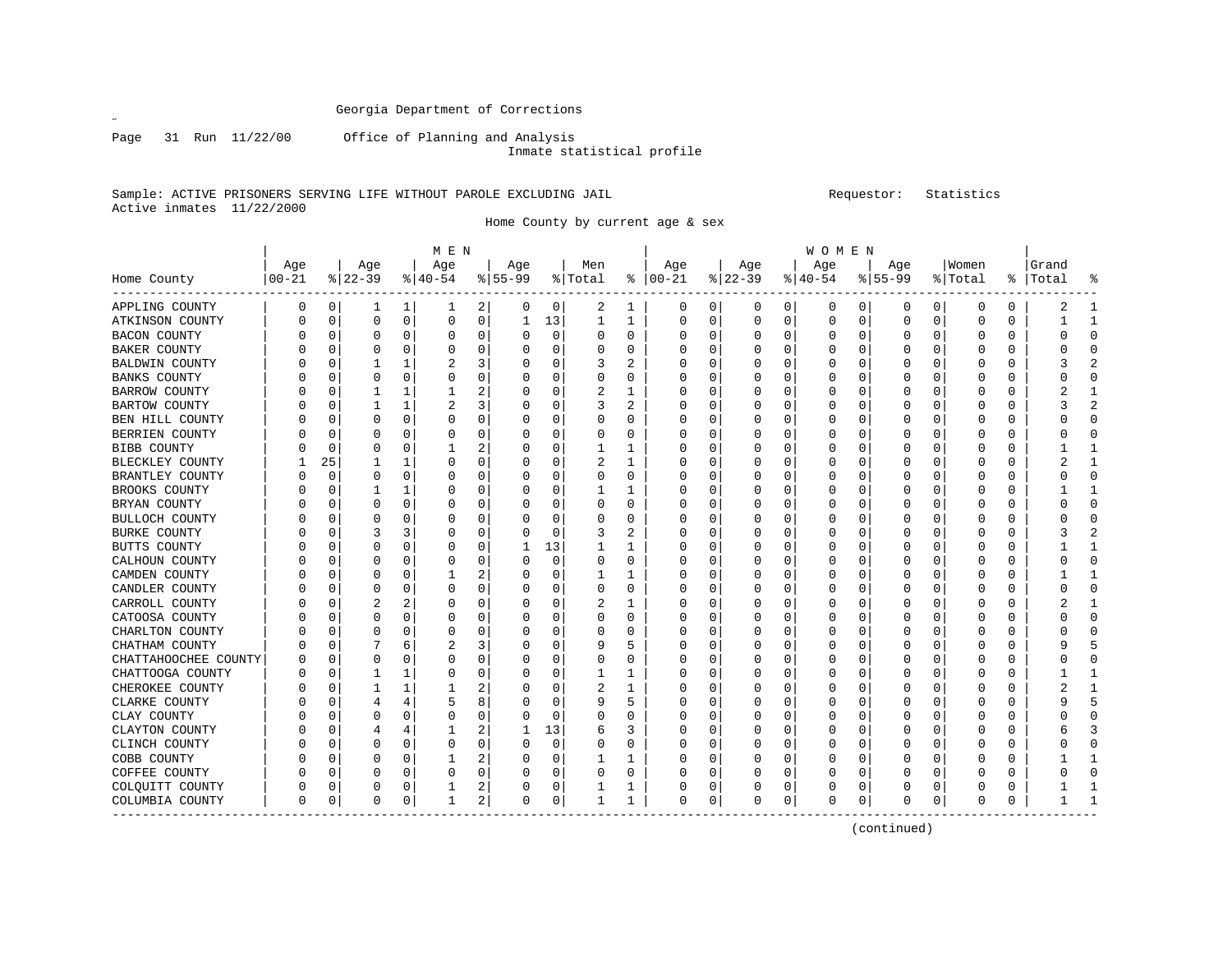$\mathscr{L}^{\pm}$ 

Page 32 Run 11/22/00 Office of Planning and Analysis

Inmate statistical profile

Sample: ACTIVE PRISONERS SERVING LIFE WITHOUT PAROLE EXCLUDING JAIL RESOURCHERRY Requestor: Statistics Active inmates 11/22/2000

Home County by current age & sex (CONTINUED)

|                  |            |             |          |    | M E N    |    |           |          |         |          |               |   |          |          | W O M E N        |   |              |             |         |          |       |                |
|------------------|------------|-------------|----------|----|----------|----|-----------|----------|---------|----------|---------------|---|----------|----------|------------------|---|--------------|-------------|---------|----------|-------|----------------|
|                  | Age        |             | Age      |    | Age      |    | Age       |          | Men     |          | Age           |   | Age      |          | Age              |   | Age          |             | Women   |          | Grand |                |
| Home County      | $ 00 - 21$ |             | $ 22-39$ |    | $ 40-54$ |    | $8 55-99$ |          | % Total |          | $8   00 - 21$ |   | $ 22-39$ |          | $ 40-54$         |   | $8155 - 99$  |             | % Total | ႜ        | Total |                |
| COOK COUNTY      | 0          | 0           | 0        | 0  | 0        | 0  | 0         | 0        | 0       | 0        | 0             | 0 | 0        | 0        | 0                | 0 | 0            | 0           | 0       | 0        |       |                |
| COWETA COUNTY    |            | $\mathbf 0$ |          | 1  | 0        | 0  | O         | 0        | 1       | 1        | C             | 0 | 0        | 0        | 0                | 0 | $\Omega$     | $\mathbf 0$ | 0       | 0        |       |                |
| CRAWFORD COUNTY  |            | 0           | 0        | 0  | 0        | 0  |           | 0        | 0       | 0        | C             | 0 |          | $\Omega$ | 0                | 0 |              | 0           | 0       | $\Omega$ |       |                |
| CRISP COUNTY     |            | 0           |          |    | 0        | 0  |           | 0        |         | 1        |               | 0 |          | O        |                  | O |              | 0           | C       | 0        |       |                |
| DADE COUNTY      |            | $\Omega$    | O        | U  | 0        | 0  |           | $\Omega$ | O       | $\Omega$ |               | 0 |          |          |                  | U |              | $\Omega$    | 0       | $\Omega$ |       |                |
| DAWSON COUNTY    |            | $\Omega$    | O        | O  | O        | 0  |           | 0        | U       | U        | ſ             | 0 |          | O        |                  |   | <sup>0</sup> | 0           | 0       | 0        |       |                |
| DECATUR COUNTY   |            | 0           | 0        | O  | 2        | 3  |           | 0        | 2       | 1        | C             | 0 |          | O        | U                | O | O            | 0           | 0       | 0        | 2     |                |
| DEKALB COUNTY    |            | 0           | 10       | 9  | 2        | 3  |           | 0        | 12      | 6        | C             | 0 |          |          | U                |   | 0            | 0           | 0       | 0        | 12    |                |
| DODGE COUNTY     |            | 0           | 0        |    | 0        | 0  |           | $\Omega$ | 0       | 0        | C             | 0 |          |          | 0                | 0 |              | 0           | C       | 0        |       |                |
| DOOLY COUNTY     |            | $\Omega$    | 0        | O  | 0        | 0  |           | $\Omega$ | 0       | 0        | C             | 0 |          | O        | U                | 0 |              | $\Omega$    | 0       | $\Omega$ |       |                |
| DOUGHERTY COUNTY |            | 25          |          |    |          | 2  |           | $\Omega$ | 4       | 2        | C             | U |          | n        | U                | U |              | $\Omega$    | O       | $\Omega$ |       |                |
| DOUGLAS COUNTY   |            | $\Omega$    | n        | 0  |          | 2  |           | $\Omega$ |         | 1        | O             | 0 |          | O        | $\left( \right)$ | O |              | $\Omega$    | O       | 0        |       |                |
| EARLY COUNTY     |            | 0           | O        | 0  | 0        | 0  |           | 0        | 0       | U        | C             | 0 |          | O        |                  |   |              | 0           | 0       | 0        |       | C              |
| ECHOLS COUNTY.   |            | 0           | O        | O  | 0        | 0  |           | 0        | 0       | 0        |               | 0 |          |          |                  | 0 |              | 0           | 0       | 0        |       |                |
| EFFINGHAM COUNTY |            | $\Omega$    | O        | O  | 0        | 0  |           | $\Omega$ | 0       | 0        | ſ             | 0 |          |          |                  |   | <sup>0</sup> | $\Omega$    | 0       | $\Omega$ |       | U              |
| ELBERT COUNTY    |            | $\Omega$    | O        | 0  | 0        | 0  |           | 13       | 1       | 1        | C             | 0 |          | 0        | 0                | 0 | <sup>0</sup> | 0           | 0       | 0        |       | -1             |
| EMANUEL COUNTY   |            | 0           | O        | 0  | 0        | 0  |           | 0        | 0       | 0        | C             | 0 |          | O        | U                | O | O            | 0           | 0       | 0        |       | ∩              |
| EVANS COUNTY     |            | 0           | O        | O  | 0        | 0  |           | $\Omega$ | 0       | U        | C             | 0 |          |          | U                | 0 |              | 0           | C       | 0        |       | Λ              |
| FANNIN COUNTY    |            | -0          | O        | n  | 0        | 0  |           | $\Omega$ | 0       | 0        | C             | 0 |          |          | U                | 0 |              | 0           | 0       | 0        |       |                |
| FAYETTE COUNTY   |            | n           | O        | n  |          | 2  |           | O        |         | 1        |               | 0 |          | O        |                  | O |              | $\Omega$    | O       | 0        |       |                |
| FLOYD COUNTY     |            | $\Omega$    |          | 3  | 0        | 0  |           | $\Omega$ | 3       | 2        | O             | 0 |          | $\Omega$ |                  | O |              | $\Omega$    | 0       | $\Omega$ |       |                |
| FORSYTH COUNTY   |            | 0           | 0        | 0  | 0        | 0  |           | $\Omega$ | 0       | 0        | C             | 0 |          | 0        |                  |   |              | $\Omega$    | 0       | $\Omega$ |       |                |
| FRANKLIN COUNTY  |            | 0           | 0        | O  | 0        | 0  |           | 0        | U       | 0        |               | 0 |          | 0        |                  |   |              | 0           | 0       | $\Omega$ |       |                |
| FULTON COUNTY    |            | $\mathbf 0$ | 16       | 14 | 9        | 15 |           | 0        | 25      | 14       |               | 0 |          |          |                  |   |              | 0           | 0       | 0        | 25    | 13             |
| GILMER COUNTY    |            | 0           | 1        | 1  | 0        | 0  |           | 0        | 1       | 1        | C             | 0 |          | O        | U                |   | 0            | 0           | 0       | 0        |       | $\mathbf{1}$   |
| GLASCOCK COUNTY  |            | 0           | 0        | 0  | 0        | 0  |           | 0        | 0       | 0        | C             | 0 |          | O        | 0                | 0 | 0            | 0           | 0       | 0        |       | U              |
| GLYNN COUNTY     |            | $\Omega$    | 3        | 3  | 0        | 0  |           | 13       | 4       | 2        | C             | 0 |          |          | 0                | 0 | 0            | 0           | 0       | 0        |       | $\overline{2}$ |
| GORDON COUNTY    |            | C.          | O        | 0  | 0        | 0  |           | 13       |         | 1        | C             | 0 |          |          | 0                |   |              | 0           | C       | 0        |       |                |
| GRADY COUNTY     |            | C           | U        | U  | $\left($ | 0  |           | $\Omega$ | 0       | 0        | O             | 0 |          |          | U                | O |              | $\Omega$    | C       | $\Omega$ |       |                |
| GREENE COUNTY    |            | C           |          |    | $\left($ | 0  |           | $\Omega$ |         | 1        | O             | U |          | O        | U                | O |              | $\Omega$    | C       | 0        |       |                |
| GWINNETT COUNTY  |            | $\Omega$    | O        | 0  |          | 2  |           | $\Omega$ | 1       | 1        | C             | 0 |          | O        | 0                | O |              | $\Omega$    | 0       | 0        |       |                |
| HABERSHAM COUNTY |            | 0           |          |    | 0        | 0  |           | 0        |         | 1        | C             | 0 |          | 0        |                  |   |              | $\Omega$    | 0       | $\Omega$ |       |                |
| HALL COUNTY      |            | 0           |          |    |          | 2  |           | 0        | 2       | 1        |               | 0 |          | 0        |                  |   |              | 0           |         | 0        |       | $\mathbf{1}$   |
| HANCOCK COUNTY   |            | 0           | O        | 0  | 0        | 0  |           | 0        | U       | 0        |               | 0 |          | 0        | 0                | 0 |              | 0           |         | 0        |       | C              |
| HARALSON COUNTY  | $\Omega$   | 0           | O        | 0  | $\Omega$ | 0  | $\Omega$  | 0        | U       | 0        | $\Omega$      | 0 | O        | 0        | 0                | 0 | $\Omega$     | 0           | 0       | 0        | U     |                |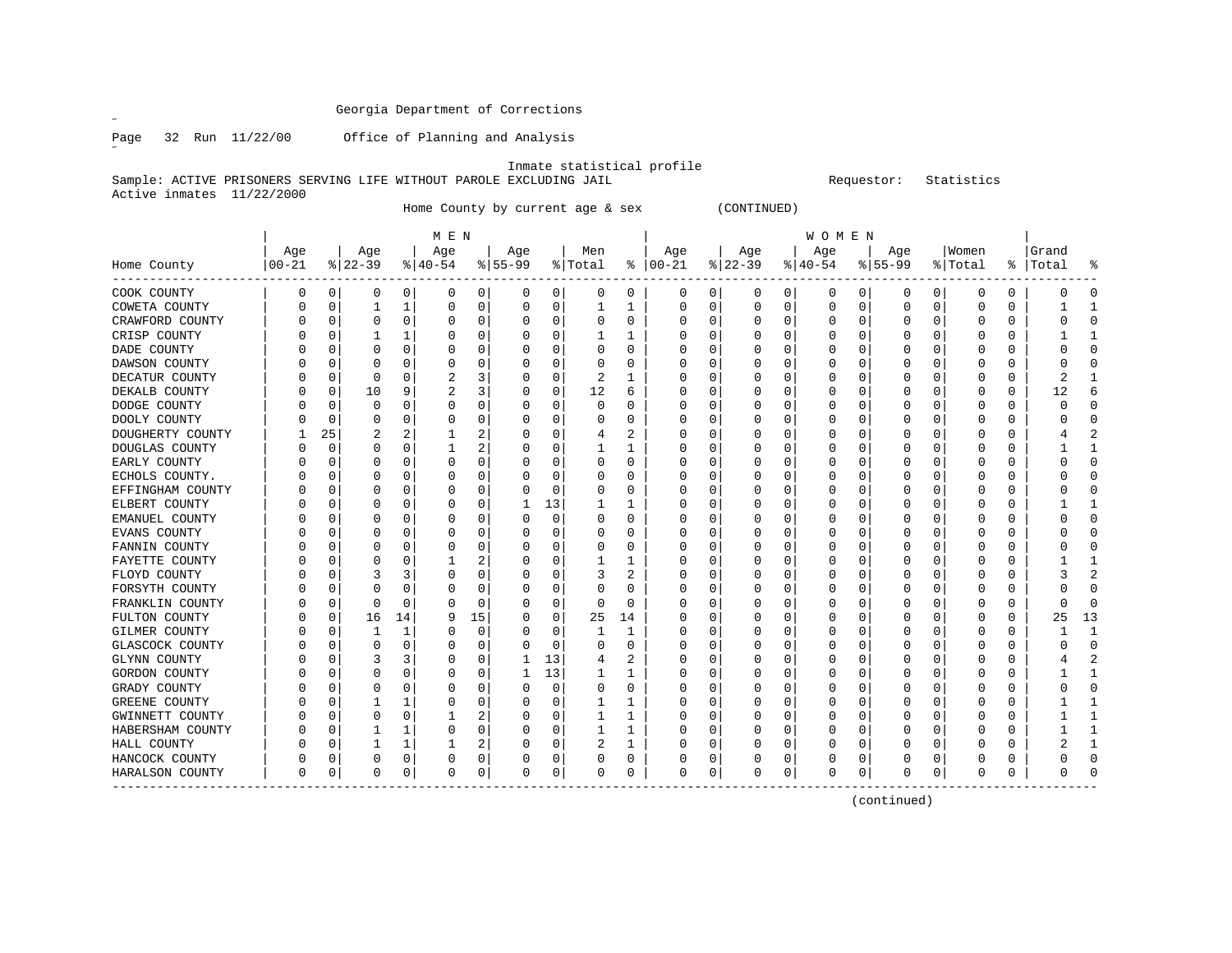$\mathscr{L}$ 

Page 33 Run 11/22/00 Office of Planning and Analysis

Inmate statistical profile

Sample: ACTIVE PRISONERS SERVING LIFE WITHOUT PAROLE EXCLUDING JAIL Requestor: Statistics Active inmates 11/22/2000

Home County by current age & sex (CONTINUED)

|                       |          |          |          |   | M E N       |             |           |          |          |          |               |   |          |   | W O M E N |          |           |             |          |          |           |                |
|-----------------------|----------|----------|----------|---|-------------|-------------|-----------|----------|----------|----------|---------------|---|----------|---|-----------|----------|-----------|-------------|----------|----------|-----------|----------------|
|                       | Age      |          | Age      |   | Age         |             | Age       |          | Men      |          | Age           |   | Age      |   | Age       |          | Age       |             | Women    |          | Grand     |                |
| Home County           | $ 00-21$ |          | $ 22-39$ |   | $ 40-54$    |             | $8 55-99$ |          | % Total  |          | $8   00 - 21$ |   | $ 22-39$ |   | $ 40-54$  |          | $8 55-99$ |             | % Total  |          | %   Total | °              |
| HARRIS COUNTY         | 0        | 0        | 0        | 0 | ı           | 2           | 0         | 0        | ı        | ı        | 0             | 0 | 0        | 0 | 0         | 0        | 0         | 0           | 0        | 0        |           | -1             |
| HART COUNTY           |          | $\Omega$ | 0        | 0 | $\mathbf 0$ | $\mathbf 0$ | O         | 0        | $\Omega$ | $\Omega$ | 0             | 0 | 0        | 0 | O         | 0        | 0         | $\mathbf 0$ | 0        | 0        |           | $\Omega$       |
| HEARD COUNTY          |          | 0        | 0        | 0 | 0           | 0           |           | 0        |          | 0        | 0             | 0 | 0        | 0 |           | 0        | C         | $\mathbf 0$ | 0        | $\Omega$ |           | $\Omega$       |
| HENRY COUNTY          |          | $\Omega$ | 2        |   |             | 2           |           | 0        | 3        |          | O             | U | 0        | 0 |           | 0        |           | $\mathbf 0$ | O        | $\Omega$ |           | 2              |
| HOUSTON COUNTY        |          | $\Omega$ | 2        | 2 | 2           | 3           |           | 0        | 4        | 2        | 0             | O | O        | U | O         | 0        | 0         | 0           | O        | 0        |           | $\overline{2}$ |
| IRWIN COUNTY          |          | 0        | 0        | U |             | 0           |           | 0        | 0        | 0        | 0             | O | 0        | 0 | O         | 0        | 0         | 0           | 0        | 0        |           | 0              |
| JACKSON COUNTY        |          | 0        | 0        | O |             | 2           |           | 0        |          |          | 0             | O | 0        | 0 | 0         | 0        |           | 0           | 0        | 0        |           |                |
| <b>JASPER COUNTY</b>  |          | 0        | 0        | 0 | 0           | 0           |           | 0        | 0        | 0        | 0             | O | O        | 0 | 0         | 0        | 0         | 0           | 0        | 0        |           | 0              |
| JEFF DAVIS COUNTY     |          | 25       | O        | U | O           | O           |           | $\Omega$ |          |          | O             | n | $\cap$   | U | O         | $\Omega$ | Ω         | $\Omega$    | O        | $\Omega$ |           | $\mathbf{1}$   |
| JEFFERSON COUNTY      |          | $\Omega$ |          | 0 | O           | O           |           | 0        | O        | $\Omega$ | O             | O | $\Omega$ | U | O         | O        | Ω         | $\Omega$    | O        | O        |           | $\Omega$       |
| <b>JENKINS COUNTY</b> |          | n        |          | 2 |             | O           |           | $\Omega$ | 2        |          | O             | O | 0        | U | O         | $\Omega$ |           | $\Omega$    | O        | O        |           | 1              |
| JOHNSON COUNTY        |          | $\Omega$ |          | U |             | O           |           | 0        |          | 0        |               | O | 0        | 0 |           | 0        |           | $\mathbf 0$ | 0        | 0        |           | $\Omega$       |
| JONES COUNTY          |          | $\Omega$ |          | U |             | O           |           | 0        |          | O        | O             | O | O        | U | O         | 0        |           | $\mathbf 0$ | O        | $\Omega$ |           | $\cap$         |
| LAMAR COUNTY          |          | $\Omega$ | O        | U | n           | O           |           | 0        | O        | O        | O             | O | $\Omega$ | U | O         | 0        | O         | $\mathbf 0$ | O        | 0        |           | $\Omega$       |
| LANIER COUNTY         |          | 0        | 0        | O |             | 0           |           | 0        | 0        | 0        | 0             | O | 0        | 0 | 0         | 0        | 0         | 0           | 0        | 0        |           | 0              |
| LAURENS COUNTY        |          | 0        |          |   | O           | O           |           | 0        |          |          | 0             | O | 0        | 0 | O         | 0        | 0         | 0           | O        | 0        |           | 1              |
| LEE COUNTY            |          | 0        |          | 0 | 0           |             |           | 0        |          |          | 0             |   | O        | 0 |           | 0        |           | 0           | 0        | 0        |           | $\Omega$       |
| LIBERTY COUNTY        |          | $\Omega$ |          |   |             | 2           |           | 0        |          |          | O             | n | O        | 0 |           | 0        | Ω         | $\Omega$    | O        | O        |           | 2              |
| LINCOLN COUNTY        |          | $\cap$   |          | 1 | O           | 0           |           | 0        |          |          | 0             | O | $\Omega$ | 0 |           | 0        | Ω         | $\Omega$    | 0        | 0        |           | 1              |
| LONG COUNTY           |          | O        | 0        | 0 | O           | 0           |           | 0        | O        | $\Omega$ | 0             | O | 0        | 0 |           | 0        |           | $\Omega$    | 0        | $\Omega$ |           | $\Omega$       |
| LOWNDES COUNTY        |          | O        |          |   |             | O           |           | 0        |          |          | 0             | 0 | O        | 0 |           | $\Omega$ |           | $\mathbf 0$ | 0        | O        |           | 1              |
| LUMPKIN COUNTY        |          | 0        |          | 0 |             | O           |           | 0        |          | 0        | 0             | 0 | O        | 0 |           | 0        |           | 0           | 0        | 0        |           | $\Omega$       |
| MACON COUNTY          |          | $\Omega$ |          | U |             | O           |           | 0        |          | O        | O             | O | O        | U | O         | 0        | C         | 0           | O        | 0        |           | $\Omega$       |
| MADISON COUNTY        |          | n        | O        | O | n           | O           |           | 0        | O        | 0        | O             | O | 0        | 0 | O         | 0        | 0         | 0           | O        | 0        |           | $\mathbf 0$    |
| MARION COUNTY         |          | n        |          | 1 |             | O           |           | 0        |          | 1        | O             | O | 0        | 0 | O         | 0        | 0         | 0           | O        | 0        |           | 1              |
| MCDUFFIE COUNTY       |          | 0        |          | 1 | 0           |             |           | 0        |          | 1        | 0             |   | 0        | 0 | 0         | 0        |           | 0           | 0        | 0        |           | 1              |
| MCINTOSH COUNTY       |          | 0        | 2        |   |             |             |           | 0        | 2        |          | 0             |   | O        | 0 | 0         | 0        |           | 0           | 0        | 0        |           | 1              |
| MERIWETHER COUNTY     |          | $\Omega$ | U        | 0 | O           | O           |           | 0        | O        | $\Omega$ | 0             | U | 0        | 0 | O         | 0        | O         | $\Omega$    | O        | 0        |           | $\Omega$       |
| MILLER COUNTY         |          | $\cap$   |          | U | O           | O           |           | 0        | $\Omega$ | $\Omega$ |               | U | $\Omega$ | U | O         | O        | Ω         | $\Omega$    | O        | $\Omega$ |           | $\Omega$       |
| MITCHELL COUNTY       |          | 25       |          | U |             | O           |           | $\Omega$ |          | 1        | O             | O | 0        | U |           | $\Omega$ |           | $\mathbf 0$ | O        | $\Omega$ |           | 1              |
| MONROE COUNTY         |          | $\Omega$ |          | 0 |             | 2           |           | 0        |          | 1        | O             | O | O        | U |           | $\Omega$ |           | $\mathbf 0$ | O        | 0        |           | $\mathbf{1}$   |
| MONTGOMERY COUNTY     |          | $\Omega$ |          | 0 |             | 0           |           | 0        |          | 0        | O             | O | 0        | 0 | 0         | 0        |           | $\mathbf 0$ | O        | $\Omega$ |           | 0              |
| MORGAN COUNTY         |          | 0        |          | 1 |             | 0           |           | 0        |          |          | 0             | 0 | 0        | 0 | O         | 0        | 0         | 0           | O        | 0        |           | 1              |
| MURRAY COUNTY         |          | 0        | 0        | 0 | 0           | 0           |           | 0        | 0        | 0        | 0             | 0 | 0        | 0 | 0         | 0        | 0         | 0           | 0        | 0        |           | 0              |
| MUSCOGEE COUNTY       | 0        | 0        | 3        | 3 | 3           | 5           | 0         | 0        | 6        | 3        | 0             | 0 | 0        | 0 | 0         | 0        | 0         | 0           | $\Omega$ | 0        |           | 3              |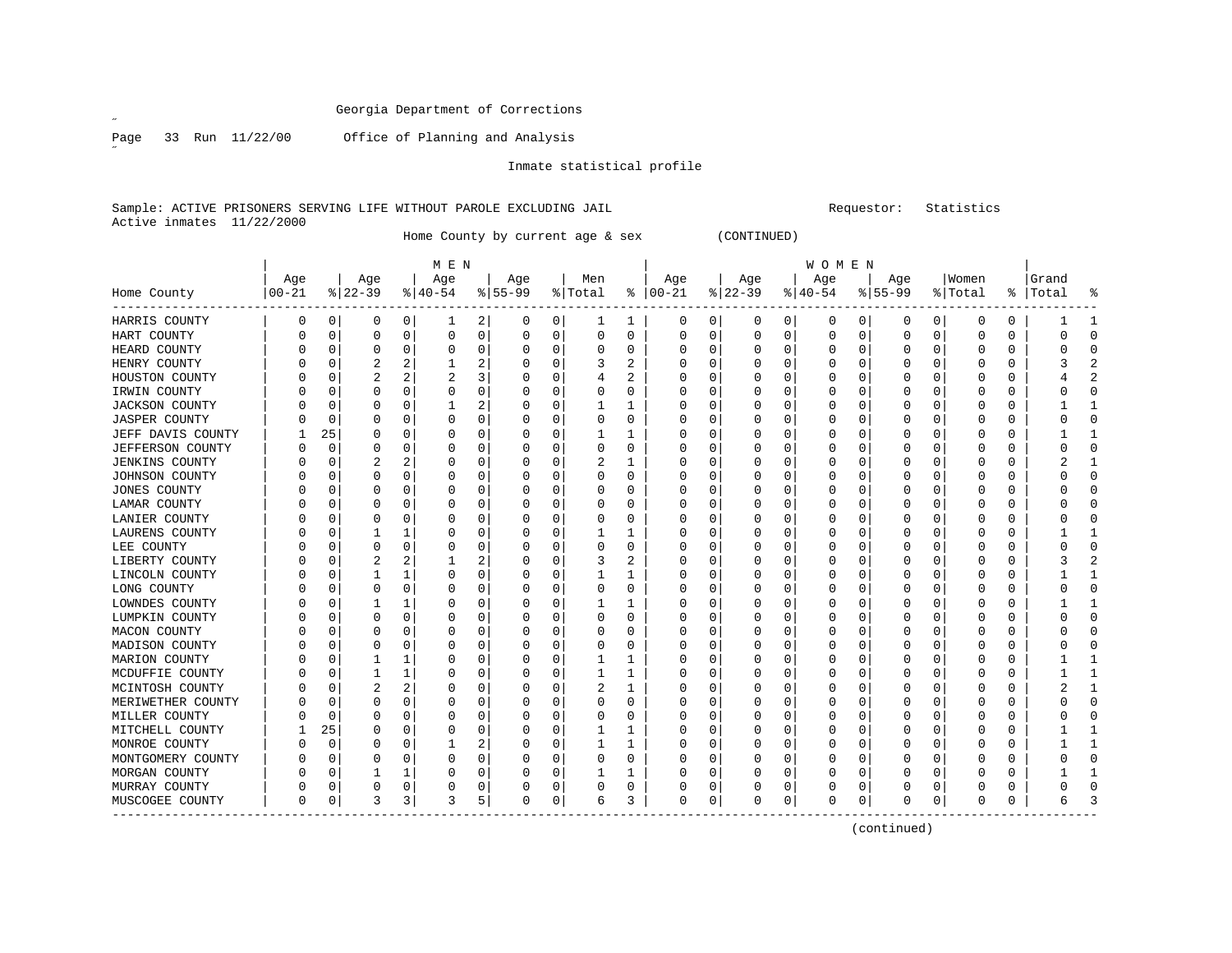$\overline{a}$ 

Page 34 Run 11/22/00 Office of Planning and Analysis

Inmate statistical profile

Sample: ACTIVE PRISONERS SERVING LIFE WITHOUT PAROLE EXCLUDING JAIL Requestor: Statistics Active inmates 11/22/2000

Home County by current age & sex (CONTINUED)

| Home County           | Age<br>$ 00-21$ |          | Age<br>$ 22-39$ |              | M E N<br>Age<br>$ 40-54$ |                | Age<br>$8 55-99$ |             | Men<br>% Total |          | Age<br>$8   00 - 21$ |   | Age<br>$ 22-39$ |          | W O M E N<br>Age<br>$ 40-54$ |          | Age<br>$8 55-99$ |                | Women<br>% Total | ႜ        | Grand<br> Total | ៖            |
|-----------------------|-----------------|----------|-----------------|--------------|--------------------------|----------------|------------------|-------------|----------------|----------|----------------------|---|-----------------|----------|------------------------------|----------|------------------|----------------|------------------|----------|-----------------|--------------|
| NEWTON COUNTY         | 0               | 0        |                 | 1            | 0                        | 0              | 0                | 0           | ı              |          | 0                    | 0 | 0               | 0        | 0                            | 0        | 0                | 0 <sup>1</sup> | 0                | 0        |                 | 1            |
| OCONEE COUNTY         |                 | 0        | 0               | 0            | $\Omega$                 | 0              | 0                | 0           | 0              | 0        | 0                    | 0 | 0               | 0        | 0                            | 0        | 0                | 0              | $\Omega$         | 0        | Ω               | $\Omega$     |
| OGLETHORPE COUNTY     |                 | 0        | 0               | 0            | $\Omega$                 | 0              | C                | 0           | $\Omega$       | 0        | 0                    | 0 | 0               | 0        | C                            | 0        |                  | 0              | 0                | 0        |                 | $\Omega$     |
| PAULDING COUNTY       |                 | 0        | 0               | 0            |                          | 2              |                  | 0           |                | 1        | 0                    | 0 | O               | 0        |                              | 0        |                  | 0              | U                | 0        |                 | $\mathbf{1}$ |
| PEACH COUNTY          |                 | 0        | 0               | 0            | O                        | 0              |                  | 0           | O              | $\Omega$ | 0                    | 0 | 0               | 0        | U                            | 0        | O                | 0              | U                | 0        |                 | $\mathbf 0$  |
| PICKENS COUNTY        |                 | 0        | 0               | 0            | 0                        | 0              | C                | 0           | 0              | $\Omega$ | 0                    | 0 | 0               | $\Omega$ | 0                            | 0        |                  | 0              | 0                | 0        |                 | $\Omega$     |
| PIERCE COUNTY         |                 | $\Omega$ | 0               | 0            |                          | 2              |                  | 0           |                |          | 0                    | 0 | 0               | 0        | C                            | 0        |                  | 0              | U                | 0        |                 | 1            |
| PIKE COUNTY           |                 | $\Omega$ | N               | O            | 1                        | $\overline{2}$ | C                | 0           | 1              | 1        | 0                    | U | $\Omega$        | 0        | C                            | 0        | O                | 0              | U                | 0        |                 | 1            |
| POLK COUNTY           |                 | $\Omega$ | 0               | O            | $\Omega$                 | 0              | C                | 0           | $\Omega$       | $\Omega$ | 0                    | U | 0               | 0        | 0                            | 0        |                  | $\Omega$       | U                | 0        | Ω               | $\mathbf 0$  |
| PULASKI COUNTY        |                 | $\Omega$ | 0               | 0            | 0                        | 0              | C                | 0           | 0              | 0        | 0                    | 0 | O               | 0        | 0                            | 0        |                  | 0              | 0                | 0        | 0               | 0            |
| PUTNAM COUNTY         |                 | $\Omega$ |                 | 1            |                          | 2              |                  | 0           | 2              | 1        | 0                    | 0 | O               | 0        |                              | 0        |                  | 0              | 0                | 0        |                 | $\mathbf{1}$ |
| QUITMAN COUNTY        |                 | $\Omega$ | 0               | $\Omega$     | $\Omega$                 | $\Omega$       | C                | 0           | $\Omega$       | $\Omega$ | 0                    | 0 | O               | 0        | 0                            | 0        | 0                | 0              | 0                | 0        |                 | 0            |
| RABUN COUNTY          |                 | 0        | 0               | 0            | 0                        | 0              | C                | 0           | 0              | 0        | 0                    | 0 | 0               | 0        | U                            | 0        |                  | 0              | U                | 0        | C               | 0            |
| RANDOLPH COUNTY       |                 | $\Omega$ | 0               | 0            |                          | 2              | C                | 0           |                |          | 0                    | 0 | O               | 0        | C                            | 0        |                  | 0              | 0                | 0        |                 |              |
| RICHMOND COUNTY       |                 | $\Omega$ | 6               | 5            |                          | 3              |                  | 0           | 8              | 4        | 0                    | U |                 | 50       | 0                            | 0        |                  | 0              |                  | 50       |                 | 5            |
| ROCKDALE COUNTY       |                 | $\Omega$ | 0               | 0            |                          | 2              | O                | 0           |                |          | 0                    | U | 0               | 0        | 0                            | 0        | <sup>0</sup>     | 0              | U                | 0        |                 | 1            |
| SCHLEY COUNTY         |                 | $\Omega$ | 0               | 0            | O                        | 0              | C                | 0           | O              | $\Omega$ | 0                    | 0 | 0               | $\Omega$ | U                            | 0        |                  | 0              | Ω                | 0        | 0               | $\mathbf 0$  |
| <b>SCREVEN COUNTY</b> |                 | $\Omega$ | 0               | 0            | $\Omega$                 | $\Omega$       |                  | 0           |                | $\Omega$ | $\Omega$             | 0 | O               | $\Omega$ | C                            | 0        |                  | 0              | 0                | 0        |                 | $\Omega$     |
| SEMINOLE COUNTY       |                 | 0        | 0               | 0            | $\Omega$                 | $\Omega$       |                  | 0           | $\Omega$       | 0        | 0                    | 0 | O               | 0        | 0                            | 0        | Ω                | 0              | U                | 0        |                 | $\mathbf 0$  |
| SPALDING COUNTY       |                 | 0        | 3               | 3            | O                        | 0              | C                | 0           | 3              | 2        | 0                    | 0 | 0               | 0        | U                            | 0        | $\left($         | 0              | U                | 0        |                 | 2            |
| STEPHENS COUNTY       |                 | 0        | 0               | 0            | O                        | 0              | C                | 0           | $\left($       | 0        | 0                    | 0 | 0               | 0        | U                            | 0        |                  | 0              | U                | 0        | C               | $\Omega$     |
| STEWART COUNTY        |                 | $\Omega$ | 0               | 0            | $\Omega$                 | $\Omega$       |                  | 0           |                | $\Omega$ | 0                    | 0 | O               | 0        | C                            | 0        |                  | 0              | 0                | 0        |                 | $\Omega$     |
| SUMTER COUNTY         |                 | $\Omega$ | N               | O            | $\Omega$                 | $\Omega$       | C                | 0           | O              | O        | 0                    | U | O               | 0        | C                            | 0        |                  | 0              | U                | 0        |                 | $\Omega$     |
| TALBOT COUNTY         |                 | $\Omega$ | 0               | 0            | $\Omega$                 | $\Omega$       | $\Omega$         | 0           | 0              | $\Omega$ | 0                    | 0 | O               | 0        | 0                            | $\Omega$ |                  | $\Omega$       | 0                | 0        | C               | $\Omega$     |
| TALIAFERRO COUNTY     |                 | 0        | 0               | 0            | $\Omega$                 | 0              | C                | 0           | $\Omega$       | $\Omega$ | 0                    | 0 | O               | 0        |                              | 0        |                  | 0              | 0                | 0        | C               | $\Omega$     |
| TATTNALL COUNTY       |                 | $\Omega$ |                 | $\mathbf{1}$ | $\Omega$                 | 0              |                  | 0           |                | 1        | 0                    | 0 | O               | $\Omega$ | U                            | 0        |                  | 0              | O                | 0        |                 | $\mathbf{1}$ |
| TAYLOR COUNTY         |                 | $\Omega$ | 0               | 0            | $\Omega$                 | $\Omega$       | C                | 0           | O              | $\Omega$ | 0                    | U | O               | $\Omega$ | U                            | 0        |                  | 0              | U                | 0        |                 | $\mathbf 0$  |
| TELFAIR COUNTY        |                 | 0        | 0               | 0            | $\Omega$                 | 0              | C                | 0           | 0              | 0        | 0                    | 0 | 0               | 0        | U                            | 0        |                  | 0              | U                | 0        |                 | 0            |
| TERRELL COUNTY        |                 | $\Omega$ | 0               | O            | O                        | $\Omega$       |                  | 0           | 0              | O        | 0                    | 0 | O               | 0        | C                            | 0        |                  | 0              | 0                | 0        |                 | $\Omega$     |
| THOMAS COUNTY         |                 | $\Omega$ |                 | 1            |                          | 2              | C                | $\Omega$    | $\overline{c}$ | 1        | 0                    | 0 | O               | $\Omega$ | C                            | 0        |                  | $\Omega$       | 0                | $\Omega$ |                 | 1            |
| TIFT COUNTY           |                 | 0        |                 | 1            | $\Omega$                 | 0              |                  | 13          | 2              | 1        | 0                    | 0 | O               | 0        | 0                            | 0        |                  | 0              | 0                | 0        |                 | 1            |
| TOOMBS COUNTY         |                 | 0        |                 | 1            |                          | 2              | $\Omega$         | $\mathbf 0$ | 2              |          | 0                    | 0 | 0               | $\Omega$ | 0                            | 0        |                  | 0              | Ω                | 0        |                 | 1            |
| TOWNS COUNTY          |                 | 0        | 0               | 0            |                          | 0              |                  | 0           |                | $\Omega$ | 0                    | 0 | O               | 0        | C                            | 0        |                  | $\mathbf 0$    | O                | 0        |                 | $\Omega$     |
| TREUTLEN COUNTY       |                 | 0        | 0               | 0            |                          | 0              |                  | 0           |                | $\Omega$ | 0                    | 0 | O               | 0        |                              | 0        |                  | 0              | 0                | 0        |                 | $\Omega$     |
| TROUP COUNTY          | $\Omega$        | 0        | 0               | 0            | $\Omega$                 | 0              | -1               | 13          |                | 1        | 0                    | 0 | O               | 0        | U                            | 0        |                  | 0              | O                | 0        |                 | $\mathbf{1}$ |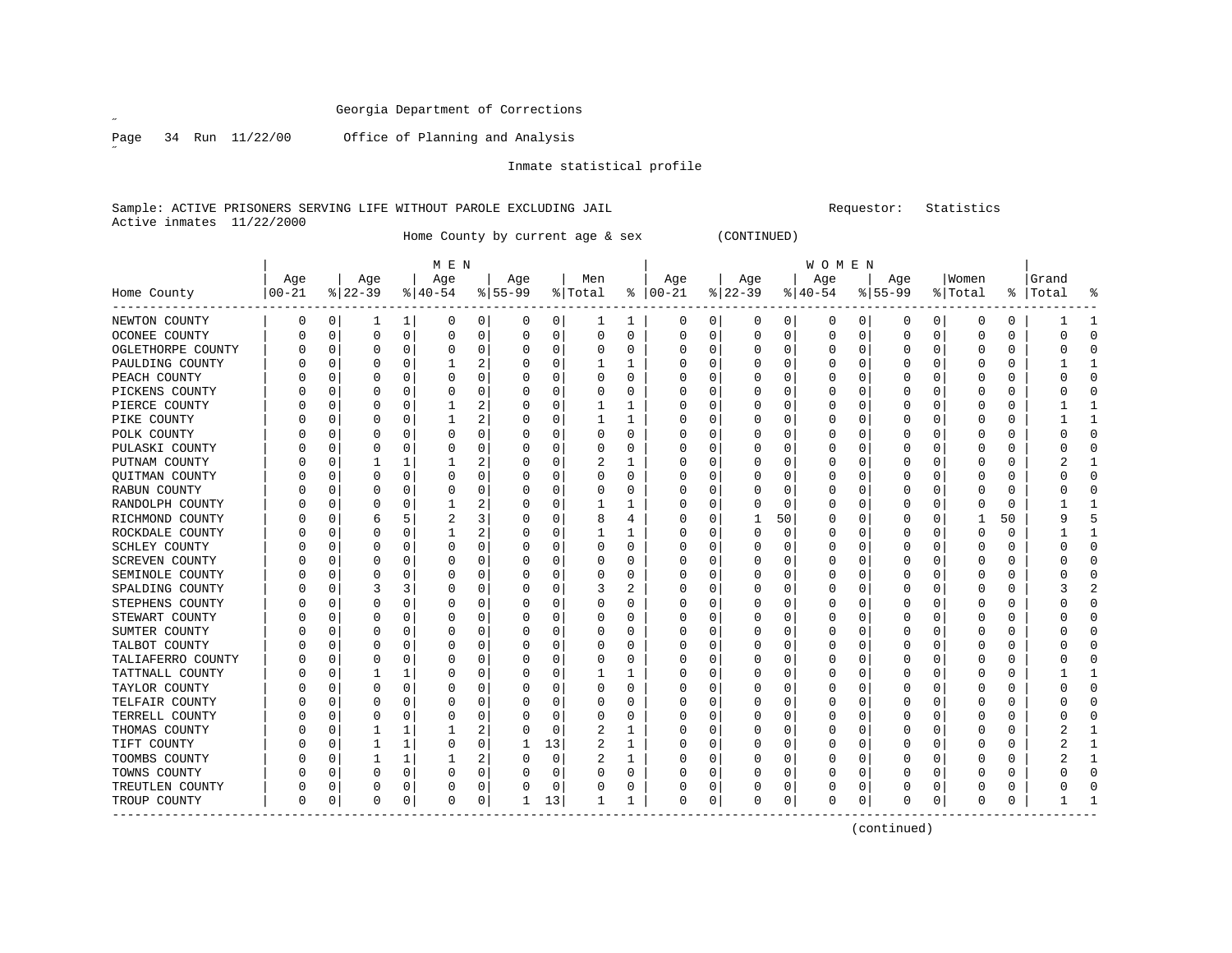$\mathscr{L}^{\pm}$ 

Page 35 Run 11/22/00 Office of Planning and Analysis

Inmate statistical profile

Sample: ACTIVE PRISONERS SERVING LIFE WITHOUT PAROLE EXCLUDING JAIL **SECONDER SECONDER SECULDING** Statistics Active inmates 11/22/2000

Home County by current age & sex (CONTINUED)

|                     |          |          |           |          | M E N    |          |           |          |         |          |              |           |           |       | <b>WOMEN</b> |           |          |           |          |          |           |                |
|---------------------|----------|----------|-----------|----------|----------|----------|-----------|----------|---------|----------|--------------|-----------|-----------|-------|--------------|-----------|----------|-----------|----------|----------|-----------|----------------|
|                     | Age      |          | Age       |          | Age      |          | Age       |          | Men     |          | Age          |           | Age       |       | Age          |           | Age      |           | Women    |          | Grand     |                |
| Home County         | $ 00-21$ |          | $ 22-39 $ |          | $ 40-54$ |          | $8 55-99$ |          | % Total | ိ        | $ 00-21$     |           | $ 22-39 $ |       | $ 40-54$     |           | $ 55-99$ |           | % Total  |          | %   Total | ႜ              |
| TURNER COUNTY       | 0        | 0        | 0         | 0        | O        | 0        | 0         | 0        | 0       | 0        | $\Omega$     | 0         | 0         | 0     | 0            | 0         | 0        | 0         | O        | 0        |           | O              |
| TWIGGS COUNTY       |          | $\Omega$ |           | O        |          |          |           | 0        |         |          |              |           | 0         | N     | $\Omega$     | 0         |          | $\Omega$  | O        | O        |           | ∩              |
| UNION COUNTY        |          | $\Omega$ | N         | O        |          |          |           | $\Omega$ |         |          | U            |           | $\Omega$  | U     | $\Omega$     | O         | U        | $\Omega$  | ∩        | $\Omega$ |           |                |
| <b>UPSON COUNTY</b> |          | $\Omega$ |           |          |          |          |           | U        |         |          | ∩            |           | $\Omega$  | U     | $\Omega$     | O         |          | $\Omega$  | ∩        | $\Omega$ |           |                |
| WALKER COUNTY       |          | $\Omega$ | 2         | 2        |          |          |           | 0        | 2       |          |              |           |           | 50    | 0            | O         |          | U         |          | 50       |           | $\overline{a}$ |
| WALTON COUNTY       |          | $\Omega$ |           |          |          |          |           | 0        |         |          |              |           | $\Omega$  | U     | O            | O         | U        | $\Omega$  | ∩        | $\Omega$ |           |                |
| WARE COUNTY         |          | $\Omega$ |           |          |          | 2        |           | U        |         | 2        |              |           | n         | U     | O            | O         |          | $\Omega$  |          | 0        |           | 2              |
| WARREN COUNTY       |          | $\Omega$ |           | O        |          |          |           | U        |         |          |              |           | $\Omega$  | U     | $\Omega$     | O         |          | U         | O        | $\Omega$ |           | O              |
| WASHINGTON COUNTY   |          |          | U         |          |          |          |           | U        |         | n        |              |           | n         | U     | O            | U         | ი        | ∩         | ∩        | $\Omega$ |           | U              |
| WAYNE COUNTY        |          |          |           |          |          |          |           | 0        |         |          | U            |           | 0         | U     | O            | O         |          | $\Omega$  | ∩        | $\Omega$ |           |                |
| WEBSTER COUNTY      |          | $\Omega$ |           | $\Omega$ |          |          |           | $\Omega$ |         | $\Omega$ | U            |           | $\Omega$  | O     | $\Omega$     | O         |          | $\Omega$  | $\Omega$ | $\Omega$ |           | $\Omega$       |
| WHEELER COUNTY      |          | $\Omega$ | U         | U        |          |          |           | U        |         | n        | U            |           | n         | U     | O            | $\Omega$  | ი        | $\Omega$  | ∩        | $\Omega$ |           | O              |
| WHITE COUNTY        |          | $\Omega$ |           | O        |          |          |           | U        |         |          | O            |           | 0         | U     | O            | O         |          | $\Omega$  | ∩        | $\Omega$ |           | O              |
| WHITFIELD COUNTY    |          | O        |           | U        |          | 2        |           | U        |         |          |              |           | $\Omega$  | U     | O            | O         |          | $\Omega$  | ∩        | $\Omega$ |           |                |
| WILCOX COUNTY       |          | ∩        |           | U        |          |          |           | U        |         | U        | U            |           | n         | U     | O            | U         | ი        | ∩         | ∩        | 0        |           |                |
| WILKES COUNTY       |          | $\Omega$ |           | O        |          |          |           | $\Omega$ |         |          | U            |           | $\Omega$  | O     | $\Omega$     | $\Omega$  |          | $\Omega$  | $\Omega$ | $\Omega$ |           | O              |
| WILKINSON COUNTY    |          | $\Omega$ |           |          |          | $\Omega$ |           | 0        |         |          | U            |           | $\Omega$  | 0     | $\Omega$     | O         |          | 0         | $\Omega$ | $\Omega$ |           |                |
| WORTH COUNTY        |          | 0        | N         | $\Omega$ |          | O        |           | 0        |         | U        |              |           | $\Omega$  | U     | 0            | O         |          | $\Omega$  | O        | $\Omega$ |           | O              |
| OUT OF STATE        | $\Omega$ | 0        | N         | $\Omega$ | ∩        | 0        | 0         | 0        |         |          | U            | 0         | $\Omega$  | 0     | $\Omega$     | 0         | U        | 0         | $\Omega$ | $\Omega$ |           |                |
| Total reported      |          | 4 100    | 111 100   |          | 62 100   |          | 8 100     |          | 185 100 |          | 0            | 0         |           | 2 100 | $\mathbf 0$  | 0         | 0        | 0         |          | 2 100    | 187 100   |                |
| Percent reported    |          | 100.0    |           | 88.8     |          | 84.9     | 66.7      |          |         | 86.4     |              | $\cdot$ 0 |           | 100.0 |              | $\cdot$ 0 |          | $\cdot$ 0 |          | 100.0    |           | 86.6           |
| UNKNOWN             | 0        |          | 14        |          | 11       |          | 4         |          | 29      |          | <sup>0</sup> |           | $\Omega$  |       | $\Omega$     |           | U        |           | $\Omega$ |          | 29        |                |
| Total               | 4        |          | 125       |          | 73       |          | 12        |          | 214     |          | 0            |           | 2         |       | 0            |           | 0        |           | 2        |          | 216       |                |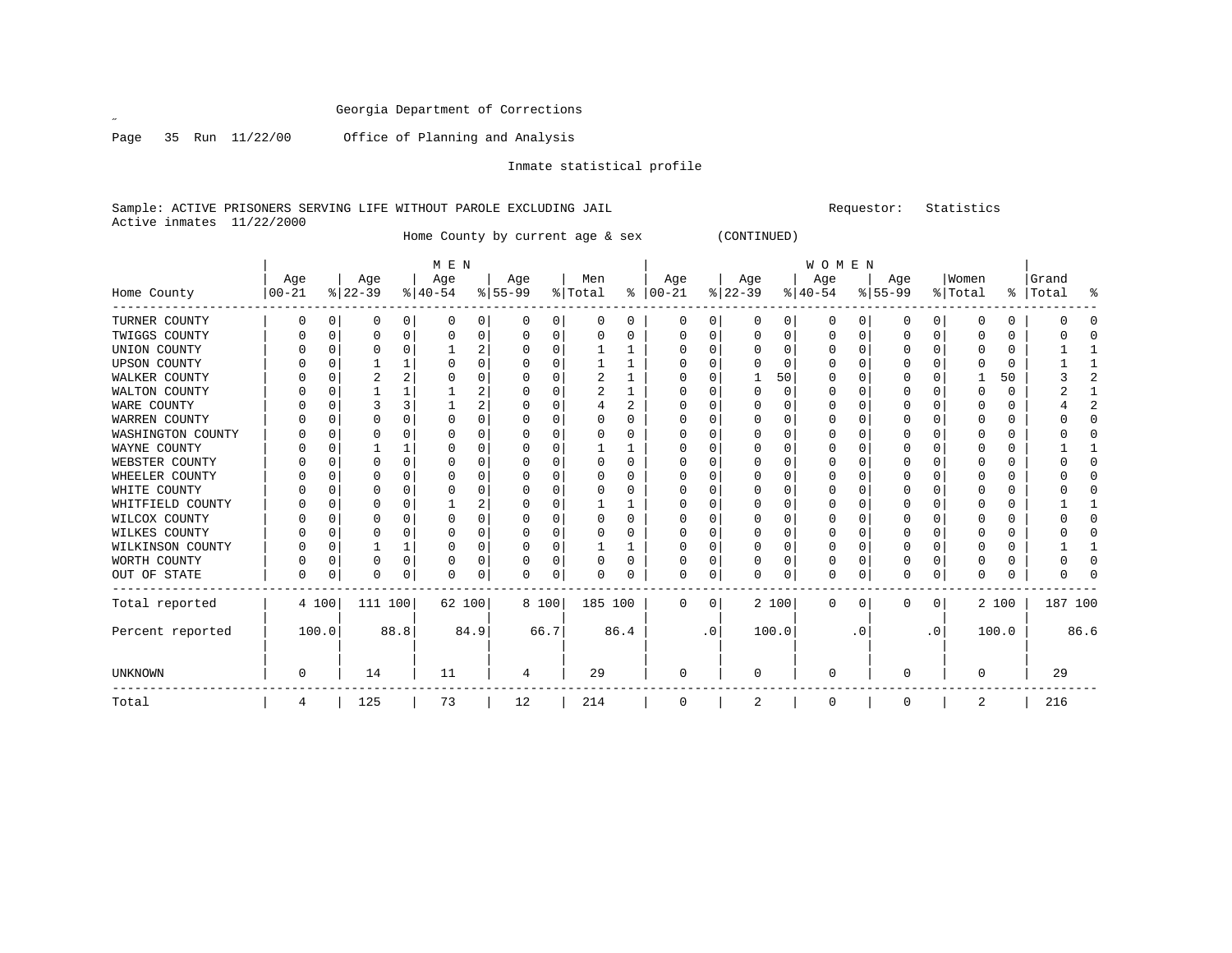# Georgia Department of Corrections<br>Page 36 Run 11/22/00 Office of Planning and Analysis

Office of Planning and Analysis

Inmate statistical profile

Sample: ACTIVE PRISONERS SERVING LIFE WITHOUT PAROLE EXCLUDING JAIL **Example** Sequestor: Statistics

Active inmates 11/22/2000

Prison Sentence In Years by current age & sex

|                                    |                 |                  | M E N           |                          |                |                               |                       | W O M E N        |                             |                  |                         |
|------------------------------------|-----------------|------------------|-----------------|--------------------------|----------------|-------------------------------|-----------------------|------------------|-----------------------------|------------------|-------------------------|
| Sentence In Years                  | Age<br>$ 00-21$ | Age<br>$ 22-39 $ | Age<br>$ 40-54$ | Age<br>$\frac{8}{55-99}$ | Men<br>% Total | Age<br>$8   00 - 21$          | Age<br>$ 22-39$       | Age<br>$ 40-54$  | Age<br>$8 55-99$            | Women<br>% Total | Grand<br>%   Total<br>ႜ |
| --------                           | 0               | 0                | 0               | 0                        | 0              | 0                             | $\mathbf 0$           | $\mathsf 0$      | 0                           | 0                | $\mathbf 0$             |
| $0 - 1$                            | 0               | 0                | 0               | 0                        | 0              | 0                             | 0 <sup>1</sup>        | 0                | 0                           | $\mathbf 0$      | 0                       |
| $1.1 - 2$                          | $\mathbf 0$     | $\mathbf 0$      | $\mathbf 0$     | $\mathbf 0$              | 0              | 0                             | $\mathbf 0$           | $\mathbf 0$      | $\mathbf 0$                 | $\Omega$         | 0                       |
|                                    | 0               | 0                | 0               | 0                        | $\Omega$       | 0                             | $\mathbf 0$           | 0                | 0                           | 0                | $\Omega$                |
| $2.1 - 3$                          | $\mathbf 0$     | $\mathbf 0$      | $\mathbf 0$     | 0                        | $\Omega$       | $\mathbf 0$                   | $\mathbf 0$           | 0                | $\mathbf 0$                 | 0                | 0                       |
|                                    | $\mathbf 0$     | 0                | 0               | $\mathbf 0$              | $\mathbf 0$    | 0                             | $\mathsf{O}$          | 0                | $\mathsf{O}$                | $\mathbf 0$      | $\Omega$                |
| $3.1 - 4$                          | 0               | 0                | $\mathbf 0$     | $\mathbf 0$              | $\Omega$       | 0                             | $\mathbf 0$           | $\mathbf 0$      | 0                           | $\mathbf 0$      | $\Omega$                |
|                                    | 0               | 0                | $\mathbf 0$     | 0                        | 0              | 0                             | $\mathbf 0$           | 0                | 0                           | 0                | $\Omega$                |
| $4.1 - 5$                          | 0               | 0                | 0               | $\Omega$                 | 0              | 0                             | $\mathbf 0$           | 0                | $\mathbf 0$                 | 0                | $\Omega$                |
|                                    | 0               | 0                | $\mathbf 0$     | 0                        | 0              | 0                             | $\mathbf 0$           | 0                | 0                           | 0                | 0                       |
| $5.1 - 6$                          | $\Omega$        | 0                | $\mathbf 0$     | $\Omega$                 | $\Omega$       | $\mathbf 0$                   | $\mathbf 0$           | 0                | $\mathbf 0$                 | 0                | $\mathbf 0$             |
|                                    | 0               | 0                | $\mathbf 0$     | 0                        | 0              | 0                             | $\mathbf 0$           | 0                | $\mathbf{0}$                | 0                | 0                       |
| $6.1 - 7$                          | $\Omega$        | $\Omega$         | $\Omega$        | $\Omega$                 | $\Omega$       | $\Omega$                      | $\Omega$              | $\mathbf 0$      | $\mathbf 0$                 | $\Omega$         | $\Omega$                |
|                                    | $\Omega$        | $\Omega$         | $\Omega$        | $\mathbf 0$              | $\Omega$       | $\Omega$                      | $\Omega$              | $\Omega$         | $\Omega$                    | $\Omega$         | $\Omega$                |
| $7.1 - 8$                          | 0               | $\mathbf 0$      | $\mathsf 0$     | $\Omega$                 | $\Omega$       | 0                             | $\mathsf{O}$          | 0                | $\mathbf 0$                 | $\mathbf 0$      | $\Omega$                |
|                                    | 0               | 0                | $\mathbf 0$     | $\mathbf 0$              | 0              | 0                             | $\mathbf 0$           | 0                | $\mathbf 0$                 | 0                | 0                       |
| $8.1 - 9$                          | $\Omega$        | $\mathbf 0$      | $\mathbf 0$     | $\Omega$                 | $\Omega$       | $\Omega$                      | $\mathbf 0$           | $\mathbf 0$      | $\mathbf 0$                 | 0                | 0                       |
|                                    | $\Omega$        | 0                | $\Omega$        | 0                        | $\Omega$       | 0                             | $\mathbf 0$           | 0                | $\Omega$                    | 0                | $\Omega$                |
| $9.1 - 10$                         | $\mathbf 0$     | $\mathbf 0$      | $\mathbf 0$     | 0                        | $\Omega$       | $\mathbf 0$                   | $\mathbf{0}$          | $\mathbf 0$      | $\mathbf 0$                 | $\mathbf 0$      | $\Omega$                |
|                                    | 0               | $\mathbf 0$      | $\mathbf 0$     | $\mathbf 0$              | 0              | 0                             | $\mathbf 0$           | 0                | $\mathbf 0$                 | $\mathbf 0$      | 0                       |
| $10.1 - 12$                        | 0               | $\mathbf 0$      | $\mathbf 0$     | $\mathbf 0$              | $\Omega$       | 0                             | $\mathbf{0}$          | $\mathbf 0$      | $\mathbf 0$                 | $\mathbf 0$      | $\mathbf 0$             |
|                                    | 0               | $\mathbf 0$      | $\mathbf 0$     | $\mathbf 0$              | 0              | 0                             | $\mathbf 0$           | 0                | $\mathbf 0$                 | 0                | 0                       |
| $12.1 - 15$                        | $\Omega$        | 0                | 0               | 0                        | $\Omega$       | $\Omega$                      | 0                     | 0                | $\mathbf 0$                 | 0                | $\mathbf 0$             |
|                                    | 0               | 0                | 0               | 0                        | $\Omega$       | 0                             | 0                     | 0                | $\mathbf{0}$                | 0                | 0                       |
| $15.1 - 20$                        | $\Omega$        | 0                | $\mathbf 0$     | $\mathbf 0$              | $\Omega$       | 0                             | $\mathbf 0$           | $\mathbf 0$      | $\mathbf 0$                 | $\mathbf 0$      | $\Omega$                |
|                                    | 0               | 0                | $\mathbf 0$     | $\Omega$                 | 0              | 0                             | $\mathbf 0$           | 0                | 0                           | $\mathbf 0$      | $\Omega$                |
| 20.1-OVER                          | $\Omega$        | $\mathbf 0$      | $\mathbf 0$     | $\mathbf 0$              | $\Omega$       | 0                             | $\mathbf{0}$          | 0                | $\mathbf 0$                 | $\mathbf 0$      | $\Omega$                |
|                                    | 0               | $\mathbf 0$      | 0               | $\Omega$                 | $\Omega$       | 0                             | $\mathbf 0$           | 0                | 0                           | 0                | 0                       |
| LIFE                               | $\Omega$        | $\mathbf 0$      | $\mathbf 0$     | $\Omega$                 | $\Omega$       | $\Omega$                      | $\mathbf{0}$          | 0                | $\mathbf 0$                 | $\mathbf 0$      | 0                       |
|                                    | 0               | 0                | 0               | $\mathbf 0$              | $\Omega$       | 0                             | $\mathbf 0$           | 0                | $\mathbf 0$                 | $\mathbf 0$      | $\mathbf 0$             |
| <b>DEATH</b>                       | $\Omega$        | $\mathbf 0$      | $\Omega$        | 0                        | $\Omega$       | 0                             | $\Omega$              | 0                | $\mathbf 0$                 | $\mathbf 0$      | $\Omega$                |
|                                    | $\Omega$        | $\Omega$         | $\Omega$        | $\Omega$                 | $\Omega$       | $\Omega$                      | $\Omega$              | 0                | 0                           | 0                | 0                       |
| LIFE W/O PAROLE                    | 100<br>4        | 125 100          | 100<br>73       | 12<br>100                | 214 100        | 0<br>$\mathbf 0$              | $\overline{a}$<br>100 | $\mathsf 0$<br>0 | $\mathsf{O}$<br>$\mathbf 0$ | 2<br>100         | 216 100                 |
| YOUTHFUL OFFENDERS                 | 0               | 0                | 0               | 0                        | 0              | 0                             | 0                     | 0                | $\mathbf 0$                 | 0                | 0                       |
|                                    | 0               | 0                | 0               | 0                        | 0              | $\overline{0}$                | 0                     | 0                | 0                           | 0                | 0                       |
|                                    |                 |                  |                 |                          |                |                               |                       |                  |                             |                  |                         |
| Total reported                     | 4 100           | 125 100          | 73 100          | 12 100                   | 214 100        | $\mathbf 0$<br>$\overline{0}$ | 2 100                 | $\mathbf 0$<br>0 | $\mathbf 0$<br>$\mathbf{0}$ | 2 100            | 216 100                 |
| Percent reported                   | 100.0           | 100.0            | 100.0           | 100.0                    | 100.0          | $\cdot$ 0                     | 100.0                 | $\cdot$ 0        | $\cdot$ 0                   | 100.0            | 100.0                   |
| NOT REPORTED                       | 0               | 0                | 0               | 0                        | 0              | 0                             | 0                     | 0                | $\mathbf 0$                 | 0                | $\mathbf 0$             |
| Total                              | 4               | 125              | 73              | 12                       | 214            | $\mathbf 0$                   | 2                     | $\mathbf 0$      | $\mathbf 0$                 | 2                | 216                     |
| AVG EXCLUDING<br>LIFE, DEATH, YO   | .00             | .00              | .00             | .00                      | .00            | .00                           | .00                   | .00              | .00                         | .00              | .00                     |
| AVG INCLUDING<br>LIFE=21, YO=3 YRS | 3.00            | 3.00             | 3.00            | 3.00                     | 3.00           | .00                           | 3.00                  | .00              | .00                         | 3.00             | 3.00                    |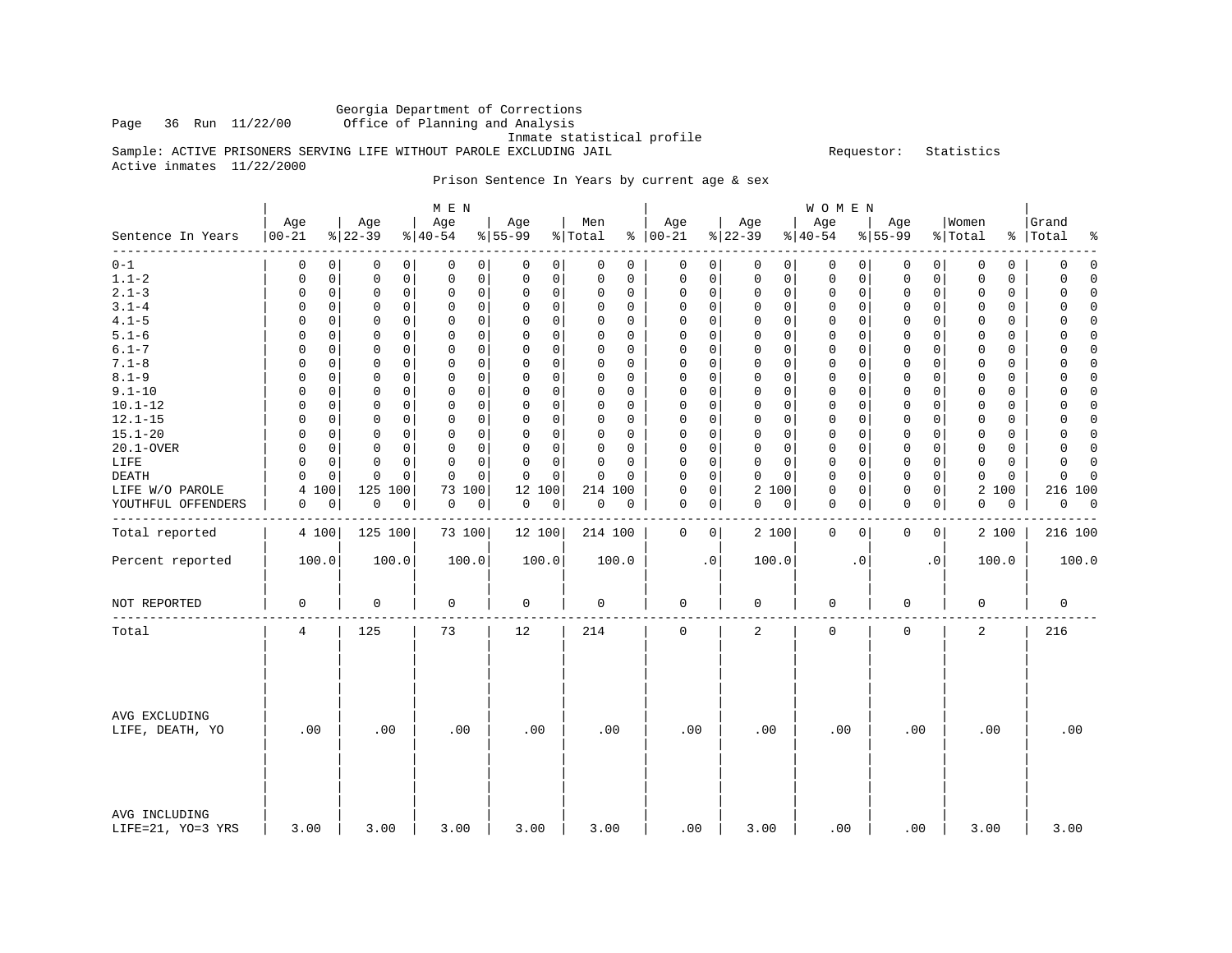# Georgia Department of Corrections<br>Page 37 Run 11/22/00 Office of Planning and Analysis Office of Planning and Analysis

Inmate statistical profile

Sample: ACTIVE PRISONERS SERVING LIFE WITHOUT PAROLE EXCLUDING JAIL **Requestor:** Statistics Active inmates 11/22/2000

|                                     |                              |                                  | M E N            |                    |                     |                             |                              | W O M E N             |                                                    |                                       |                         |
|-------------------------------------|------------------------------|----------------------------------|------------------|--------------------|---------------------|-----------------------------|------------------------------|-----------------------|----------------------------------------------------|---------------------------------------|-------------------------|
| Prob After Prison                   | Age<br>$ 00-21 $             | Age<br>$8 22-39$                 | Age<br>$ 40-54 $ | Age<br>$8155 - 99$ | Men<br>ႜ<br>% Total | Age<br>$00 - 21$            | Age<br>$ 22-39 $             | Age<br>$8 40-54$      | Age<br>$8155 - 99$                                 | Women<br>% Total                      | Grand<br>%   Total<br>ိ |
| PROBATION TO FOLLOW<br>NO PROBATION | 0<br>$\overline{0}$<br>4 100 | 3<br>$\overline{2}$<br>122<br>98 | 0<br>0<br>73 100 | 0<br>0<br>12 100   | 99<br>211           | 0<br>0<br>$\mathbf 0$<br> 0 | $\overline{0}$<br>0<br>2 100 | 0<br>0<br>$\mathbf 0$ | 0<br>$\mathbf 0$<br>$\overline{0}$<br>$\circ$<br>0 | $\mathbf{0}$<br>$\mathbf{0}$<br>2 100 | 213 99                  |
| Total reported                      | 4 100                        | 125<br>100                       | 73 100           | 12 100             | 214 100             | 0<br>0                      | 2 100                        | 0<br>0                | $\overline{0}$<br>0                                | 2 100                                 | 216 100                 |
| Percent reported                    | 100.0                        | 100.0                            | 100.0            | 100.0              | 100.0               | .0 <sup>1</sup>             | 100.0                        | . 0                   | .0'                                                | 100.0                                 | 100.0                   |
| <b>NOT REPORTED</b>                 | $\mathbf 0$                  | 0                                | $\mathbf 0$      | $\mathbf 0$        | 0                   | $\mathbf 0$                 | $\mathbf 0$                  | 0                     | 0                                                  | $\mathbf 0$                           | 0                       |
| Total                               | 4                            | 125                              | 73               | 12                 | 214                 | 0                           | 2                            | 0                     | 0                                                  | 2                                     | 216                     |

Probation To Follow Prison by current age & sex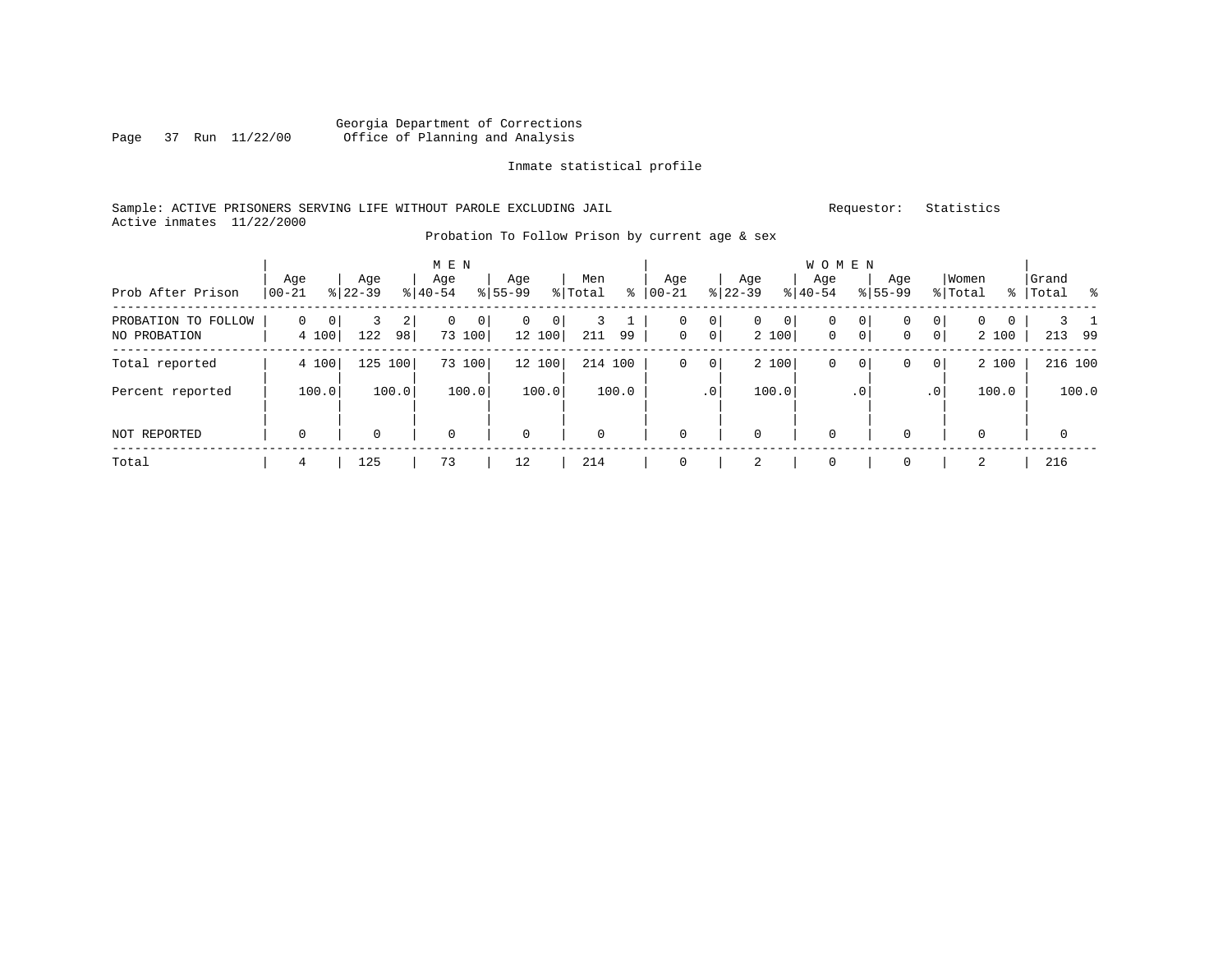Page 38 Run 11/22/00 Office of Planning and Analysis

 $\overline{a}$ 

˝

#### Inmate statistical profile

### Sample: ACTIVE PRISONERS SERVING LIFE WITHOUT PAROLE EXCLUDING JAIL Requestor: Statistics Active inmates 11/22/2000

Admission Type by current age & sex

|                      |          |          |           |             | M E N    |          |           |             |          |          |          |          |             |          | <b>WOMEN</b> |          |           |              |             |          |           |                |
|----------------------|----------|----------|-----------|-------------|----------|----------|-----------|-------------|----------|----------|----------|----------|-------------|----------|--------------|----------|-----------|--------------|-------------|----------|-----------|----------------|
|                      | Age      |          | Age       |             | Age      |          | Age       |             | Men      |          | Age      |          | Age         |          | Age          |          | Age       |              | Women       |          | Grand     |                |
| Admission Type       | $ 00-21$ |          | $ 22-39 $ |             | $ 40-54$ |          | $8 55-99$ |             | % Total  | ႜႂ       | $ 00-21$ |          | $ 22-39 $   |          | $ 40-54$     |          | $8 55-99$ |              | % Total     |          | %   Total | ႜ              |
| COMMITTED FROM COURT | 2        | 50       | 37        | 30          | 24       | 33       | 2         | 17          | 65       | 30       | 0        | 0        | 2 100       |          | 0            | 0        | 0         | $\mathbf{0}$ | 2           | 100      | 67        | 31             |
| RETURN APPEAL/BOND   | O        | 0        | 0         | $\mathbf 0$ | $\Omega$ | $\Omega$ | $\Omega$  | $\mathbf 0$ | $\Omega$ | $\Omega$ | 0        | 0        | $\mathbf 0$ | 0        | 0            | 0        | 0         | 0            | $\Omega$    | $\Omega$ | $\Omega$  | 0              |
| PAROLE REV/NEW SENT  | O        | 0        | 11        | 9           | 10       | 14       | $\Omega$  | 0           | 21       | 10       | O        | $\Omega$ | $\Omega$    | 0        | U            | 0        | 0         | 0            | $\Omega$    | $\Omega$ | 21        | 10             |
| PAR REV/NO NEW SENT  |          | $\Omega$ | 3         | 2           | -1       | 1        | U         | 0           | 4        | 2        | O        | $\Omega$ | $\Omega$    | 0        | U            | $\Omega$ | Ω         | $\Omega$     | $\Omega$    | $\Omega$ | 4         | $\overline{2}$ |
| PROB VIOL/TOTAL REV  |          | $\Omega$ | 0         | $\Omega$    | $\Omega$ | $\Omega$ | 0         | 0           | $\Omega$ | $\Omega$ | $\Omega$ | $\Omega$ | $\Omega$    | $\Omega$ | 0            | $\Omega$ | 0         | $\Omega$     | $\Omega$    | $\Omega$ | 0         | $\Omega$       |
| PROB VIOL/PARTIAL    |          | 25       | U         | $\Omega$    |          |          | $\Omega$  | 0           | 2        |          | $\Omega$ | $\Omega$ | $\Omega$    | 0        | $\Omega$     | $\Omega$ | 0         | $\Omega$     | $\Omega$    | $\Omega$ |           | $\mathbf{1}$   |
| ADMIT FM OTHER CUST  |          | $\Omega$ | 0         | $\Omega$    | $\Omega$ | $\Omega$ | 0         | 0           | 0        | $\Omega$ | 0        | $\Omega$ | $\Omega$    | 0        | 0            | $\Omega$ | 0         | $\Omega$     | $\Omega$    | $\Omega$ | O         | $\Omega$       |
| SHOCK INCARCERATION  |          | $\Omega$ | O         | $\Omega$    | ∩        | $\Omega$ | O         | 0           | O        | $\Omega$ | $\Omega$ | $\Omega$ | $\Omega$    | O        | O            | $\Omega$ | 0         | $\Omega$     | $\Omega$    | 0        |           | $\Omega$       |
| PROB REV/REMAINDER   |          | $\Omega$ | 4         | 3           |          |          | U         | 0           |          | 2        | O        | $\Omega$ | $\Omega$    | O        | U            | $\Omega$ | Ω         | 0            | $\Omega$    | 0        |           | $\overline{2}$ |
| NEW SENT/PAR REV PND |          | $\Omega$ | U         | $\Omega$    | 1        |          | $\Omega$  | $\mathbf 0$ |          | $\Omega$ | O        | $\Omega$ | $\Omega$    | O        | U            | $\Omega$ | Ω         | $\Omega$     | $\Omega$    | $\Omega$ |           | $\Omega$       |
| LIFE W/O PAROLE      |          | 25       | 70        | 56          | 35       | 48       | 9         | 75          | 115      | 54       | U        | $\Omega$ | $\Omega$    | O        | O            | $\Omega$ | Ω         | $\Omega$     | $\Omega$    | $\Omega$ | 115       | 53             |
| PAROLE REV BOOT CAMP |          | $\Omega$ | O         | $\mathbf 0$ | $\Omega$ | $\Omega$ | $\Omega$  | 0           |          | $\Omega$ | U        | $\cap$   | $\Omega$    | U        | U            | $\Omega$ | Ω         | $\Omega$     | $\Omega$    | $\Omega$ | ∩         | $\Omega$       |
| PAR REV/RSN UNKNOWN  |          | $\Omega$ | O         | $\Omega$    | $\Omega$ | 0        |           | 8           |          | $\Omega$ | 0        | $\Omega$ | $\Omega$    | U        | 0            | $\Omega$ | Ω         | $\Omega$     | $\Omega$    | $\Omega$ |           | $\Omega$       |
| PROBATION/PAROLE REV |          | 0        | U         | 0           | $\Omega$ | 0        | n         | 0           |          | $\Omega$ | $\Omega$ | $\cap$   | $\Omega$    | O        | U            | 0        |           | 0            | $\Omega$    | 0        |           | 0              |
| PB PAROLE RESCINDED  |          | 0        | 0         | $\Omega$    | $\Omega$ | 0        | O         | 0           |          | $\Omega$ | O        | 0        | $\Omega$    | U        | U            | 0        |           | 0            | $\Omega$    | 0        |           | $\Omega$       |
| PROB REVOCATION/SC   |          | $\Omega$ | U         | $\Omega$    | $\Omega$ | 0        | $\Omega$  | 0           |          | $\Omega$ | O        | 0        | $\Omega$    | U        | U            | 0        | Ω         | 0            | $\Omega$    | 0        |           | $\Omega$       |
| PAR REV/REVOC CENTER | U        | $\Omega$ | U         | $\Omega$    | $\Omega$ | 0        | O         | 0           | 0        | 0        | 0        | 0        | $\Omega$    | U        | U            | $\Omega$ | 0         | 0            | ∩           | $\Omega$ |           | $\Omega$       |
| INFORMATION ONLY     | U        | 0        | U         | $\Omega$    | ∩        | 0        | n         | 0           | O        | 0        | $\Omega$ | $\Omega$ | $\Omega$    | O        | U            | 0        | Ω         | $\Omega$     | ∩           | 0        |           | $\Omega$       |
| INCOMPLETE SENT PKG  | O        | $\Omega$ | U         | $\Omega$    | $\Omega$ | 0        | n         | 0           | $\Omega$ | $\Omega$ | O        | $\Omega$ | $\Omega$    | U        | 0            | $\Omega$ | 0         | $\Omega$     | $\Omega$    | $\Omega$ |           | $\Omega$       |
| HANCOCK REVOC CENTER | 0        | 0        | 0         | $\Omega$    | $\Omega$ | 0        | n         | 0           | $\Omega$ | $\Omega$ | $\Omega$ | $\Omega$ | 0           | $\Omega$ | $\Omega$     | 0        | 0         | 0            | $\Omega$    | 0        |           | $\Omega$       |
| WHITWORTH DETENTION  | O        | 0        | U         | $\Omega$    | $\Omega$ | 0        | n         | 0           | $\Omega$ | $\Omega$ | 0        | $\Omega$ | $\Omega$    | O        | 0            | $\Omega$ | Ω         | 0            | $\Omega$    | $\Omega$ |           | $\Omega$       |
| DCYS AT RISK         |          | 0        | 0         | 0           | $\Omega$ | 0        | 0         | 0           |          | $\Omega$ | $\Omega$ | $\Omega$ | $\Omega$    | 0        | 0            | 0        | 0         | $\Omega$     | $\Omega$    | $\Omega$ |           | $\Omega$       |
| <b>OTHER</b>         | 0        | 0        | U         | 0           | $\Omega$ | 0        | $\Omega$  | 0           |          | O        | $\Omega$ | $\Omega$ | $\mathbf 0$ | 0        | $\Omega$     | 0        | 0         | 0            | $\Omega$    | $\Omega$ |           | ∩              |
| Total reported       |          | 4 100    | 125 100   |             |          | 73 100   | 12 100    |             | 214 100  |          | $\Omega$ | 0        | 2 100       |          | $\mathbf 0$  | 0        | 0         | 0            |             | 2 100    | 216 100   |                |
| Percent reported     |          | 100.0    |           | 100.0       |          | 100.0    |           | 100.0       |          | 100.0    |          | . 0      | 100.0       |          |              | . 0      |           | . 0          |             | 100.0    |           | 100.0          |
| UNKNOWN              | 0        |          | 0         |             | 0        |          | 0         |             | $\Omega$ |          | 0        |          | 0           |          | 0            |          | 0         |              | $\mathbf 0$ |          | 0         |                |
| Total                | 4        |          | 125       |             | 73       |          | 12        |             | 214      |          | 0        |          | 2           |          | 0            |          | 0         |              | 2           |          | 216       |                |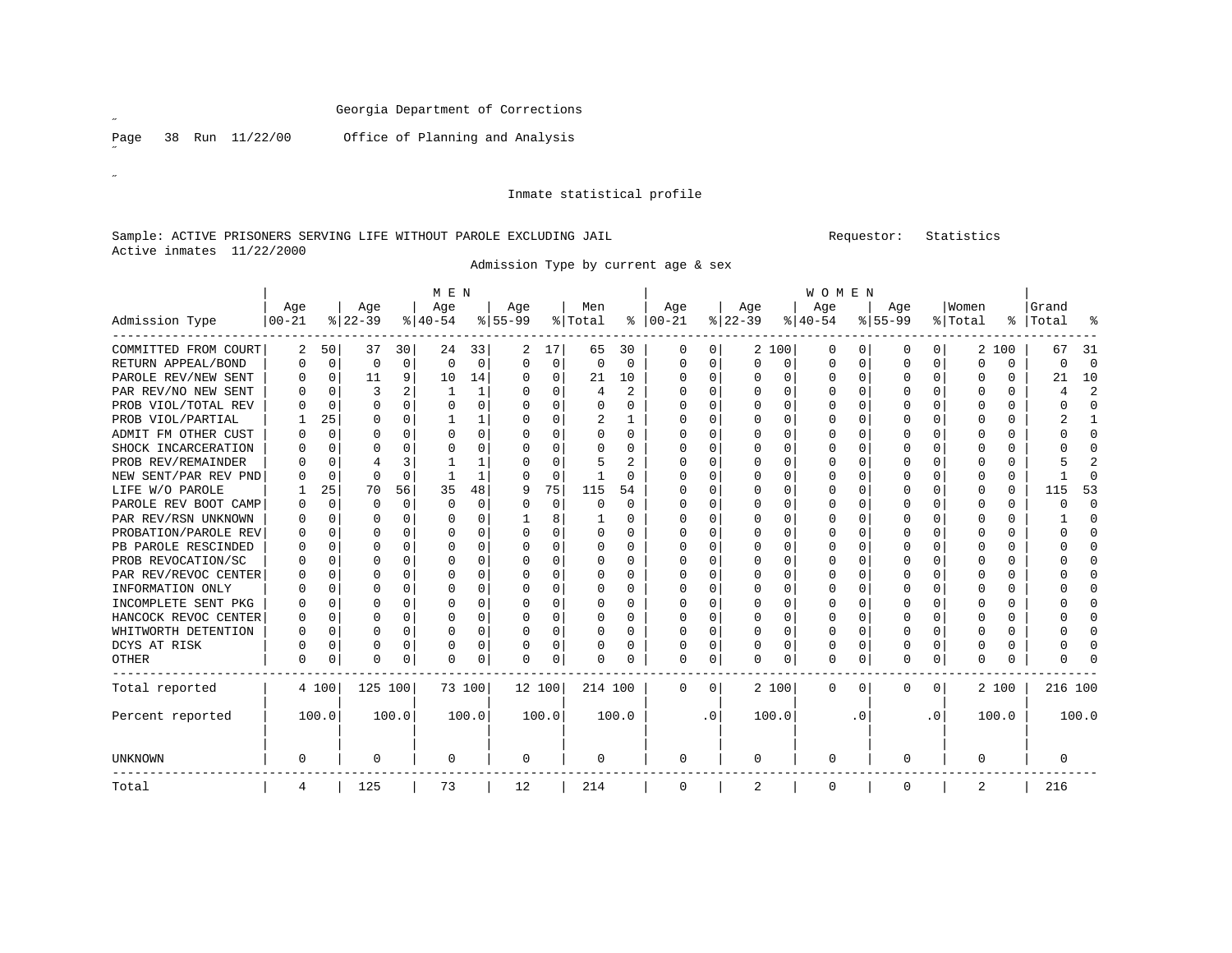### Georgia Department of Corrections Office of Planning and Analysis

### Inmate statistical profile

### Sample: ACTIVE PRISONERS SERVING LIFE WITHOUT PAROLE EXCLUDING JAIL Requestor: Statistics Active inmates 11/22/2000 Release Type by current age & sex

|              |                   |                    | M E N |                                                  |                                                |     |     | W O M E N |         |                                                                                         |                      |
|--------------|-------------------|--------------------|-------|--------------------------------------------------|------------------------------------------------|-----|-----|-----------|---------|-----------------------------------------------------------------------------------------|----------------------|
| Release Type | Aqe<br>$100 - 21$ | Age<br>$8122 - 39$ | ` Age | Age<br>$\frac{1}{6}$  40-54 $\frac{1}{6}$  55-99 | Men<br>% Total % 00-21 % 22-39 % 40-54 % 55-99 | Aqe | Age | Aqe       | and Aqe | Women<br>% Total                                                                        | Grand<br>%   Total % |
| Active       |                   |                    |       |                                                  |                                                |     |     |           |         | 4 100   125 100   73 100   12 100   214 100   0 0   2 100   0 0   0 0   2 100   216 100 |                      |
| Total        | $\frac{1}{1}$ 4 1 | 125                |       |                                                  | 73   12   214   0   2   0   0   2              |     |     |           |         |                                                                                         | 216                  |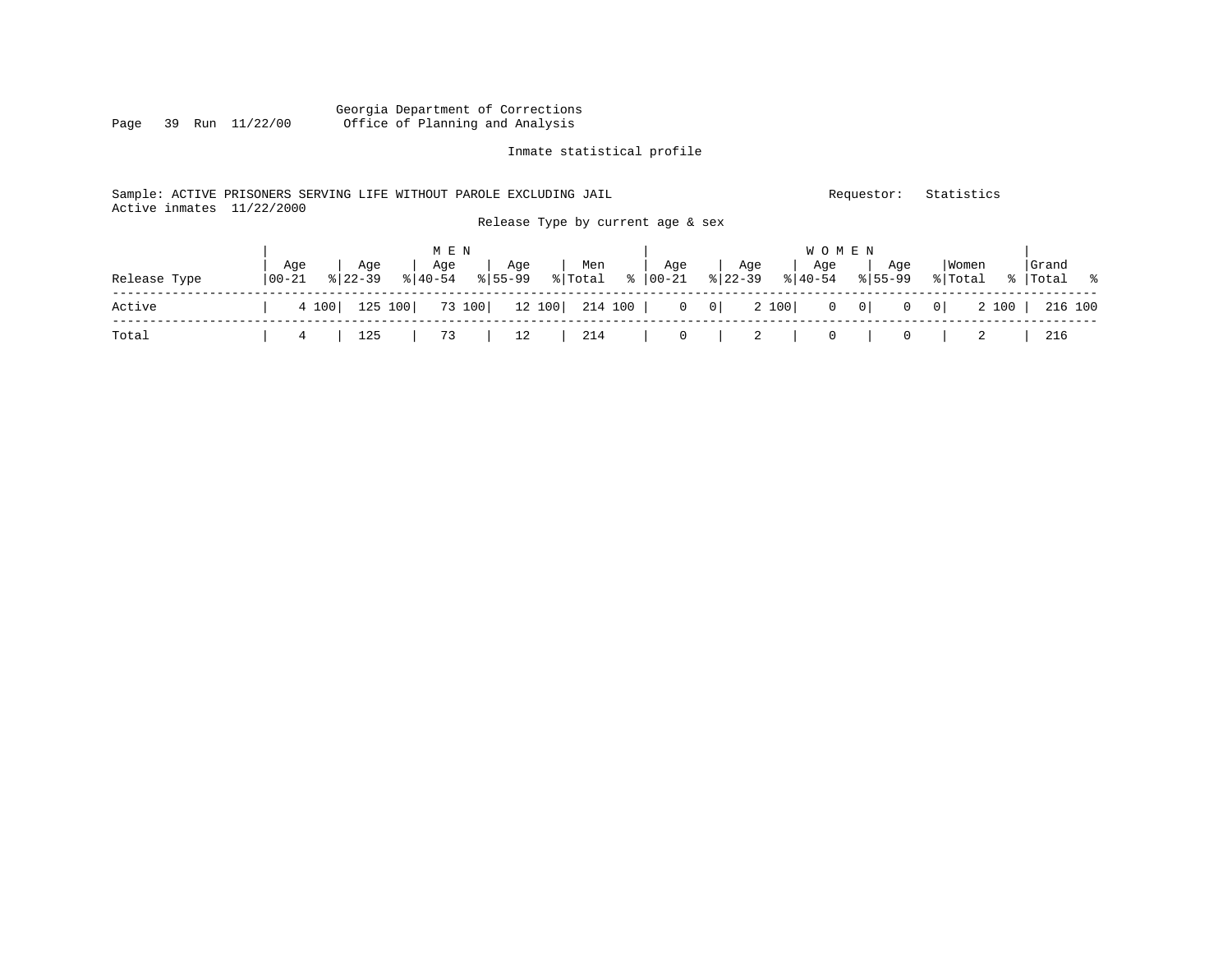Page 40 Run 11/22/00 Office of Planning and Analysis

#### Inmate statistical profile

#### Sample: ACTIVE PRISONERS SERVING LIFE WITHOUT PAROLE EXCLUDING JAIL Requestor: Statistics Active inmates 11/22/2000

|                      |                 |             |                  |             | M E N            |          |                 |                |                |          |                 |           |                 |             | <b>WOMEN</b>     |             |                 |                 |                  |       |                    |          |
|----------------------|-----------------|-------------|------------------|-------------|------------------|----------|-----------------|----------------|----------------|----------|-----------------|-----------|-----------------|-------------|------------------|-------------|-----------------|-----------------|------------------|-------|--------------------|----------|
| Inst By Group        | Age<br>$ 00-21$ |             | Age<br>$ 22-39 $ |             | Age<br>$8 40-54$ |          | Age<br>$ 55-99$ |                | Men<br>% Total | နွ       | Age<br>$ 00-21$ |           | Age<br>$ 22-39$ |             | Age<br>$8 40-54$ |             | Age<br>$ 55-99$ |                 | Women<br>% Total |       | Grand<br>%   Total | ွေ       |
| County jails         | $\Omega$        | $\Omega$    | $\Omega$         |             | $\Omega$         | 0        |                 | $\Omega$       |                | 0        | $\Omega$        | 0         |                 | $\Omega$    | $\Omega$         |             |                 | 0               |                  |       |                    |          |
| Transitional centers | 0               | $\mathbf 0$ | $\Omega$         |             | $\Omega$         | 0        | $\mathbf 0$     | $\overline{0}$ | 0              | $\Omega$ | $\mathbf 0$     | 0         | $\Omega$        | $\Omega$    | $\Omega$         |             | $\mathbf 0$     | 0               |                  | 0     |                    |          |
| County camps         | $\Omega$        | $\Omega$    | $\Omega$         |             | $\Omega$         | $\Omega$ |                 |                |                |          | $\Omega$        |           |                 |             | $\Omega$         |             |                 |                 |                  |       |                    |          |
| Inmate boot camps    | 0               | $\Omega$    |                  |             | $\Omega$         | $\Omega$ |                 |                |                |          | $\Omega$        | O         | $\Omega$        | $\Omega$    | $\Omega$         |             | $\Omega$        |                 | U                |       |                    |          |
| State prisons        |                 | 4 100       | 124              | 99          | 73               | 100      | 12 <sup>°</sup> | 100            | 213            | 100      | $\Omega$        | 0         |                 | 2 100       | $\Omega$         |             | $\mathbf 0$     |                 |                  | 2 100 | 215 100            |          |
| Private prisons      | 0               | 0           |                  |             | $\Omega$         | 0        | $\Omega$        | $\Omega$       |                | 0        | $\Omega$        | 0         | $\Omega$        | $\mathbf 0$ | 0                | $\Omega$    | $\mathbf 0$     |                 | 0                |       |                    | $\Omega$ |
| Other                | 0               | 0           | 0                | $\mathbf 0$ | 0                | 0        | 0               | 0 <sup>1</sup> | 0              | 0        | $\mathbf 0$     | 0         | 0               | 0           | 0                | 0           | $\mathbf 0$     | $\overline{0}$  | 0                | 0     | 0                  | $\Omega$ |
| Total reported       |                 | 4 100       | 125              | 100         |                  | 73 100   |                 | 12 100         |                | 214 100  | $\mathbf 0$     | 0         |                 | 2 100       | 0                | $\mathbf 0$ | 0               | 0               |                  | 2 100 | 216 100            |          |
| Percent reported     |                 | 100.0       |                  | 100.0       |                  | 100.0    |                 | 100.0          |                | 100.0    |                 | $\cdot$ 0 |                 | 100.0       |                  | $\cdot$ 0   |                 | .0 <sup>1</sup> |                  | 100.0 |                    | 100.0    |
| Not reported         | 0               |             | 0                |             | $\mathbf 0$      |          | $\mathbf 0$     |                | 0              |          | $\mathbf 0$     |           | $\Omega$        |             | 0                |             | $\Omega$        |                 | $\Omega$         |       | 0                  |          |
| Total                | 4               |             | 125              |             | 73               |          | 12              |                | 214            |          | 0               |           | 2               |             | 0                |             | $\mathbf 0$     |                 | 2                |       | 216                |          |

Inst By Group by current age & sex

 $\mathscr{L}$ 

 $\mathscr{B}^{\pm}$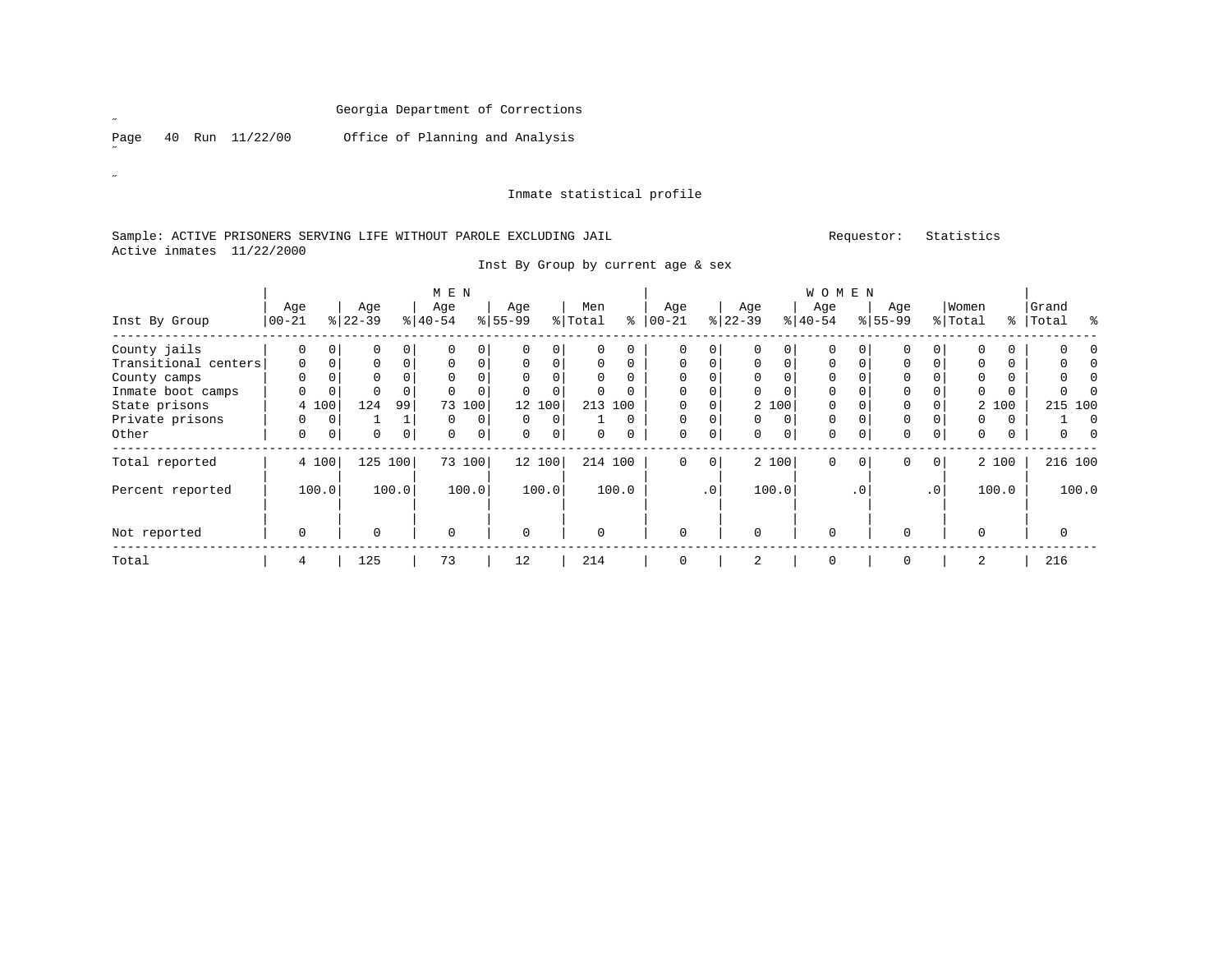Page 41 Run 11/22/00 Office of Planning and Analysis

 $\mathscr{B}^{\pm}$ 

 $\mathscr{L}$ 

#### Inmate statistical profile

#### Sample: ACTIVE PRISONERS SERVING LIFE WITHOUT PAROLE EXCLUDING JAIL Requestor: Statistics Active inmates 11/22/2000

Institution by current age & sex

|                      |              |             |                |                | M E N    |          |                |          |              |                |           |           |              |       | <b>WOMEN</b> |           |             |             |          |          |          |          |
|----------------------|--------------|-------------|----------------|----------------|----------|----------|----------------|----------|--------------|----------------|-----------|-----------|--------------|-------|--------------|-----------|-------------|-------------|----------|----------|----------|----------|
|                      | Age          |             | Age            |                | Age      |          | Age            |          | Men          |                | Age       |           | Age          |       | Age          |           | Age         |             | Women    |          | Grand    |          |
| Institution          | $00 - 21$    |             | $ 22-39 $      |                | $ 40-54$ |          | $8 55-99$      |          | % Total      | နွ             | $00 - 21$ |           | $ 22-39$     |       | $8 40-54$    |           | $8155 - 99$ |             | % Total  | ÷        | Total    | ႜ        |
| Ware Prison          |              | 25          | 8              | 6              |          | 10       |                | 8        | 17           | 8              |           |           |              |       | U            |           |             | 0           |          |          | 17       |          |
| Phillips Prison      |              | $\mathbf 0$ |                | 6              | 2        | 3        | O              | $\Omega$ | 9            | 4              |           | 0         | <sup>0</sup> |       | O            | $\Omega$  |             | $\mathbf 0$ | O        | $\Omega$ | 9        | 4        |
| Arrendale Prison     |              | 25          |                | $\overline{a}$ | $\Omega$ |          | $\cap$         | $\Omega$ | 4            | $\overline{c}$ |           |           | $\cap$       |       | $\cap$       | $\Omega$  |             | $\Omega$    | U        | 0        |          | 2        |
| Georgia State Prison |              | 25          | 21             | 17             | 9        | 12       |                | 8        | 32           | 15             |           |           |              |       |              |           |             | $\Omega$    |          | $\Omega$ | 32       | 15       |
| Jackson Prison-Diag  | <sup>0</sup> | $\Omega$    | ς              | 2              |          |          | $\Omega$       | $\Omega$ | 4            | $\mathfrak{D}$ | O         |           | ∩            |       | $\Omega$     | O         |             | $\Omega$    | O        | 0        | 4        | 2        |
| Coastal Prison       | U            | $\Omega$    |                | ς              |          |          |                | 8        | 6            | 3              | 0         | $\cap$    | $\Omega$     |       | $\Omega$     |           |             | $\Omega$    | $\Omega$ | $\Omega$ | 6        | 3        |
| Augusta Med Prison   |              | $\mathbf 0$ | $\overline{2}$ | $\overline{c}$ | ζ        |          | 4              | 33       | 9            | $\overline{4}$ | U         |           | $\cap$       |       | $\Omega$     | U         |             | $\Omega$    | U        | 0        | q        | 4        |
| Valdosta Prison      |              | 25          | 26             | 21             | 13       | 18       |                | 8        | 41           | 19             |           |           | <sup>0</sup> |       | O            |           |             | $\Omega$    | O        | $\Omega$ | 41       | 19       |
| Hays Prison          |              | $\Omega$    | 10             | 8              | 10       | 14       | $\overline{2}$ | 17       | 22           | 10             | U         | $\cap$    | ∩            |       | $\Omega$     | U         |             | $\Omega$    | O        | $\Omega$ | 22       | 10       |
| Hancock Prison       |              | 0           | 6              | 5              | 4        |          | $\Omega$       | $\Omega$ | 10           | 5              | 0         | U         | $\Omega$     |       | $\Omega$     |           |             | $\Omega$    | $\Omega$ | $\Omega$ | 10       | 5        |
| Telfair Prison       |              | 0           | 12             | 10             |          | 10       | $\Omega$       | $\Omega$ | 19           | 9              | U         | U         | ∩            |       | <sup>0</sup> | U         |             | $\Omega$    | O        | $\Omega$ | 19       | 9        |
| Macon Prison         |              | $\Omega$    | 8              | 6              | 9        | 12       |                | 8        | 18           | $\mathsf{R}$   |           |           |              |       | O            |           |             | $\Omega$    | O        | $\Omega$ | 18       | 8        |
| Smith Prison         | U            | $\Omega$    | 14             | 11             | 6        |          |                | 8        | 21           | 10             | O         |           | ∩            |       | $\Omega$     |           |             | $\Omega$    | O        | $\Omega$ | 2.1      | 10       |
| Baldwin Prison       | U            | $\Omega$    | O              | $\Omega$       |          |          | $\Omega$       |          | $\mathbf{1}$ | $\Omega$       | U         |           | $\cap$       |       | $\Omega$     |           |             | $\Omega$    | $\Omega$ | $\cap$   |          | $\Omega$ |
| Metro Womens Prison  | O            | $\Omega$    | O              | $\Omega$       | $\Omega$ | $\Omega$ | $\Omega$       | $\Omega$ | $\Omega$     | $\Omega$       | U         | $\cap$    |              | 50    | $\Omega$     | $\Omega$  |             | $\Omega$    |          | 50       |          | $\Omega$ |
| Pulaski Womens Pris  | 0            | 0           | 0              | $\Omega$       | $\Omega$ | 0        | $\Omega$       | $\Omega$ | $\Omega$     | 0              | U         |           |              | 50    | $\Omega$     | O         |             | $\Omega$    |          | 50       |          | $\Omega$ |
| D Ray James Prison   | 0            | 0           |                | 1              | $\Omega$ | $\Omega$ | $\Omega$       | $\Omega$ |              | <sup>n</sup>   | $\Omega$  | $\cap$    | $\Omega$     | O     | 0            | 0         |             | 0           | $\Omega$ | $\cap$   |          |          |
| Total reported       |              | 4 100       | 125 100        |                |          | 73 100   |                | 12 100   | 214 100      |                | $\Omega$  | $\Omega$  |              | 2 100 | 0            | 0         | $\Omega$    | 0           |          | 2 100    | 216 100  |          |
| Percent reported     |              | 100.0       |                | 100.0          |          | 100.0    |                | 100.0    |              | 100.0          |           | $\cdot$ 0 |              | 100.0 |              | $\cdot$ 0 |             | $\cdot$ 0   |          | 100.0    |          | 100.0    |
| Not Reported         | $\Omega$     |             | $\Omega$       |                | $\Omega$ |          | $\Omega$       |          | $\Omega$     |                | $\Omega$  |           | $\Omega$     |       | $\Omega$     |           | ∩           |             | $\Omega$ |          | $\Omega$ |          |
| Total                | 4            |             | 125            |                | 73       |          | 12             |          | 214          |                | 0         |           | 2            |       | 0            |           |             |             | 2        |          | 216      |          |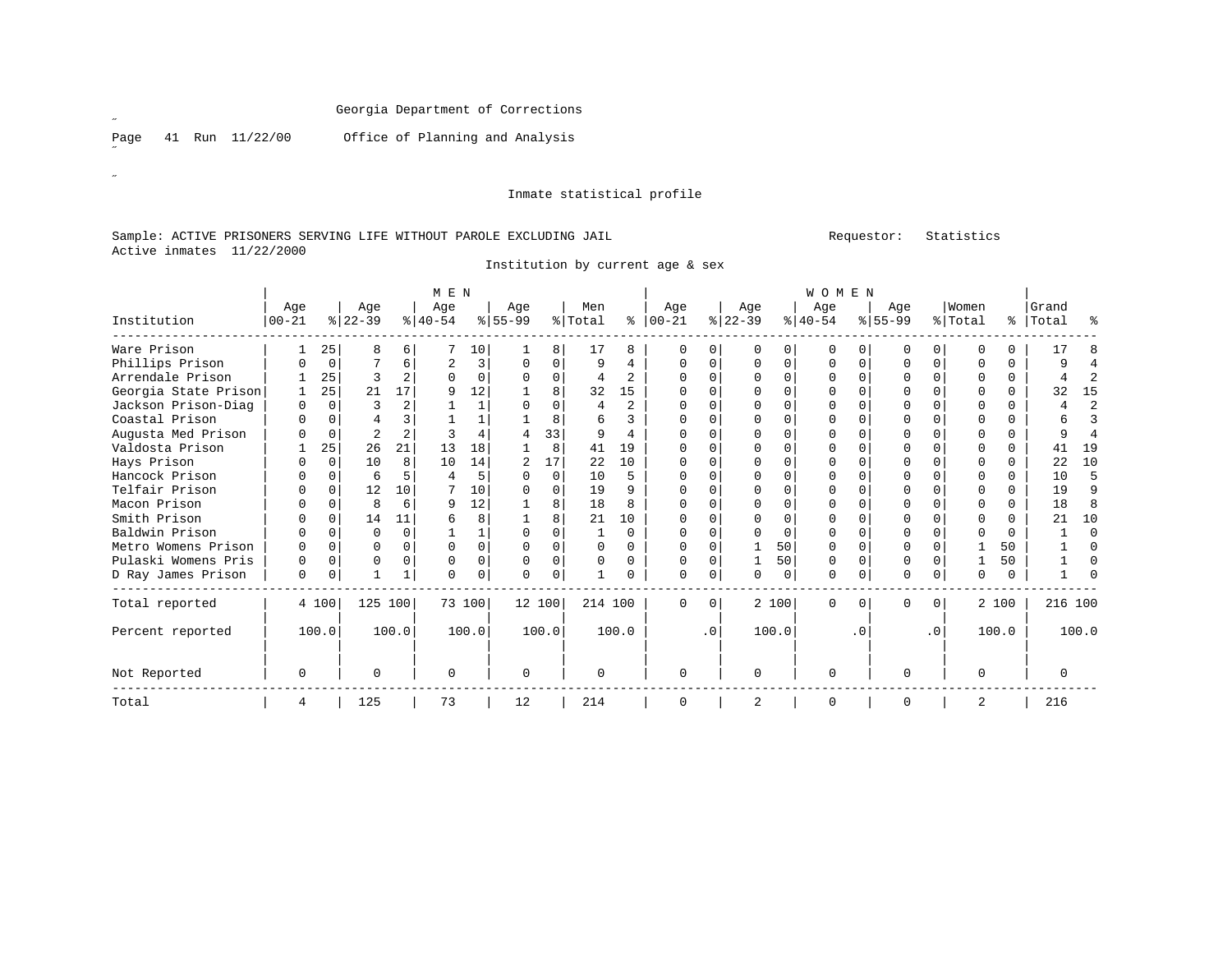Page 42 Run 11/22/00 Office of Planning and Analysis

˝

Inmate statistical profile

Sample: ACTIVE PRISONERS SERVING LIFE WITHOUT PAROLE EXCLUDING JAIL **Requestor:** Statistics Active inmates 11/22/2000

| Crime Type            | Age<br>$ 00 - 21$            | Age<br>$8 22-39$                             | M E N<br>Age<br>$8 40-54$     | Age<br>$8 55-99$              | Men<br>% Total<br>៖          | Aqe<br>$00 - 21$ | Age<br>$ 22-39 $                       | <b>WOMEN</b><br>Aqe<br>$8 40-54$ | Age<br>$8155 - 99$            | Women<br>% Total                   | Grand<br>%   Total<br>း - ၁ |
|-----------------------|------------------------------|----------------------------------------------|-------------------------------|-------------------------------|------------------------------|------------------|----------------------------------------|----------------------------------|-------------------------------|------------------------------------|-----------------------------|
| MISDEMEANOR<br>FELONY | 0<br>0 <sup>1</sup><br>4 100 | $\mathbf{0}$<br>0 <sup>1</sup><br>125<br>100 | 0<br>0 <sup>1</sup><br>73 100 | 0<br>$\overline{0}$<br>12 100 | $\mathbf{0}$<br>0<br>214 100 | 0<br>0           | 0<br>0<br>0<br>0 <sup>1</sup><br>2 100 | 0<br>0                           | 0<br>0<br>0 <sup>1</sup><br>0 | 0<br>0<br>$\Omega$<br> 0 <br>2 100 | $0\qquad 0$<br>216 100      |
| Total reported        | 4 100                        | 125<br>100                                   | 73 100                        | 12 100                        | 214 100                      | 0                | 2 100<br>$\mathbf{0}$                  | 0                                | 0<br>0                        | 2 100<br>0                         | 216 100                     |
| Percent reported      | 100.0                        | 100.0                                        | 100.0                         | 100.0                         | 100.0                        | .0 <sup>1</sup>  | 100.0                                  |                                  | .0                            | 100.0<br>$\cdot$ 0                 | 100.0                       |
| NOT REPORTED          | $\mathbf 0$                  | 0                                            | $\mathbf 0$                   | $\mathbf 0$                   | 0                            | $\mathbf 0$      | $\mathbf 0$                            | $\mathbf 0$                      | $\Omega$                      | $\mathbf 0$                        | 0                           |
| Total                 | 4                            | 125                                          | 73                            | 12                            | 214                          | 0                | 2                                      | 0                                | 0                             | 2                                  | 216                         |

Misdemeanors And Felonies by current age & sex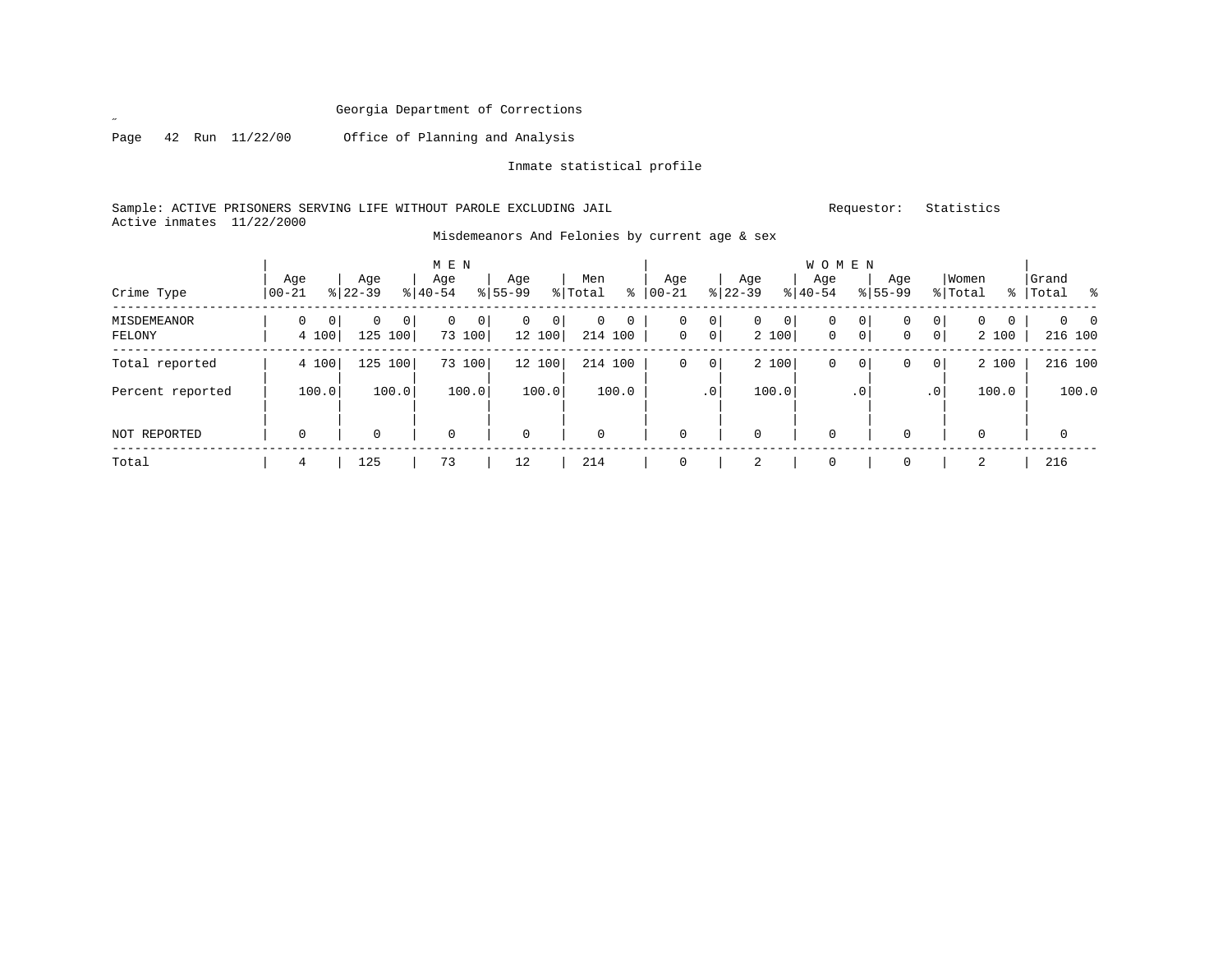Page 43 Run 11/22/00 Office of Planning and Analysis

Inmate statistical profile

### Sample: ACTIVE PRISONERS SERVING LIFE WITHOUT PAROLE EXCLUDING JAIL Requestor: Statistics Active inmates 11/22/2000

Crimes By Group by current age & sex

|                      |            |       |             |              | M E N    |          |                |             |              |             |          |             |              |             | W O M E N |     |             |                |          |          |          |                |
|----------------------|------------|-------|-------------|--------------|----------|----------|----------------|-------------|--------------|-------------|----------|-------------|--------------|-------------|-----------|-----|-------------|----------------|----------|----------|----------|----------------|
|                      | Age        |       | Age         |              | Age      |          | Age            |             | Men          |             | Age      |             | Age          |             | Age       |     | Age         |                | Women    |          | Grand    |                |
| Crimes By Group      | $ 00 - 21$ |       | $8$   22-39 |              | $ 40-54$ |          | $8 55-99$      |             | % Total      | ႜ           | $ 00-21$ |             | $8$   22-39  |             | $ 40-54$  |     | $8155 - 99$ |                | % Total  | ႜ        | Total    |                |
| HOMICIDE             | 4          | 100   | 86          | 69           | 27       | 37       | 7              | 58          | 124          | 58          | 0        | 0           |              | 2 100       | 0         | 0   | 0           | 0 <sup>1</sup> |          | 2 100    | 126      | 58             |
| ABORTION             | O          | 0     | $\Omega$    | $\mathbf 0$  | $\Omega$ | 0        | $\Omega$       | $\mathsf 0$ | $\mathbf 0$  | $\mathbf 0$ | 0        | $\mathbf 0$ | $\Omega$     | $\mathbf 0$ | 0         | 0   | $\Omega$    | $\mathbf 0$    | $\Omega$ | 0        | $\Omega$ | $\overline{0}$ |
| BODILY INJRY&REL OFF | N          | 0     |             | 7            | 13       | 18       | 2              | 17          | 24           | 11          | O        | 0           |              | $\Omega$    | 0         | 0   | $\Omega$    | 0              | 0        | 0        | 24       | 11             |
| ARSON & REL OFF      | U          | 0     | $\Omega$    | $\Omega$     | 0        | 0        | O              | 0           | 0            | $\Omega$    | O        | 0           | 0            | 0           | 0         | 0   | $\Omega$    | 0              | 0        | 0        | 0        | $\mathbf 0$    |
| DAMAGE OF PROPERTY   |            | O     | O           | 0            | 0        | 0        | U              | 0           | 0            | U           | C        | 0           |              | $\Omega$    | 0         | O   | O           | 0              | 0        | 0        | ი        | $\Omega$       |
| BURGLARY & REL OFF   |            | U     | $\cap$      | $\Omega$     | O        | 0        | U              | 0           | 0            | U           | O        | $\Omega$    | <sup>0</sup> | $\Omega$    | O         | O   | ∩           | $\Omega$       | $\Omega$ | 0        | U        | $\Omega$       |
| FORGERY & REL OFF    |            | O     | $\Omega$    | $\Omega$     | $\Omega$ | 0        | U              | 0           | 0            | $\Omega$    | C        | 0           | <sup>0</sup> | $\Omega$    | 0         | 0   | $\Omega$    | 0              | $\Omega$ | 0        | U        | $\Omega$       |
| THEFT                |            | 0     | $\Omega$    | $\Omega$     | $\Omega$ | $\Omega$ |                | $\mathbf 0$ | $\Omega$     | $\Omega$    | C        | $\Omega$    |              | $\Omega$    | 0         | 0   | 0           | $\Omega$       | 0        | 0        | 0        | <sup>0</sup>   |
| <b>ROBBERY</b>       |            | 0     | 12          | 10           | 17       | 23       | $\overline{a}$ | 17          | 31           | 14          | C        | $\Omega$    |              | $\Omega$    | 0         | 0   | $\Omega$    | $\Omega$       | $\Omega$ | $\Omega$ | 31       | 14             |
| SEXUAL OFFENSES      |            | 0     | 12          | 10           | 14       | 19       |                | 8           | 27           | 13          | U        | 0           | O            | $\Omega$    | 0         | O   | $\Omega$    | $\Omega$       | U        | 0        | 27       | 13             |
| OBSCENITY CRIMES     |            | O     | $\Omega$    | 0            | $\Omega$ | 0        | O              | 0           | 0            | $\Omega$    | C        | $\Omega$    |              | $\Omega$    | O         | O   | $\Omega$    | $\Omega$       | $\Omega$ | 0        | C        | $\Omega$       |
| TREASON & REL OFF    |            | O     | $\Omega$    | $\Omega$     | O        | 0        | O              | 0           | $\Omega$     | 0           | O        | $\Omega$    | O            | $\Omega$    | O         | O   | $\Omega$    | $\Omega$       | U        | 0        | O        | $\Omega$       |
| CRIMES INVOLVNG GOVT |            | O     | O           | $\Omega$     | O        | 0        | O              | 0           | 0            | $\Omega$    | 0        | $\Omega$    |              | $\Omega$    | O         | O   | O           | $\Omega$       | U        | U        | O        | <sup>0</sup>   |
| FALSIFICATIONS       |            | O     | O           | $\Omega$     | $\Omega$ | 0        | U              | $\mathbf 0$ | 0            | O           | C        | 0           |              | $\Omega$    | 0         | O   | O           | $\Omega$       | 0        | 0        | U        | $\Omega$       |
| OBSTRUCT LAW ENFORCE | U          | O     | $\cap$      | $\Omega$     | O        | 0        | O              | 0           | 0            | $\Omega$    | C        | 0           | <sup>0</sup> | $\Omega$    | 0         | O   | ∩           | 0              | U        | 0        | U        | <sup>0</sup>   |
| DISORDERLY CONDUCT   | U          | 0     | O           | $\Omega$     | O        | 0        | $\Omega$       | 0           | 0            | O           | O        | 0           |              | $\Omega$    | 0         | O   | $\Omega$    | $\Omega$       | U        | 0        | U        | <sup>0</sup>   |
| GAMBLING & REL OFF   |            | O     | $\Omega$    | $\Omega$     | $\Omega$ | 0        | $\Omega$       | $\mathbf 0$ | 0            | O           | O        | 0           |              | $\Omega$    | $\Omega$  | O   | O           | $\Omega$       | $\Omega$ | 0        |          | $\cap$         |
| CRUELTY TO CHILDREN  | U          | O     | n           | $\Omega$     | O        | 0        | O              | 0           | 0            | 0           | 0        | 0           | <sup>0</sup> | $\Omega$    | 0         | O   | $\Omega$    | $\Omega$       | U        | 0        | ∩        | ∩              |
| CRIMES WITH GUNS     |            | 0     | O           | $\Omega$     | 0        | 0        |                | $\mathbf 0$ | 0            | O           | 0        | 0           |              | 0           | 0         | 0   | O           | 0              | 0        | 0        | U        | Ω              |
| INVASION PRIVACY     |            | 0     | O           | $\Omega$     | 0        | $\Omega$ |                | $\mathbf 0$ | 0            | O           | C        | $\Omega$    |              | $\Omega$    | 0         | 0   | O           | $\Omega$       | $\Omega$ | $\Omega$ |          | $\cap$         |
| RACKETEERING         |            | 0     | $\cap$      | 0            | O        | $\Omega$ | O              | 0           | $\Omega$     | $\Omega$    | C        | 0           | 0            | $\Omega$    | 0         | 0   | $\Omega$    | $\Omega$       | U        | 0        |          | $\Omega$       |
| DRUG ABUSE OFFENSES  |            | 0     | 5           | 4            | 2        | 3        | U              | 0           | 7            | ς           | O        | 0           | O            | $\Omega$    | O         | O   | O           | $\Omega$       | U        | 0        |          | κ              |
| DRUG TRAFFICKING     |            | O     |             | $\mathbf{1}$ | $\Omega$ | 0        | O              | $\mathbf 0$ | $\mathbf{1}$ | U           | C        | $\Omega$    | <sup>0</sup> | $\Omega$    | O         | O   | ∩           | $\Omega$       | $\Omega$ | 0        |          | $\cap$         |
| AUTO CRIMES          |            | O     | $\Omega$    | $\Omega$     | O        | 0        | O              | 0           | 0            | $\Omega$    | 0        | $\Omega$    | <sup>0</sup> | $\Omega$    | 0         | O   | n           | $\Omega$       | U        | 0        | U        | ∩              |
| REVENUE & CONTRABAND | U          | 0     | O           | $\Omega$     | O        | 0        | O              | $\mathbf 0$ | 0            | U           | C        | 0           | 0            | 0           | 0         | 0   | 0           | $\Omega$       | 0        | 0        | ი        | Ω              |
| CRIMES OF OTH STATES | N          | 0     | O           | $\Omega$     | 0        | 0        | O              | 0           | 0            | $\Omega$    | C        | 0           |              | $\Omega$    | 0         | O   | $\Omega$    | 0              | 0        | 0        | U        | $\Omega$       |
| MISC. FELONIES       | 0          | 0     | $\Omega$    | 0            | 0        | 0        | O              | 0           | 0            | $\Omega$    | 0        | 0           | <sup>0</sup> | 0           | 0         | 0   | $\Omega$    | 0              | 0        | 0        | N        | <sup>0</sup>   |
| MISDEMEANORS         | 0          | 0     | 0           | 0            | 0        | 0        | $\Omega$       | 0           | 0            | 0           | 0        | 0           | 0            | 0           | 0         | 0   | $\mathbf 0$ | 0              | 0        | 0        | ი        | C              |
| Total reported       |            | 4 100 | 125 100     |              |          | 73 100   |                | 12 100      | 214 100      |             | $\Omega$ | 0           |              | 2 100       | 0         | 0   | $\Omega$    | 0 <sup>1</sup> |          | 2 100    | 216 100  |                |
| Percent reported     |            | 100.0 |             | 100.0        |          | 100.0    |                | 100.0       |              | 100.0       |          | . 0         |              | 100.0       |           | . 0 |             | . 0            |          | 100.0    |          | 100.0          |
| NOT REPORTED         | 0          |       | $\Omega$    |              | 0        |          | 0              |             | 0            |             | 0        |             | $\Omega$     |             | 0         |     | $\Omega$    |                | 0        |          | 0        |                |
| Total                | 4          |       | 125         |              | 73       |          | 12             |             | 214          |             | 0        |             | 2            |             | 0         |     | $\mathbf 0$ |                | 2        |          | 216      |                |

 $\overline{a}$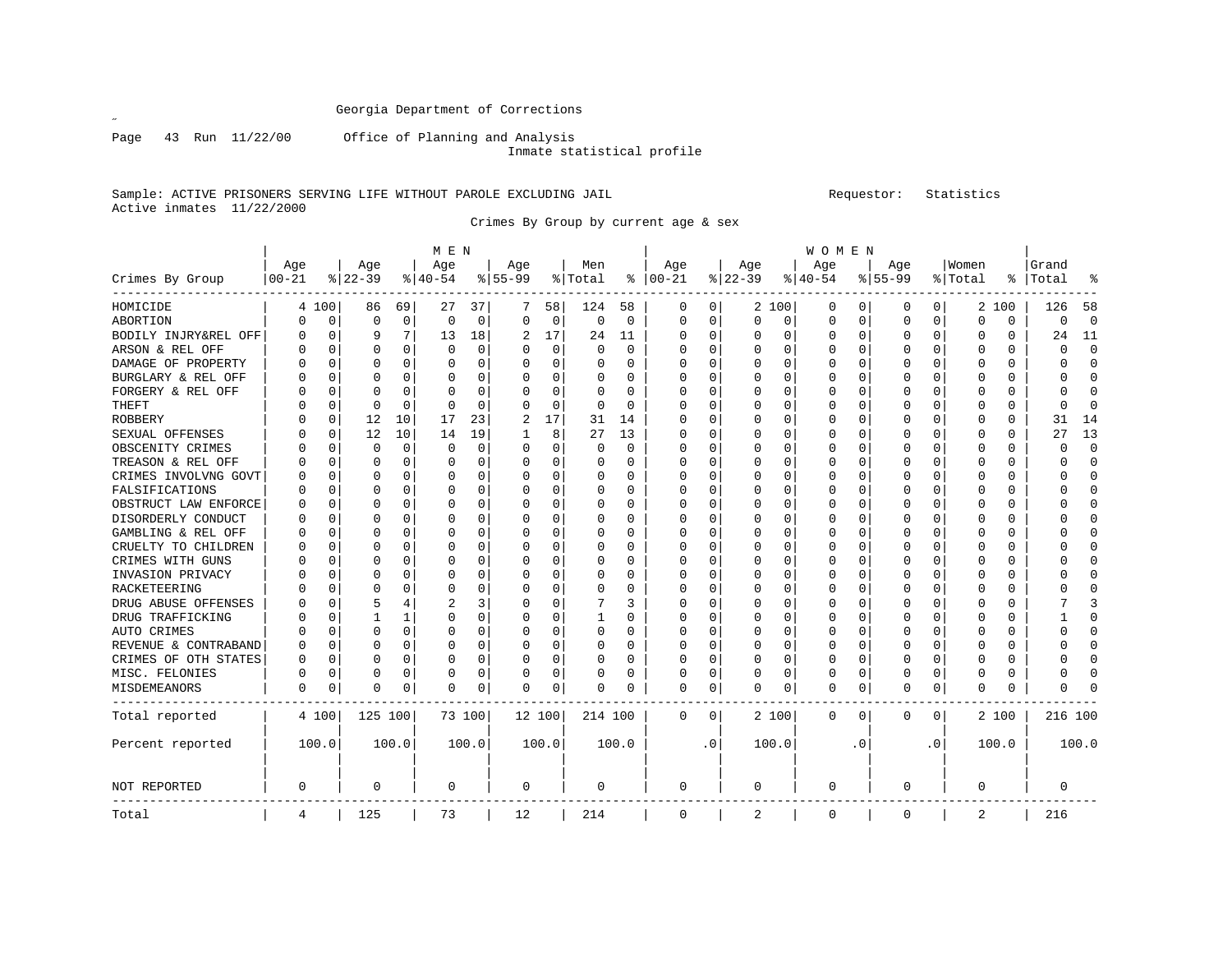|                                                                     |                               |                                 |                         |                                  | Inmate statistical profile                |              |                |                                |              |                |              |                |                                |              |    |
|---------------------------------------------------------------------|-------------------------------|---------------------------------|-------------------------|----------------------------------|-------------------------------------------|--------------|----------------|--------------------------------|--------------|----------------|--------------|----------------|--------------------------------|--------------|----|
|                                                                     |                               |                                 |                         |                                  |                                           |              |                |                                |              |                |              |                |                                |              |    |
| Sample: ACTIVE PRISONERS SERVING LIFE WITHOUT PAROLE EXCLUDING JAIL |                               |                                 |                         |                                  |                                           |              |                |                                |              | Requestor:     |              | Statistics     |                                |              |    |
| Active inmates 11/22/2000                                           |                               |                                 |                         |                                  |                                           |              |                |                                |              |                |              |                |                                |              |    |
|                                                                     |                               |                                 |                         |                                  | Most Serious Offense by current age & sex |              |                |                                |              |                |              |                |                                |              |    |
|                                                                     |                               |                                 | M E N                   |                                  |                                           |              |                |                                | <b>WOMEN</b> |                |              |                |                                |              |    |
|                                                                     | Aqe                           | Age                             | Age                     | Age                              | Men                                       | Age          |                | Age                            | Age          |                | Age          | Women          |                                | Grand        |    |
| Most Serious Offense 00-21                                          |                               | $ 22-39 $                       | $\frac{1}{6}$   40-54   | $8 55-99$                        | % Total %  00-21                          |              | $ 22-39 $      |                                | $ 40-54 $    | $8 55-99$      |              | % Total        |                                | %   Total    |    |
| Misdemeanors                                                        |                               |                                 |                         |                                  |                                           |              |                |                                |              |                |              |                |                                |              |    |
|                                                                     |                               |                                 |                         |                                  |                                           |              |                |                                |              |                |              |                |                                |              |    |
|                                                                     |                               |                                 |                         |                                  |                                           |              |                |                                |              |                |              |                |                                |              |    |
| FELONIES                                                            |                               |                                 |                         |                                  |                                           |              |                |                                |              |                |              |                |                                |              |    |
|                                                                     |                               |                                 |                         |                                  |                                           |              |                |                                |              |                |              |                |                                |              |    |
| MURDER                                                              | 4 100                         | 86<br>69                        | 27<br>37                | 7 <sup>7</sup><br>58             | 124<br>58                                 | 0            | $\overline{0}$ | 2 100                          | 0            | 0              | 0            | $\overline{0}$ | 2 100                          | 126          | 58 |
| KIDNAPPING                                                          | $\overline{0}$<br>$\mathbf 0$ | $7\phantom{.0}$<br>9            | 13<br>18                | $2 \quad 17$                     | 24<br>11                                  | $\mathsf{O}$ | $\overline{0}$ | 0 <sup>1</sup><br>$\mathbf 0$  | $\mathbf 0$  | 0 <sup>1</sup> | $\mathbf 0$  | 0 <sup>1</sup> | $\mathbf 0$<br>0               | 24 11        |    |
| ARMED ROBBERY                                                       | 0 <br>$\mathbf 0$             | 12<br>10                        | 17<br>23                | $2 \quad 17$                     | 31<br>14                                  | $\mathbf 0$  | 0              | 0 <br>$\mathbf 0$              | $\mathbf 0$  | 0 <sup>1</sup> | $\mathbb O$  | 0 <sup>1</sup> | $\overline{0}$<br>0            | 31 14        |    |
| <b>RAPE</b>                                                         | 0 <sup>1</sup><br>0           | 6 <br>8                         | 13<br>18                | $\mathbf{1}$<br>8                | 22<br>10                                  | $\mathbf 0$  | 0              | 0<br>$\mathbf 0$               | $\mathbf 0$  | 0 <sup>1</sup> | $\mathbf 0$  | 0 <sup>1</sup> | 0<br>$\overline{0}$            | 22           | 10 |
| AGGRAV. CHILD MOLEST                                                | 0 <sup>1</sup><br>$\mathbf 0$ | $\overline{4}$<br>$\frac{3}{2}$ | $\overline{1}$<br> 1    | $0 \qquad 0 \mid$                | 5<br>2                                    | $\mathbf{0}$ | 0              | $\mathsf{O}$<br>0 <sup>1</sup> | $\mathbf{0}$ | 0 <sup>1</sup> | $\mathbf 0$  | 0              | $\mathbf 0$<br>$\overline{0}$  | 5            |    |
| VIOLATE GA CNTRL SBS                                                | 0 <sup>1</sup><br>$\mathbf 0$ | $1 \quad 1$                     | 0 <br>$\overline{0}$    | $0 \qquad 0$                     | $\overline{1}$<br>$\mathsf{O}$            | $\mathbf 0$  | 0              | 0<br>$\mathsf{O}$              | $\mathbf{0}$ | 0 <sup>1</sup> | $\mathsf{O}$ | 0 <sup>1</sup> | $\overline{0}$<br>$\mathbf{0}$ | 1            |    |
| SALE/DISTRIBUTION CO                                                | 0 <sup>1</sup><br>$\Omega$    | $3 \mid 2 $                     | $0 \qquad 0 \mid$       | $0 \quad 0$                      | $\overline{3}$<br>1                       | $\mathbf 0$  | 0 <sup>1</sup> | 0 <sup>1</sup><br>$\mathbf 0$  | $\Omega$     | 0 <sup>1</sup> | $\mathbf 0$  | 0 <sup>1</sup> | $\Omega$<br>$\overline{0}$     | 3            |    |
| POSSESSION OF COCAIN                                                | 0 <sup>1</sup><br>$\Omega$    | $\mathbf{1}$<br>1               | 2<br>3                  | 0 <sup>1</sup><br>$\overline{0}$ | 3<br>$\mathbf{1}$                         | $\mathbf 0$  | $\overline{0}$ | 0 <sup>1</sup><br>$\mathbf{0}$ | $\mathbf 0$  | 0 <sup>1</sup> | $\mathbf 0$  | 0              | $\mathbf 0$<br>$\Omega$        | 3            |    |
| ATT/CONSPRCY COMMT C                                                | $\mathbf 0$<br>$\Omega$       | $\mathbf{1}$<br>1               | $\mathbf 0$<br>$\Omega$ | $\mathbf 0$<br>0 <sup>1</sup>    | $\mathbf{1}$<br>$\Omega$                  | $\Omega$     | $\mathbf 0$    | $\mathbf 0$<br>$\mathbf 0$     | $\Omega$     | $\overline{0}$ | $\mathbf 0$  | $\circ$        | $\Omega$<br>$\Omega$           | $\mathbf{1}$ |    |
| Total reported                                                      | 4 100                         | 125 100                         | 73 100                  | 12 100                           | 214 100                                   | $\mathbf 0$  | $\overline{0}$ | 2 100                          | $\Omega$     | 0 <sup>1</sup> | $\mathbf 0$  | 0 <sup>1</sup> | 2 100                          | 216 100      |    |
| Percent reported                                                    | 100.0                         | 100.0                           | 100.0                   | 100.0                            | 100.0                                     |              | $\cdot$ 0      | 100.0                          |              | $\cdot$ 0      |              | $\cdot$ 0      | 100.0                          | 100.0        |    |
|                                                                     |                               |                                 |                         |                                  |                                           |              |                |                                |              |                |              |                |                                |              |    |
| NOT REPORTED                                                        | 0                             | $\Omega$                        | $\Omega$                | $\Omega$                         | $\Omega$                                  | $\Omega$     |                | 0                              | $\Omega$     |                | $\Omega$     |                | $\Omega$                       | $\mathbf 0$  |    |
|                                                                     |                               |                                 |                         |                                  |                                           |              |                |                                |              |                |              |                |                                |              |    |
|                                                                     |                               |                                 | 73                      | 12                               |                                           |              |                |                                |              |                |              |                |                                |              |    |

 $\mathscr{B}^{\pm}$